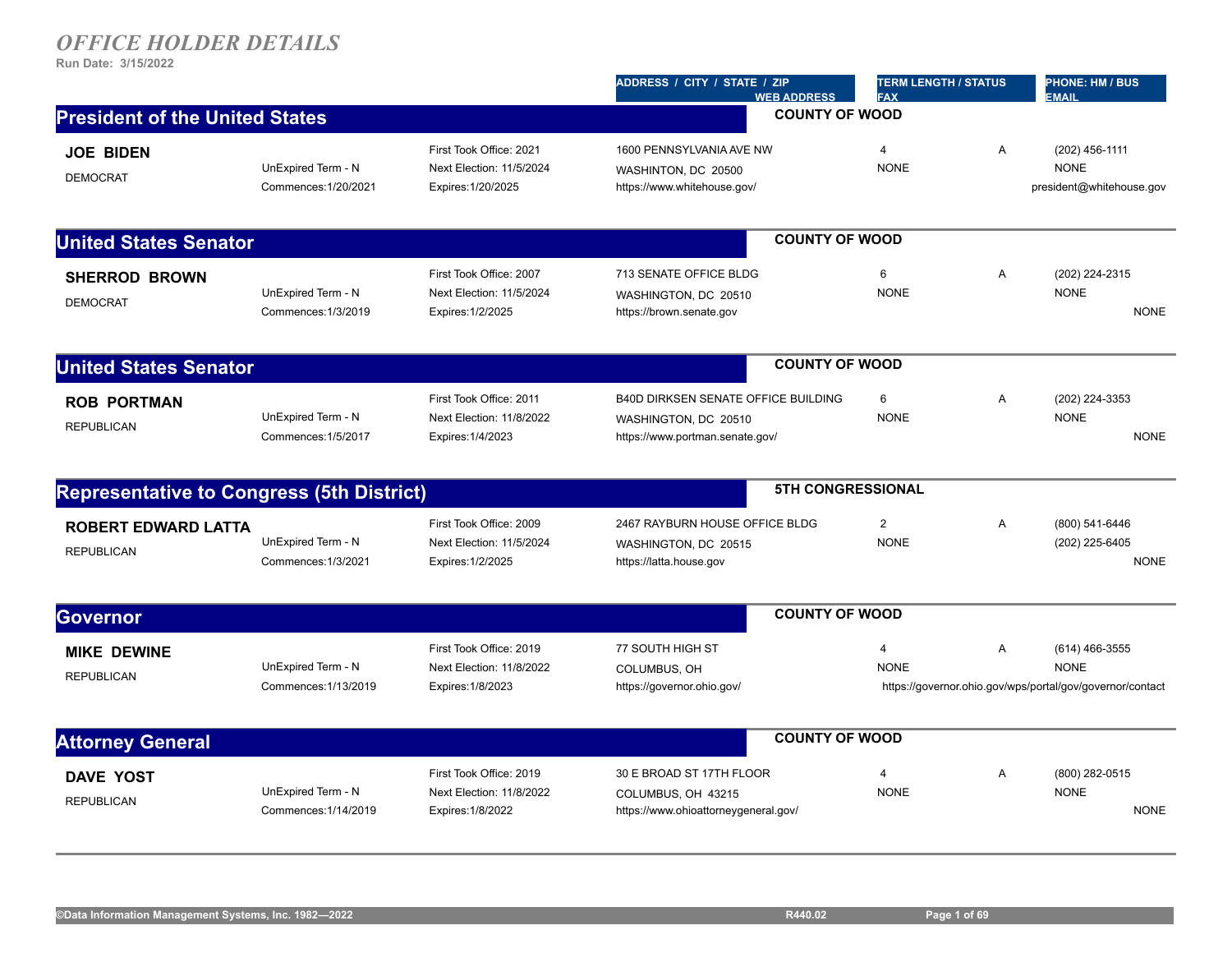|                                                       |                      |                          | ADDRESS / CITY / STATE / ZIP<br><b>WEB ADDRESS</b> | <b>TERM LENGTH / STATUS</b><br><b>FAX</b> |   | <b>PHONE: HM / BUS</b><br><b>EMAIL</b>                           |
|-------------------------------------------------------|----------------------|--------------------------|----------------------------------------------------|-------------------------------------------|---|------------------------------------------------------------------|
| <b>Auditor of State</b>                               |                      |                          |                                                    | <b>COUNTY OF WOOD</b>                     |   |                                                                  |
| <b>KEITH FABER</b>                                    |                      | First Took Office: 2019  | 88 EAST BROAD ST 5TH FLOOR                         | $\overline{4}$                            | A | (800) 443-9275                                                   |
| <b>REPUBLICAN</b>                                     | UnExpired Term - N   | Next Election: 11/8/2022 | COLUMBUS, OH 43215                                 | <b>NONE</b>                               |   | <b>NONE</b>                                                      |
|                                                       | Commences: 1/14/2019 | Expires: 1/8/2023        | https://www.auditor.state.oh.us/                   |                                           |   | NorthwestRegion@ohioauditor.gov                                  |
| <b>Secretary of State</b>                             |                      |                          |                                                    | <b>COUNTY OF WOOD</b>                     |   |                                                                  |
| <b>FRANK LAROSE</b>                                   |                      | First Took Office: 2019  | 180 E BROAD ST 16TH FLOOR                          | $\overline{4}$                            | Α | (877) 767-6446                                                   |
| <b>REPUBLICAN</b>                                     | UnExpired Term - N   | Next Election: 11/8/2022 | COLUMBUS, OH 43215                                 | <b>NONE</b>                               |   | <b>NONE</b>                                                      |
|                                                       | Commences: 1/14/2019 | Expires: 1/8/2022        | https://www.sos.state.oh.us/                       |                                           |   | https://www.ohiosos.gov/secretary-office/contact-our-office/cont |
| <b>Treasurer of State</b>                             |                      |                          |                                                    | <b>COUNTY OF WOOD</b>                     |   |                                                                  |
| <b>ROBERT SPRAGUE</b>                                 |                      | First Took Office: 2019  | 30 E BROAD ST 9TH FLOOR                            | $\overline{4}$                            | Α | (800) 228-1102                                                   |
|                                                       | UnExpired Term - N   | Next Election: 11/8/2022 | COLUMBUS, OH                                       | <b>NONE</b>                               |   | <b>NONE</b>                                                      |
| <b>REPUBLICAN</b>                                     | Commences: 1/14/2019 | Expires: 1/8/2022        | https://www.tos.ohio.gov/                          |                                           |   | constituentaffairs@tos.ohio.gov                                  |
| <b>State Senator (2nd District)</b>                   |                      |                          |                                                    | <b>2ND STATE SENATE</b>                   |   |                                                                  |
| <b>THERESA ANNE GAVARONE</b>                          |                      | First Took Office: 2019  | 1 CAPITOL SQUARE 1ST FLOOR                         | $\overline{4}$                            | Α | (419) 354-4287                                                   |
| <b>REPUBLICAN</b>                                     | UnExpired Term - N   | Next Election: 11/5/2024 | COLUMBUS, OH 43215                                 | <b>NONE</b>                               |   | $(614)$ 466-8060                                                 |
|                                                       | Commences: 1/1/2021  | Expires: 12/31/2024      | https://www.ohiosenate.gov/senate2012/index        |                                           |   | sd02@senate.state.oh.us                                          |
| <b>State Representative (3rd District)</b>            |                      |                          |                                                    | <b>3RD STATE REP.</b>                     |   |                                                                  |
| <b>HARAZ NAHSHON GHANBARI</b>                         |                      | First Took Office: 2019  | 10TH FLOOR                                         | $\overline{2}$                            | A | (202) 288-2102                                                   |
| <b>REPUBLICAN</b>                                     | UnExpired Term - N   | Next Election: 11/8/2022 | COLUMBUS, OH 43215                                 | <b>NONE</b>                               |   | (614) 466-8104                                                   |
|                                                       | Commences: 1/1/2021  | Expires: 12/31/2022      | https://ohiohouse.gov/haraz-n-ghanbari             |                                           |   | district03@ohr.state.oh.us                                       |
| Member of State Central Committee, Man (2nd District) |                      |                          |                                                    | <b>2ND STATE SENATE</b>                   |   |                                                                  |
| <b>MARK D WAGONER</b>                                 |                      | First Took Office: 2012  | 3759 SULPHUR SPRING DR                             | 2                                         | A | <b>NONE</b>                                                      |
| <b>REPUBLICAN</b>                                     | UnExpired Term - N   | Next Election: 5/3/2022  | OTTAWA HILLS, OH 43606                             | <b>NONE</b>                               |   | <b>NONE</b>                                                      |
|                                                       | Commences: 5/22/2020 | Expires: 5/21/2022       | <b>NONE</b>                                        |                                           |   | <b>NONE</b>                                                      |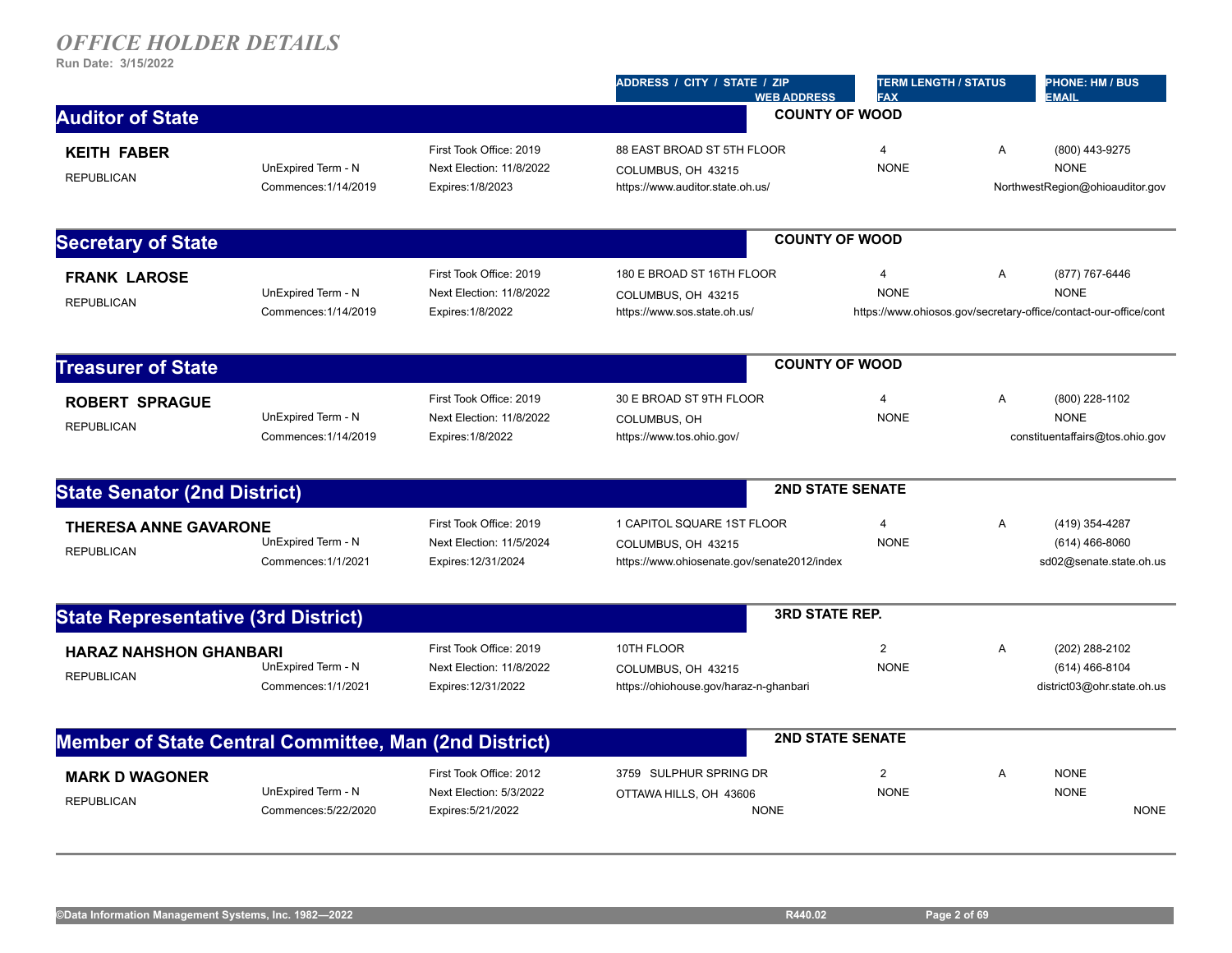|                                                                           |                                                                          |                                                                                                                  | <b>WEB ADDRESS</b>                                                                                                                  | <b>FAX</b>                                                                  |                                                                                                    | <b>PHONE: HM / BUS</b><br><b>EMAIL</b> |                                                                           |
|---------------------------------------------------------------------------|--------------------------------------------------------------------------|------------------------------------------------------------------------------------------------------------------|-------------------------------------------------------------------------------------------------------------------------------------|-----------------------------------------------------------------------------|----------------------------------------------------------------------------------------------------|----------------------------------------|---------------------------------------------------------------------------|
|                                                                           |                                                                          |                                                                                                                  |                                                                                                                                     |                                                                             |                                                                                                    |                                        |                                                                           |
| UnExpired Term - N<br>Commences: 5/22/2020                                | First Took Office: 2004<br>Next Election: 5/3/2022<br>Expires: 5/21/2022 | 3525 RIDGEWOOD RD<br><b>TOLEDO, OH 43606</b>                                                                     | <b>NONE</b>                                                                                                                         | $\overline{\mathbf{c}}$<br><b>NONE</b>                                      | Α                                                                                                  |                                        | <b>NONE</b>                                                               |
|                                                                           |                                                                          |                                                                                                                  |                                                                                                                                     |                                                                             |                                                                                                    |                                        |                                                                           |
| UnExpired Term - N<br>Commences: 5/22/2018                                | First Took Office: 2018<br>Next Election: 5/3/2022<br>Expires: 5/21/2022 | 725 E LAKE ST                                                                                                    | <b>NONE</b>                                                                                                                         | $\overline{4}$<br><b>NONE</b>                                               | A                                                                                                  | <b>NONE</b><br><b>NONE</b>             | <b>NONE</b>                                                               |
| Member of State Central Commitee, Woman (2nd District)                    |                                                                          |                                                                                                                  |                                                                                                                                     |                                                                             |                                                                                                    |                                        |                                                                           |
| <b>MARGARET MARY MURRAY</b><br>UnExpired Term - N<br>Commences: 5/22/2018 | First Took Office: 2006<br>Next Election: 5/3/2022<br>Expires: 5/21/2022 | SANDUSKY, OH 44870                                                                                               | <b>NONE</b>                                                                                                                         | 4<br><b>NONE</b>                                                            | Α                                                                                                  | <b>NONE</b><br><b>NONE</b>             | <b>NONE</b>                                                               |
|                                                                           |                                                                          |                                                                                                                  |                                                                                                                                     |                                                                             |                                                                                                    |                                        |                                                                           |
| ALEXANDRA KENDZIERSK<br>UnExpired Term - N<br>Commences: 6/1/2016         | First Took Office: 2016<br>Next Election: 5/8/2018<br>Expires: 5/31/2018 | , OH                                                                                                             | <b>NONE</b>                                                                                                                         | $\overline{2}$<br><b>NONE</b>                                               | A                                                                                                  | <b>NONE</b><br><b>NONE</b>             | <b>NONE</b>                                                               |
| UnExpired Term - N<br>Commences: 6/1/2016                                 | First Took Office: 2016<br>Next Election: 5/8/2018<br>Expires: 5/31/2018 | , OH                                                                                                             | <b>NONE</b>                                                                                                                         | $\overline{2}$<br><b>NONE</b>                                               | Α                                                                                                  | <b>NONE</b><br><b>NONE</b>             | <b>NONE</b>                                                               |
|                                                                           |                                                                          |                                                                                                                  |                                                                                                                                     |                                                                             |                                                                                                    |                                        |                                                                           |
| UnExpired Term - N                                                        | First Took Office: 2020<br>Next Election: 3/5/2024                       | , OH                                                                                                             |                                                                                                                                     | $\overline{4}$<br><b>NONE</b>                                               | A                                                                                                  | <b>NONE</b><br><b>NONE</b>             |                                                                           |
|                                                                           |                                                                          | Member of State Central Committee, Woman (2nd District)<br>Member of State Central Committee, Man (2nd District) | Member of State Central Committee, (2nd State Bd of Ed District)<br>Member of State Central Committee; (5th Congressional District) | ADDRESS / CITY / STATE / ZIP<br>MARBLEHEAD, OH 43440<br>2029 CEDAR POINT RD | <b>2ND STATE SENATE</b><br><b>2ND STATE SENATE</b><br><b>2ND STATE SENATE</b><br>5TH CONGRESSIONAL | <b>TERM LENGTH / STATUS</b>            | (419) 535-1605<br>(419) 842-1777<br>2ND STATE BOARD OF EDUCATION DISTRICT |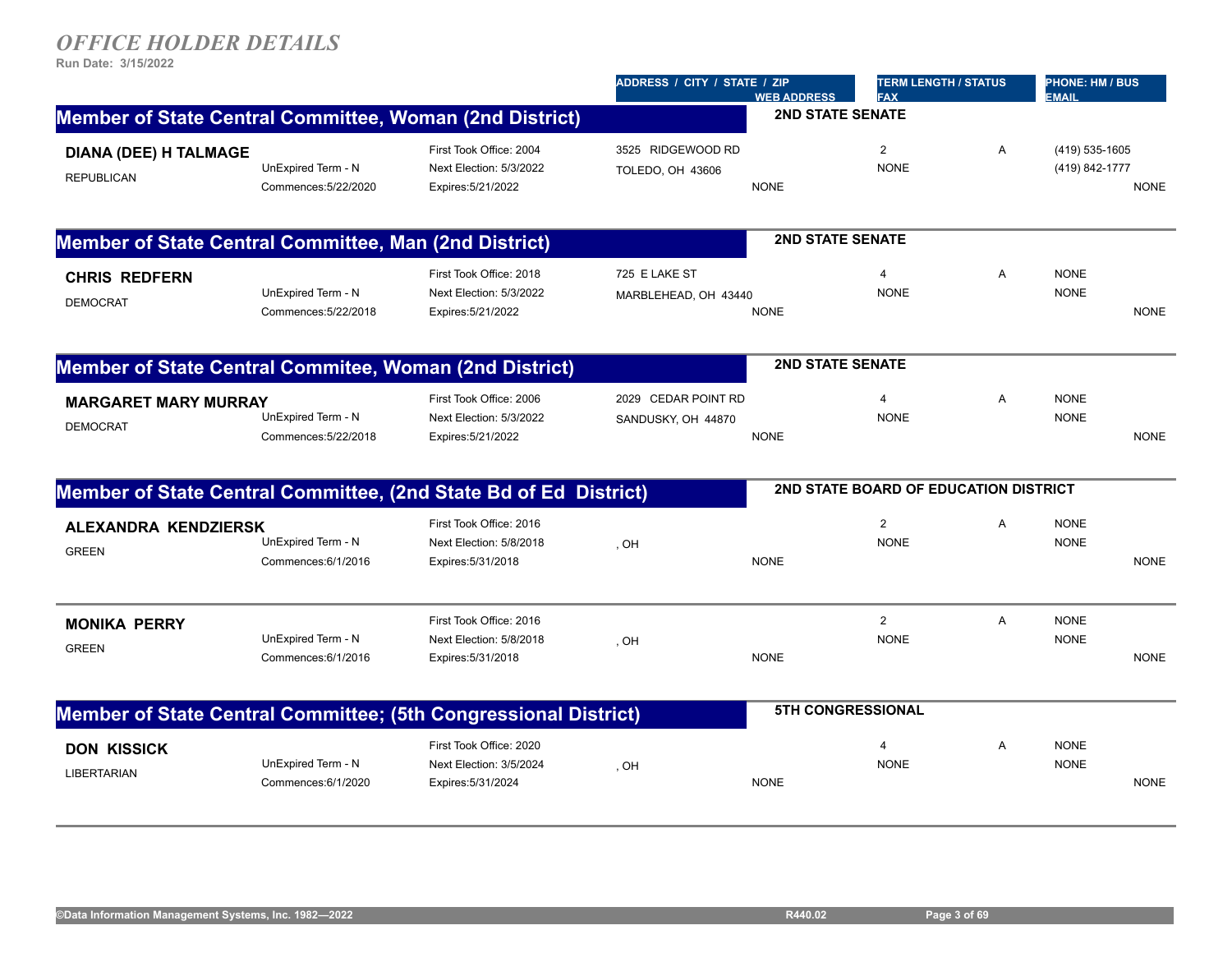|                                                |                                           |                                                                            | ADDRESS / CITY / STATE / ZIP<br><b>WEB ADDRESS</b>                                     | <b>TERM LENGTH / STATUS</b><br><b>FAX</b> |   | <b>PHONE: HM / BUS</b><br><b>EMAIL</b>          |
|------------------------------------------------|-------------------------------------------|----------------------------------------------------------------------------|----------------------------------------------------------------------------------------|-------------------------------------------|---|-------------------------------------------------|
| <b>State Board of Education (2nd District)</b> |                                           |                                                                            |                                                                                        | <b>COUNTY OF WOOD</b>                     |   |                                                 |
| <b>KIRSTEN HILL</b><br>NO PARTY ENTERED        | UnExpired Term - N<br>Commences: 1/1/2019 | First Took Office: 2019<br>Next Election: 11/8/2022<br>Expires: 12/31/2022 | 44905 E NORTH RIDGE RD<br>AMHERST, OH 44001<br>https://education.ohiuo.gov/State-Board | $\overline{4}$<br><b>NONE</b>             | Α | <b>NONE</b><br><b>NONE</b><br><b>NONE</b>       |
|                                                |                                           |                                                                            |                                                                                        |                                           |   |                                                 |
| <b>Chief Justice of the Supreme Court</b>      |                                           |                                                                            |                                                                                        | <b>COUNTY OF WOOD</b>                     |   |                                                 |
| <b>MAUREEN O'CONNOR</b><br>NO PARTY ENTERED    | UnExpired Term - N<br>Commences: 1/1/2017 | First Took Office: 2011<br>Next Election: 11/8/2022<br>Expires: 12/31/2022 | 65 SOUTH FRONT ST<br>COLUMBUS, OH<br>https://www.supremecourt.ohio.gov/                | 6<br><b>NONE</b>                          | Α | (614) 387-9000<br><b>NONE</b><br><b>NONE</b>    |
| <b>Justice of the Supreme Court</b>            |                                           |                                                                            |                                                                                        | <b>COUNTY OF WOOD</b>                     |   |                                                 |
| <b>PAT FISCHER</b><br>NO PARTY ENTERED         | UnExpired Term - N<br>Commences: 1/1/2017 | First Took Office: 2017<br>Next Election: 11/8/2022<br>Expires: 12/31/2022 | 65 S FRONT ST<br>COLUMBUS, OH 43215<br>https://www.sconet.state.oh.us                  | 6<br><b>NONE</b>                          | Α | (800) 826-9010<br>(614) 387-9000<br><b>NONE</b> |
| <b>Justice of the Supreme Court</b>            |                                           |                                                                            |                                                                                        | <b>COUNTY OF WOOD</b>                     |   |                                                 |
| <b>PAT DEWINE</b><br>NO PARTY ENTERED          | UnExpired Term - N<br>Commences: 1/2/2017 | First Took Office: 2016<br>Next Election: 11/8/2022<br>Expires: 12/31/2022 | 65 S FRONT ST<br>COLUMBUS, OH 43215<br>https://www.sconet.state.oh.us                  | 6<br><b>NONE</b>                          | A | (800) 826-9010<br>(614) 387-9000<br><b>NONE</b> |
| <b>Justice of the Supreme Court</b>            |                                           |                                                                            |                                                                                        | <b>COUNTY OF WOOD</b>                     |   |                                                 |
| <b>SHARON L KENNEDY</b><br>NO PARTY ENTERED    | UnExpired Term - N<br>Commences: 1/1/2021 | First Took Office: 2013<br>Next Election: 11/2/2026<br>Expires: 12/31/2026 | 65 S FRONT ST<br>COLUMBUS, OH 43215<br>https://www.sconet.state.oh.us                  | 6<br><b>NONE</b>                          | A | (800) 826-9010<br>(614) 387-9000<br><b>NONE</b> |
| <b>Justice of the Supreme Court</b>            |                                           |                                                                            |                                                                                        | <b>COUNTY OF WOOD</b>                     |   |                                                 |
| <b>JENNIFER BRUNNER</b><br>NO PARTY ENTERED    | UnExpired Term - N<br>Commences: 1/2/2021 | First Took Office: 2021<br>Next Election: 11/3/2026<br>Expires: 1/1/2027   | 65 S FRONT ST<br>COLUMBUS, OH 43215<br>https://www.sconet.state.oh.us                  | 6<br><b>NONE</b>                          | A | (800) 826-9010<br>(614) 387-9000<br><b>NONE</b> |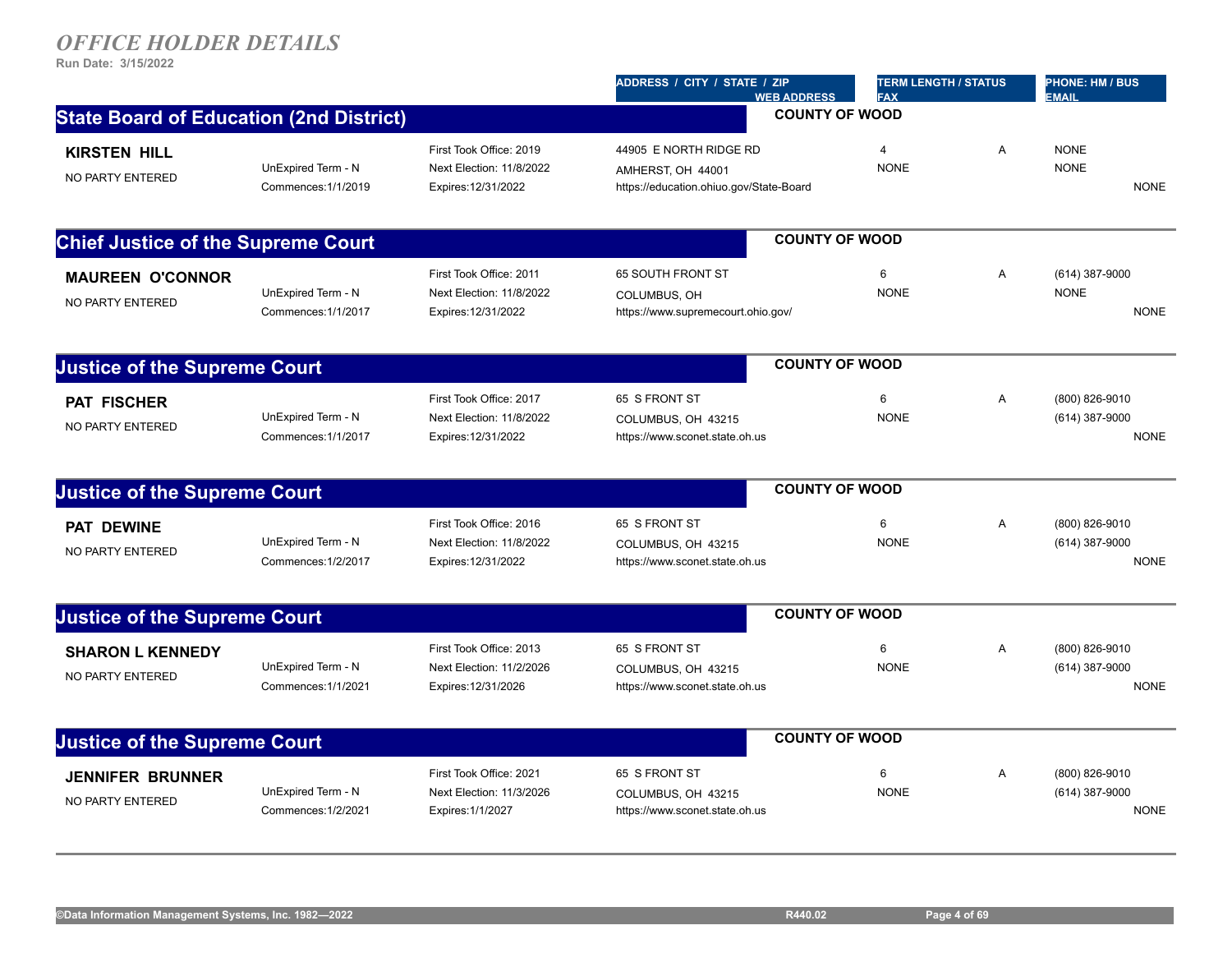| <b>Justice of the Supreme Court</b><br><b>MICHAEL P. DONNELLY</b><br>NO PARTY ENTERED | UnExpired Term - N<br>Commences: 1/1/2019  | First Took Office: 2019<br>Next Election: 11/5/2024                      | <b>WEB ADDRESS</b><br>65 S FRONT ST                                                         | <b>FAX</b><br><b>COUNTY OF WOOD</b><br>6 |   | <b>EMAIL</b>                                    |
|---------------------------------------------------------------------------------------|--------------------------------------------|--------------------------------------------------------------------------|---------------------------------------------------------------------------------------------|------------------------------------------|---|-------------------------------------------------|
|                                                                                       |                                            |                                                                          |                                                                                             |                                          |   |                                                 |
|                                                                                       |                                            | Expires: 12/31/2024                                                      | COLUMBUS, OH 43215<br>https://www.sconet.state.oh.us                                        | <b>NONE</b>                              | Α | (800) 826-9010<br>(614) 387-9000<br><b>NONE</b> |
| <b>Justice of the Supreme Court</b>                                                   |                                            |                                                                          |                                                                                             | <b>COUNTY OF WOOD</b>                    |   |                                                 |
| <b>MELODY J. STEWART</b><br>NO PARTY ENTERED                                          | UnExpired Term - N<br>Commences: 1/2/2019  | First Took Office: 2019<br>Next Election: 11/5/2024<br>Expires: 1/1/2025 | 65 S FRONT ST<br>COLUMBUS, OH 43215<br>https://www.sconet.state.oh.us                       | 6<br><b>NONE</b>                         | Α | (800) 826-9010<br>(614) 387-9000<br><b>NONE</b> |
| <b>Judge of the Court of Appeals (6th District)</b>                                   |                                            |                                                                          |                                                                                             | <b>COUNTY OF WOOD</b>                    |   |                                                 |
| <b>CHRISTINE E MAYLE</b><br><b>REPUBLICAN</b>                                         | UnExpired Term - N<br>Commences: 2/9/2017  | First Took Office: 2017<br>Next Election: 11/8/2022<br>Expires: 2/8/2023 | 1 CONSTITUTION AVE<br>TOLEDO, OH 43624<br>https://www.co.lucas.oh.us/171/Ohio-Sixth-Distric | 6<br><b>NONE</b>                         | Α | (419) 213-4755<br><b>NONE</b><br><b>NONE</b>    |
| <b>Judge of the Court of Appeals (6th District)</b>                                   |                                            |                                                                          |                                                                                             | <b>COUNTY OF WOOD</b>                    |   |                                                 |
| <b>MARK PIETRYKOWSKI</b><br>NO PARTY ENTERED                                          | UnExpired Term - N<br>Commences: 2/10/2017 | First Took Office: 2005<br>Next Election: 11/8/2022<br>Expires: 2/9/2023 | 1 CONSTITUTION AVE<br>TOLEDO, OH 43624<br>https://www.co.lucas.oh.us/171/Ohio-Sixth-Distric | 6<br><b>NONE</b>                         | Α | (419) 213-4755<br><b>NONE</b><br><b>NONE</b>    |
| <b>Judge of the Court of Appeals (6th District)</b>                                   |                                            |                                                                          |                                                                                             | <b>COUNTY OF WOOD</b>                    |   |                                                 |
| <b>MYRON C. DUHART</b><br>NO PARTY ENTERED                                            | UnExpired Term - N<br>Commences: 2/10/2021 | First Took Office: 2021<br>Next Election: 11/2/2026<br>Expires: 2/9/2027 | 1 CONSTITUTION AVE<br>TOLEDO, OH 43604<br>https://www.co.lucas.oh.us/171/Ohio-Sixth-Distric | 6<br><b>NONE</b>                         | Α | (419) 213-4755<br><b>NONE</b><br><b>NONE</b>    |
| <b>Judge of the Court of Appeals (6th District)</b>                                   |                                            |                                                                          |                                                                                             | <b>COUNTY OF WOOD</b>                    |   |                                                 |
| <b>THOMAS J OSOWIK</b><br>NO PARTY ENTERED                                            | UnExpired Term - N<br>Commences: 2/9/2021  | First Took Office: 2015<br>Next Election: 11/2/2026<br>Expires: 2/8/2027 | 1 CONSTITUTION AVE<br>TOLEDO, OH 43604<br>https://www.co.lucas.oh.us/171/Ohio-Sixth-Distric | 6<br><b>NONE</b>                         | Α | (419) 213-4755<br><b>NONE</b><br><b>NONE</b>    |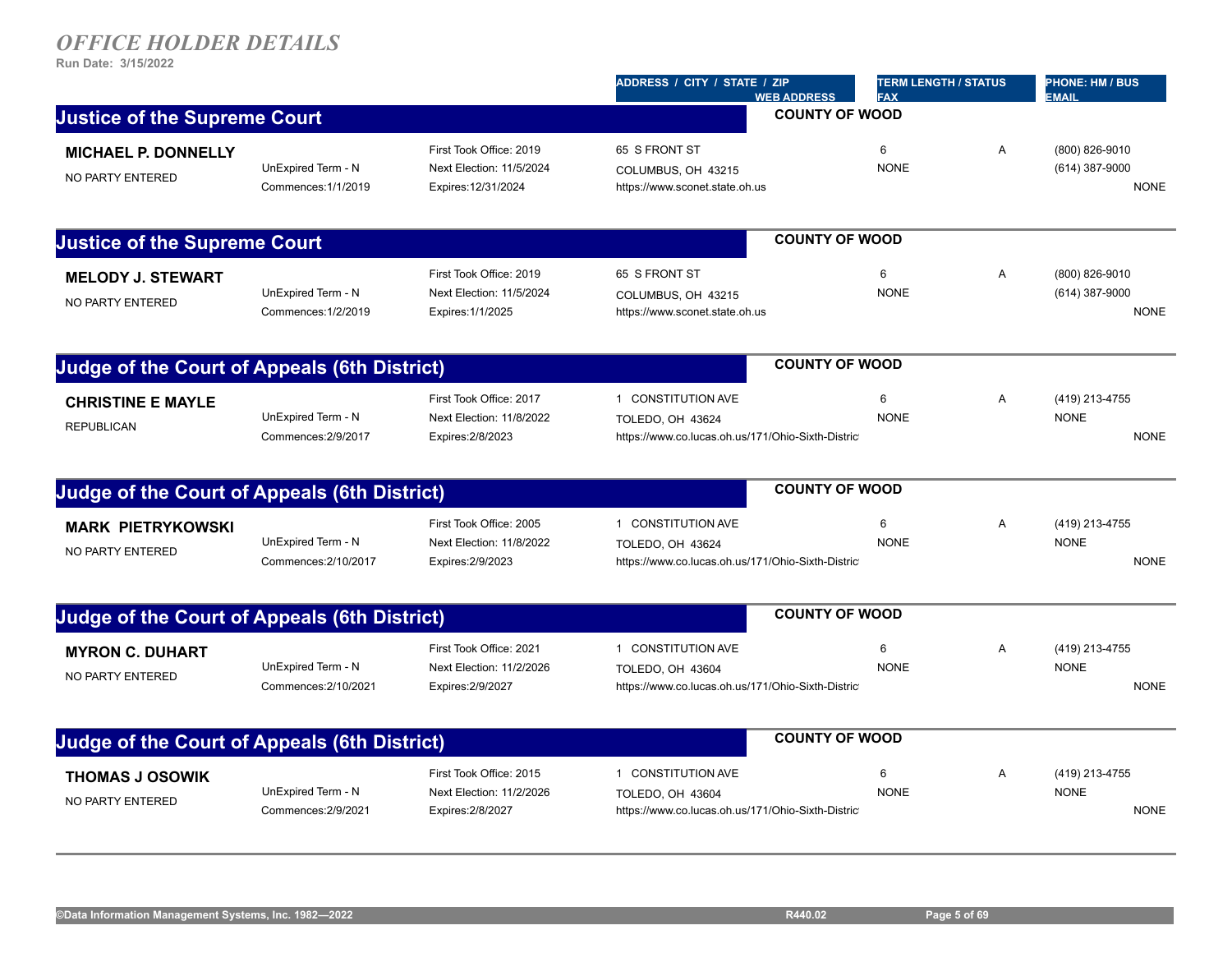|                                                     |                                            |                                                                            | ADDRESS / CITY / STATE / ZIP<br><b>WEB ADDRESS</b>                                                 | <b>TERM LENGTH / STATUS</b><br><b>FAX</b> |                | <b>PHONE: HM / BUS</b><br><b>EMAIL</b>                            |
|-----------------------------------------------------|--------------------------------------------|----------------------------------------------------------------------------|----------------------------------------------------------------------------------------------------|-------------------------------------------|----------------|-------------------------------------------------------------------|
| <b>Judge of the Court of Appeals (6th District)</b> |                                            |                                                                            |                                                                                                    | <b>COUNTY OF WOOD</b>                     |                |                                                                   |
| <b>GENE A ZMUDA</b><br>NO PARTY ENTERED             | UnExpired Term - N<br>Commences: 2/9/2018  | First Took Office: 2018<br>Next Election: 11/7/2023<br>Expires: 2/7/2024   | 1 CONSTITUTION AVE<br><b>TOLEDO, OH 43426</b><br>https://www.co.lucas.oh.us/171/Ohio-Sixth-Distric | 6<br><b>NONE</b>                          | A              | (419) 213-4755<br><b>NONE</b><br><b>NONE</b>                      |
| <b>County Commissioner</b>                          |                                            |                                                                            |                                                                                                    | <b>COUNTY OF WOOD</b>                     |                |                                                                   |
| <b>DORIS I HERRINGSHAW</b><br><b>REPUBLICAN</b>     | UnExpired Term - N<br>Commences: 1/1/2019  | First Took Office: 2013<br>Next Election: 11/8/2022<br>Expires: 12/31/2022 | 1 COURTHOUSE SQ<br>BOWLING GREEN, OH 43402<br>https://www.woodcountyohio.gov/                      | $\overline{4}$<br><b>NONE</b>             | Α              | <b>NONE</b><br>(419) 354-9100<br>commissioners@woodcountyohio.gov |
| <b>County Commissioner</b>                          |                                            |                                                                            |                                                                                                    | <b>COUNTY OF WOOD</b>                     |                |                                                                   |
| <b>CRAIG ALLEN LAHOTE</b><br><b>REPUBLICAN</b>      | UnExpired Term - N<br>Commences: 1/2/2021  | First Took Office: 2015<br>Next Election: 11/5/2024<br>Expires: 1/1/2025   | 1 COURTHOUSE SQ<br>BOWLING GREEN, OH 43402<br>https://www.woodcountyohio.gov/                      | $\overline{4}$<br><b>NONE</b>             | A              | <b>NONE</b><br>(419) 354-9100<br>commissioners@woodcountyohio.gov |
| <b>County Commissioner</b>                          |                                            |                                                                            |                                                                                                    | <b>COUNTY OF WOOD</b>                     |                |                                                                   |
| <b>THEODORE H BOWLUS</b><br><b>REPUBLICAN</b>       | UnExpired Term - N<br>Commences: 1/3/2021  | First Took Office: 2017<br>Next Election: 11/5/2024<br>Expires: 1/2/2025   | 1 COURTHOUSE SQ<br>BOWLING GREEN, OH 43402<br>https://www.woodcountyohio.gov/                      | $\overline{4}$<br><b>NONE</b>             | $\overline{A}$ | <b>NONE</b><br>(419) 354-9100<br>commissioners@woodcountyohio.gov |
| <b>County Auditor</b>                               |                                            |                                                                            |                                                                                                    | <b>COUNTY OF WOOD</b>                     |                |                                                                   |
| <b>MATTHEW R OESTREICH</b><br><b>REPUBLICAN</b>     | UnExpired Term - N<br>Commences: 3/11/2019 | First Took Office: 2017<br>Next Election: 11/8/2022<br>Expires: 3/13/2022  | 1 COURTHOUSE SQ<br>BOWLING GREEN, OH 43402<br>https://auditor.co.wood.oh.us/                       | $\overline{4}$<br><b>NONE</b>             | A              | <b>NONE</b><br>(866) 860-4140<br>auditor@woodcountyohio.gov       |
| <b>Prosecuting Attorney</b>                         |                                            |                                                                            |                                                                                                    | <b>COUNTY OF WOOD</b>                     |                |                                                                   |
| <b>PAUL ANDREW DOBSON</b><br><b>REPUBLICAN</b>      | UnExpired Term - N<br>Commences: 1/4/2021  | First Took Office: 2009<br>Next Election: 11/5/2024<br>Expires: 1/5/2025   | 1 COURTHOUSE SQ<br>BOWLING GREEN, OH 43402<br>http://prosecutor.co.wood.oh.us/                     | $\overline{4}$<br><b>NONE</b>             | $\overline{A}$ | (419) 833-6707<br>(419) 354-9250<br>pdobson@woodcountyohio.gov    |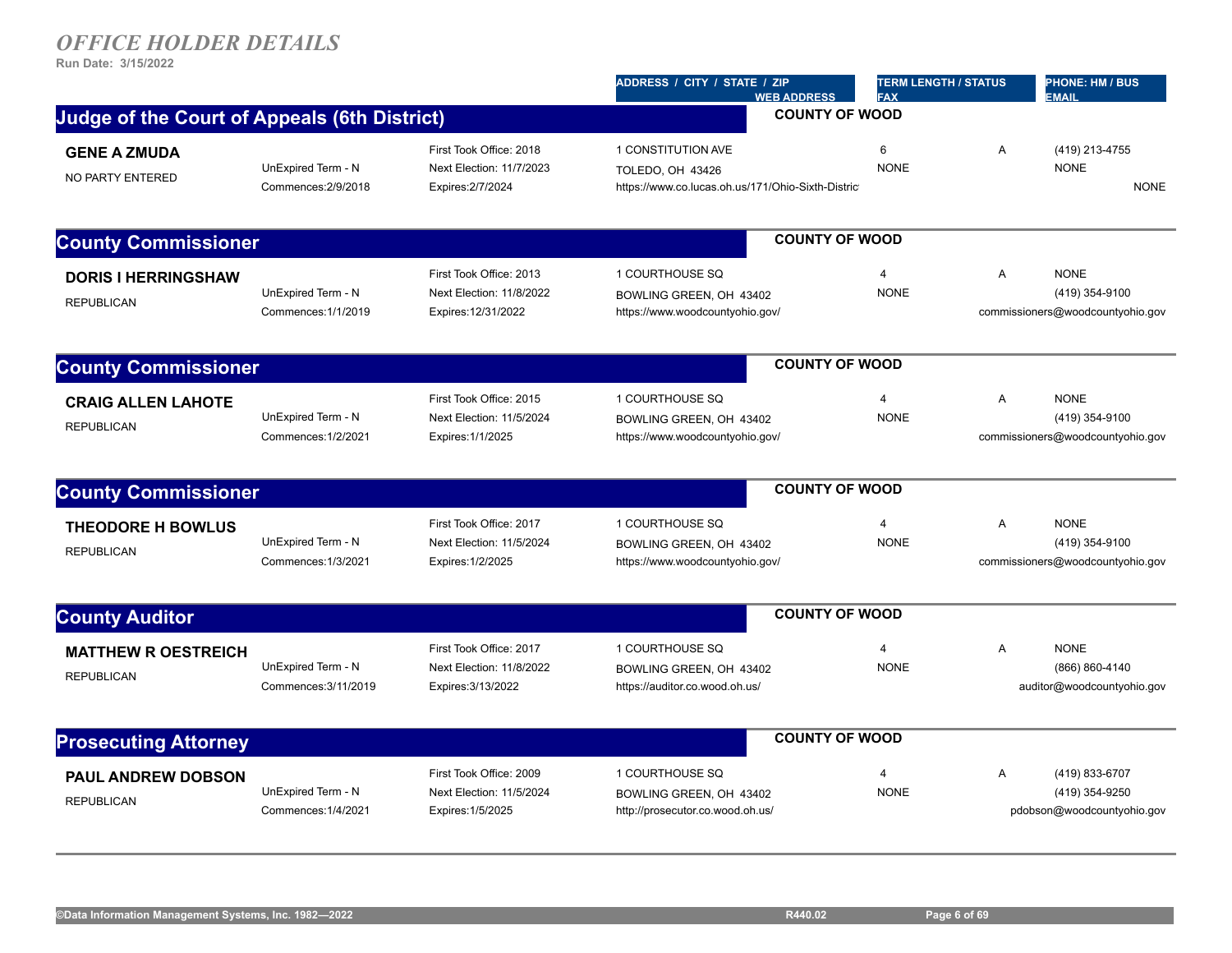|                                                     |                                           |                                                                           | ADDRESS / CITY / STATE / ZIP<br><b>WEB ADDRESS</b>                                | <b>TERM LENGTH / STATUS</b><br><b>FAX</b> |                | <b>PHONE: HM / BUS</b><br><b>EMAIL</b>                               |
|-----------------------------------------------------|-------------------------------------------|---------------------------------------------------------------------------|-----------------------------------------------------------------------------------|-------------------------------------------|----------------|----------------------------------------------------------------------|
| <b>Clerk of Court of Common Pleas</b>               |                                           |                                                                           |                                                                                   | <b>COUNTY OF WOOD</b>                     |                |                                                                      |
| <b>DOUGLAS FRANK CUBBERLEY</b><br><b>REPUBLICAN</b> | UnExpired Term - N<br>Commences: 1/4/2021 | First Took Office: 2021<br>Next Election: 11/5/2024<br>Expires: 1/5/2025  | 1 COURTHOUSE SQ<br>BOWLING GREEN, OH 43402<br>https://clerkofcourt.co.wood.oh.us/ | $\overline{4}$<br><b>NONE</b>             | A              | (419) 353-4330<br>(419) 354-9280<br>clerkofcourts@woodcountyohio.gov |
|                                                     |                                           |                                                                           |                                                                                   |                                           |                |                                                                      |
| <b>Sheriff</b>                                      |                                           |                                                                           |                                                                                   | <b>COUNTY OF WOOD</b>                     |                |                                                                      |
| <b>MARK GEORGE WASYLYSHYN</b><br><b>REPUBLICAN</b>  | UnExpired Term - N<br>Commences: 1/4/2021 | First Took Office: 2005<br>Next Election: 11/5/2024<br>Expires: 1/5/2025  | 1960 E GYPSY LANE RD<br>BOWLING GREEN. OH 43402<br>https://woodcountysheriff.com/ | $\overline{4}$<br><b>NONE</b>             | $\overline{A}$ | <b>NONE</b><br>(419) 354-9137<br>mwasylyshyn@woodcountyohio.gov      |
| <b>County Recorder</b>                              |                                           |                                                                           |                                                                                   | <b>COUNTY OF WOOD</b>                     |                |                                                                      |
| <b>JAMES P MATUSZAK</b><br><b>REPUBLICAN</b>        | UnExpired Term - N<br>Commences: 1/4/2021 | First Took Office: 2021<br>Next Election: 11/5/2024<br>Expires: 1/5/2025  | 1 COURTHOUSE SQ<br>BOWLING GREEN, OH 43402<br>http://recorder.co.wood.oh.us/      | $\overline{4}$<br><b>NONE</b>             | Α              | (419) 874-3053<br>(419) 354-9140<br><b>NONE</b>                      |
| <b>County Treasurer</b>                             |                                           |                                                                           |                                                                                   | <b>COUNTY OF WOOD</b>                     |                |                                                                      |
| <b>JANE SPOERL</b><br><b>REPUBLICAN</b>             | UnExpired Term - N<br>Commences: 9/6/2021 | First Took Office: 2017<br>Next Election: 11/5/2024<br>Expires: 8/31/2025 | 1 COURTHOUSE SQ<br>BOWLING GREEN, OH 43402<br>http://treasurer.co.wood.oh.us/     | $\overline{4}$<br><b>NONE</b>             | A              | <b>NONE</b><br>(419) 354-9130<br>jspoerl@woodcountyohio.gov          |
| <b>County Engineer</b>                              |                                           |                                                                           |                                                                                   | <b>COUNTY OF WOOD</b>                     |                |                                                                      |
| <b>JOHN M MUSTERIC</b><br><b>REPUBLICAN</b>         | UnExpired Term - N<br>Commences: 1/3/2021 | First Took Office: 2017<br>Next Election: 11/5/2024<br>Expires: 1/5/2025  | 1 COURTHOUSE SQ<br>BOWLING GREEN, OH 43402<br>http://engineer.co.wood.oh.us/      | $\overline{4}$<br><b>NONE</b>             | A              | (419) 661-9009<br>(419) 354-9060<br>jmusteric@woodcountyohio.gov     |
| <b>Coroner</b>                                      |                                           |                                                                           |                                                                                   | <b>COUNTY OF WOOD</b>                     |                |                                                                      |
| <b>DOUGLAS WILLIAM HESS</b><br><b>REPUBLICAN</b>    | UnExpired Term - N<br>Commences: 1/4/2021 | First Took Office: 2005<br>Next Election: 11/5/2024<br>Expires: 1/5/2025  | 640 S WINTERGARDEN RD<br>BOWLING GREEN, OH 43402<br><b>NONE</b>                   | $\overline{4}$<br><b>NONE</b>             | A              | <b>NONE</b><br>(419) 352-1452<br><b>NONE</b>                         |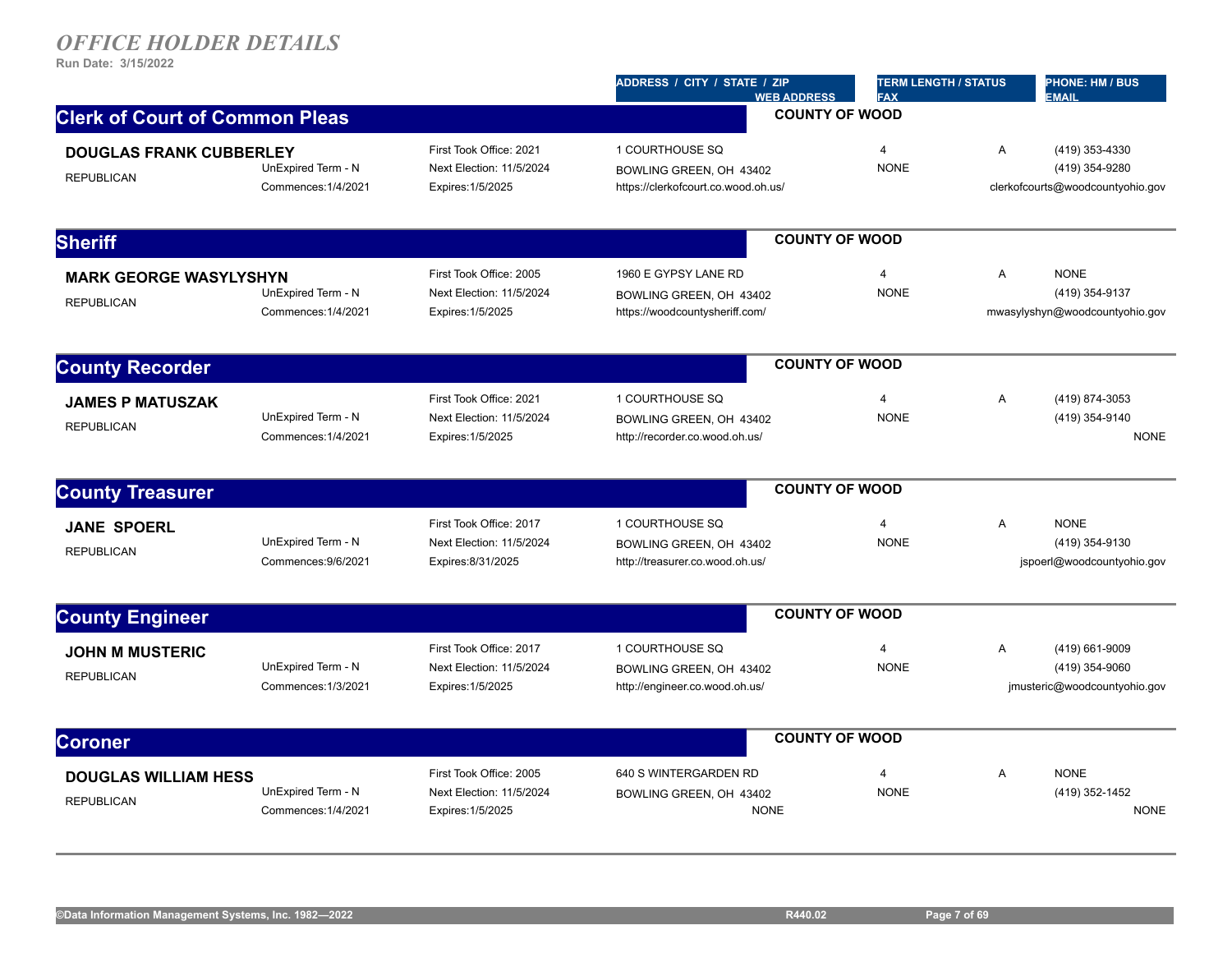|                                                              |                                           |                                                                            | ADDRESS / CITY / STATE / ZIP<br><b>WEB ADDRESS</b>                                                | <b>TERM LENGTH / STATUS</b><br><b>FAX</b> |                | <b>PHONE: HM / BUS</b><br><b>EMAIL</b>          |
|--------------------------------------------------------------|-------------------------------------------|----------------------------------------------------------------------------|---------------------------------------------------------------------------------------------------|-------------------------------------------|----------------|-------------------------------------------------|
| <b>Judge of the Court of Common Pleas</b>                    |                                           |                                                                            | <b>COUNTY OF WOOD</b>                                                                             |                                           |                |                                                 |
| <b>MARY (MOLLY) LOEFFLER MACK</b><br>NO PARTY ENTERED        | UnExpired Term - N<br>Commences: 1/2/2019 | First Took Office: 2019<br>Next Election: 11/5/2024<br>Expires: 1/1/2025   | 1 COURTHOUSE SQ 3RD FLOOR<br>BOWLING GREEN, OH 43402<br>https://courtofcommonpleas.co.wood.oh.us/ | 6<br><b>NONE</b>                          | Α              | (419) 661-1992<br><b>NONE</b><br><b>NONE</b>    |
| <b>Judge of the Court of Common Pleas</b>                    |                                           |                                                                            | <b>COUNTY OF WOOD</b>                                                                             |                                           |                |                                                 |
| <b>JOEL M KUHLMAN</b><br>NO PARTY ENTERED                    | UnExpired Term - N<br>Commences: 1/1/2021 | First Took Office: 2021<br>Next Election: 11/3/2026<br>Expires: 12/31/2026 | 1 COURTHOUSE SQ 3RD FLOOR<br>BOWLING GREEN, OH 43402<br>https://courtofcommonpleas.co.wood.oh.us/ | 6<br><b>NONE</b>                          | A              | <b>NONE</b><br>(419) 354-9600<br><b>NONE</b>    |
| <b>Judge of the Court of Common Pleas</b>                    |                                           |                                                                            | <b>COUNTY OF WOOD</b>                                                                             |                                           |                |                                                 |
| <b>MATTHEW LLOYD REGER</b><br>NO PARTY ENTERED               | UnExpired Term - N<br>Commences: 1/1/2017 | First Took Office: 2017<br>Next Election: 11/3/2022<br>Expires: 12/31/2022 | 1 COURTHOUSE ST 3RD FLOOR<br>BOWLING GREEN, OH 43402<br>https://courtofcommonpleas.co.wood.oh.us/ | 6<br><b>NONE</b>                          | A              | <b>NONE</b><br>(419) 354-9210<br><b>NONE</b>    |
| <b>Judge of the Court of Common Pleas (Probate Division)</b> |                                           |                                                                            | <b>COUNTY OF WOOD</b>                                                                             |                                           |                |                                                 |
| <b>DAVID E WOESSNER</b><br>NO PARTY ENTERED                  | UnExpired Term - N<br>Commences: 2/9/2021 | First Took Office: 2000<br>Next Election: 11/3/2026<br>Expires: 2/8/2027   | 1032 S DUNBRIDGE RD<br>BOWLING GREEN, OH 43402<br>https://www.co.wood.oh.us/juvenilecourt/        | 6<br><b>NONE</b>                          | Α              | (419) 352-3554<br>(419) 354-9230<br><b>NONE</b> |
| <b>Mayor</b>                                                 |                                           |                                                                            |                                                                                                   | <b>BOWLING GREEN CITY</b>                 |                |                                                 |
| <b>MICHAEL A ASPACHER</b><br><b>DEMOCRAT</b>                 | UnExpired Term - N<br>Commences: 1/1/2020 | First Took Office: 2020<br>Next Election: 11/7/2023<br>Expires: 12/31/2023 | 25 PARKWOOD DR<br>BOWLING GREEN, OH 43402<br>www.bgohio.org                                       | $\boldsymbol{\Delta}$<br><b>NONE</b>      | $\overline{A}$ | (419) 353-2901<br>(419) 354-6204<br><b>NONE</b> |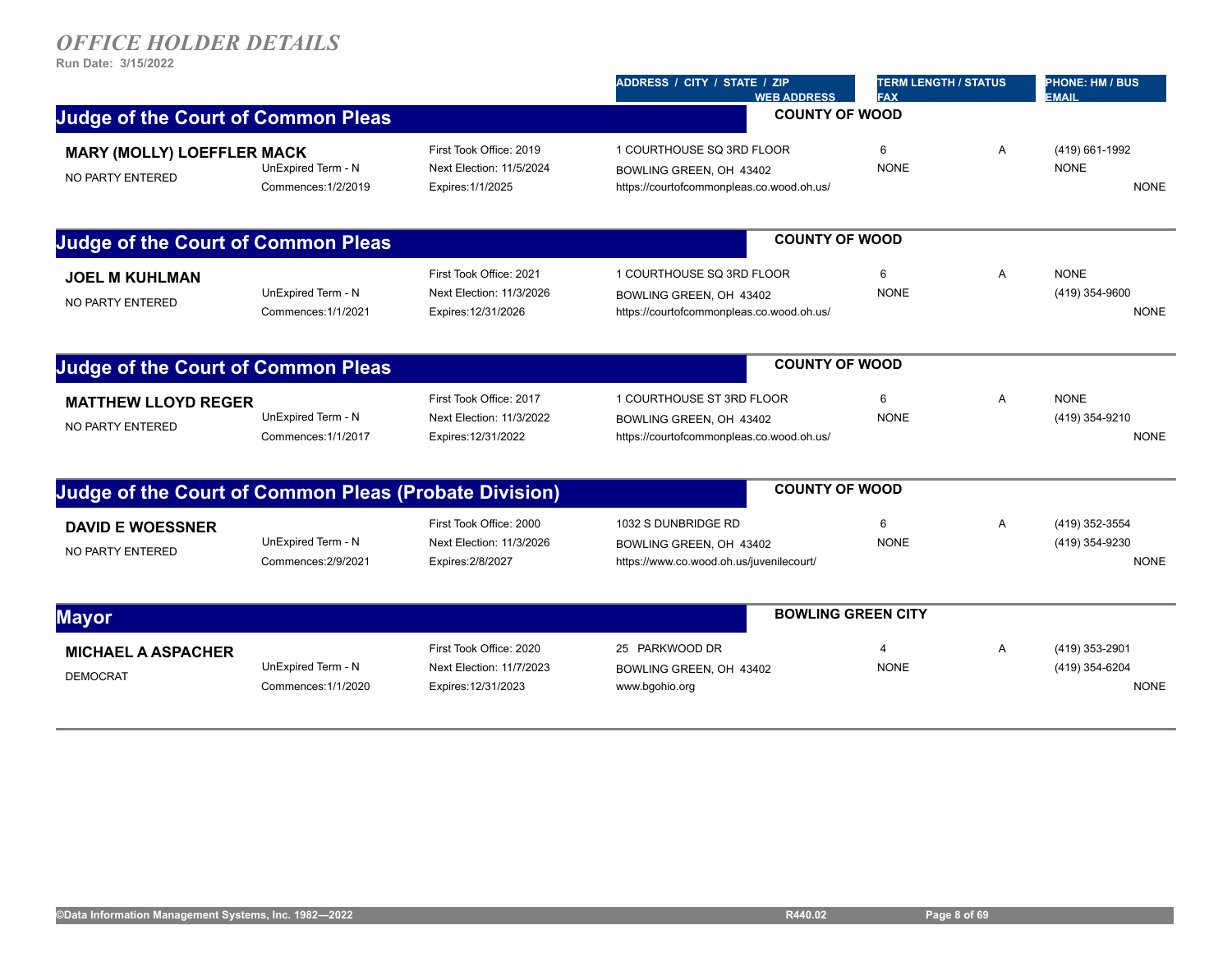|                                                         |                                           |                                                                            | ADDRESS / CITY / STATE / ZIP<br><b>WEB ADDRESS</b>                    | <b>TERM LENGTH / STATUS</b><br><b>FAX</b> |                | <b>PHONE: HM / BUS</b><br><b>EMAIL</b>          |  |
|---------------------------------------------------------|-------------------------------------------|----------------------------------------------------------------------------|-----------------------------------------------------------------------|-------------------------------------------|----------------|-------------------------------------------------|--|
| <b>Council-At-Large</b>                                 |                                           |                                                                            | <b>BOWLING GREEN CITY</b>                                             |                                           |                |                                                 |  |
| <b>GREGORY W ROBINETTE</b><br><b>REPUBLICAN</b>         | UnExpired Term - N<br>Commences: 1/1/2022 | First Took Office: 2018<br>Next Election: 11/4/2025<br>Expires: 12/31/2025 | 1501 CARDINAL RD<br>BOWLING GREEN, OH 43402<br>www.bgohio.org         | 4<br><b>NONE</b>                          | A              | (419) 354-0425<br>(419) 352-6206<br><b>NONE</b> |  |
| <b>MARK ALAN HOLLENBAUGH</b><br><b>DEMOCRAT</b>         | UnExpired Term - N<br>Commences: 1/1/2022 | First Took Office: 2022<br>Next Election: 11/4/2025<br>Expires: 12/31/2025 | 315 PARKVIEW DR # LOT 92<br>BOWLING GREEN, OH 43402<br>www.bgohio.org | $\overline{4}$<br><b>NONE</b>             | A              | (419) 575-3823<br>(419) 354-6204<br><b>NONE</b> |  |
| <b>Council-At-Large</b>                                 |                                           |                                                                            |                                                                       | <b>BOWLING GREEN CITY</b>                 |                |                                                 |  |
| <b>JEFFERY JACOB DENNIS</b><br><b>DEMOCRAT</b>          | UnExpired Term - N<br>Commences: 1/7/2021 | First Took Office: 2021<br>Next Election: 11/7/2023<br>Expires: 12/31/2023 | 345 N GROVE ST<br>BOWLING GREEN, OH 43402<br>www.bgohio.org           | $\overline{4}$<br><b>NONE</b>             | Α              | <b>NONE</b><br>(419) 354-6204<br><b>NONE</b>    |  |
| <b>Council First Ward</b>                               |                                           |                                                                            | <b>BG WARD ONE</b>                                                    |                                           |                |                                                 |  |
| <b>NICHOLAS PATRICK RUBANDO</b><br><b>DEMOCRAT</b>      | UnExpired Term - N<br>Commences: 1/1/2022 | First Took Office: 2022<br>Next Election: 11/7/2023<br>Expires: 12/31/2023 | 220 E COURT ST # APT 3<br>BOWLING GREEN, OH 43402<br>www.bgohio.org   | $\overline{2}$<br><b>NONE</b>             | $\overline{A}$ | <b>NONE</b><br>(419) 354-6204<br><b>NONE</b>    |  |
| <b>Council Second Ward</b>                              |                                           |                                                                            | <b>BG WARD TWO</b>                                                    |                                           |                |                                                 |  |
| <b>JOEL T ODORISIO</b><br><b>DEMOCRAT</b>               | UnExpired Term - N<br>Commences: 1/1/2022 | First Took Office: 2023<br>Next Election: 11/7/2023<br>Expires: 12/31/2023 | 1001 NAPOLEON RD<br>BOWLING GREEN, OH 43402<br>www.bgohio.org         | $\overline{2}$<br><b>NONE</b>             | A              | (607) 426-8945<br>(419) 354-6204<br><b>NONE</b> |  |
| <b>Council Third Ward</b>                               |                                           |                                                                            |                                                                       | <b>BG WARD THREE</b>                      |                |                                                 |  |
| <b>RACHEL HARRIET STELZER PHIPPS</b><br><b>DEMOCRAT</b> | UnExpired Term - N<br>Commences: 1/1/2022 | First Took Office: 2020<br>Next Election: 11/7/2023<br>Expires: 12/31/2023 | 920 CLARK ST<br>BOWLING GREEN, OH 43402<br>www.bgohio.org             | $\overline{2}$<br><b>NONE</b>             | Α              | (765) 717-0038<br>(419) 352-6206<br><b>NONE</b> |  |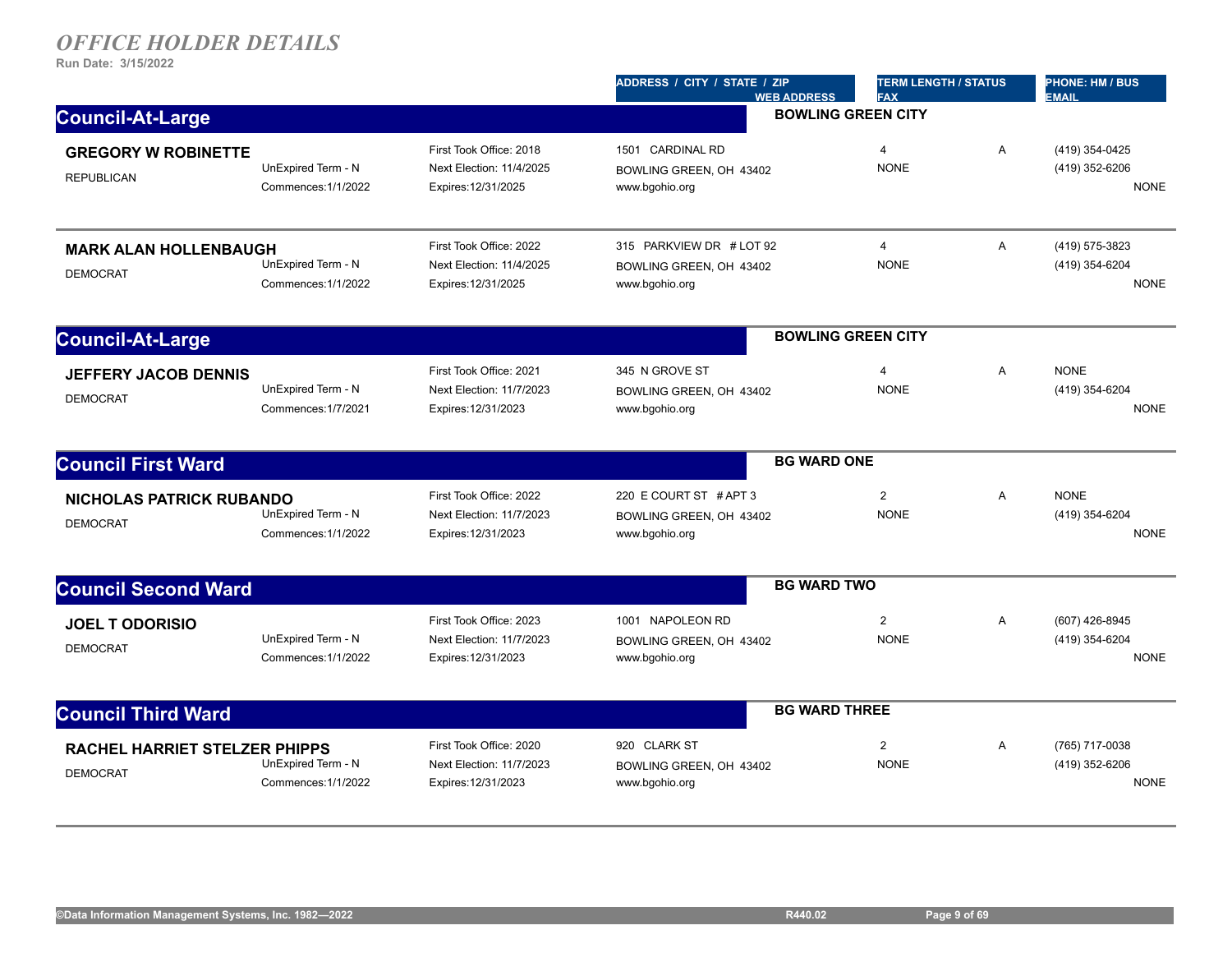|                                                |                                           |                                                                            | <b>TERM LENGTH / STATUS</b><br>ADDRESS / CITY / STATE / ZIP<br><b>FAX</b><br><b>WEB ADDRESS</b> |                               |              | <b>PHONE: HM / BUS</b><br><b>EMAIL</b>                       |  |
|------------------------------------------------|-------------------------------------------|----------------------------------------------------------------------------|-------------------------------------------------------------------------------------------------|-------------------------------|--------------|--------------------------------------------------------------|--|
| <b>Council Fourth Ward</b>                     |                                           |                                                                            | <b>BG WARD FOUR</b>                                                                             |                               |              |                                                              |  |
| <b>WILLIAM J HERALD</b><br><b>REPUBLICAN</b>   | UnExpired Term - N<br>Commences: 1/1/2022 | First Took Office: 2018<br>Next Election: 11/7/2023<br>Expires: 12/31/2023 | 1030 CONNEAUT AVE<br>BOWLING GREEN, OH 43402<br>www.bgohio.org                                  | $\overline{2}$<br><b>NONE</b> | $\mathsf{A}$ | (419) 352-6644<br>(419) 352-6206<br><b>NONE</b>              |  |
| <b>Mayor</b>                                   |                                           |                                                                            |                                                                                                 | <b>NORTHWOOD CITY</b>         |              |                                                              |  |
| <b>EDWARD L SCHIMMEL</b><br><b>REPUBLICAN</b>  | UnExpired Term - N<br>Commences: 1/1/2020 | First Took Office: 2016<br>Next Election: 11/7/2023<br>Expires: 12/31/2023 | 2239 RICHMAND DR<br>NORTHWOOD, OH 43619<br>www.ci.northwood.oh.us                               | 4<br><b>NONE</b>              | A            | (419) 693-4888<br>(419) 690-1600<br>mayor@ci.northwood.oh.us |  |
| <b>Council</b>                                 |                                           |                                                                            |                                                                                                 | <b>NORTHWOOD CITY</b>         |              |                                                              |  |
| <b>JAMES D BARTON</b><br><b>REPUBLICAN</b>     | UnExpired Term - N<br>Commences: 1/1/2020 | First Took Office: 2007<br>Next Election: 11/7/2023<br>Expires: 12/31/2023 | 843 ELK RIDGE DR<br>NORTHWOOD, OH 43619<br>www.ci.northwood.oh.us                               | $\overline{4}$<br><b>NONE</b> | Α            | <b>NONE</b><br>(419) 690-1621<br><b>NONE</b>                 |  |
| <b>DEAN ALLAN EDWARDS</b><br><b>REPUBLICAN</b> | UnExpired Term - N<br>Commences: 1/1/2020 | First Took Office: 2007<br>Next Election: 11/7/2023<br>Expires: 12/31/2023 | 2515 SKAGWAY DR<br>NORTHWOOD, OH 43619<br>www.ci.northwood.oh.us                                | $\overline{4}$<br><b>NONE</b> | A            | <b>NONE</b><br>(419) 690-1621<br><b>NONE</b>                 |  |
| <b>MICHAEL MELNYK</b><br><b>DEMOCRAT</b>       | UnExpired Term - Y<br>Commences: 1/1/2022 | First Took Office: 2020<br>Next Election: 11/7/2023<br>Expires: 12/31/2023 | 1934 TERRI RUE<br>NORTHWOOD, OH 43619<br>www.ci.northwood.oh.us                                 | 4<br><b>NONE</b>              | A            | (419) 691-5062<br>(419) 690-1621<br><b>NONE</b>              |  |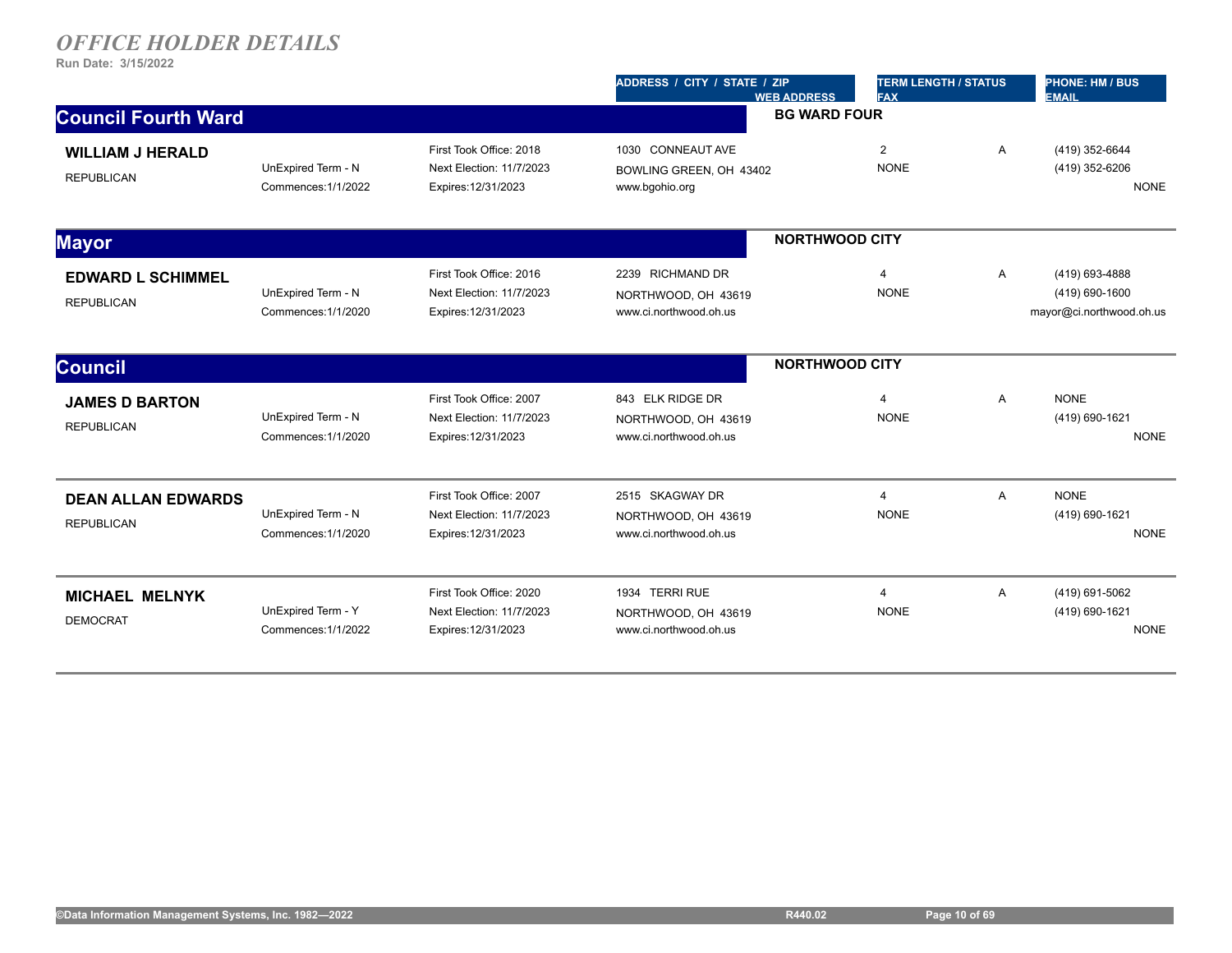|                                                |                                           |                                                                            | ADDRESS / CITY / STATE / ZIP<br><b>WEB ADDRESS</b>                      | <b>TERM LENGTH / STATUS</b><br><b>FAX</b> |   | <b>PHONE: HM / BUS</b><br><b>EMAIL</b>       |  |
|------------------------------------------------|-------------------------------------------|----------------------------------------------------------------------------|-------------------------------------------------------------------------|-------------------------------------------|---|----------------------------------------------|--|
| <b>Council</b>                                 |                                           |                                                                            | <b>NORTHWOOD CITY</b>                                                   |                                           |   |                                              |  |
| <b>RANDY K KOZINA</b><br><b>NO PARTY</b>       | UnExpired Term - N<br>Commences: 1/1/2022 | First Took Office: 2006<br>Next Election: 11/4/2025<br>Expires: 12/31/2025 | 2514 EDEN EAST DR<br>NORTHWOOD, OH 43619<br>www.ci.northwood.oh.us      | $\overline{4}$<br><b>NONE</b>             | Α | <b>NONE</b><br>(419) 690-1621<br><b>NONE</b> |  |
| <b>LOUIS W FAHRBACH</b><br><b>NO PARTY</b>     | UnExpired Term - N<br>Commences: 1/1/2022 | First Took Office: 2014<br>Next Election: 11/4/2025<br>Expires: 12/31/2025 | 787 ELK RIDGE DR<br>NORTHWOOD, OH 43619<br>www.ci.northwood.oh.os       | $\overline{4}$<br><b>NONE</b>             | A | (419) 250-7410<br><b>NONE</b><br><b>NONE</b> |  |
| <b>PATRICK L HUNTERMARK</b><br><b>NO PARTY</b> | UnExpired Term - N<br>Commences: 1/1/2022 | First Took Office: 2018<br>Next Election: 11/4/2025<br>Expires: 12/31/2025 | 2512 SKAGWAY DR<br>NORTHWOOD, OH 43619<br>www.ci.northwood.oh.us        | $\overline{4}$<br><b>NONE</b>             | Α | <b>NONE</b><br>(419) 690-1621<br><b>NONE</b> |  |
| <b>MARK A STONER</b><br><b>DEMOCRAT</b>        | UnExpired Term - N<br>Commences: 1/1/2022 | First Took Office: 2018<br>Next Election: 11/4/2025<br>Expires: 12/31/2025 | 2415 ROSS ST<br>NORTHWOOD, OH 43619<br>www.ci.northwood.oh.os           | $\overline{4}$<br><b>NONE</b>             | Α | <b>NONE</b><br>(419) 690-1621<br><b>NONE</b> |  |
| <b>Mayor</b>                                   |                                           |                                                                            |                                                                         | <b>PERRYSBURG CITY</b>                    |   |                                              |  |
| <b>THOMAS G MACKIN</b><br><b>DEMOCRAT</b>      | UnExpired Term - N<br>Commences: 1/1/2022 | First Took Office: 2018<br>Next Election: 11/4/2025<br>Expires: 12/31/2025 | 26788 GREEN VILLE DR<br>PERRYSBURG, OH 43551<br>www.ci.perrysburg.oh.us | 4<br><b>NONE</b>                          | Α | <b>NONE</b><br>(419) 872-8010<br><b>NONE</b> |  |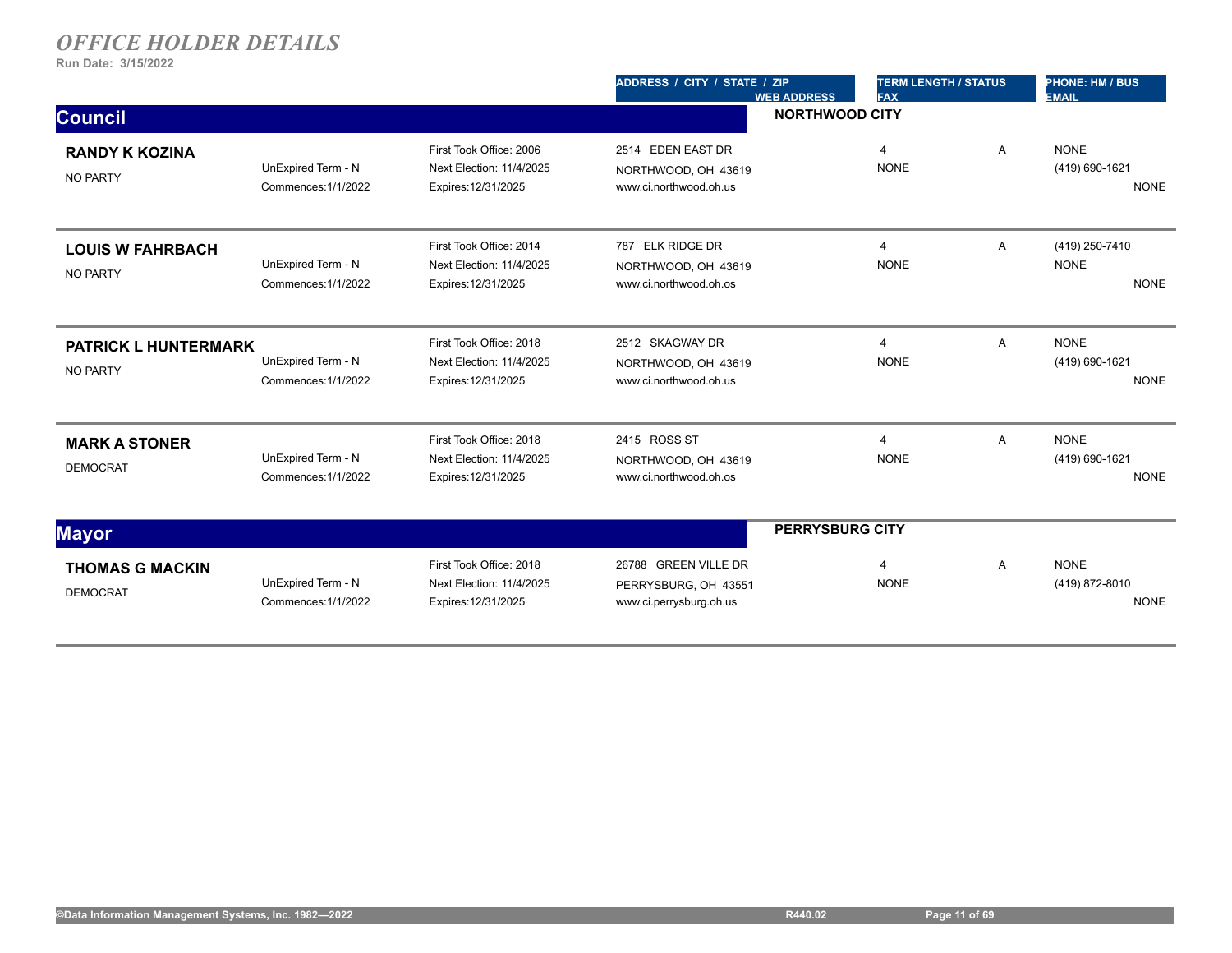|                              |                                           |                                                     | ADDRESS / CITY / STATE / ZIP                    | <b>WEB ADDRESS</b>     | <b>TERM LENGTH / STATUS</b><br><b>FAX</b> |                | <b>PHONE: HM / BUS</b><br><b>EMAIL</b> |
|------------------------------|-------------------------------------------|-----------------------------------------------------|-------------------------------------------------|------------------------|-------------------------------------------|----------------|----------------------------------------|
| <b>Council</b>               |                                           |                                                     |                                                 | <b>PERRYSBURG CITY</b> |                                           |                |                                        |
| <b>BARRY E VANHOOZEN</b>     | UnExpired Term - N                        | First Took Office: 2014<br>Next Election: 11/4/2025 | 5110 BOSTWICK RD<br>PERRYSBURG, OH 43551        |                        | $\overline{4}$<br><b>NONE</b>             | A              | (419) 872-2111<br>(419) 872-8010       |
| <b>REPUBLICAN</b>            | Commences: 1/1/2022                       | Expires: 12/31/2025                                 | www.ci.perrysburg.oh.us                         |                        |                                           |                | BARRY@BARRYVANHOOZEN.COM               |
| <b>KEVIN W FULLER</b>        |                                           | First Took Office: 2022                             | 11711 KINGSGATE CT                              |                        | $\overline{4}$                            | A              | (567) 250-4142                         |
| <b>LIBERTARIAN</b>           | UnExpired Term - N<br>Commences: 1/1/2022 | Next Election: 11/4/2025<br>Expires: 12/31/2025     | PERRYSBURG, OH 43551<br>www.ci.perrysburg.oh.us |                        | <b>NONE</b>                               |                | (419) 872-8010<br><b>NONE</b>          |
| <b>MARK A WEBER</b>          |                                           | First Took Office: 2022                             | 836 CHERRY ST                                   |                        | $\overline{4}$                            | A              | (419) 276-1416                         |
| <b>REPUBLICAN</b>            | UnExpired Term - N<br>Commences: 1/1/2022 | Next Election: 11/4/2025<br>Expires: 12/31/2025     | PERRYSBURG, OH 43551<br>www.ci.perrysburg.oh.us |                        | <b>NONE</b>                               |                | (419) 872-8010<br><b>NONE</b>          |
| <b>Council</b>               |                                           |                                                     |                                                 | <b>PERRYSBURG CITY</b> |                                           |                |                                        |
| <b>CORY B KUHLMAN</b>        |                                           | First Took Office: 2020                             | 3102 STEEPLE CHASE LN                           |                        | $\overline{4}$                            | $\overline{A}$ | <b>NONE</b>                            |
| <b>REPUBLICAN</b>            | UnExpired Term - N<br>Commences: 1/1/2020 | Next Election: 11/7/2023<br>Expires: 12/31/2023     | PERRYSBURG, OH 43551<br>www.ci.perrysburg.oh.us |                        | <b>NONE</b>                               |                | (419) 872-8010<br><b>NONE</b>          |
| <b>JAN K MATERNI</b>         |                                           | First Took Office: 2020                             | 423 W 6TH ST                                    |                        | $\overline{4}$                            | A              | (419) 874-5272                         |
| <b>DEMOCRAT</b>              | UnExpired Term - N<br>Commences: 1/1/2020 | Next Election: 11/7/2023<br>Expires: 12/31/2023     | PERRYSBURG, OH 43551<br>www.ci.perrysburg.oh.us |                        | <b>NONE</b>                               |                | (419) 872-8010<br><b>NONE</b>          |
| <b>TIMOTHY C MCCARTHY</b>    |                                           | First Took Office: 2003                             | 139 W 2ND ST                                    |                        | $\overline{4}$                            | A              | (419) 874-1658                         |
| <b>DEMOCRAT</b>              | UnExpired Term - N<br>Commences: 1/1/2020 | Next Election: 11/7/2023<br>Expires: 12/31/2023     | PERRYSBURG, OH 43551<br>www.ci.perrysburg.oh.us |                        | <b>NONE</b>                               |                | (419) 872-8010<br><b>NONE</b>          |
| <b>JONATHAN EDWARD SMITH</b> |                                           | First Took Office: 2016                             | 240 SOUTHWOOD DR                                |                        | $\overline{4}$                            | A              | <b>NONE</b>                            |
| <b>REPUBLICAN</b>            | UnExpired Term - N<br>Commences: 1/1/2020 | Next Election: 11/7/2023<br>Expires: 12/31/2023     | PERRYSBURG, OH 43551<br>www.ci.perrysburg.oh.us |                        | <b>NONE</b>                               |                | (419) 872-8010<br><b>NONE</b>          |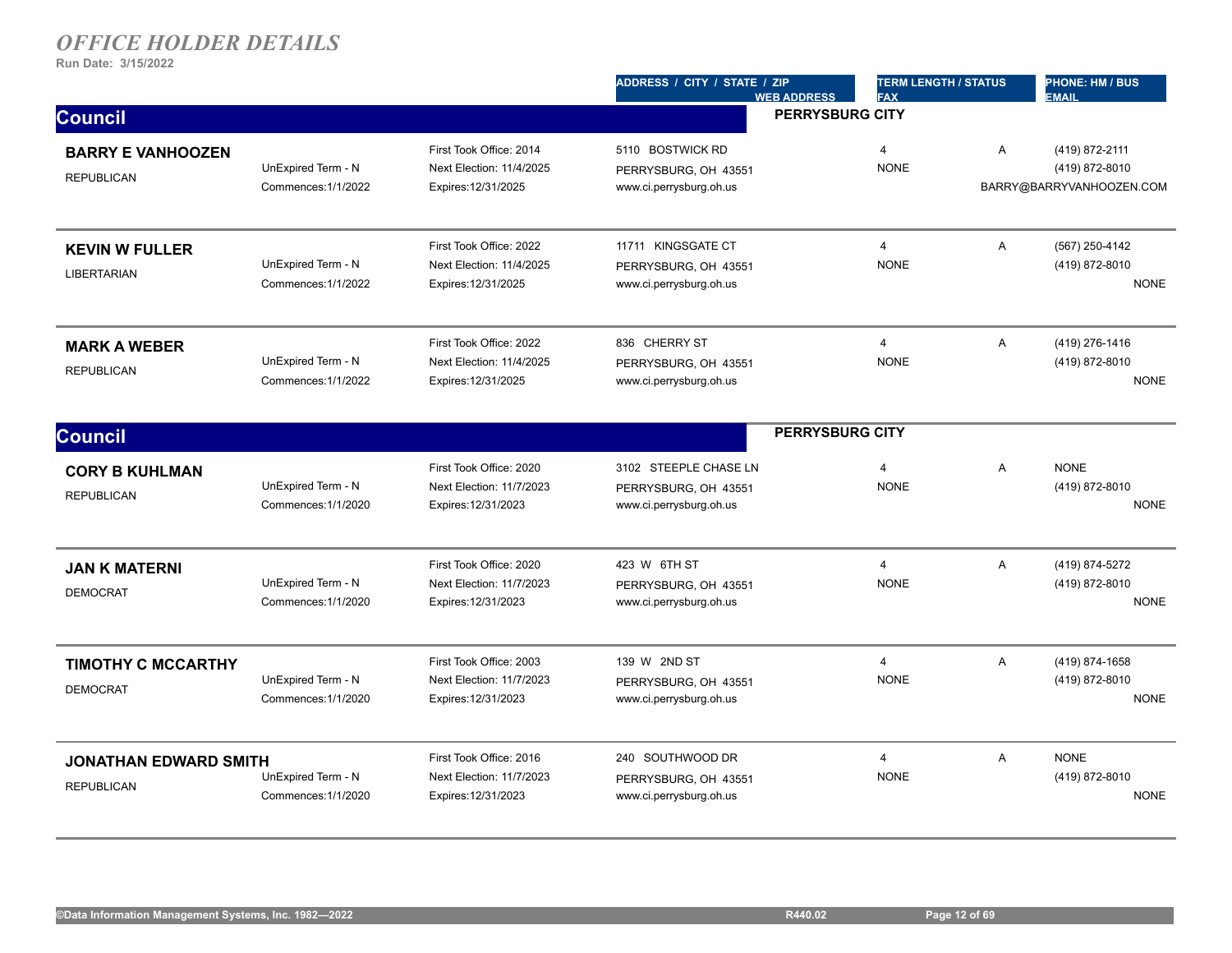|                                                     |                                            |                                                                            | ADDRESS / CITY / STATE / ZIP<br><b>WEB ADDRESS</b>             | <b>TERM LENGTH / STATUS</b><br><b>FAX</b> |   | <b>PHONE: HM / BUS</b><br><b>EMAIL</b>                          |
|-----------------------------------------------------|--------------------------------------------|----------------------------------------------------------------------------|----------------------------------------------------------------|-------------------------------------------|---|-----------------------------------------------------------------|
| <b>Mayor</b>                                        |                                            |                                                                            |                                                                | <b>ROSSFORD CITY</b>                      |   |                                                                 |
| <b>NEIL A MACKINNON III</b><br><b>REPUBLICAN</b>    | UnExpired Term - N<br>Commences: 12/1/2019 | First Took Office: 2012<br>Next Election: 11/7/2023<br>Expires: 11/30/2023 | 333 HILLSIDE DR<br>ROSSFORD, OH 43460<br>www.rossfordohio.com  | $\overline{4}$<br><b>NONE</b>             | Α | <b>NONE</b><br><b>NONE</b><br><b>NONE</b>                       |
| <b>Council</b>                                      |                                            |                                                                            |                                                                | <b>ROSSFORD CITY</b>                      |   |                                                                 |
| <b>ROBERT S RUSE</b><br><b>REPUBLICAN</b>           | UnExpired Term - N<br>Commences: 12/1/2019 | First Took Office: 2011<br>Next Election: 11/7/2023<br>Expires: 11/30/2023 | 45 PARK DR<br>ROSSFORD, OH 43460<br>www.rossfordohio.com       | $\overline{4}$<br><b>NONE</b>             | A | <b>NONE</b><br>(419) 666-0210<br><b>NONE</b>                    |
| <b>GREGORY J MARQUETTE</b><br><b>REPUBLICAN</b>     | UnExpired Term - N<br>Commences: 12/1/2019 | First Took Office: 2003<br>Next Election: 11/7/2023<br>Expires: 11/30/2023 | 1238 GRASSY CT<br>ROSSFORD, OH 43460<br>www.rossfordohio.com   | $\overline{4}$<br><b>NONE</b>             | Α | (419) 867-9190<br>(419) 666-0210<br>gmarquette@rossfordohio.com |
| <b>LARRY WILLIAM OBERDORF SR</b><br><b>DEMOCRAT</b> | UnExpired Term - N<br>Commences: 12/1/2019 | First Took Office: 2003<br>Next Election: 11/7/2023<br>Expires: 11/30/2023 | 1132 SCHREIER RD<br>ROSSFORD, OH 43460<br>www.rossfordohio.com | $\overline{4}$<br><b>NONE</b>             | Α | (419) 666-0984<br>(419) 666-0210<br>loberdorf@rossfordohio.com  |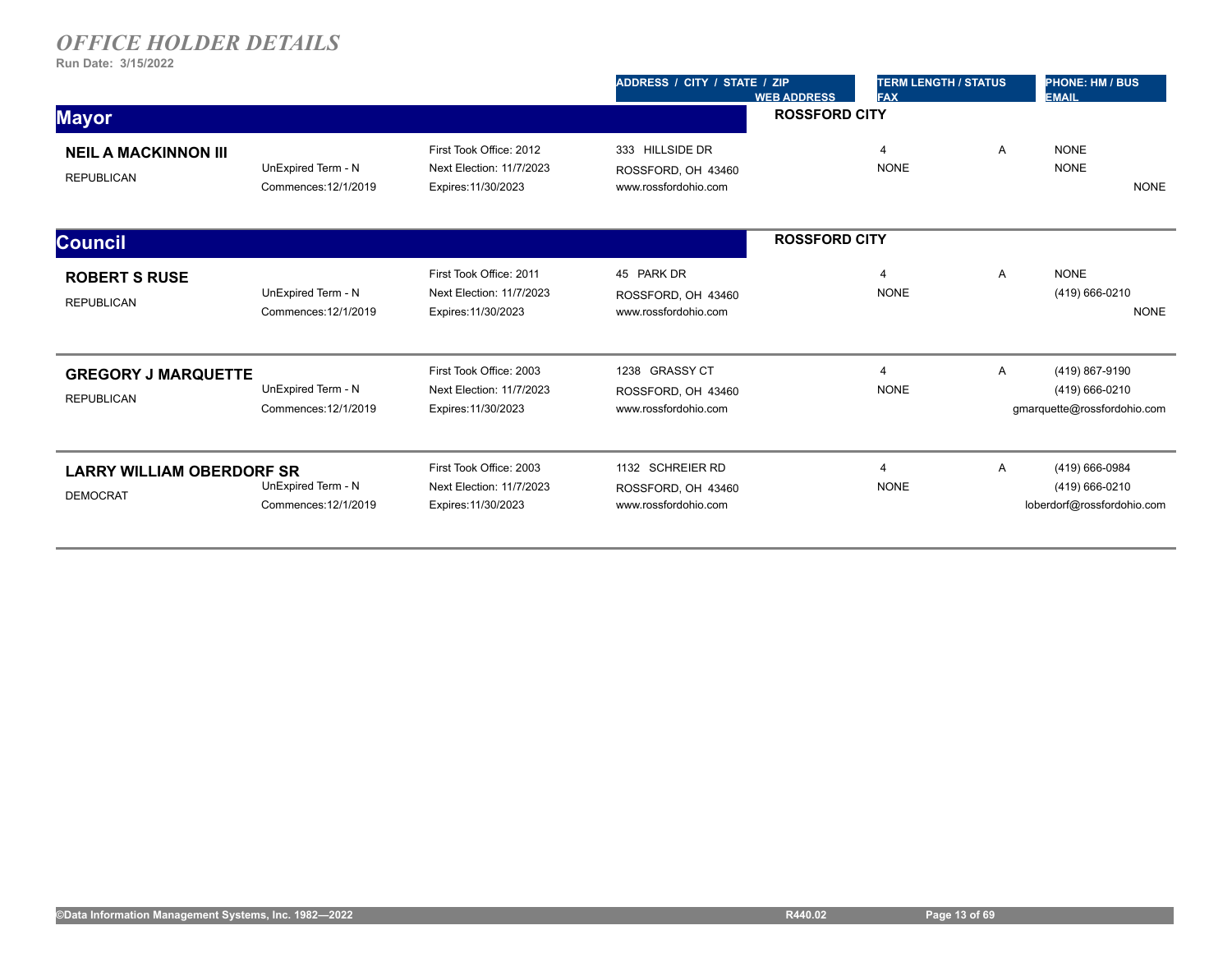|                                                       |                                            |                                                                            | ADDRESS / CITY / STATE / ZIP                                     | <b>WEB ADDRESS</b>   | <b>TERM LENGTH / STATUS</b><br><b>FAX</b> |   | <b>PHONE: HM / BUS</b><br><b>EMAIL</b>                       |
|-------------------------------------------------------|--------------------------------------------|----------------------------------------------------------------------------|------------------------------------------------------------------|----------------------|-------------------------------------------|---|--------------------------------------------------------------|
| <b>Council</b>                                        |                                            |                                                                            |                                                                  | <b>ROSSFORD CITY</b> |                                           |   |                                                              |
| <b>CAROLINE H ZUCHOWSKI ECKEL</b><br>NO PARTY ENTERED | UnExpired Term - N<br>Commences: 12/1/2021 | First Took Office: 2005<br>Next Election: 11/4/2025<br>Expires: 11/30/2025 | 101 BIRCH DR<br>ROSSFORD, OH 43460<br>www.rossfordohio.com       |                      | $\overline{4}$<br><b>NONE</b>             | Α | (419) 392-1479<br>(419) 666-0210<br>ceckel@rossfordohio.com  |
| <b>CHRISTOPHER M HEBAN</b><br><b>NO PARTY</b>         | UnExpired Term - N<br>Commences: 12/1/2021 | First Took Office: 2017<br>Next Election: 11/4/2025<br>Expires: 11/30/2025 | 145 WINDSOR DR<br>ROSSFORD, OH 43460<br>www.rossfordohio.com     |                      | $\overline{4}$<br><b>NONE</b>             | A | (419) 575-2662<br>(419) 666-0210<br><b>NONE</b>              |
| <b>BRENNA E S REYNOLDS</b><br><b>DEMOCRAT</b>         | UnExpired Term - N<br>Commences: 12/1/2021 | First Took Office: 2021<br>Next Election: 11/4/2025<br>Expires: 11/30/2025 | 201 EAGLE POINT RD<br>ROSSFORD, OH 43460<br>www.rossfordohio.com |                      | $\overline{4}$<br><b>NONE</b>             | A | <b>NONE</b><br>(419) 666-0210<br>breynoldsl@rossfordohio.com |
| <b>ROBERT BRIAN TOTH</b><br><b>NO PARTY</b>           | UnExpired Term - N<br>Commences: 12/1/2021 | First Took Office: 2021<br>Next Election: 11/4/2025<br>Expires: 11/30/2025 | 15 SANTUS DR<br>ROSSFORD, OH 43460<br>www.rossfordohio.com       |                      | $\overline{4}$<br><b>NONE</b>             | A | (419) 662-5463<br>(419) 666-0210<br>rtoth@rossfordohio.com   |
| <b>Mayor</b>                                          |                                            |                                                                            |                                                                  | <b>FOSTORIA CITY</b> |                                           |   |                                                              |
| <b>ERIC KECKLER</b><br>NO PARTY ENTERED               | UnExpired Term - N<br>Commences: 1/1/2020  | First Took Office: 2012<br>Next Election: 11/7/2023<br>Expires: 12/31/2023 | , OH<br>www.fostoriaohio.gov                                     |                      | $\overline{4}$<br><b>NONE</b>             | A | (419) 435-8178<br>(419) 435-8282<br><b>NONE</b>              |
| <b>President of Council</b>                           |                                            |                                                                            |                                                                  | <b>FOSTORIA CITY</b> |                                           |   |                                                              |
| <b>STEVE KAUFFMAN</b><br>NO PARTY ENTERED             | UnExpired Term - N<br>Commences: 1/1/2020  | First Took Office: 2018<br>Next Election: 11/7/2023<br>Expires: 12/31/2023 | 406 W RIDGE DR<br>FOSTORIA, OH 44830<br>www.fostoriaohio.gov     |                      | 4<br><b>NONE</b>                          | Α | <b>NONE</b><br><b>NONE</b><br><b>NONE</b>                    |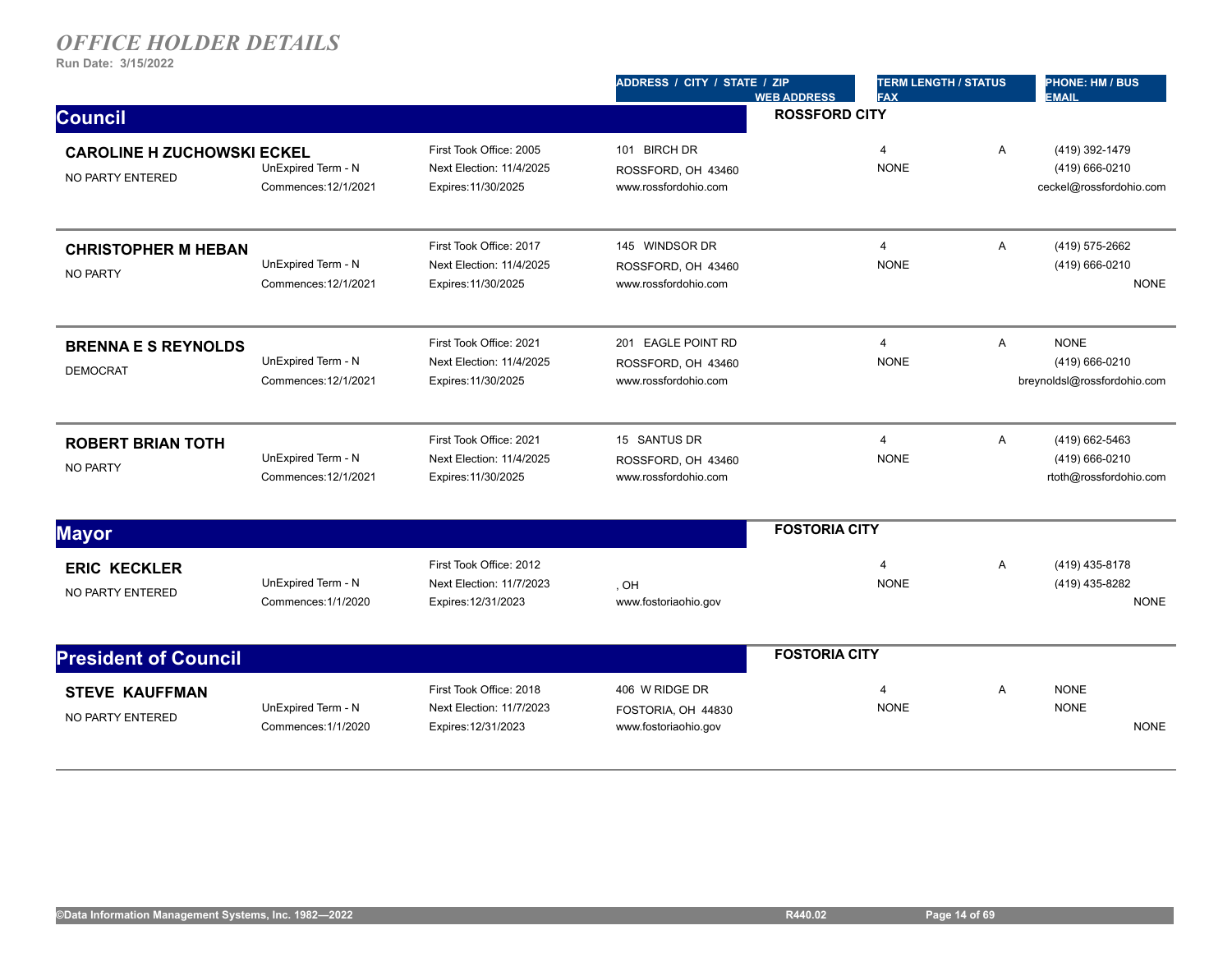|                                            |                                           |                                                                            | ADDRESS / CITY / STATE / ZIP                                | <b>WEB ADDRESS</b>   | <b>TERM LENGTH / STATUS</b><br><b>FAX</b> |                | <b>PHONE: HM / BUS</b><br><b>EMAIL</b>       |
|--------------------------------------------|-------------------------------------------|----------------------------------------------------------------------------|-------------------------------------------------------------|----------------------|-------------------------------------------|----------------|----------------------------------------------|
| <b>Auditor</b>                             |                                           |                                                                            |                                                             | <b>FOSTORIA CITY</b> |                                           |                |                                              |
| <b>HOLLY CASSADY</b><br>NO PARTY ENTERED   | UnExpired Term - N<br>Commences: 1/1/2020 | First Took Office: 2020<br>Next Election: 11/7/2023<br>Expires: 12/31/2023 | . OH<br>www.fostoriaohio.gov                                |                      | $\overline{4}$<br><b>NONE</b>             | A              | <b>NONE</b><br>(419) 435-8282<br><b>NONE</b> |
| <b>City Director of Law</b>                |                                           |                                                                            |                                                             | <b>FOSTORIA CITY</b> |                                           |                |                                              |
| <b>STEPHANIE KISER</b><br>NO PARTY ENTERED | UnExpired Term - N<br>Commences: 1/1/2020 | First Took Office: 2019<br>Next Election: 11/7/2023<br>Expires: 12/31/2023 | . OH<br>www.fostoriaohio.gov                                |                      | 4<br><b>NONE</b>                          | A              | <b>NONE</b><br><b>NONE</b><br><b>NONE</b>    |
| <b>Council-At-Large</b>                    |                                           |                                                                            |                                                             | <b>FOSTORIA CITY</b> |                                           |                |                                              |
| <b>EDWARD LOGSDON</b><br>NO PARTY ENTERED  | UnExpired Term - N<br>Commences: 1/1/2020 | First Took Office: 2020<br>Next Election: 11/7/2023<br>Expires: 12/31/2023 | . OH<br>www.fostoriaohio.gov                                |                      | $\overline{4}$<br><b>NONE</b>             | $\overline{A}$ | <b>NONE</b><br>(419) 435-8282<br><b>NONE</b> |
| <b>GREG CASSIDY</b><br>NO PARTY ENTERED    | UnExpired Term - N<br>Commences: 1/1/2020 | First Took Office: 2020<br>Next Election: 11/7/2023<br>Expires: 12/31/2023 | HO,<br>www.fostoriaohio.gov                                 |                      | $\overline{4}$<br><b>NONE</b>             | A              | <b>NONE</b><br>(419) 435-8282<br><b>NONE</b> |
| <b>BRIAN A SHAVER</b><br>NO PARTY ENTERED  | UnExpired Term - N<br>Commences: 1/1/2020 | First Took Office: 2016<br>Next Election: 11/7/2023<br>Expires: 12/31/2023 | 623 FOSTER ST<br>FOSTORIA, OH 44830<br>www.fostoriaohio.gov |                      | $\overline{4}$<br><b>NONE</b>             | A              | <b>NONE</b><br>(419) 435-8282<br><b>NONE</b> |
| <b>Council First Ward</b>                  |                                           |                                                                            |                                                             |                      | <b>FOSTORIA WARD ONE</b>                  |                |                                              |
| <b>VACANT</b><br>NO PARTY ENTERED          | UnExpired Term - Y<br>Commences: 1/1/2022 | First Took Office: 0<br>Next Election: 11/7/2023<br>Expires: 12/31/2023    | , OH                                                        | <b>NONE</b>          | $\overline{4}$<br><b>NONE</b>             | A              | <b>NONE</b><br><b>NONE</b><br><b>NONE</b>    |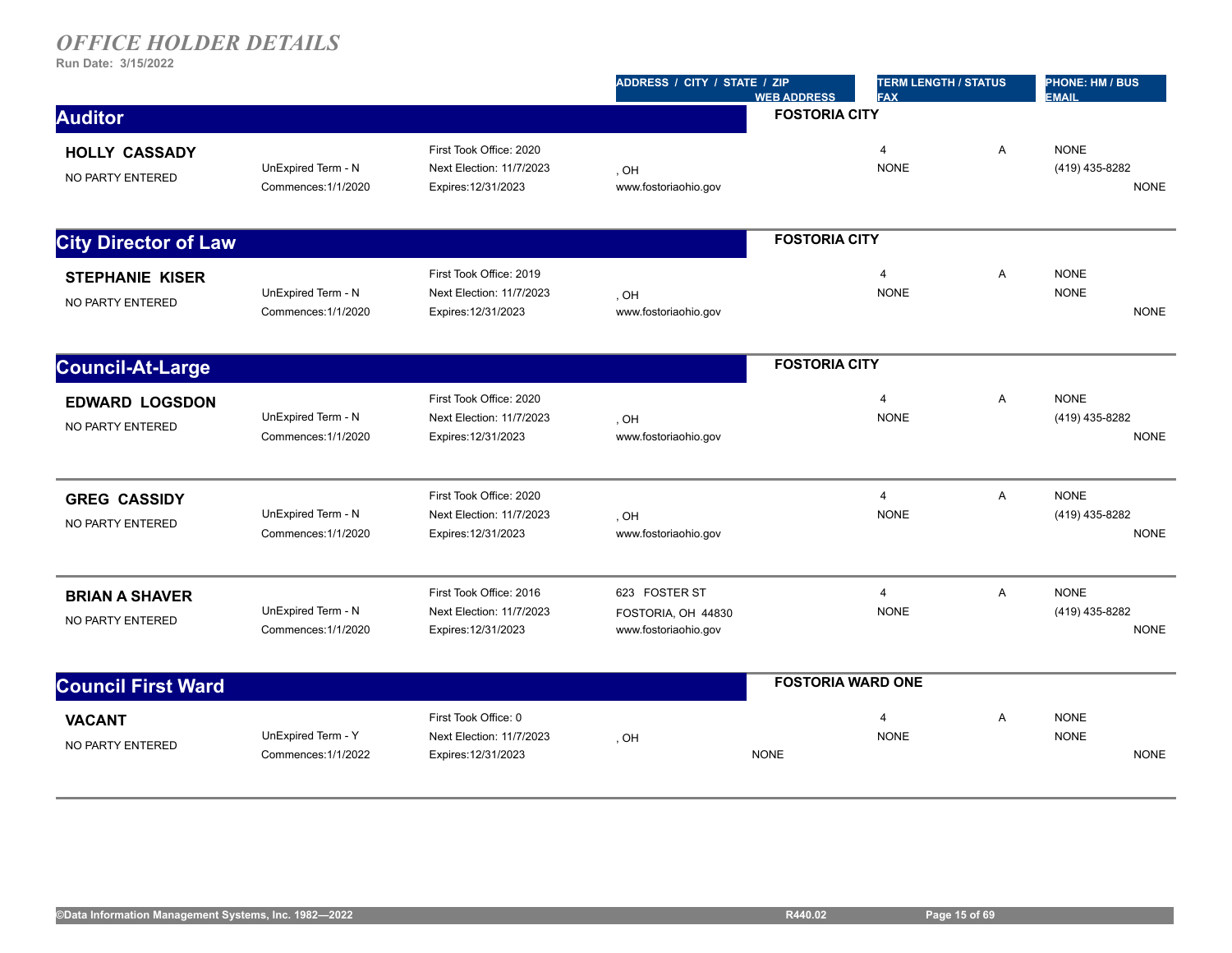|                                          |                                           |                                                                            | ADDRESS / CITY / STATE / ZIP                                                       | <b>TERM LENGTH / STATUS</b><br><b>FAX</b><br><b>WEB ADDRESS</b> |   | <b>PHONE: HM / BUS</b><br><b>EMAIL</b> |             |
|------------------------------------------|-------------------------------------------|----------------------------------------------------------------------------|------------------------------------------------------------------------------------|-----------------------------------------------------------------|---|----------------------------------------|-------------|
| <b>Council Second Ward</b>               |                                           |                                                                            |                                                                                    | <b>FOSTORIA WARD TWO</b>                                        |   |                                        |             |
| NO PARTY ENTERED                         | UnExpired Term - Y<br>Commences: 1/1/2022 | First Took Office: 0<br>Next Election: 11/7/2023<br>Expires: 12/31/2023    | , OH<br>www.fostoriaohio.gov                                                       | $\overline{4}$<br><b>NONE</b>                                   | A | <b>NONE</b><br><b>NONE</b>             | <b>NONE</b> |
| <b>Judge of Municipal Court</b>          |                                           |                                                                            |                                                                                    | <b>BOWLING GREEN MUNICIPAL COURT</b>                            |   |                                        |             |
| <b>MARK B REDDIN</b><br>NO PARTY ENTERED | UnExpired Term - N<br>Commences: 1/1/2020 | First Took Office: 1996<br>Next Election: 11/4/2025<br>Expires: 12/31/2025 | 711 S DUNBRIDGE RD<br>BOWLING GREEN, OH 43402<br>https://www.bgcourt.org/          | 6<br><b>NONE</b>                                                | A | <b>NONE</b><br>(419) 352-5263          | <b>NONE</b> |
| <b>Judge of Municipal Court</b>          |                                           |                                                                            |                                                                                    | PERRYSBURG MUNICIPAL COURT                                      |   |                                        |             |
| <b>ARAM M OHANIAN</b>                    | UnExpired Term - N<br>Commences: 1/1/2020 | First Took Office: 2019<br>Next Election: 11/4/2025<br>Expires: 12/31/2025 | 300 WALNUT ST<br>PERRYSBURG, OH 43551<br>https://www.perrysburgcourt.com/          | 6<br><b>NONE</b>                                                | A | <b>NONE</b><br>(419) 872-7900          | <b>NONE</b> |
| <b>Judge of Municipal Court</b>          |                                           |                                                                            |                                                                                    | <b>TIFFIN-FOSTORIA MUNICIPAL COURT</b>                          |   |                                        |             |
| <b>MARK E REPP</b><br>NO PARTY ENTERED   | UnExpired Term - N<br>Commences: 1/1/2020 | First Took Office: 2014<br>Next Election: 11/4/2025<br>Expires: 12/31/2025 | PO BOX 694<br><b>TIFFIN, OH 44883</b><br>https://tiffinfostoriamunicipalcourt.org/ | 6<br><b>NONE</b>                                                | A | <b>NONE</b><br>(419) 448-5411          | <b>NONE</b> |
|                                          |                                           |                                                                            |                                                                                    | <b>BAIRDSTOWN VILLAGE</b>                                       |   |                                        |             |
| NO PARTY ENTERED                         | UnExpired Term - N<br>Commences: 1/1/2022 | First Took Office: 0<br>Next Election: 11/7/2023<br>Expires: 12/31/2023    | , OH<br><b>NONE</b>                                                                | $\overline{4}$<br><b>NONE</b>                                   | Α | <b>NONE</b><br><b>NONE</b>             | <b>NONE</b> |
|                                          |                                           |                                                                            |                                                                                    |                                                                 |   |                                        |             |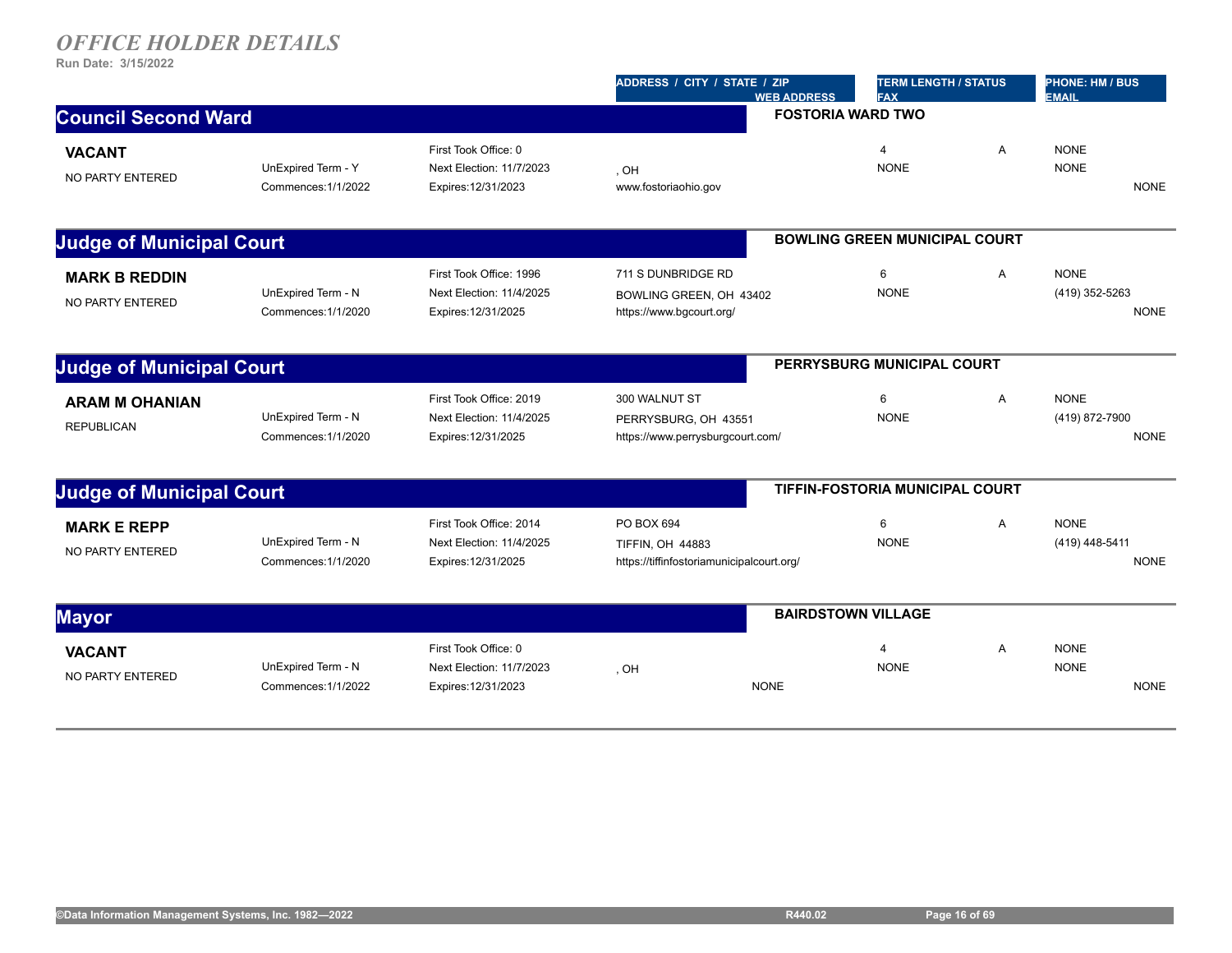|                                                 |                                           |                                                                            | ADDRESS / CITY / STATE / ZIP     | <b>WEB ADDRESS</b>        | <b>TERM LENGTH / STATUS</b><br><b>FAX</b> |   | PHONE: HM / BUS<br><b>EMAIL</b> |             |
|-------------------------------------------------|-------------------------------------------|----------------------------------------------------------------------------|----------------------------------|---------------------------|-------------------------------------------|---|---------------------------------|-------------|
| <b>Council</b>                                  |                                           |                                                                            |                                  | <b>BAIRDSTOWN VILLAGE</b> |                                           |   |                                 |             |
| <b>VACANT</b><br>NO PARTY ENTERED               | UnExpired Term - N<br>Commences:          | First Took Office: 0<br>Next Election: 11/7/2023<br>Expires: 12/31/2023    | , OH                             | <b>NONE</b>               | $\overline{4}$<br><b>NONE</b>             | A | <b>NONE</b><br><b>NONE</b>      | <b>NONE</b> |
| <b>VACANT</b><br>NO PARTY ENTERED               | UnExpired Term - N<br>Commences:          | First Took Office: 0<br>Next Election: 11/7/2023<br>Expires: 12/31/2023    | , OH                             | <b>NONE</b>               | $\overline{4}$<br><b>NONE</b>             | A | <b>NONE</b><br><b>NONE</b>      | <b>NONE</b> |
| <b>Council</b>                                  |                                           |                                                                            |                                  | <b>BAIRDSTOWN VILLAGE</b> |                                           |   |                                 |             |
| <b>VACANT</b><br>NO PARTY ENTERED               | UnExpired Term - N<br>Commences: 1/1/2022 | First Took Office: 2018<br>Next Election: 11/4/2025<br>Expires: 12/31/2025 | , OH                             | <b>NONE</b>               | $\overline{4}$<br><b>NONE</b>             | Α | <b>NONE</b><br>(419) 257-2935   | <b>NONE</b> |
| <b>VACANT</b><br>NO PARTY ENTERED               | UnExpired Term - N<br>Commences: 1/1/2022 | First Took Office: 0<br>Next Election: 11/4/2025<br>Expires: 12/31/2025    | , OH                             | <b>NONE</b>               | $\overline{4}$<br><b>NONE</b>             | A | <b>NONE</b><br>(419) 257-2935   | <b>NONE</b> |
| <b>VACANT</b><br>NO PARTY ENTERED               | UnExpired Term - N<br>Commences: 1/1/2022 | First Took Office: 0<br>Next Election: 11/4/2025<br>Expires: 12/31/2025    | , OH                             | <b>NONE</b>               | $\overline{4}$<br><b>NONE</b>             | Α | <b>NONE</b><br>(419) 257-2935   | <b>NONE</b> |
| <b>VACANT</b><br>NO PARTY ENTERED               | UnExpired Term - N<br>Commences: 1/1/2022 | First Took Office: 0<br>Next Election: 11/4/2025<br>Expires: 12/31/2025    | , OH                             | <b>NONE</b>               | $\overline{4}$<br><b>NONE</b>             | Α | <b>NONE</b><br><b>NONE</b>      | <b>NONE</b> |
| <b>Mayor</b>                                    |                                           |                                                                            |                                  | <b>BLOOMDALE VILLAGE</b>  |                                           |   |                                 |             |
| <b>STEPHEN ALLEN SCHAFER</b><br><b>DEMOCRAT</b> | UnExpired Term - N<br>Commences: 1/1/2020 | First Took Office: 2012<br>Next Election: 11/7/2023<br>Expires: 12/31/2023 | PO BOX 53<br>BLOOMDALE, OH 44817 | <b>NONE</b>               | $\overline{4}$<br><b>NONE</b>             | A | <b>NONE</b><br><b>NONE</b>      | <b>NONE</b> |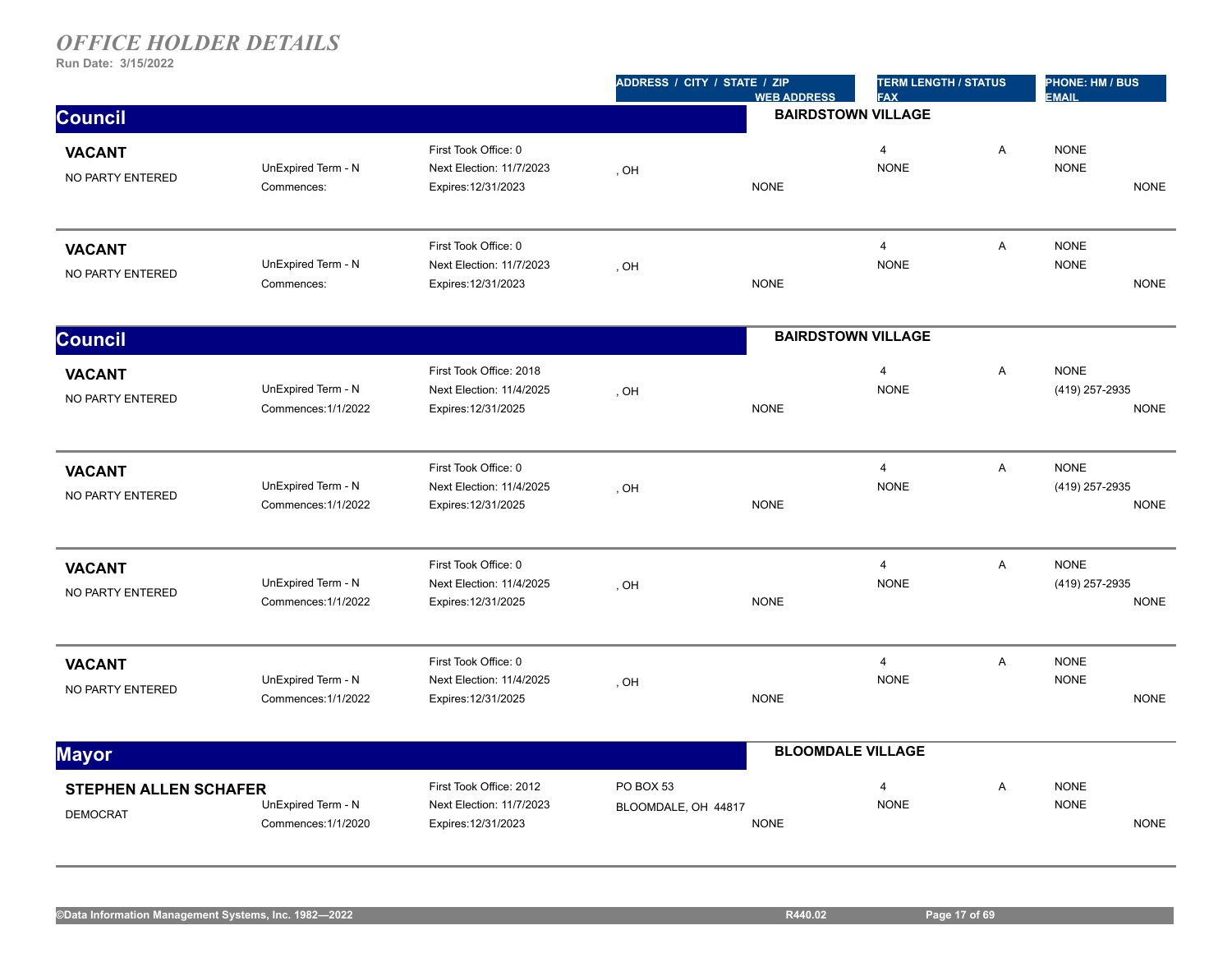|                                               |                                            |                                                                            | ADDRESS / CITY / STATE / ZIP<br><b>WEB ADDRESS</b>      | <b>TERM LENGTH / STATUS</b><br><b>FAX</b> |                | PHONE: HM / BUS<br><b>EMAIL</b>                        |
|-----------------------------------------------|--------------------------------------------|----------------------------------------------------------------------------|---------------------------------------------------------|-------------------------------------------|----------------|--------------------------------------------------------|
| <b>Council</b>                                |                                            |                                                                            |                                                         | <b>BLOOMDALE VILLAGE</b>                  |                |                                                        |
| <b>JULIE ANN DEAN</b><br><b>REPUBLICAN</b>    | UnExpired Term - N<br>Commences: 1/1/2020  | First Took Office: 2016<br>Next Election: 11/7/2023<br>Expires: 12/31/2023 | 111 N MAPLE ST<br>BLOOMDALE, OH 44817<br><b>NONE</b>    | $\overline{4}$<br><b>NONE</b>             | A              | (419) 454-4511<br>(419) 454-2941<br><b>NONE</b>        |
| <b>THOMAS E MILLER</b><br><b>REPUBLICAN</b>   | UnExpired Term - N<br>Commences: 1/1/2020  | First Took Office: 2020<br>Next Election: 11/7/2023<br>Expires: 12/31/2023 | 502 MULBERRY ST<br>BLOOMDALE, OH 44817<br><b>NONE</b>   | $\overline{4}$<br><b>NONE</b>             | A              | (419) 355-9152<br>(419) 454-2941<br><b>NONE</b>        |
| <b>Council</b>                                |                                            |                                                                            |                                                         | <b>BLOOMDALE VILLAGE</b>                  |                |                                                        |
| <b>BETHANY ANN VINCENT</b><br><b>DEMOCRAT</b> | UnExpired Term - N<br>Commences: 1/1/2022  | First Took Office: 2018<br>Next Election: 11/4/2025<br>Expires: 12/31/2025 | 405 N GARFIELD ST<br>BLOOMDALE, OH 44817<br><b>NONE</b> | $\overline{\mathbf{4}}$<br><b>NONE</b>    | A              | <b>NONE</b><br>(419) 454-2941<br><b>NONE</b>           |
| <b>ROBERT R CLARK</b><br><b>DEMOCRAT</b>      | UnExpired Term - N<br>Commences: 1/1/2022  | First Took Office: 2014<br>Next Election: 11/4/2025<br>Expires: 12/31/2025 | 211 MULBERRY ST<br>BLOOMDALE, OH 44817<br><b>NONE</b>   | $\overline{4}$<br><b>NONE</b>             | A              | (419) 454-3133<br><b>NONE</b><br>BOBCLARK663@YAHOO.COM |
| <b>KATHY D SIMON</b><br><b>NO PARTY</b>       | UnExpired Term - N<br>Commences: 1/1/2022  | First Took Office: 2020<br>Next Election: 11/4/2025<br>Expires: 12/31/2025 | 501 MULBERRY ST<br>BLOOMDALE, OH 44817<br><b>NONE</b>   | $\overline{4}$<br><b>NONE</b>             | $\overline{A}$ | <b>NONE</b><br>(419) 454-2941<br><b>NONE</b>           |
| <b>JAMIE L ROBINSON</b><br><b>NO PARTY</b>    | UnExpired Term - N<br>Commences: 1/25/2022 | First Took Office: 2022<br>Next Election: 11/4/2025<br>Expires: 12/31/2025 | PO BOX 187<br>BLOOMDALE, OH 44817<br><b>NONE</b>        | $\overline{4}$<br><b>NONE</b>             | A              | <b>NONE</b><br><b>NONE</b><br><b>NONE</b>              |
| <b>Mayor</b>                                  |                                            |                                                                            |                                                         | <b>BRADNER VILLAGE</b>                    |                |                                                        |
| <b>TAMMY L KREAIS</b><br><b>DEMOCRAT</b>      | UnExpired Term - N<br>Commences: 1/1/2020  | First Took Office: 2020<br>Next Election: 11/7/2023<br>Expires: 12/31/2023 | PO BOX 622<br>BRADNER, OH 43406<br>www.bradnerohio.org  | $\overline{4}$<br><b>NONE</b>             | A              | <b>NONE</b><br>(419) 288-2890<br><b>NONE</b>           |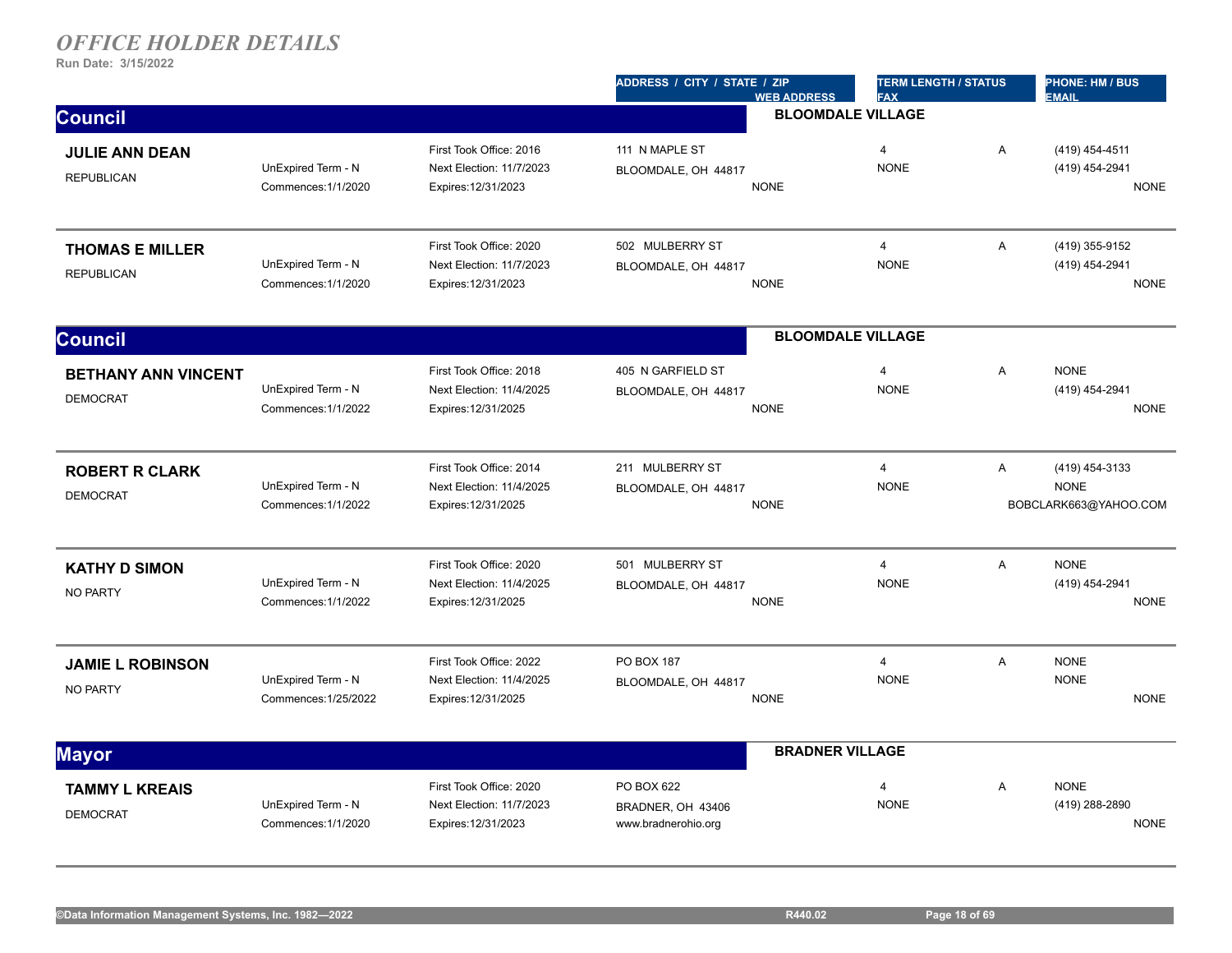|                                                      |                                           |                                                                            | ADDRESS / CITY / STATE / ZIP                                 | <b>WEB ADDRESS</b>     | <b>TERM LENGTH / STATUS</b><br><b>FAX</b> |                | <b>PHONE: HM / BUS</b><br><b>EMAIL</b>          |  |
|------------------------------------------------------|-------------------------------------------|----------------------------------------------------------------------------|--------------------------------------------------------------|------------------------|-------------------------------------------|----------------|-------------------------------------------------|--|
| <b>Council</b>                                       |                                           |                                                                            |                                                              | <b>BRADNER VILLAGE</b> |                                           |                |                                                 |  |
| <b>RAYMOND BENEDICT ZAKER</b><br><b>NO PARTY</b>     | UnExpired Term - N<br>Commences: 1/1/2020 | First Took Office: 2013<br>Next Election: 11/7/2023<br>Expires: 12/31/2023 | 601 E CROCKER ST<br>BRADNER, OH 43406<br>www.bradnerohio.org |                        | $\overline{4}$<br><b>NONE</b>             | A              | (419) 288-3710<br>(419) 288-2890<br><b>NONE</b> |  |
| <b>LINDA SUE WILDMAN</b><br><b>DEMOCRAT</b>          | UnExpired Term - N<br>Commences: 1/1/2020 | First Took Office: 2020<br>Next Election: 11/7/2023<br>Expires: 12/31/2023 | 516 E CROCKER ST<br>BRADNER, OH 43406<br>www.bradnerohio.org |                        | $\overline{4}$<br><b>NONE</b>             | Α              | (419) 288-2979<br>(419) 288-2890<br><b>NONE</b> |  |
| <b>Council</b>                                       |                                           |                                                                            |                                                              | <b>BRADNER VILLAGE</b> |                                           |                |                                                 |  |
| <b>MICHAEL JAMES GUDAKUNST II</b><br><b>NO PARTY</b> | UnExpired Term - N<br>Commences: 1/1/2022 | First Took Office: 2022<br>Next Election: 11/4/2025<br>Expires: 12/31/2025 | PO BOX 601<br>BRADNER, OH 43406<br>www.bradnerohio.org       |                        | $\overline{4}$<br><b>NONE</b>             | A              | <b>NONE</b><br>(419) 288-2890<br><b>NONE</b>    |  |
| <b>WILLIAM DANIEL VAIL</b><br><b>NO PARTY</b>        | UnExpired Term - N<br>Commences: 1/1/2022 | First Took Office: 2022<br>Next Election: 11/4/2025<br>Expires: 12/31/2025 | PO BOX 554<br>BRADNER, OH 43406<br>www.bradnerohio.org       |                        | $\overline{4}$<br><b>NONE</b>             | A              | <b>NONE</b><br>(419) 288-2890<br><b>NONE</b>    |  |
| <b>LORI J JOHNSTON</b><br><b>REPUBLICAN</b>          | UnExpired Term - N<br>Commences: 1/1/2022 | First Took Office: 2015<br>Next Election: 11/4/2025<br>Expires: 12/31/2025 | 106 BLACKMAN RD<br>BRADNER, OH 43406<br>www.bradnerohio.org  |                        | $\overline{4}$<br><b>NONE</b>             | A              | <b>NONE</b><br>(419) 288-2890<br><b>NONE</b>    |  |
| <b>Board of Trustees of Public Affairs</b>           |                                           |                                                                            |                                                              | <b>BRADNER VILLAGE</b> |                                           |                |                                                 |  |
| <b>JOHN L KREAIS JR</b><br><b>DEMOCRAT</b>           | UnExpired Term - N<br>Commences: 1/1/2020 | First Took Office: 2020<br>Next Election: 11/7/2023<br>Expires: 12/31/2023 | PO BOX 622<br>BRADNER, OH 43406<br>www.bradnerohio.org       |                        | $\overline{4}$<br><b>NONE</b>             | Α              | <b>NONE</b><br><b>NONE</b><br><b>NONE</b>       |  |
| <b>VACANCY</b><br>NO PARTY ENTERED                   | UnExpired Term - N<br>Commences:          | First Took Office: 0<br>Next Election: 11/7/2023<br>Expires: 12/31/2023    | , OH                                                         | <b>NONE</b>            | $\overline{4}$<br><b>NONE</b>             | $\overline{A}$ | <b>NONE</b><br><b>NONE</b><br><b>NONE</b>       |  |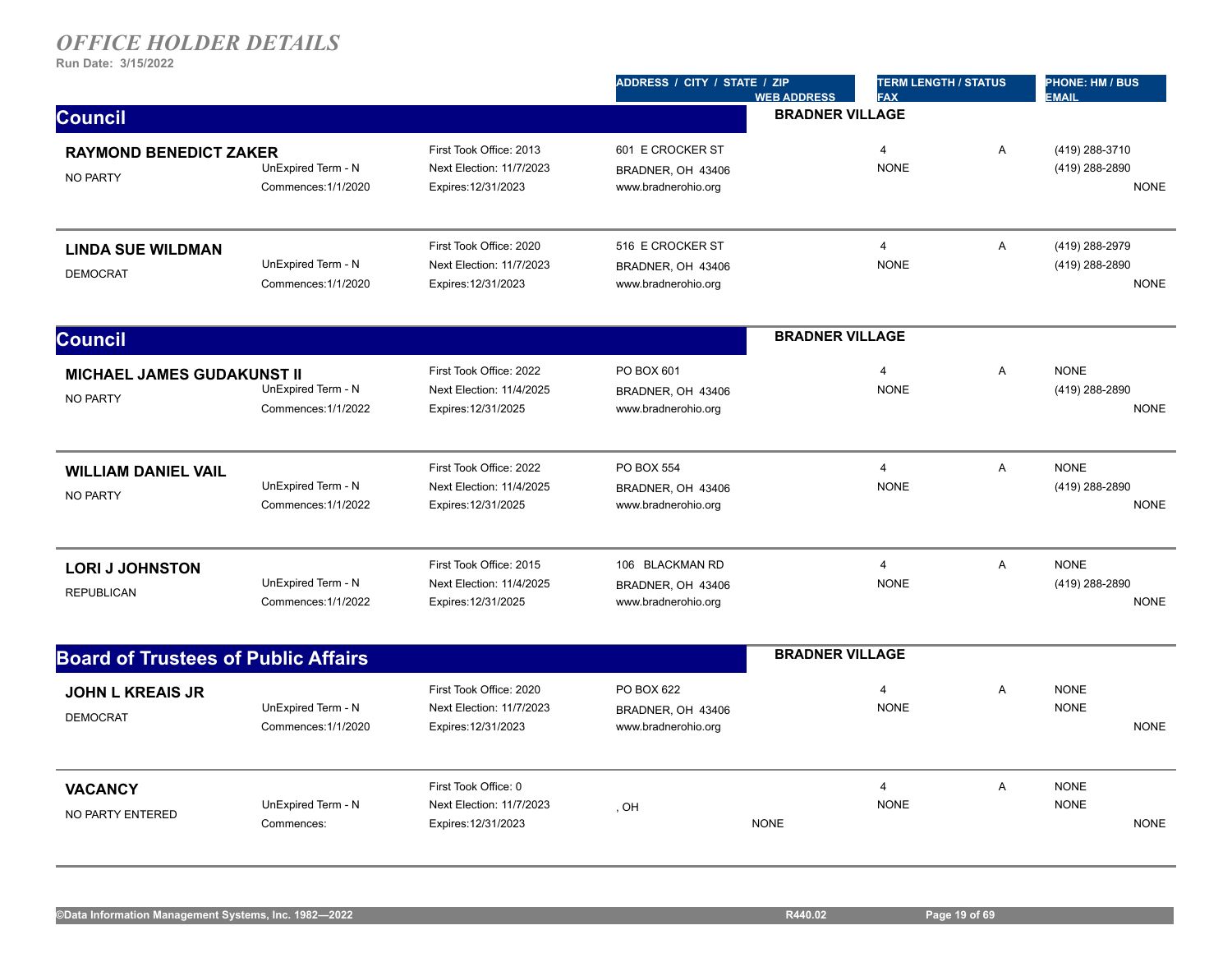|                                                |                                            |                                                                            | ADDRESS / CITY / STATE / ZIP<br><b>WEB ADDRESS</b>                        | <b>TERM LENGTH / STATUS</b><br><b>FAX</b> |   | <b>PHONE: HM / BUS</b><br><b>EMAIL</b>                           |
|------------------------------------------------|--------------------------------------------|----------------------------------------------------------------------------|---------------------------------------------------------------------------|-------------------------------------------|---|------------------------------------------------------------------|
| <b>Board of Trustees of Public Affairs</b>     |                                            |                                                                            |                                                                           | <b>BRADNER VILLAGE</b>                    |   |                                                                  |
| <b>VACANT</b><br>NO PARTY ENTERED              | UnExpired Term - N<br>Commences: 1/1/2022  | First Took Office: 0<br>Next Election: 11/4/2025<br>Expires: 12/31/2025    | , OH<br><b>NONE</b>                                                       | $\overline{4}$<br><b>NONE</b>             | Α | <b>NONE</b><br><b>NONE</b><br><b>NONE</b>                        |
| <b>Mayor</b>                                   |                                            |                                                                            |                                                                           | <b>CUSTAR VILLAGE</b>                     |   |                                                                  |
| <b>ROBERT F CAVIN</b><br><b>REPUBLICAN</b>     | UnExpired Term - N<br>Commences: 1/1/2020  | First Took Office: 2020<br>Next Election: 11/7/2023<br>Expires: 12/31/2023 | 22885 DEFIANCE PIKE<br>CUSTAR, OH 43511<br>https://www.custarvillage.org/ | $\overline{4}$<br><b>NONE</b>             | A | (419) 614-4026<br><b>NONE</b><br>rcavinvillageofcustar@gmail.com |
| <b>Council</b>                                 |                                            |                                                                            |                                                                           | <b>CUSTAR VILLAGE</b>                     |   |                                                                  |
| <b>RENEE BREMER HARTMAN</b><br><b>DEMOCRAT</b> | UnExpired Term - N<br>Commences: 1/8/2020  | First Took Office: 2020<br>Next Election: 11/7/2023<br>Expires: 12/31/2023 | PO BOX 27<br>CUSTAR, OH 43511<br>https://www.custarvillage.org/           | $\overline{4}$<br><b>NONE</b>             | Α | (419) 669-3885<br><b>NONE</b><br>custarvillage@gmail.com         |
| <b>DAWN M BERRY</b><br><b>NO PARTY</b>         | UnExpired Term - N<br>Commences: 5/13/2020 | First Took Office: 2020<br>Next Election: 11/7/2023<br>Expires: 12/31/2023 | 22885 DEFIANCE PIKE<br>CUSTAR, OH 43511<br>https://www.custarvillage.org/ | 4<br><b>NONE</b>                          | Α | <b>NONE</b><br><b>NONE</b><br>custarvillage@gmail.com            |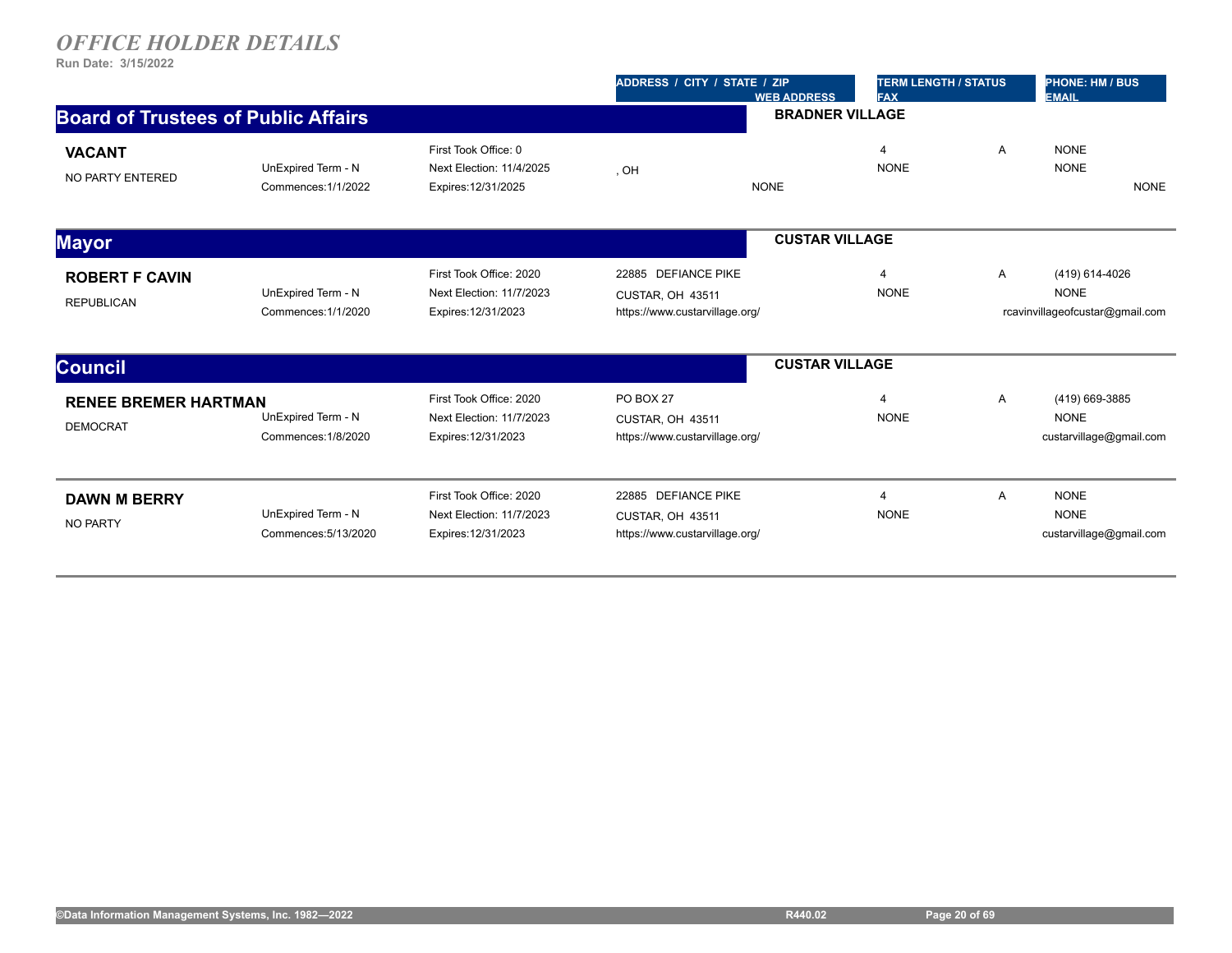|                                              |                                            |                                                                            | ADDRESS / CITY / STATE / ZIP<br><b>WEB ADDRESS</b>                        | <b>TERM LENGTH / STATUS</b><br><b>FAX</b> |   | <b>PHONE: HM / BUS</b><br><b>EMAIL</b>                     |
|----------------------------------------------|--------------------------------------------|----------------------------------------------------------------------------|---------------------------------------------------------------------------|-------------------------------------------|---|------------------------------------------------------------|
| <b>Council</b>                               |                                            |                                                                            |                                                                           | <b>CUSTAR VILLAGE</b>                     |   |                                                            |
| <b>BRIAN K CRON</b><br><b>NO PARTY</b>       | UnExpired Term - N<br>Commences: 1/19/2022 | First Took Office: 2022<br>Next Election: 11/4/2025<br>Expires: 12/31/2025 | 23037 DEFIANCE PIKE<br>CUSTAR, OH 43511<br>https://www.custarvillage.org/ | $\overline{4}$<br><b>NONE</b>             | Α | <b>NONE</b><br><b>NONE</b><br>custarvillage@gmail.com      |
| <b>DEANDARY A BATES</b><br><b>DEMOCRAT</b>   | UnExpired Term - N<br>Commences: 1/1/2022  | First Took Office: 2019<br>Next Election: 11/4/2025<br>Expires: 12/31/2025 | 23037 DEFIANCE PIKE<br>CUSTAR, OH 43511<br>https://www.custarvillage.org/ | $\overline{4}$<br><b>NONE</b>             | A | (419) 250-1387<br><b>NONE</b><br>villageofcustar@gmail.com |
| <b>CHERYL A VANSCODER</b><br><b>NO PARTY</b> | UnExpired Term - N<br>Commences: 1/1/2022  | First Took Office: 2018<br>Next Election: 11/4/2025<br>Expires: 12/31/2025 | PO BOX 33<br>CUSTAR, OH 43511<br>https://www.custarvillage.org/           | $\overline{4}$<br><b>NONE</b>             | A | (419) 575-9117<br><b>NONE</b><br>villageofcustar@gmail.com |
| <b>VACANT</b><br>NO PARTY ENTERED            | UnExpired Term - N<br>Commences: 1/1/2022  | First Took Office: 0<br>Next Election: 11/4/2025<br>Expires: 12/31/2025    | . OH<br><b>NONE</b>                                                       | $\overline{4}$<br><b>NONE</b>             | A | <b>NONE</b><br><b>NONE</b><br><b>NONE</b>                  |
| <b>Board of Trustees of Public Affairs</b>   |                                            |                                                                            |                                                                           | <b>CUSTAR VILLAGE</b>                     |   |                                                            |
| <b>DAVID M WENSINK</b><br><b>REPUBLICAN</b>  | UnExpired Term - N<br>Commences: 1/1/2020  | First Took Office: 2003<br>Next Election: 11/7/2023<br>Expires: 12/31/2023 | 22886 DEFIANCE PIKE<br>CUSTAR, OH 43511<br>https://www.custarvillage.org/ | $\overline{4}$<br><b>NONE</b>             | A | (419) 419-9001<br><b>NONE</b><br>custarvillage@gmail.com   |
| <b>CHERYL ANN NAGEL</b><br><b>NO PARTY</b>   | UnExpired Term - N<br>Commences: 1/1/2022  | First Took Office: 2022<br>Next Election: 11/7/2023<br>Expires: 12/31/2023 | 23097 DEFIANCE PIKE<br>CUSTAR, OH 43511<br>https://www.custarvillage.org/ | $\overline{4}$<br><b>NONE</b>             | A | <b>NONE</b><br><b>NONE</b><br>custarvillage@gmail.com      |
| <b>Board of Trustees of Public Affairs</b>   |                                            |                                                                            |                                                                           | <b>CUSTAR VILLAGE</b>                     |   |                                                            |
| <b>JERALD K CLINK</b><br><b>REPUBLICAN</b>   | UnExpired Term - N<br>Commences: 1/1/2022  | First Took Office: 1990<br>Next Election: 11/4/2025<br>Expires: 12/31/2025 | PO BOX 56<br>CUSTAR, OH 43511<br>https://www.custarvillage.org/           | $\overline{4}$<br><b>NONE</b>             | A | (419) 669-3537<br><b>NONE</b><br>custarvillage@gmail.com   |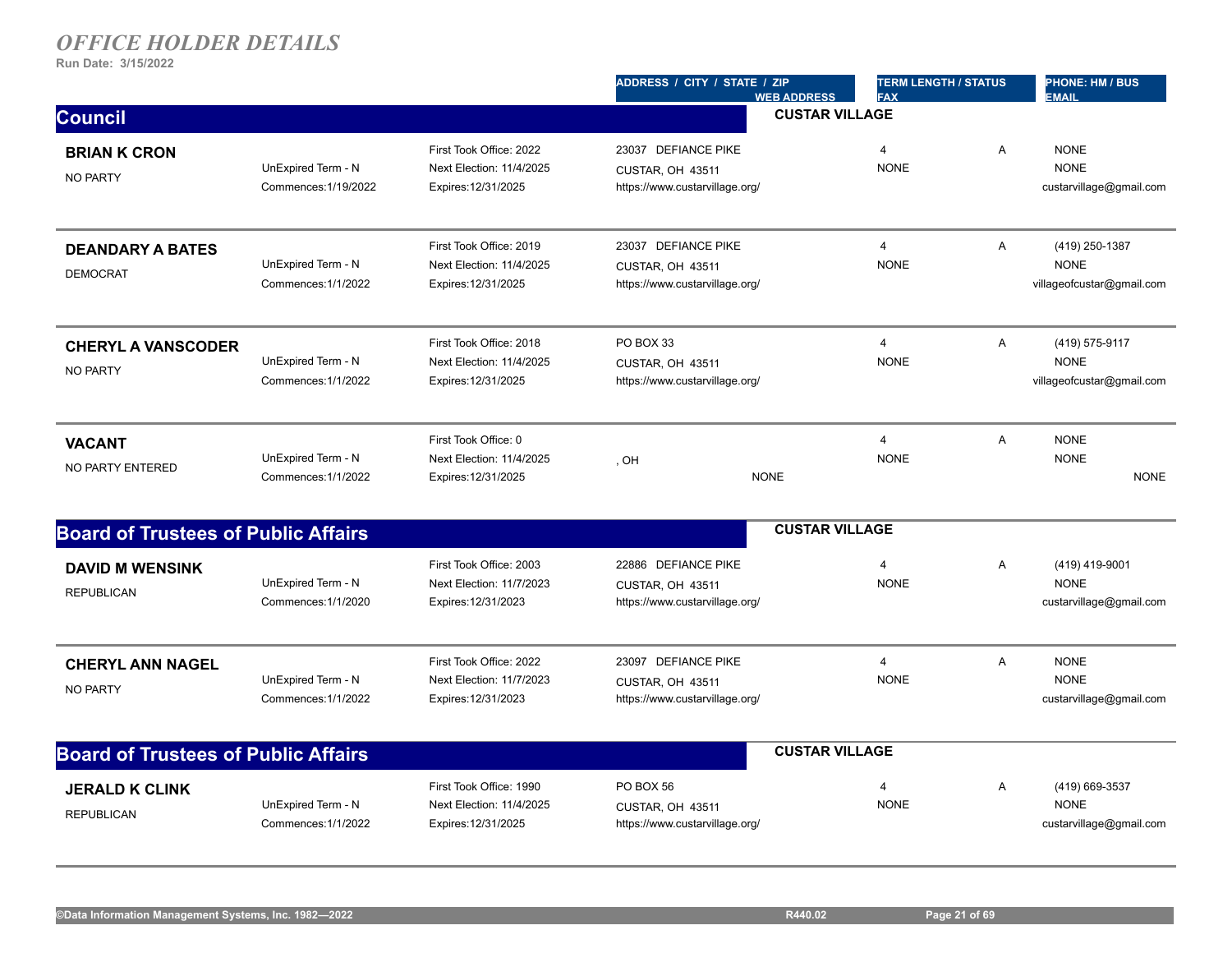|                                               |                                           |                                                                            | ADDRESS / CITY / STATE / ZIP       | <b>WEB ADDRESS</b>    | <b>TERM LENGTH / STATUS</b><br><b>FAX</b> |   | <b>PHONE: HM / BUS</b><br><b>EMAIL</b>          |  |
|-----------------------------------------------|-------------------------------------------|----------------------------------------------------------------------------|------------------------------------|-----------------------|-------------------------------------------|---|-------------------------------------------------|--|
| <b>Mayor</b>                                  |                                           |                                                                            | <b>CYGNET VILLAGE</b>              |                       |                                           |   |                                                 |  |
| <b>BRIAN SCOTT GONYER</b><br><b>NO PARTY</b>  | UnExpired Term - N<br>Commences: 1/1/2020 | First Took Office: 2016<br>Next Election: 11/7/2023<br>Expires: 12/31/2023 | PO BOX 335<br>CYGNET, OH 43413     | <b>NONE</b>           | $\boldsymbol{\varDelta}$<br><b>NONE</b>   | A | <b>NONE</b><br>(419) 655-2715<br><b>NONE</b>    |  |
| <b>Clerk-Treasurer</b>                        |                                           |                                                                            |                                    | <b>CYGNET VILLAGE</b> |                                           |   |                                                 |  |
| <b>KAREN E HANNAH</b><br><b>NO PARTY</b>      | UnExpired Term - N<br>Commences: 1/1/2020 | First Took Office: 2003<br>Next Election: 11/7/2023<br>Expires: 12/31/2023 | PO BOX 82<br>CYGNET, OH 43413      | <b>NONE</b>           | $\overline{4}$<br><b>NONE</b>             | A | (419) 655-3171<br>(419) 655-2715<br><b>NONE</b> |  |
| <b>Council</b>                                |                                           |                                                                            |                                    | <b>CYGNET VILLAGE</b> |                                           |   |                                                 |  |
| <b>TERRY DEAN HAMMAN</b><br><b>REPUBLICAN</b> | UnExpired Term - N<br>Commences: 1/1/2020 | First Took Office: 2000<br>Next Election: 11/7/2023<br>Expires: 12/31/2023 | PO BOX 206<br>CYGNET, OH 43413     | <b>NONE</b>           | $\Delta$<br><b>NONE</b>                   | Α | (419) 655-2715<br>(419) 655-2008<br><b>NONE</b> |  |
| <b>BRIAN J EDWARDS</b><br><b>REPUBLICAN</b>   | UnExpired Term - N<br>Commences: 1/1/2020 | First Took Office: 2020<br>Next Election: 11/7/2023<br>Expires: 12/31/2023 | 150 VENANGO ST<br>CYGNET, OH 43413 | <b>NONE</b>           | $\overline{4}$<br><b>NONE</b>             | A | <b>NONE</b><br><b>NONE</b><br><b>NONE</b>       |  |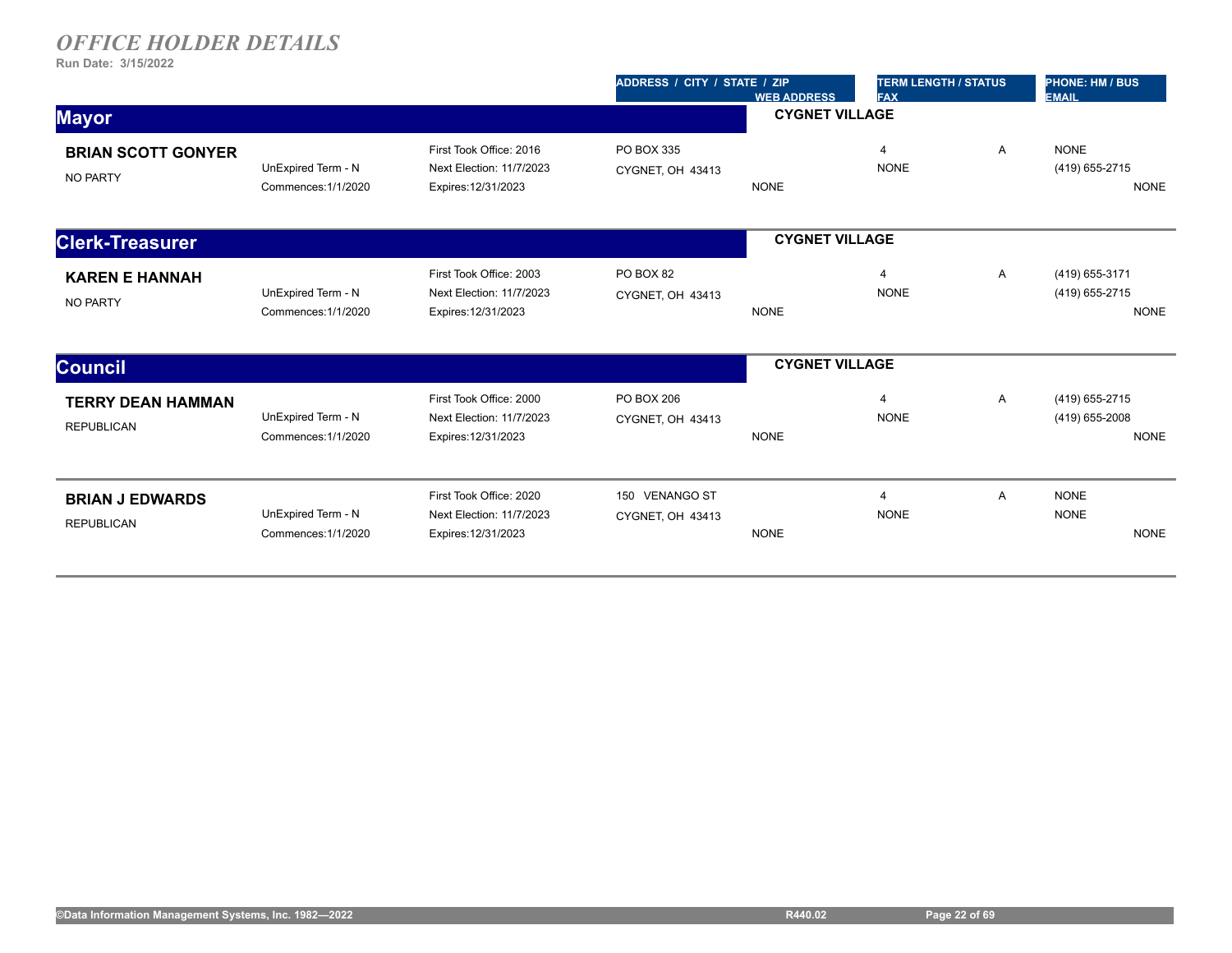|                                         | ADDRESS / CITY / STATE / ZIP<br><b>WEB ADDRESS</b> |                                                                            | <b>TERM LENGTH / STATUS</b><br><b>FAX</b>                          |                       | <b>PHONE: HM / BUS</b><br><b>EMAIL</b> |   |                                                              |             |
|-----------------------------------------|----------------------------------------------------|----------------------------------------------------------------------------|--------------------------------------------------------------------|-----------------------|----------------------------------------|---|--------------------------------------------------------------|-------------|
| <b>Council</b>                          |                                                    |                                                                            |                                                                    | <b>CYGNET VILLAGE</b> |                                        |   |                                                              |             |
| <b>VACANT</b><br>NO PARTY ENTERED       | UnExpired Term - N<br>Commences: 1/1/2022          | First Took Office: 0<br>Next Election: 11/4/2025<br>Expires: 12/31/2025    | , OH                                                               | <b>NONE</b>           | $\overline{4}$<br><b>NONE</b>          | A | <b>NONE</b><br><b>NONE</b>                                   | <b>NONE</b> |
| <b>VACANT</b><br>NO PARTY ENTERED       | UnExpired Term - N<br>Commences: 1/1/2022          | First Took Office: 0<br>Next Election: 11/4/2025<br>Expires: 12/31/2025    | , OH                                                               | <b>NONE</b>           | $\overline{4}$<br><b>NONE</b>          | A | <b>NONE</b><br><b>NONE</b>                                   | <b>NONE</b> |
| <b>VACANT</b><br>NO PARTY ENTERED       | UnExpired Term - N<br>Commences: 1/1/2022          | First Took Office: 0<br>Next Election: 11/4/2025<br>Expires: 12/31/2025    | , OH                                                               | <b>NONE</b>           | $\overline{4}$<br><b>NONE</b>          | A | <b>NONE</b><br><b>NONE</b>                                   | <b>NONE</b> |
| <b>VACANT</b><br>NO PARTY ENTERED       | UnExpired Term - N<br>Commences: 1/1/2022          | First Took Office: 0<br>Next Election: 11/4/2025<br>Expires: 12/31/2025    | , OH                                                               | <b>NONE</b>           | $\overline{4}$<br><b>NONE</b>          | A | <b>NONE</b><br><b>NONE</b>                                   | <b>NONE</b> |
| <b>Mayor</b>                            |                                                    |                                                                            |                                                                    |                       | <b>GRAND RAPIDS VILLAGE</b>            |   |                                                              |             |
| <b>JOHN BERRY</b><br>NO PARTY ENTERED   | UnExpired Term - N<br>Commences: 1/1/2020          | First Took Office: 2014<br>Next Election: 11/7/2023<br>Expires: 12/31/2023 | 23891 3RD ST<br>GRAND RAPIDS, OH 43522<br>www.grandrapidsohio.com  |                       | $\overline{4}$<br><b>NONE</b>          | A | <b>NONE</b><br>(419) 832-5305<br>grandrapidsohio@verizon.net |             |
| <b>Council</b>                          |                                                    |                                                                            |                                                                    |                       | <b>GRAND RAPIDS VILLAGE</b>            |   |                                                              |             |
| <b>RACHEL MARIE SMITH</b><br>NO PARTY   | UnExpired Term - N<br>Commences: 1/1/2020          | First Took Office: 2016<br>Next Election: 11/7/2023<br>Expires: 12/31/2023 | 17755 MILL ST<br>GRAND RAPIDS, OH 43522<br>www.grandrapidsohio.com |                       | $\overline{4}$<br><b>NONE</b>          | A | <b>NONE</b><br><b>NONE</b><br>grandrapidsohio@verizon.net    |             |
| <b>RICK L TOLLES</b><br><b>DEMOCRAT</b> | UnExpired Term - N<br>Commences: 1/1/2020          | First Took Office: 2020<br>Next Election: 11/7/2023<br>Expires: 12/31/2023 | PO BOX 82<br>GRAND RAPIDS, OH 43522<br>www.grandrapidsohio.com     |                       | $\overline{4}$<br><b>NONE</b>          | A | <b>NONE</b><br><b>NONE</b><br>grandrapidsohio@verizon.net    |             |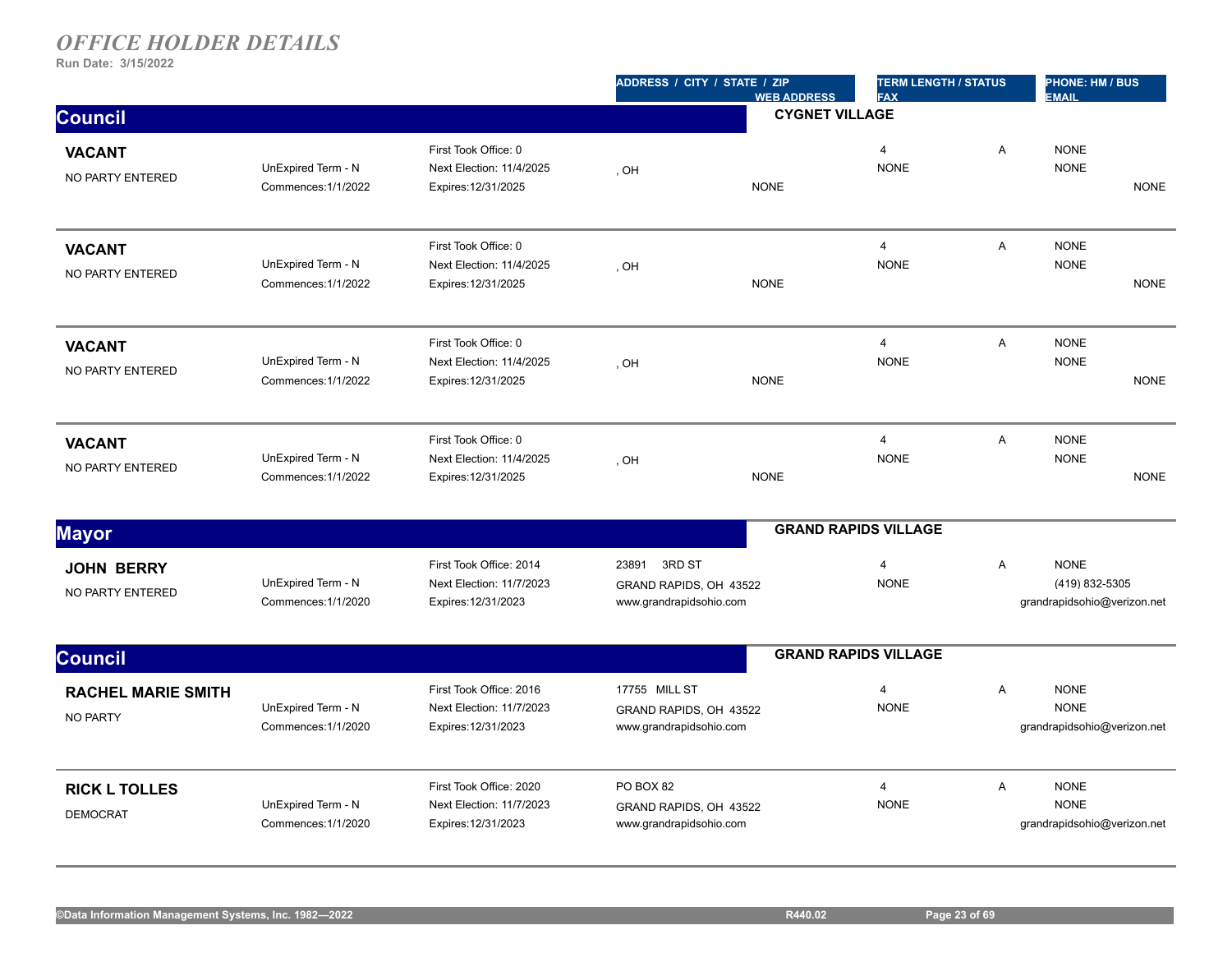|                                             |                                           |                                                                            | ADDRESS / CITY / STATE / ZIP<br><b>WEB ADDRESS</b>                  | <b>TERM LENGTH / STATUS</b><br><b>FAX</b> |                | <b>PHONE: HM / BUS</b><br><b>EMAIL</b>                          |
|---------------------------------------------|-------------------------------------------|----------------------------------------------------------------------------|---------------------------------------------------------------------|-------------------------------------------|----------------|-----------------------------------------------------------------|
| <b>Council</b>                              |                                           |                                                                            |                                                                     | <b>GRAND RAPIDS VILLAGE</b>               |                |                                                                 |
| <b>JODY K DONSBACH</b><br><b>REPUBLICAN</b> | UnExpired Term - N<br>Commences: 1/1/2022 | First Took Office: 2018<br>Next Election: 11/4/2025<br>Expires: 12/31/2025 | 23721 E 2ND ST<br>GRAND RAPIDS, OH 43522<br>www.grandrapidsohio.com | $\overline{4}$<br><b>NONE</b>             | A              | (419) 832-5116<br>(419) 832-7765<br>grandrapidsohio@verizon.net |
| <b>VACANT</b><br><b>NO PARTY ENTERED</b>    | UnExpired Term - N<br>Commences: 1/1/2022 | First Took Office: 0<br>Next Election: 11/4/2025<br>Expires: 12/31/2025    | , OH<br><b>NONE</b>                                                 | $\overline{\mathbf{4}}$<br><b>NONE</b>    | A              | <b>NONE</b><br><b>NONE</b><br><b>NONE</b>                       |
| <b>MARTHA LOU FRANTZ</b><br><b>DEMOCRAT</b> | UnExpired Term - N<br>Commences: 1/1/2022 | First Took Office: 2022<br>Next Election: 11/4/2025<br>Expires: 12/31/2025 | 23765 E 2ND ST<br>GRAND RAPIDS, OH 43522<br>www.grandrapidsohio.com | $\overline{4}$<br><b>NONE</b>             | $\overline{A}$ | <b>NONE</b><br>(419) 832-7765<br>grandrapidsohio@verizon.net    |
| <b>LYNN C SYLVAIN</b><br><b>NO PARTY</b>    | UnExpired Term - N<br>Commences: 1/1/2022 | First Took Office: 2022<br>Next Election: 11/4/2025<br>Expires: 12/31/2025 | 24399 FRONT ST<br>GRAND RAPIDS, OH 43522<br>www.grandrapidsohio.com | $\overline{4}$<br><b>NONE</b>             | A              | (419) 350-9284<br>(419) 832-7765<br>grandrapidsohio@verizon.net |
| <b>Mayor</b>                                |                                           |                                                                            |                                                                     | <b>HASKINS VILLAGE</b>                    |                |                                                                 |
| <b>BRADLEY A HEFT</b><br>NO PARTY ENTERED   | UnExpired Term - N<br>Commences: 1/1/2020 | First Took Office: 2016<br>Next Election: 11/7/2023<br>Expires: 12/31/2023 | PO BOX 156<br>HASKINS, OH 43525<br>www.haskinsvillage.org           | $\overline{4}$<br><b>NONE</b>             | A              | <b>NONE</b><br>(419) 823-1911<br><b>NONE</b>                    |
| <b>Clerk-Treasurer</b>                      |                                           |                                                                            |                                                                     | <b>HASKINS VILLAGE</b>                    |                |                                                                 |
| <b>LISA D HEFT</b><br><b>DEMOCRAT</b>       | UnExpired Term - N<br>Commences: 1/1/2020 | First Took Office: 2003<br>Next Election: 11/7/2023<br>Expires: 12/31/2023 | PO BOX 156<br>HASKINS, OH 43525<br>www.haskinsvillage.org           | 4<br><b>NONE</b>                          | A              | (419) 832-1007<br>(419) 823-1911<br><b>NONE</b>                 |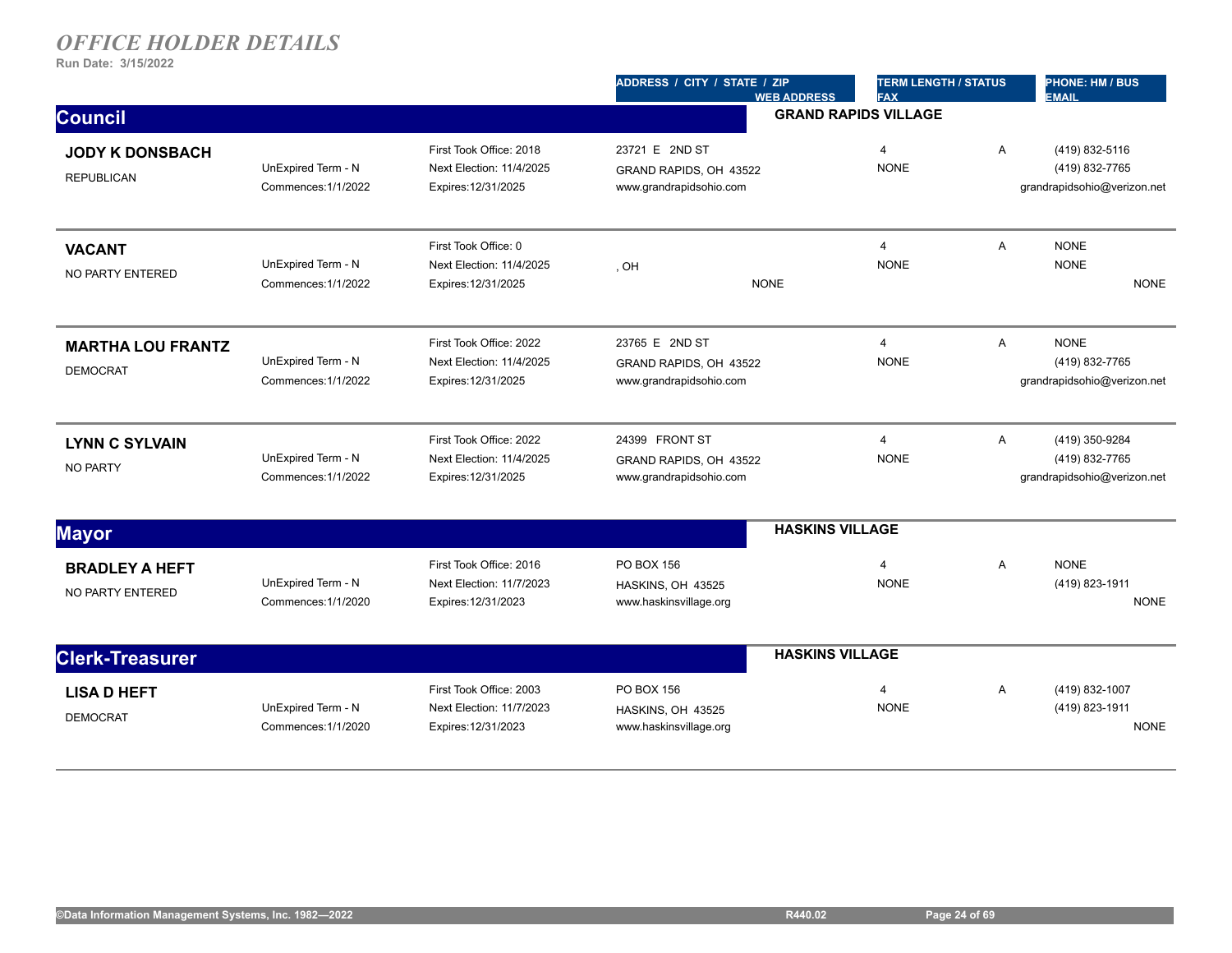|                                                   |                                            |                                                                            | ADDRESS / CITY / STATE / ZIP                                    | <b>WEB ADDRESS</b>       | <b>TERM LENGTH / STATUS</b><br><b>FAX</b> |   | PHONE: HM / BUS<br><b>EMAIL</b>                 |
|---------------------------------------------------|--------------------------------------------|----------------------------------------------------------------------------|-----------------------------------------------------------------|--------------------------|-------------------------------------------|---|-------------------------------------------------|
| <b>Council</b>                                    |                                            |                                                                            |                                                                 | <b>HASKINS VILLAGE</b>   |                                           |   |                                                 |
| <b>NANCY S PERRY</b><br><b>DEMOCRAT</b>           | UnExpired Term - N<br>Commences: 2/18/2020 | First Took Office: 2012<br>Next Election: 11/7/2023<br>Expires: 12/31/2023 | PO BOX 56<br>HASKINS, OH<br>www.haskinsvillage.org              |                          | $\overline{4}$<br><b>NONE</b>             | A | <b>NONE</b><br><b>NONE</b><br><b>NONE</b>       |
| <b>MARY B WRIGHT</b><br><b>NO PARTY</b>           | UnExpired Term - N<br>Commences:6/7/2021   | First Took Office: 2021<br>Next Election: 11/7/2023<br>Expires: 12/31/2023 | 515 YORKSHIRE DR<br>HASKINS, OH 43525<br>www.haskinsvillage.org |                          | $\overline{4}$<br><b>NONE</b>             | A | <b>NONE</b><br>(419) 823-1911<br><b>NONE</b>    |
| <b>Council</b>                                    |                                            |                                                                            |                                                                 | <b>HASKINS VILLAGE</b>   |                                           |   |                                                 |
| <b>NICHOLAS ADAM THOMPSON</b><br>NO PARTY         | UnExpired Term - N<br>Commences: 1/1/2022  | First Took Office: 2021<br>Next Election: 11/4/2025<br>Expires: 12/31/2025 | 118 ENRIGHT DR<br>HASKINS, OH 43525<br>www.haskinsvillage.org   |                          | $\overline{4}$<br><b>NONE</b>             | A | (567) 868-6758<br>(419) 823-1911<br><b>NONE</b> |
| <b>VACANT</b><br>NO PARTY ENTERED                 | UnExpired Term - N<br>Commences: 1/1/2022  | First Took Office: 2014<br>Next Election: 11/4/2025<br>Expires: 12/31/2025 | . OH                                                            | <b>NONE</b>              | $\overline{4}$<br><b>NONE</b>             | A | <b>NONE</b><br><b>NONE</b><br><b>NONE</b>       |
| <b>ERIC STEPHEN PREHN</b><br><b>REPUBLICAN</b>    | UnExpired Term - N<br>Commences: 1/1/2022  | First Took Office: 2018<br>Next Election: 11/4/2025<br>Expires: 12/31/2025 | 209 BROWNE DR<br>HASKINS, OH 43525<br>www.haskinsvillage.org    |                          | $\overline{4}$<br><b>NONE</b>             | A | <b>NONE</b><br>(419) 823-3477<br><b>NONE</b>    |
| <b>JASON MATTHEW VOGELSONG</b><br><b>DEMOCRAT</b> | UnExpired Term - N<br>Commences: 1/1/2022  | First Took Office: 2018<br>Next Election: 11/4/2025<br>Expires: 12/31/2025 | 518 YORKSHIRE DR<br>HASKINS, OH 43525<br>www.haskinsvillage.org |                          | $\overline{4}$<br><b>NONE</b>             | A | (419) 509-7292<br>(419) 823-1911<br><b>NONE</b> |
| <b>Mayor</b>                                      |                                            |                                                                            |                                                                 | <b>HOYTVILLE VILLAGE</b> |                                           |   |                                                 |
| <b>JUSTIN L GALLAGHER</b><br><b>REPUBLICAN</b>    | UnExpired Term - N<br>Commences: 1/1/2022  | First Took Office: 2016<br>Next Election: 11/4/2025<br>Expires: 12/31/2025 | PO BOX 31<br>HOYTVILLE, OH 43529                                | <b>NONE</b>              | $\overline{4}$<br><b>NONE</b>             | A | <b>NONE</b><br>(419) 278-6630<br><b>NONE</b>    |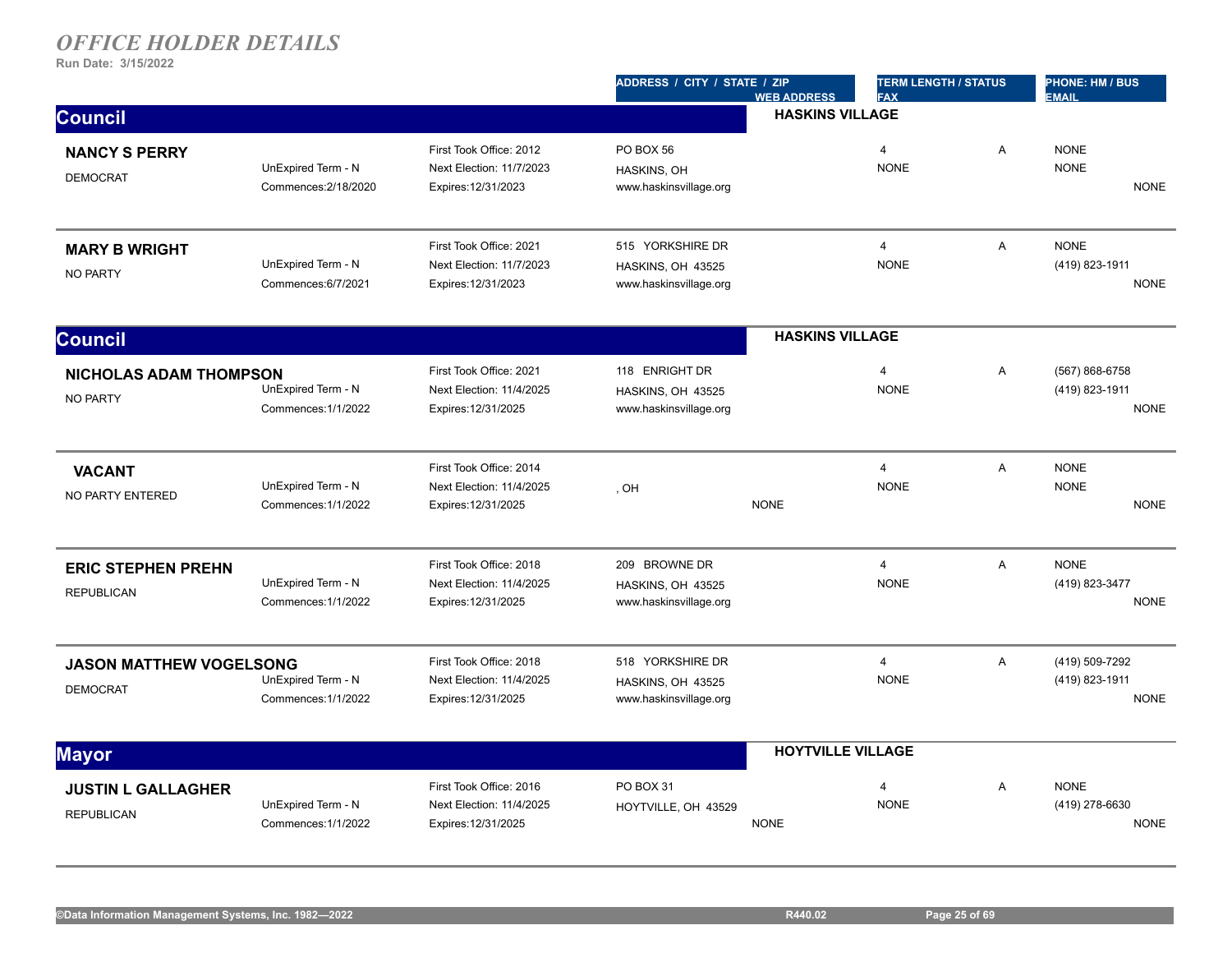|                                            |                                             |                                                                           | ADDRESS / CITY / STATE / ZIP             | <b>TERM LENGTH / STATUS</b><br><b>FAX</b> |                                        | <b>PHONE: HM / BUS</b><br><b>EMAIL</b> |                               |             |
|--------------------------------------------|---------------------------------------------|---------------------------------------------------------------------------|------------------------------------------|-------------------------------------------|----------------------------------------|----------------------------------------|-------------------------------|-------------|
| <b>Clerk-Treasurer</b>                     |                                             |                                                                           |                                          |                                           |                                        |                                        |                               |             |
| <b>PEG L PHILLIPS</b><br><b>REPUBLICAN</b> | UnExpired Term - N<br>Commences: 12/30/2019 | First Took Office: 2010<br>Next Election: 11/7/2023<br>Expires: 3/31/2024 | <b>PO BOX 155</b><br>HOYTVILLE, OH 43529 | <b>NONE</b>                               | $\overline{4}$<br><b>NONE</b>          | A                                      | (419) 278-7145<br><b>NONE</b> | <b>NONE</b> |
| <b>Council</b>                             |                                             |                                                                           |                                          | <b>HOYTVILLE VILLAGE</b>                  |                                        |                                        |                               |             |
| <b>VACANT</b><br>NO PARTY ENTERED          | UnExpired Term - N<br>Commences:            | First Took Office: 0<br>Next Election: 11/7/2023<br>Expires: 12/31/2023   | , OH                                     | <b>NONE</b>                               | $\overline{4}$<br><b>NONE</b>          | A                                      | <b>NONE</b><br><b>NONE</b>    | <b>NONE</b> |
| <b>VACANT</b><br>NO PARTY ENTERED          | UnExpired Term - N<br>Commences:            | First Took Office: 0<br>Next Election: 11/7/2023<br>Expires: 12/31/2023   | , OH                                     | <b>NONE</b>                               | $\overline{4}$<br><b>NONE</b>          | $\overline{A}$                         | <b>NONE</b><br>(419) 278-6630 | <b>NONE</b> |
| <b>Council</b>                             |                                             |                                                                           |                                          | <b>HOYTVILLE VILLAGE</b>                  |                                        |                                        |                               |             |
| <b>VACANT</b><br>NO PARTY ENTERED          | UnExpired Term - N<br>Commences: 1/1/2022   | First Took Office: 0<br>Next Election: 11/4/2025<br>Expires: 12/31/2025   | , OH                                     | <b>NONE</b>                               | $\overline{\mathbf{4}}$<br><b>NONE</b> | Α                                      | <b>NONE</b><br><b>NONE</b>    | <b>NONE</b> |
| <b>VACANT</b><br>NO PARTY ENTERED          | UnExpired Term - N<br>Commences: 1/1/2022   | First Took Office: 0<br>Next Election: 11/4/2025<br>Expires: 12/31/2025   | , OH                                     | <b>NONE</b>                               | $\overline{4}$<br><b>NONE</b>          | A                                      | <b>NONE</b><br><b>NONE</b>    | <b>NONE</b> |
| <b>VACANT</b><br>NO PARTY ENTERED          | UnExpired Term - N<br>Commences: 1/1/2022   | First Took Office: 0<br>Next Election: 11/4/2025<br>Expires: 12/31/2025   | , OH                                     | <b>NONE</b>                               | $\overline{4}$<br><b>NONE</b>          | $\overline{A}$                         | <b>NONE</b><br><b>NONE</b>    | <b>NONE</b> |
| <b>VACANT</b><br>NO PARTY ENTERED          | UnExpired Term - N<br>Commences: 1/1/2022   | First Took Office: 0<br>Next Election: 11/4/2025<br>Expires: 12/31/2025   | , OH                                     | <b>NONE</b>                               | $\overline{4}$<br><b>NONE</b>          | A                                      | <b>NONE</b><br><b>NONE</b>    | <b>NONE</b> |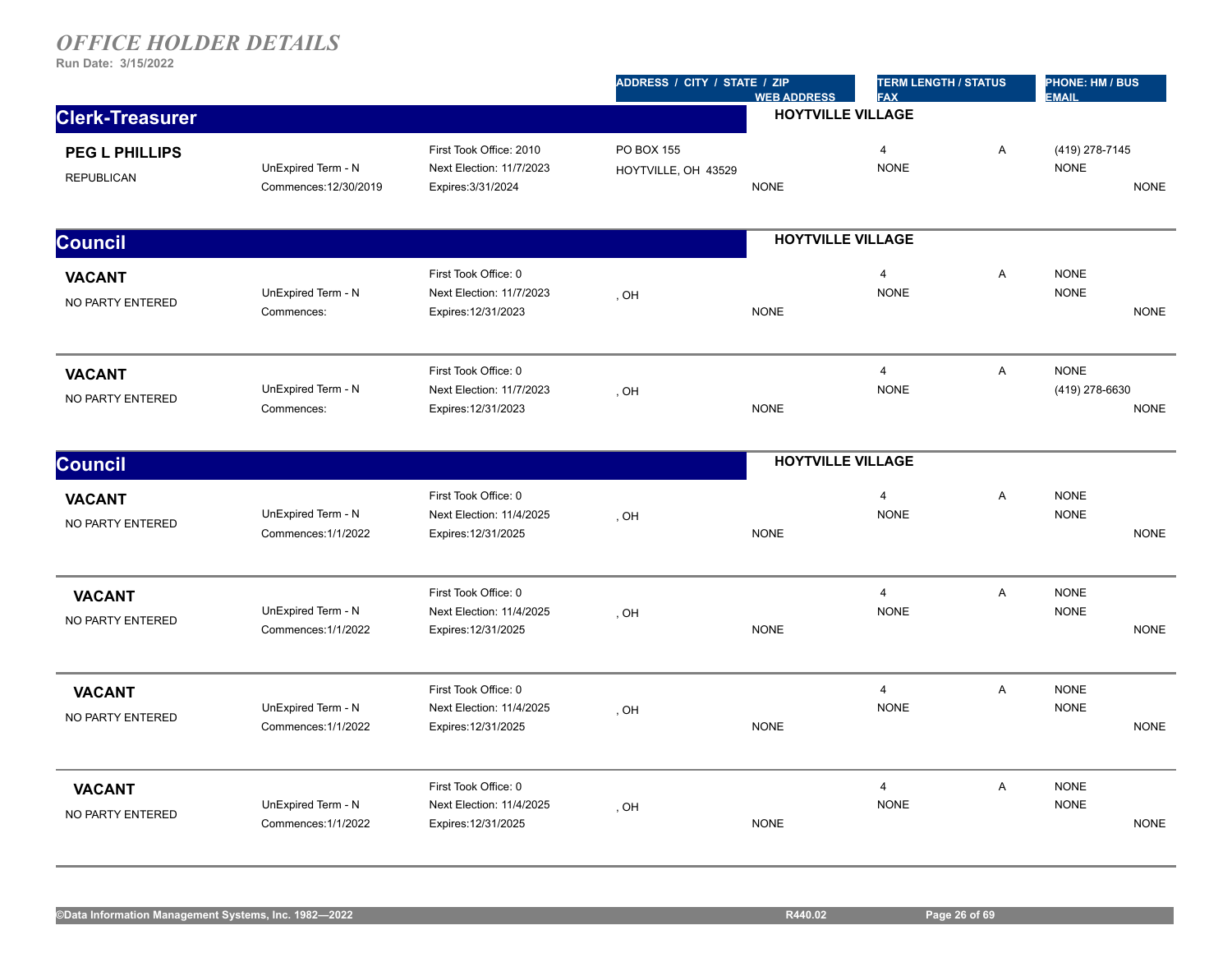|                                                   |                                            |                                                                            | ADDRESS / CITY / STATE / ZIP       | <b>WEB ADDRESS</b>        | <b>TERM LENGTH / STATUS</b><br><b>FAX</b> |   | <b>PHONE: HM / BUS</b><br><b>EMAIL</b>          |
|---------------------------------------------------|--------------------------------------------|----------------------------------------------------------------------------|------------------------------------|---------------------------|-------------------------------------------|---|-------------------------------------------------|
| <b>Mayor</b>                                      |                                            |                                                                            |                                    | <b>JERRY CITY VILLAGE</b> |                                           |   |                                                 |
| <b>JOHN WALTER BROWN</b><br><b>REPUBLICAN</b>     | UnExpired Term - N<br>Commences: 1/1/2022  | First Took Office: 2020<br>Next Election: 11/7/2023<br>Expires: 12/31/2023 | PO BOX 187<br>JERRY CITY, OH 43437 | <b>NONE</b>               | $\overline{4}$<br><b>NONE</b>             | A | (419) 655-2293<br>(419) 655-3811<br><b>NONE</b> |
| <b>Council</b>                                    |                                            |                                                                            |                                    | <b>JERRY CITY VILLAGE</b> |                                           |   |                                                 |
| <b>DONALD EUGENE HENSLEY</b><br><b>REPUBLICAN</b> | UnExpired Term - N<br>Commences: 12/8/2020 | First Took Office: 2020<br>Next Election: 11/7/2023<br>Expires: 12/31/2023 | PO BOX 27<br>JERRY CITY, OH 43437  | <b>NONE</b>               | $\overline{4}$<br><b>NONE</b>             | A | <b>NONE</b><br>(419) 655-3811<br><b>NONE</b>    |
| <b>LEWIS W MCGUIRE</b><br><b>REPUBLICAN</b>       | UnExpired Term - N<br>Commences: 6/9/2020  | First Took Office: 2020<br>Next Election: 11/7/2023<br>Expires: 12/31/2023 | PO BOX 81<br>JERRY CITY, OH 43437  | <b>NONE</b>               | $\overline{4}$<br><b>NONE</b>             | A | (419) 655-2735<br>(419) 655-3811<br><b>NONE</b> |
| <b>Council</b>                                    |                                            |                                                                            |                                    | <b>JERRY CITY VILLAGE</b> |                                           |   |                                                 |
| <b>VACANT</b><br>NO PARTY ENTERED                 | UnExpired Term - N<br>Commences: 1/1/2022  | First Took Office: 0<br>Next Election: 11/4/2025<br>Expires: 12/31/2025    | , OH                               | <b>NONE</b>               | $\overline{4}$<br><b>NONE</b>             | A | <b>NONE</b><br><b>NONE</b><br><b>NONE</b>       |
| <b>VACANT</b><br>NO PARTY ENTERED                 | UnExpired Term - N<br>Commences: 1/1/2022  | First Took Office: 0<br>Next Election: 11/4/2025<br>Expires: 12/31/2025    | , OH                               | <b>NONE</b>               | $\overline{4}$<br><b>NONE</b>             | A | <b>NONE</b><br><b>NONE</b><br><b>NONE</b>       |
| <b>VACANT</b><br>NO PARTY ENTERED                 | UnExpired Term - N<br>Commences: 1/1/2022  | First Took Office: 0<br>Next Election: 11/4/2025<br>Expires: 12/31/2025    | , OH                               | <b>NONE</b>               | $\overline{4}$<br><b>NONE</b>             | A | <b>NONE</b><br><b>NONE</b><br><b>NONE</b>       |
| <b>LARRY DEAN CRAWFORD</b><br><b>REPUBLICAN</b>   | UnExpired Term - N<br>Commences: 1/1/2022  | First Took Office: 2014<br>Next Election: 11/4/2025<br>Expires: 12/31/2025 | PO BOX 112<br>JERRY CITY, OH 43437 | <b>NONE</b>               | $\overline{4}$<br><b>NONE</b>             | A | <b>NONE</b><br>(419) 655-3811<br><b>NONE</b>    |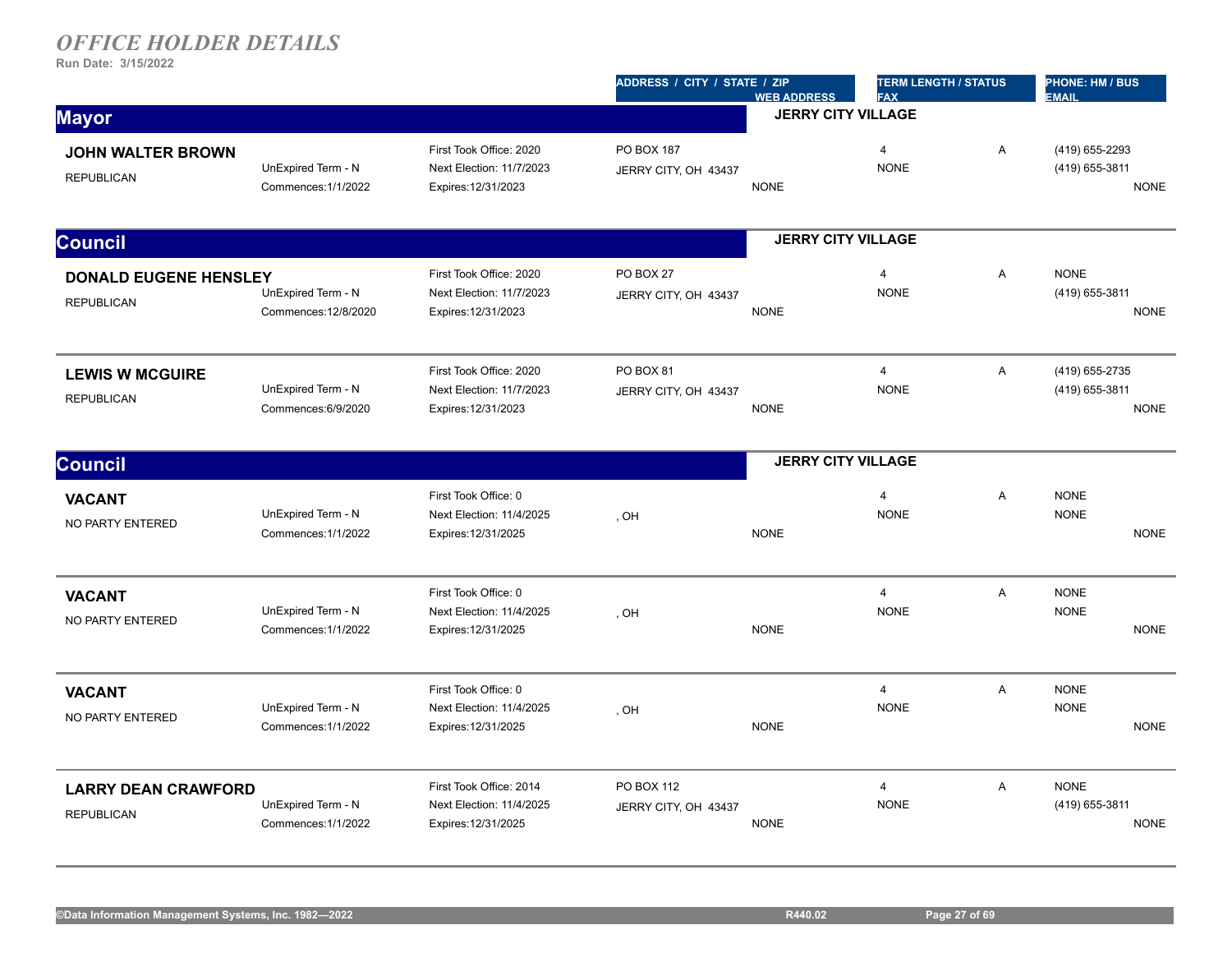|                                                   |                                           |                                                                            | ADDRESS / CITY / STATE / ZIP                                  | <b>WEB ADDRESS</b>    | <b>TERM LENGTH / STATUS</b><br><b>FAX</b> |   | <b>PHONE: HM / BUS</b><br><b>EMAIL</b>          |  |
|---------------------------------------------------|-------------------------------------------|----------------------------------------------------------------------------|---------------------------------------------------------------|-----------------------|-------------------------------------------|---|-------------------------------------------------|--|
| <b>Mayor</b>                                      |                                           |                                                                            |                                                               | <b>LUCKEY VILLAGE</b> |                                           |   |                                                 |  |
| <b>CORY D PANNING</b><br><b>REPUBLICAN</b>        | UnExpired Term - N<br>Commences: 1/1/2020 | First Took Office: 2017<br>Next Election: 11/7/2023<br>Expires: 12/31/2023 | 221 EDDY ST<br>LUCKEY, OH 43443<br>www.villageofluckey.com    |                       | $\overline{4}$<br><b>NONE</b>             | A | (419) 704-6345<br><b>NONE</b><br><b>NONE</b>    |  |
| <b>Council</b>                                    |                                           |                                                                            |                                                               | <b>LUCKEY VILLAGE</b> |                                           |   |                                                 |  |
| <b>LISA M SKRIBA</b><br><b>NO PARTY</b>           | UnExpired Term - N<br>Commences: 1/1/2020 | First Took Office: 2018<br>Next Election: 11/7/2023<br>Expires: 12/31/2023 | PO BOX 343<br>LUCKEY, OH 43443<br>www.villageofluckey.com     |                       | $\overline{4}$<br><b>NONE</b>             | A | <b>NONE</b><br><b>NONE</b><br><b>NONE</b>       |  |
| <b>RICHARD LEE HEILMAN</b><br><b>REPUBLICAN</b>   | UnExpired Term - N<br>Commences: 1/1/2020 | First Took Office: 2003<br>Next Election: 11/7/2023<br>Expires: 12/31/2023 | PO BOX 365<br>LUCKEY, OH 43443<br>www.villageofluckey.com     |                       | $\overline{4}$<br><b>NONE</b>             | A | (419) 833-8721<br>(419) 340-7212<br><b>NONE</b> |  |
| <b>Council</b>                                    |                                           |                                                                            |                                                               | <b>LUCKEY VILLAGE</b> |                                           |   |                                                 |  |
| <b>DONALD E BRICKNER</b><br><b>REPUBLICAN</b>     | UnExpired Term - N<br>Commences: 1/1/2022 | First Took Office: 1998<br>Next Election: 11/4/2025<br>Expires: 12/31/2025 | PO BOX 158<br>LUCKEY, OH 43443<br>www.villageofluckey.com     |                       | 4<br><b>NONE</b>                          | A | (419) 833-8721<br><b>NONE</b><br><b>NONE</b>    |  |
| <b>CHARLES M FRANKLIN</b><br><b>DEMOCRAT</b>      | UnExpired Term - N<br>Commences: 1/1/2022 | First Took Office: 2010<br>Next Election: 11/4/2025<br>Expires: 12/31/2025 | PO BOX 419<br>LUCKEY, OH 43443<br>www.villageofluckey.com     |                       | $\overline{4}$<br><b>NONE</b>             | A | (419) 833-8721<br><b>NONE</b><br><b>NONE</b>    |  |
| <b>SHAWN MICHAEL MCNULTY</b><br><b>DEMOCRAT</b>   | UnExpired Term - N<br>Commences: 1/1/2022 | First Took Office: 2014<br>Next Election: 11/4/2025<br>Expires: 12/31/2025 | 338 MILLER AVE<br>LUCKEY, OH 43443<br>www.villageofluckey.com |                       | $\overline{4}$<br><b>NONE</b>             | A | (419) 833-8721<br>(419) 833-1797<br><b>NONE</b> |  |
| <b>PATRICIO COVARRUBIAS JR</b><br><b>DEMOCRAT</b> | UnExpired Term - N<br>Commences: 1/1/2022 | First Took Office: 2017<br>Next Election: 11/4/2025<br>Expires: 12/31/2025 | PO BOX 61<br>LUCKEY, OH 43443<br>www.villageofluckey.com      |                       | $\overline{4}$<br><b>NONE</b>             | A | (419) 308-5529<br><b>NONE</b><br><b>NONE</b>    |  |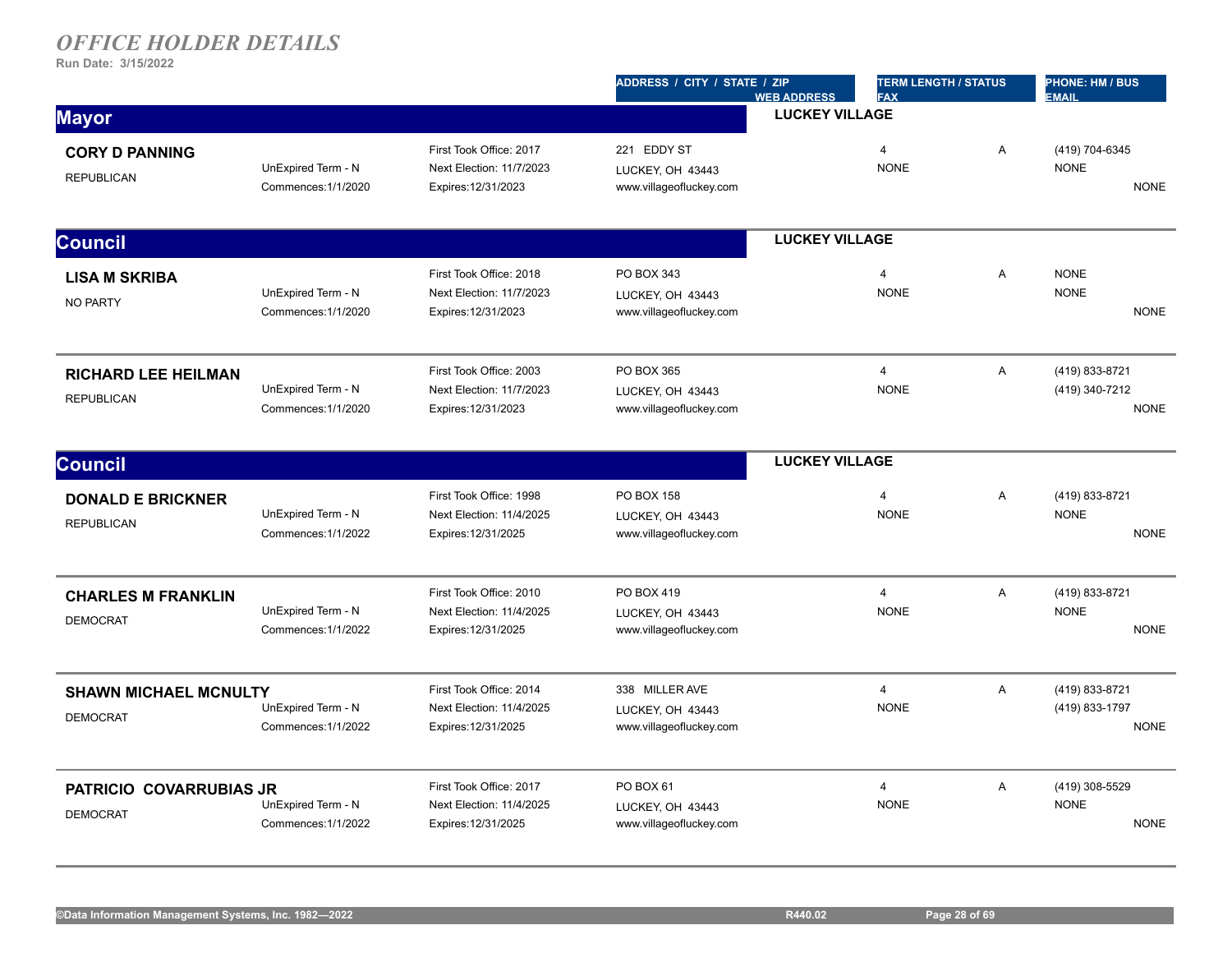|                                                 |                                           |                                                                            | ADDRESS / CITY / STATE / ZIP                                        | <b>WEB ADDRESS</b>      | <b>TERM LENGTH / STATUS</b><br><b>FAX</b> |   | <b>PHONE: HM / BUS</b><br><b>EMAIL</b> |             |
|-------------------------------------------------|-------------------------------------------|----------------------------------------------------------------------------|---------------------------------------------------------------------|-------------------------|-------------------------------------------|---|----------------------------------------|-------------|
| <b>Mayor</b>                                    |                                           |                                                                            |                                                                     | <b>MILLBURY VILLAGE</b> |                                           |   |                                        |             |
| <b>MICHAEL DAVID TIMMONS</b><br><b>DEMOCRAT</b> | UnExpired Term - N<br>Commences: 1/1/2020 | First Took Office: 1980<br>Next Election: 11/7/2023<br>Expires: 12/31/2023 | 28462 ABBEY RD<br>MILLBURY, OH 43447<br>www.villageofmillbury.org   |                         | 2<br><b>NONE</b>                          | Α | <b>NONE</b><br>(419) 836-9671          | <b>NONE</b> |
| <b>Clerk-Treasurer</b>                          |                                           |                                                                            |                                                                     | <b>MILLBURY VILLAGE</b> |                                           |   |                                        |             |
| <b>GRETCHEN A DENSIC</b><br><b>REPUBLICAN</b>   | UnExpired Term - N<br>Commences: 1/1/2020 | First Took Office: 2007<br>Next Election: 11/7/2023<br>Expires: 12/31/2023 | 28642 MAIN ST<br>MILLBURY, OH 43447<br>www.villageofmillbury.org    |                         | $\overline{4}$<br><b>NONE</b>             | A | <b>NONE</b><br><b>NONE</b>             | <b>NONE</b> |
| <b>Council</b>                                  |                                           |                                                                            |                                                                     | <b>MILLBURY VILLAGE</b> |                                           |   |                                        |             |
| <b>DENNIS M TRAVER</b><br><b>DEMOCRAT</b>       | UnExpired Term - N<br>Commences: 1/1/2020 | First Took Office: 2003<br>Next Election: 11/7/2023<br>Expires: 12/31/2023 | 1195 MICHELLE DR<br>MILLBURY, OH 43447<br>www.villageofmillbury.org |                         | $\overline{4}$<br><b>NONE</b>             | Α | (419) 836-9671<br>(419) 836-7928       | <b>NONE</b> |
| <b>SHARON A SCHWAMBERGER</b><br>NO PARTY        | UnExpired Term - N<br>Commences: 1/1/2020 | First Took Office: 2017<br>Next Election: 11/7/2023<br>Expires: 12/31/2023 | 28526 MAIN ST<br>MILLBURY, OH 43447<br>www.villageofmillbury.org    |                         | $\overline{4}$<br><b>NONE</b>             | A | <b>NONE</b><br><b>NONE</b>             | <b>NONE</b> |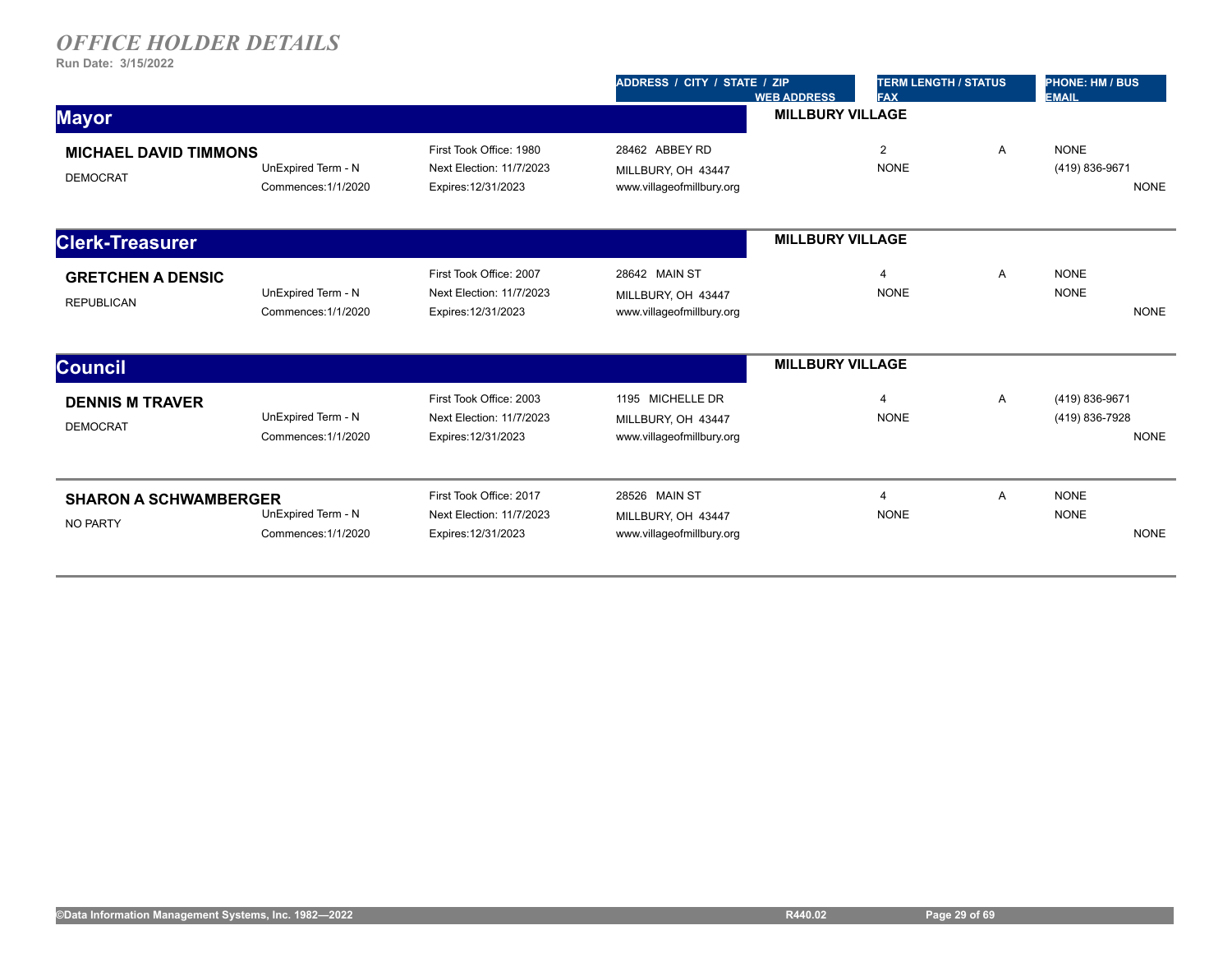|                                                  |                                           |                                                                            | ADDRESS / CITY / STATE / ZIP                                          | <b>WEB ADDRESS</b>      | <b>TERM LENGTH / STATUS</b><br><b>FAX</b> |   | <b>PHONE: HM / BUS</b><br><b>EMAIL</b> |             |
|--------------------------------------------------|-------------------------------------------|----------------------------------------------------------------------------|-----------------------------------------------------------------------|-------------------------|-------------------------------------------|---|----------------------------------------|-------------|
| <b>Council</b>                                   |                                           |                                                                            |                                                                       | <b>MILLBURY VILLAGE</b> |                                           |   |                                        |             |
| <b>JOCELYN K HARPEL</b><br><b>DEMOCRAT</b>       | UnExpired Term - N<br>Commences: 1/1/2022 | First Took Office: 2017<br>Next Election: 11/4/2025<br>Expires: 12/31/2025 | 28605 HILLE DR<br>MILLBURY, OH 43447<br>www.villageofmillbury.org     |                         | $\overline{4}$<br><b>NONE</b>             | A | (419) 836-7533<br><b>NONE</b>          | <b>NONE</b> |
| <b>TIMOTHY A CLAPSADDLE</b><br><b>REPUBLICAN</b> | UnExpired Term - N<br>Commences: 1/1/2022 | First Took Office: 2014<br>Next Election: 11/4/2025<br>Expires: 12/31/2025 | 1379 S RAILROAD ST<br>MILLBURY, OH 43447<br>www.villageofmillbury.org |                         | $\overline{4}$<br><b>NONE</b>             | A | (419) 836-4047<br><b>NONE</b>          | <b>NONE</b> |
| <b>KEVIN N SANDERS</b><br><b>REPUBLICAN</b>      | UnExpired Term - N<br>Commences: 1/1/2022 | First Took Office: 2022<br>Next Election: 11/4/2025<br>Expires: 12/31/2025 | 28441 EARL DR<br>MILLBURY, OH 43447<br>www.villageofmillbury.org      |                         | $\overline{4}$<br><b>NONE</b>             | A | (419) 836-4207<br><b>NONE</b>          | <b>NONE</b> |
| <b>KURT LEWIS SCHWAMBERGER</b><br>NO PARTY       | UnExpired Term - N<br>Commences: 1/1/2022 | First Took Office: 2022<br>Next Election: 11/4/2025<br>Expires: 12/31/2025 | 28462 EARL DR<br>MILLBURY, OH 43447<br>www.villageofmillbury.org      |                         | $\overline{4}$<br><b>NONE</b>             | A | <b>NONE</b><br><b>NONE</b>             | <b>NONE</b> |
| <b>Mayor</b>                                     |                                           |                                                                            |                                                                       |                         | <b>MILTON CENTER VILLAGE</b>              |   |                                        |             |
| <b>VACANT</b><br>NO PARTY ENTERED                | UnExpired Term - N<br>Commences: 1/1/2022 | First Took Office: 0<br>Next Election: 11/7/2023<br>Expires: 12/31/2023    | , OH                                                                  | <b>NONE</b>             | $\overline{4}$<br><b>NONE</b>             | A | <b>NONE</b><br><b>NONE</b>             | <b>NONE</b> |
| <b>Council</b>                                   |                                           |                                                                            |                                                                       |                         | <b>MILTON CENTER VILLAGE</b>              |   |                                        |             |
| <b>VACANT</b><br>NO PARTY ENTERED                | UnExpired Term - N<br>Commences:          | First Took Office: 0<br>Next Election: 11/7/2023<br>Expires: 12/31/2023    | , OH                                                                  | <b>NONE</b>             | $\overline{4}$<br><b>NONE</b>             | A | <b>NONE</b><br><b>NONE</b>             | <b>NONE</b> |
| <b>VACANT</b><br>NO PARTY ENTERED                | UnExpired Term - N<br>Commences:          | First Took Office: 0<br>Next Election: 11/7/2023<br>Expires: 12/31/2023    | , OH                                                                  | <b>NONE</b>             | $\overline{4}$<br><b>NONE</b>             | A | <b>NONE</b><br><b>NONE</b>             | <b>NONE</b> |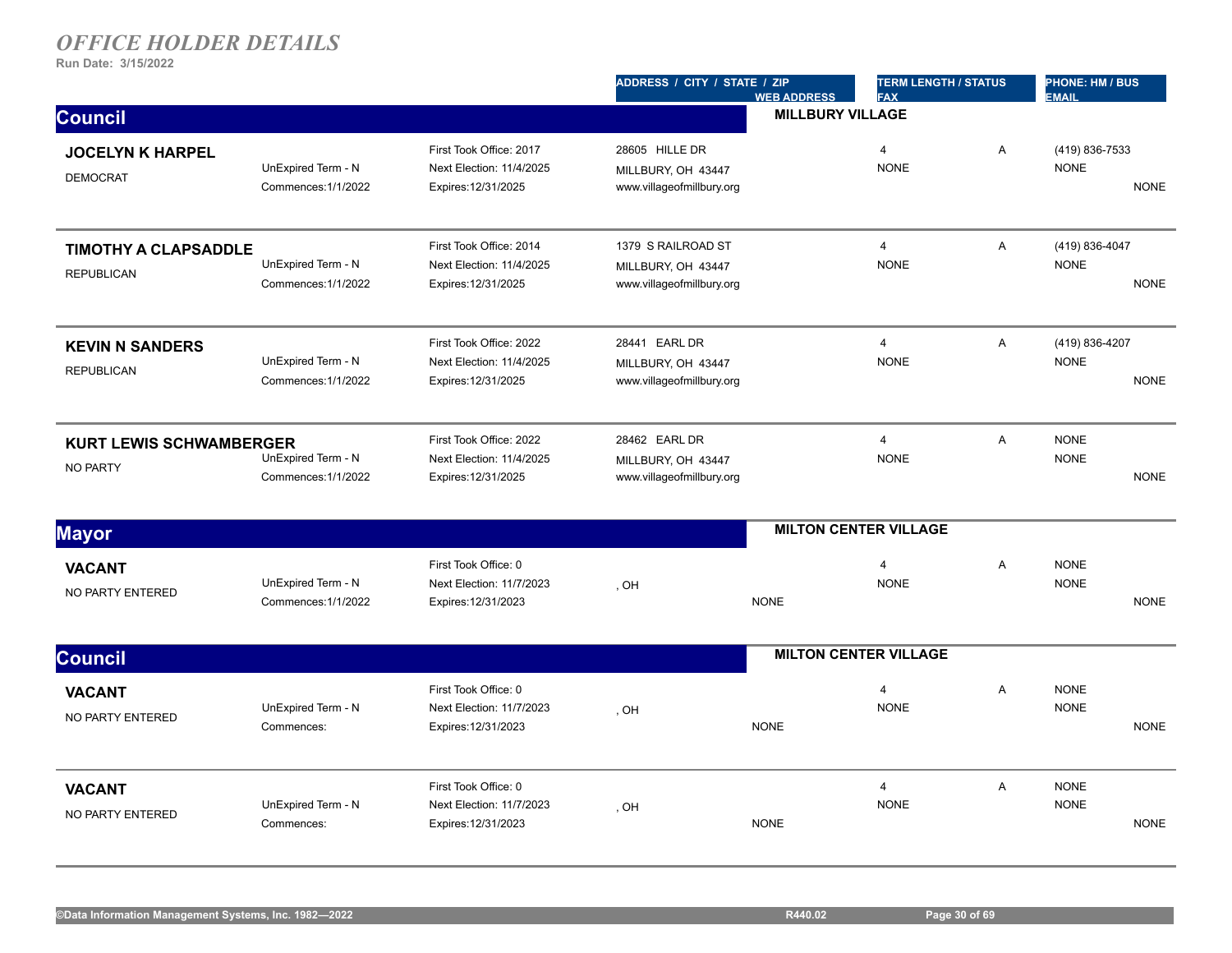|                                             |                                           |                                                                            | ADDRESS / CITY / STATE / ZIP                                     | <b>WEB ADDRESS</b> | <b>TERM LENGTH / STATUS</b><br><b>FAX</b> |   | <b>PHONE: HM / BUS</b><br><b>EMAIL</b> |             |
|---------------------------------------------|-------------------------------------------|----------------------------------------------------------------------------|------------------------------------------------------------------|--------------------|-------------------------------------------|---|----------------------------------------|-------------|
| <b>Council</b>                              |                                           |                                                                            |                                                                  |                    | <b>MILTON CENTER VILLAGE</b>              |   |                                        |             |
| <b>VACANT</b><br>NO PARTY ENTERED           | UnExpired Term - N<br>Commences: 1/1/2022 | First Took Office: 0<br>Next Election: 11/4/2025<br>Expires: 12/31/2025    | , OH                                                             | <b>NONE</b>        | 4<br><b>NONE</b>                          | A | <b>NONE</b><br><b>NONE</b>             | <b>NONE</b> |
| <b>VACANT</b><br>NO PARTY ENTERED           | UnExpired Term - N<br>Commences: 1/1/2022 | First Took Office: 0<br>Next Election: 11/4/2025<br>Expires: 12/31/2025    | , OH                                                             | <b>NONE</b>        | 4<br><b>NONE</b>                          | A | <b>NONE</b><br><b>NONE</b>             | <b>NONE</b> |
| <b>VACANT</b><br>NO PARTY ENTERED           | UnExpired Term - N<br>Commences: 1/1/2022 | First Took Office: 0<br>Next Election: 11/4/2025<br>Expires: 12/31/2025    | , OH                                                             | <b>NONE</b>        | $\overline{4}$<br><b>NONE</b>             | A | <b>NONE</b><br><b>NONE</b>             | <b>NONE</b> |
| <b>VACANT</b><br>NO PARTY ENTERED           | UnExpired Term - N<br>Commences: 1/1/2022 | First Took Office: 0<br>Next Election: 11/4/2025<br>Expires: 12/31/2025    | , OH                                                             | <b>NONE</b>        | $\overline{4}$<br><b>NONE</b>             | A | <b>NONE</b><br><b>NONE</b>             | <b>NONE</b> |
| <b>Mayor</b>                                |                                           |                                                                            |                                                                  |                    | <b>NORTH BALTIMORE VILLAGE</b>            |   |                                        |             |
| <b>JANET L GOLDNER</b><br><b>REPUBLICAN</b> | UnExpired Term - N<br>Commences: 1/1/2020 | First Took Office: 2016<br>Next Election: 11/7/2023<br>Expires: 12/31/2023 | 603 N 2ND ST<br>N BALTIMORE, OH 45872<br>www.northbaltimore.net  |                    | 4<br><b>NONE</b>                          | A | <b>NONE</b><br>(419) 257-2394          | <b>NONE</b> |
| <b>Clerk-Treasurer</b>                      |                                           |                                                                            |                                                                  |                    | <b>NORTH BALTIMORE VILLAGE</b>            |   |                                        |             |
| <b>KATHI RAE BUCHER</b><br><b>GREEN</b>     | UnExpired Term - N<br>Commences: 1/1/2020 | First Took Office: 2016<br>Next Election: 11/7/2023<br>Expires: 12/31/2023 | 322 N MAIN ST<br>N BALTIMORE, OH 45872<br>www.northbaltimore.net |                    | $\overline{4}$<br><b>NONE</b>             | A | <b>NONE</b><br>(419) 257-2394          | <b>NONE</b> |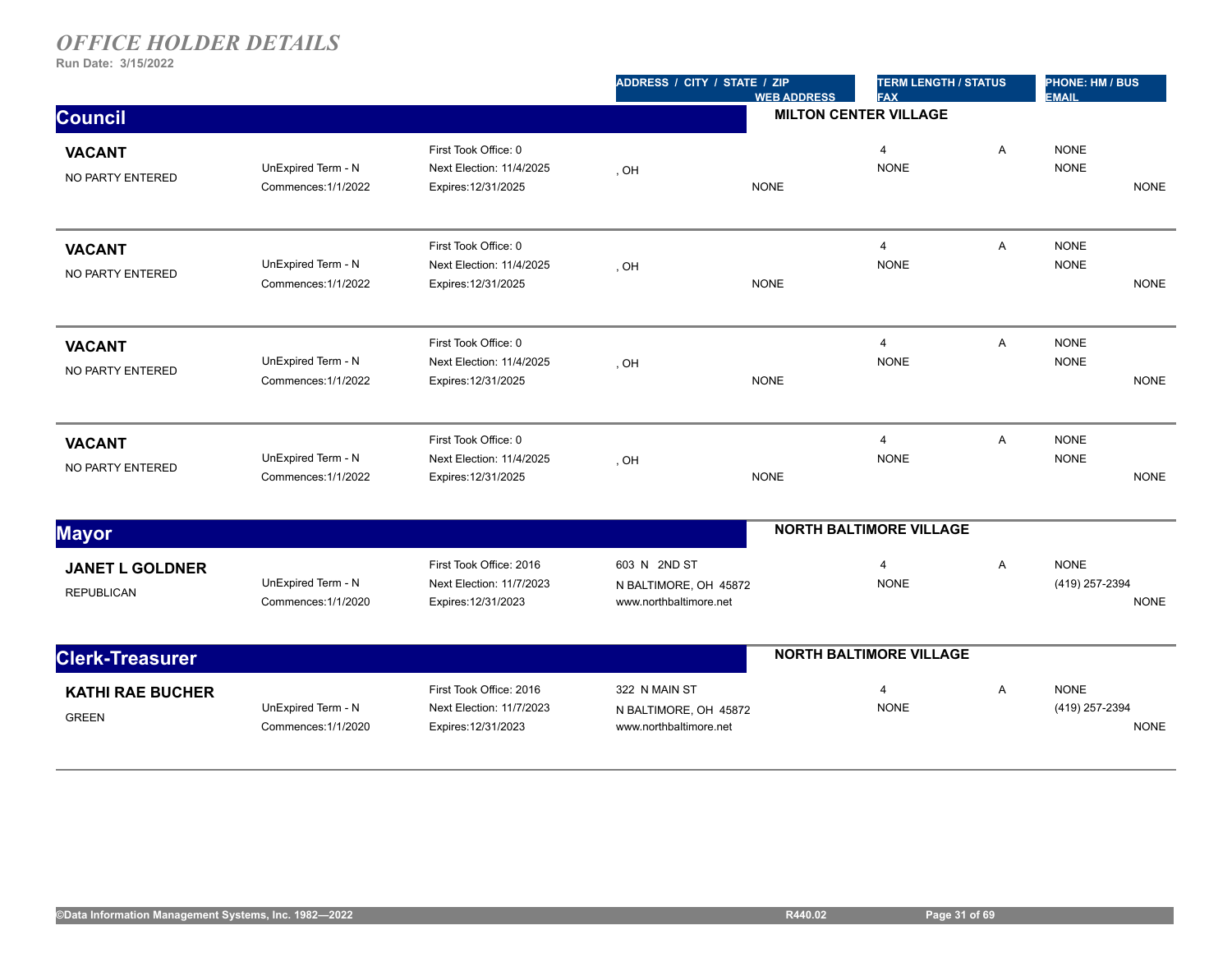|                                                 |                                           |                                                                            | ADDRESS / CITY / STATE / ZIP<br><b>WEB ADDRESS</b>                         | <b>TERM LENGTH / STATUS</b><br><b>FAX</b> |                | <b>PHONE: HM / BUS</b><br><b>EMAIL</b>          |
|-------------------------------------------------|-------------------------------------------|----------------------------------------------------------------------------|----------------------------------------------------------------------------|-------------------------------------------|----------------|-------------------------------------------------|
| <b>Council</b>                                  |                                           |                                                                            |                                                                            | <b>NORTH BALTIMORE VILLAGE</b>            |                |                                                 |
| <b>CARL MICHAEL JULIEN</b><br><b>REPUBLICAN</b> | UnExpired Term - N<br>Commences: 1/1/2020 | First Took Office: 2020<br>Next Election: 11/7/2023<br>Expires: 12/31/2023 | 316 E WALNUT ST<br>N BALTIMORE, OH 45872<br>www.northbaltimore.net         | $\overline{4}$<br><b>NONE</b>             | $\overline{A}$ | (419) 257-3369<br>(419) 257-2394<br><b>NONE</b> |
| <b>LEISA L ZEIGLER</b><br><b>REPUBLICAN</b>     | UnExpired Term - N<br>Commences: 1/1/2020 | First Took Office: 2020<br>Next Election: 11/7/2023<br>Expires: 12/31/2023 | 215 POPLAR ST<br>N BALTIMORE, OH 45872<br>www.northbaltimore.net           | $\overline{4}$<br><b>NONE</b>             | A              | (419) 350-1406<br>(419) 257-2394<br><b>NONE</b> |
| <b>Council</b>                                  |                                           |                                                                            |                                                                            | <b>NORTH BALTIMORE VILLAGE</b>            |                |                                                 |
| <b>PAULA K BEAUPRY</b><br><b>NO PARTY</b>       | UnExpired Term - N<br>Commences: 1/1/2022 | First Took Office: 2022<br>Next Election: 11/4/2025<br>Expires: 12/31/2025 | 601 N 3RD ST<br>N BALTIMORE, OH 45872<br>www.northbaltimore.us             | $\overline{4}$<br><b>NONE</b>             | A              | (419) 257-3766<br><b>NONE</b><br><b>NONE</b>    |
| <b>WILLIAM CURTIS COOK</b><br><b>NO PARTY</b>   | UnExpired Term - N<br>Commences: 1/1/2022 | First Took Office: 2022<br>Next Election: 11/4/2025<br>Expires: 12/31/2025 | 930 E BROADWAY # TRLR 43<br>N BALTIMORE, OH 45872<br>www.northbaltimore.us | $\overline{4}$<br><b>NONE</b>             | A              | <b>NONE</b><br><b>NONE</b><br><b>NONE</b>       |
| <b>DEEANNE HOSMER</b><br><b>NO PARTY</b>        | UnExpired Term - N<br>Commences: 1/1/2022 | First Took Office: 2022<br>Next Election: 11/4/2025<br>Expires: 12/31/2025 | 206 SOUTHLAWN DR<br>N BALTIMORE, OH 45872<br>www.northbaltimore.us         | $\overline{4}$<br><b>NONE</b>             | A              | <b>NONE</b><br><b>NONE</b><br><b>NONE</b>       |
| <b>TIM PELTON</b><br><b>NO PARTY</b>            | UnExpired Term - N<br>Commences: 1/1/2022 | First Took Office: 2022<br>Next Election: 11/4/2025<br>Expires: 12/31/2025 | 803 E BROADWAY<br>N BALTIMORE, OH 45872<br>www.northbaltimore.us           | $\overline{4}$<br><b>NONE</b>             | A              | <b>NONE</b><br><b>NONE</b><br><b>NONE</b>       |
| <b>Mayor</b>                                    |                                           |                                                                            |                                                                            | <b>PEMBERVILLE VILLAGE</b>                |                |                                                 |
| <b>CAROL ANN BAILEY</b><br><b>REPUBLICAN</b>    | UnExpired Term - N<br>Commences: 1/1/2020 | First Took Office: 2020<br>Next Election: 11/7/2023<br>Expires: 12/31/2023 | PO BOX 568<br>PEMBERVILLE, OH 43450<br>www.pemberville.org                 | $\overline{4}$<br><b>NONE</b>             | A              | <b>NONE</b><br>(419) 287-3832<br><b>NONE</b>    |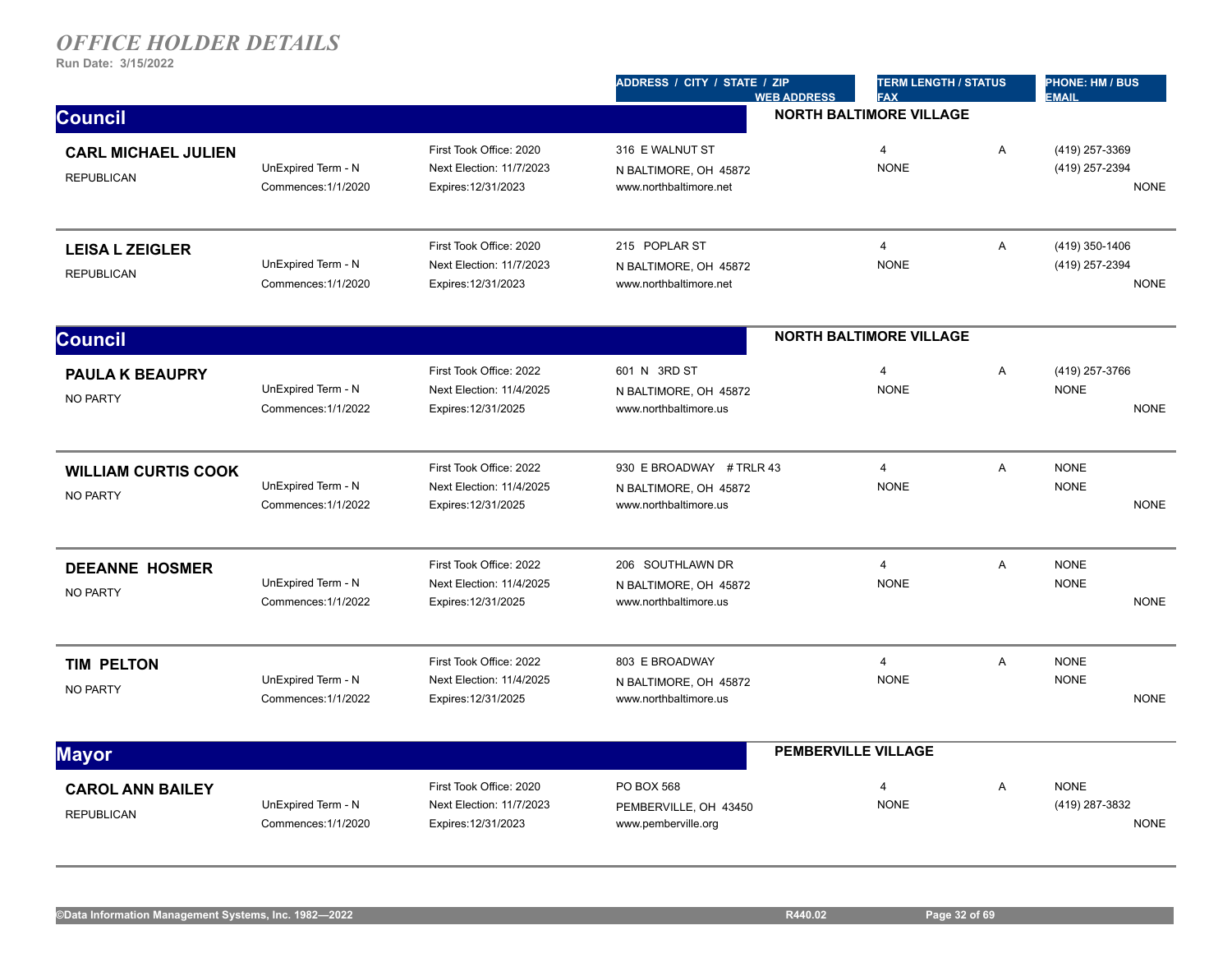|                                               |                                           |                                                                            | ADDRESS / CITY / STATE / ZIP<br><b>WEB ADDRESS</b>                | <b>TERM LENGTH / STATUS</b><br><b>FAX</b> |   | <b>PHONE: HM / BUS</b><br><b>EMAIL</b>          |
|-----------------------------------------------|-------------------------------------------|----------------------------------------------------------------------------|-------------------------------------------------------------------|-------------------------------------------|---|-------------------------------------------------|
| <b>Council</b>                                |                                           |                                                                            |                                                                   | <b>PEMBERVILLE VILLAGE</b>                |   |                                                 |
| <b>LAURA LANDRY MEYER</b><br><b>DEMOCRAT</b>  | UnExpired Term - N<br>Commences: 7/6/2021 | First Took Office: 2021<br>Next Election: 11/7/2023<br>Expires: 12/31/2023 | PO BOX 129<br>PEMBERVILLE, OH 43450<br><b>NONE</b>                | $\overline{4}$<br><b>NONE</b>             | A | <b>NONE</b><br>(419) 287-3832<br><b>NONE</b>    |
| <b>SUSAN M RAHE</b><br><b>REPUBLICAN</b>      | UnExpired Term - N<br>Commences: 1/1/2020 | First Took Office: 2016<br>Next Election: 11/7/2023<br>Expires: 12/31/2023 | 612 W FRONT ST<br>PEMBERVILLE, OH 43450<br>www.pemberville.org    | $\overline{4}$<br><b>NONE</b>             | A | <b>NONE</b><br>(419) 287-3832<br><b>NONE</b>    |
| <b>Council</b>                                |                                           |                                                                            |                                                                   | <b>PEMBERVILLE VILLAGE</b>                |   |                                                 |
| <b>DANIEL JAMES ANGEL</b><br><b>NO PARTY</b>  | UnExpired Term - N<br>Commences: 1/1/2022 | First Took Office: 2018<br>Next Election: 11/4/2025<br>Expires: 12/31/2025 | <b>PO BOX 721</b><br>PEMBERVILLE, OH 43450<br>www.pemberville.org | $\overline{4}$<br><b>NONE</b>             | Α | <b>NONE</b><br>(419) 287-3832<br><b>NONE</b>    |
| <b>JEFFREY L KIRKBRIDE</b><br><b>NO PARTY</b> | UnExpired Term - N<br>Commences: 1/1/2022 | First Took Office: 2022<br>Next Election: 11/4/2025<br>Expires: 12/31/2025 | PO BOX 86<br>PEMBERVILLE, OH 43450<br>www.pemberville.org         | $\overline{4}$<br><b>NONE</b>             | A | <b>NONE</b><br>(419) 287-3832<br><b>NONE</b>    |
| <b>LARRY L TITKEMEIER</b><br><b>DEMOCRAT</b>  | UnExpired Term - N<br>Commences: 1/1/2022 | First Took Office: 2022<br>Next Election: 11/4/2025<br>Expires: 12/31/2025 | 579 E FRONT ST<br>PEMBERVILLE, OH 43450<br>www.pemberville.org    | $\overline{4}$<br><b>NONE</b>             | A | (419) 287-4490<br>(419) 287-3832<br><b>NONE</b> |
| <b>Board of Trustees of Public Affairs</b>    |                                           |                                                                            |                                                                   | <b>PEMBERVILLE VILLAGE</b>                |   |                                                 |
| <b>DEAN J KRUKEMYER</b><br><b>REPUBLICAN</b>  | UnExpired Term - N<br>Commences: 1/1/2020 | First Took Office: 2008<br>Next Election: 11/7/2023<br>Expires: 12/31/2023 | PO BOX 366<br>PEMBERVILLE, OH 43450<br>www.pemberville.org        | $\overline{4}$<br><b>NONE</b>             | A | (419) 287-3738<br><b>NONE</b><br><b>NONE</b>    |
| <b>CHARLES A SCHULTE</b><br><b>REPUBLICAN</b> | UnExpired Term - N<br>Commences: 1/1/2020 | First Took Office: 2003<br>Next Election: 11/7/2023<br>Expires: 12/31/2023 | <b>PO BOX 551</b><br>PEMBERVILLE, OH 43450<br>www.pemberville.org | $\overline{4}$<br><b>NONE</b>             | A | (419) 287-3832<br><b>NONE</b><br><b>NONE</b>    |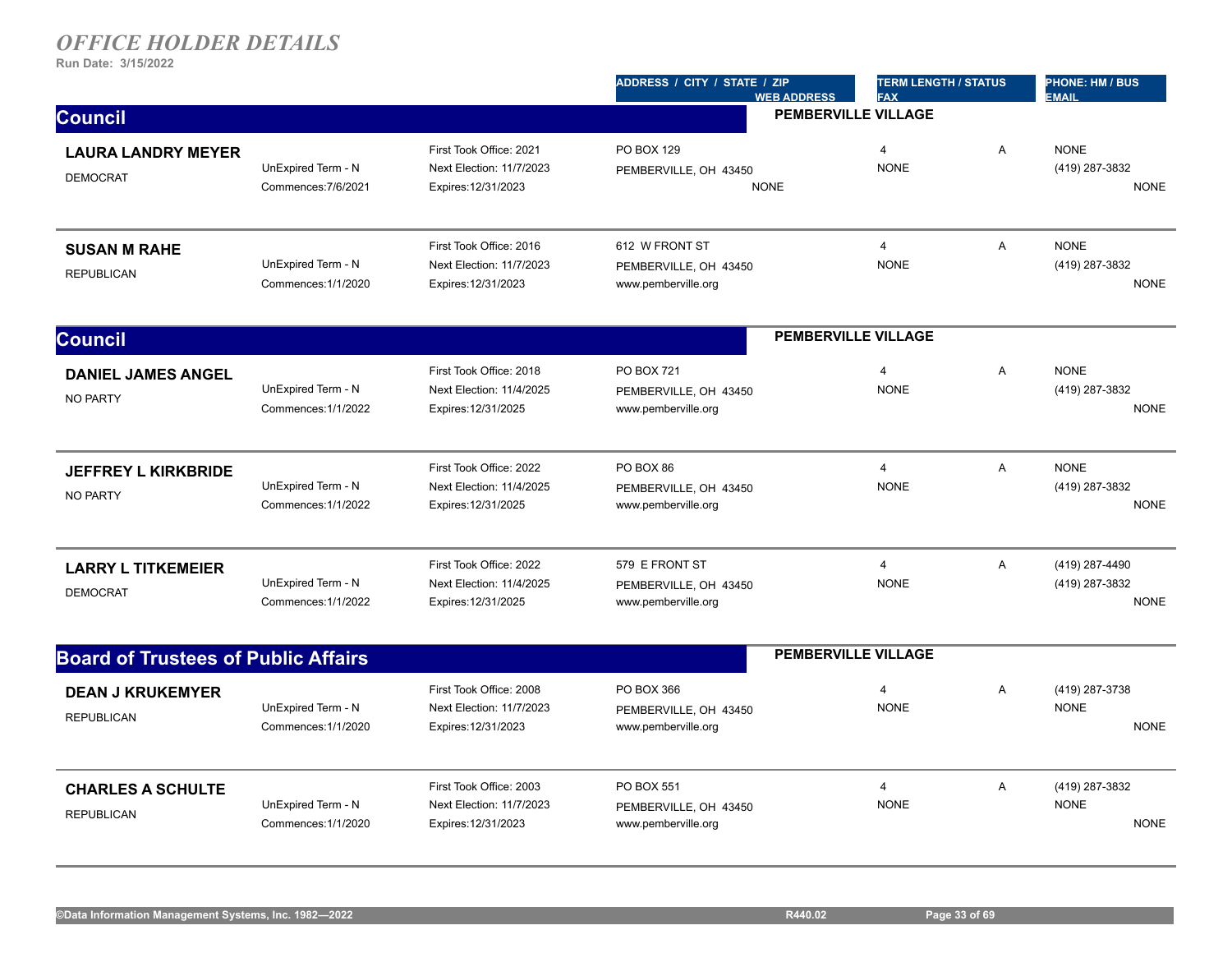|                                                |                                           |                                                                            | ADDRESS / CITY / STATE / ZIP       | <b>WEB ADDRESS</b>         | <b>TERM LENGTH / STATUS</b><br><b>FAX</b> |                | <b>PHONE: HM / BUS</b><br><b>EMAIL</b>          |
|------------------------------------------------|-------------------------------------------|----------------------------------------------------------------------------|------------------------------------|----------------------------|-------------------------------------------|----------------|-------------------------------------------------|
| <b>Board of Trustees of Public Affairs</b>     |                                           |                                                                            |                                    | <b>PEMBERVILLE VILLAGE</b> |                                           |                |                                                 |
| <b>VACANT</b><br>NO PARTY ENTERED              | UnExpired Term - N<br>Commences: 1/1/2022 | First Took Office: 0<br>Next Election: 11/4/2025<br>Expires: 12/31/2025    | , OH                               | <b>NONE</b>                | $\overline{4}$<br><b>NONE</b>             | A              | <b>NONE</b><br><b>NONE</b><br><b>NONE</b>       |
| <b>Mayor</b>                                   |                                           |                                                                            |                                    | <b>PORTAGE VILLAGE</b>     |                                           |                |                                                 |
| <b>WILLIAM MARK WOLFORD</b><br><b>DEMOCRAT</b> | UnExpired Term - N<br>Commences: 1/1/2020 | First Took Office: 2008<br>Next Election: 11/7/2023<br>Expires: 12/31/2023 | 326 E MAIN ST<br>PORTAGE, OH 43451 | <b>NONE</b>                | $\overline{4}$<br><b>NONE</b>             | $\overline{A}$ | <b>NONE</b><br>(419) 686-8102<br><b>NONE</b>    |
| <b>Council</b>                                 |                                           |                                                                            |                                    | <b>PORTAGE VILLAGE</b>     |                                           |                |                                                 |
| <b>MARCIA A WOLFORD</b><br><b>DEMOCRAT</b>     | UnExpired Term - N<br>Commences: 1/1/2020 | First Took Office: 2007<br>Next Election: 11/7/2023<br>Expires: 12/31/2023 | PO BOX 115<br>PORTAGE, OH          | <b>NONE</b>                | 4<br><b>NONE</b>                          | A              | (419) 686-8102<br><b>NONE</b><br><b>NONE</b>    |
| <b>MELVIN D AMOS</b><br><b>DEMOCRAT</b>        | UnExpired Term - N<br>Commences: 9/3/2019 | First Took Office: 2019<br>Next Election: 11/7/2023<br>Expires: 12/31/2023 | 400 E MAIN ST<br>PORTAGE, OH 43451 | <b>NONE</b>                | $\overline{4}$<br><b>NONE</b>             | A              | (419) 686-5411<br>(419) 686-8201<br><b>NONE</b> |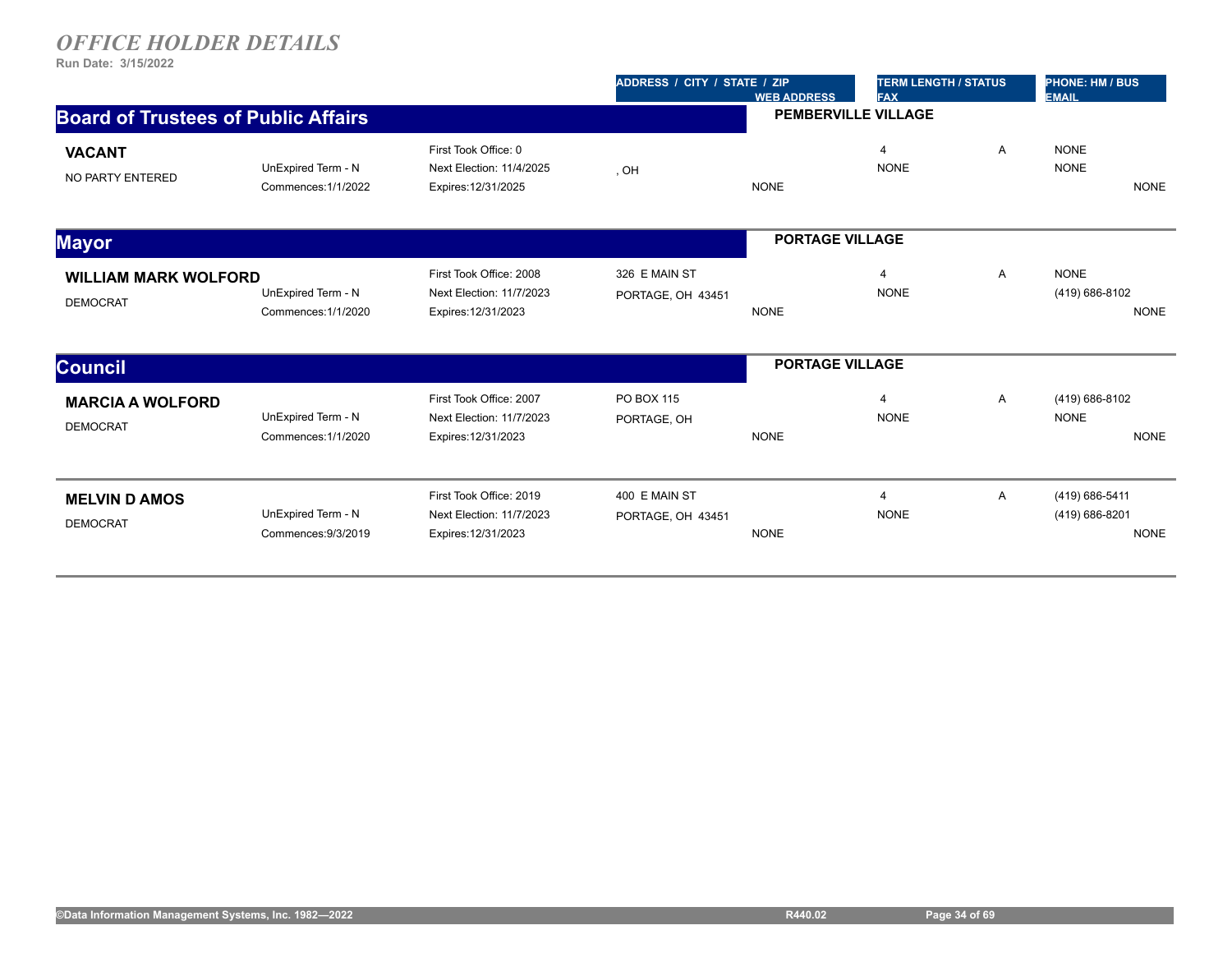|                                                 |                                           |                                                                            | ADDRESS / CITY / STATE / ZIP          | <b>WEB ADDRESS</b>       | <b>TERM LENGTH / STATUS</b><br><b>FAX</b> |                | <b>PHONE: HM / BUS</b><br><b>EMAIL</b>          |
|-------------------------------------------------|-------------------------------------------|----------------------------------------------------------------------------|---------------------------------------|--------------------------|-------------------------------------------|----------------|-------------------------------------------------|
| <b>Council</b>                                  |                                           |                                                                            |                                       | <b>PORTAGE VILLAGE</b>   |                                           |                |                                                 |
| <b>ANDREW J BAHNSEN</b><br>NO PARTY             | UnExpired Term - N<br>Commences: 1/1/2022 | First Took Office: 2022<br>Next Election: 11/4/2025<br>Expires: 12/31/2025 | PO BOX 294<br>PORTAGE, OH 43451       | <b>NONE</b>              | $\overline{4}$<br><b>NONE</b>             | A              | <b>NONE</b><br>(419) 686-8102<br><b>NONE</b>    |
| <b>MICHAEL D BRINKMAN</b><br>NO PARTY ENTERED   | UnExpired Term - N<br>Commences: 1/1/2022 | First Took Office: 2010<br>Next Election: 11/4/2025<br>Expires: 12/31/2025 | <b>PO BOX 45</b><br>PORTAGE, OH 43451 | <b>NONE</b>              | $\overline{4}$<br><b>NONE</b>             | A              | (419) 686-8102<br><b>NONE</b><br><b>NONE</b>    |
| <b>CARL C CRAWFORD</b><br><b>REPUBLICAN</b>     | UnExpired Term - N<br>Commences: 1/1/2022 | First Took Office: 2010<br>Next Election: 11/4/2025<br>Expires: 12/31/2025 | PO BOX 304<br>PORTAGE, OH 43451       | <b>NONE</b>              | $\overline{4}$<br><b>NONE</b>             | $\mathsf{A}$   | (419) 686-8102<br>(419) 686-8591<br><b>NONE</b> |
| <b>JOHN R JIVIDEN</b><br><b>DEMOCRAT</b>        | UnExpired Term - N<br>Commences: 1/1/2022 | First Took Office: 2018<br>Next Election: 11/4/2025<br>Expires: 12/31/2025 | PO BOX 165<br>PORTAGE, OH 43451       | <b>NONE</b>              | $\overline{\mathbf{4}}$<br><b>NONE</b>    | $\mathsf{A}$   | (419) 686-8102<br>(419) 686-2421<br><b>NONE</b> |
| <b>Mayor</b>                                    |                                           |                                                                            |                                       | <b>RISINGSUN VILLAGE</b> |                                           |                |                                                 |
| <b>RICK L WHETSEL</b><br><b>DEMOCRAT</b>        | UnExpired Term - N<br>Commences: 1/1/2020 | First Took Office: 2003<br>Next Election: 11/7/2023<br>Expires: 12/31/2023 | PO BOX 152<br>RISINGSUN, OH 43457     | <b>NONE</b>              | $\overline{4}$<br><b>NONE</b>             | A              | <b>NONE</b><br>(419) 457-4435<br><b>NONE</b>    |
| <b>Council</b>                                  |                                           |                                                                            |                                       | <b>RISINGSUN VILLAGE</b> |                                           |                |                                                 |
| JOHN DAVID DIERKSHEIDE<br><b>REPUBLICAN</b>     | UnExpired Term - N<br>Commences: 1/1/2020 | First Took Office: 2012<br>Next Election: 11/7/2023<br>Expires: 12/31/2023 | PO BOX 164<br>RISINGSUN, OH 43457     | <b>NONE</b>              | $\overline{4}$<br><b>NONE</b>             | A              | <b>NONE</b><br><b>NONE</b><br><b>NONE</b>       |
| <b>JARED IZELL CAPELLE</b><br><b>REPUBLICAN</b> | UnExpired Term - N<br>Commences: 1/1/2020 | First Took Office: 2020<br>Next Election: 11/7/2023<br>Expires: 12/31/2023 | PO BOX 105<br>RISINGSUN, OH 43457     | <b>NONE</b>              | $\overline{4}$<br><b>NONE</b>             | $\overline{A}$ | (567) 342-2210<br><b>NONE</b><br><b>NONE</b>    |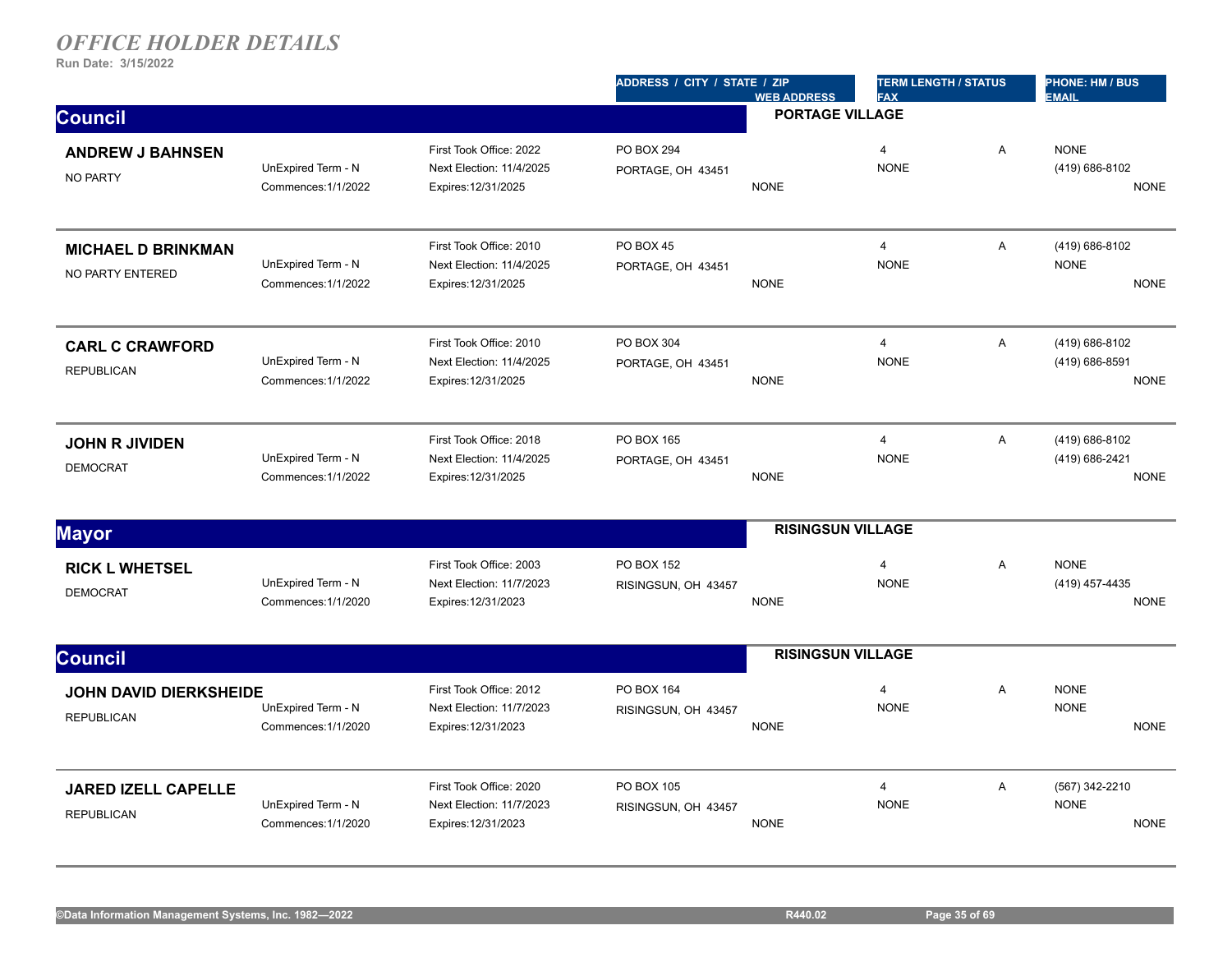|                                                  |                                            |                                                                            | ADDRESS / CITY / STATE / ZIP                                  | <b>WEB ADDRESS</b>       | <b>TERM LENGTH / STATUS</b><br><b>FAX</b> |                | PHONE: HM / BUS<br><b>EMAIL</b>                 |
|--------------------------------------------------|--------------------------------------------|----------------------------------------------------------------------------|---------------------------------------------------------------|--------------------------|-------------------------------------------|----------------|-------------------------------------------------|
| <b>Council</b>                                   |                                            |                                                                            |                                                               | <b>RISINGSUN VILLAGE</b> |                                           |                |                                                 |
| <b>VACANT</b><br>NO PARTY ENTERED                | UnExpired Term - N<br>Commences: 1/1/2022  | First Took Office: 0<br>Next Election: 11/4/2025<br>Expires: 12/31/2025    | , OH                                                          | <b>NONE</b>              | $\overline{4}$<br><b>NONE</b>             | $\overline{A}$ | <b>NONE</b><br><b>NONE</b><br><b>NONE</b>       |
| <b>VACANT</b><br>NO PARTY ENTERED                | UnExpired Term - N<br>Commences: 1/1/2022  | First Took Office: 0<br>Next Election: 11/4/2025<br>Expires: 12/31/2025    | , OH                                                          | <b>NONE</b>              | $\overline{4}$<br><b>NONE</b>             | A              | <b>NONE</b><br><b>NONE</b><br><b>NONE</b>       |
| <b>EARL W MORSE</b><br><b>NO PARTY</b>           | UnExpired Term - N<br>Commences: 1/1/2022  | First Took Office: 2022<br>Next Election: 11/4/2025<br>Expires: 12/31/2025 | PO BOX 304<br>RISINGSUN, OH 43457                             | <b>NONE</b>              | 4<br><b>NONE</b>                          | A              | <b>NONE</b><br><b>NONE</b><br><b>NONE</b>       |
| <b>TIMOTHY K WOODRUFF</b><br><b>NO PARTY</b>     | UnExpired Term - N<br>Commences: 1/1/2022  | First Took Office: 2022<br>Next Election: 11/4/2025<br>Expires: 12/31/2025 | PO BOX 2<br>RISINGSUN, OH 43457                               | <b>NONE</b>              | $\overline{4}$<br><b>NONE</b>             | A              | (419) 457-5280<br><b>NONE</b><br><b>NONE</b>    |
| <b>Mayor</b>                                     |                                            |                                                                            |                                                               | <b>TONTOGANY VILLAGE</b> |                                           |                |                                                 |
| <b>MATTHEW JAMES SHANAHAN</b><br><b>NO PARTY</b> | UnExpired Term - N<br>Commences: 1/1/2020  | First Took Office: 2020<br>Next Election: 11/7/2023<br>Expires: 12/31/2023 | PO BOX 265<br>TONTOGANY, OH 43565<br>www.tontoganyohio.org    |                          | $\overline{4}$<br><b>NONE</b>             | A              | (419) 823-1370<br>(419) 823-7703<br><b>NONE</b> |
| <b>Council</b>                                   |                                            |                                                                            |                                                               | <b>TONTOGANY VILLAGE</b> |                                           |                |                                                 |
| <b>BRENDA JEAN MACKEY</b><br><b>REPUBLICAN</b>   | UnExpired Term - N<br>Commences: 1/1/2020  | First Took Office: 2005<br>Next Election: 11/7/2023<br>Expires: 12/31/2023 | PO BOX 133<br>TONTOGANY, OH 43565<br>www.tontoganyohio.org    |                          | $\overline{4}$<br><b>NONE</b>             | A              | (419) 823-3452<br><b>NONE</b><br><b>NONE</b>    |
| <b>MARK ALAN SMITH</b><br><b>REPUBLICAN</b>      | UnExpired Term - N<br>Commences: 1/20/2020 | First Took Office: 2020<br>Next Election: 11/7/2023<br>Expires: 12/31/2023 | 18545 WALL ST<br>TONTOGANY, OH 43565<br>www.tontoganyohio.org |                          | $\overline{\mathbf{4}}$<br><b>NONE</b>    | A              | (419) 266-2485<br><b>NONE</b><br><b>NONE</b>    |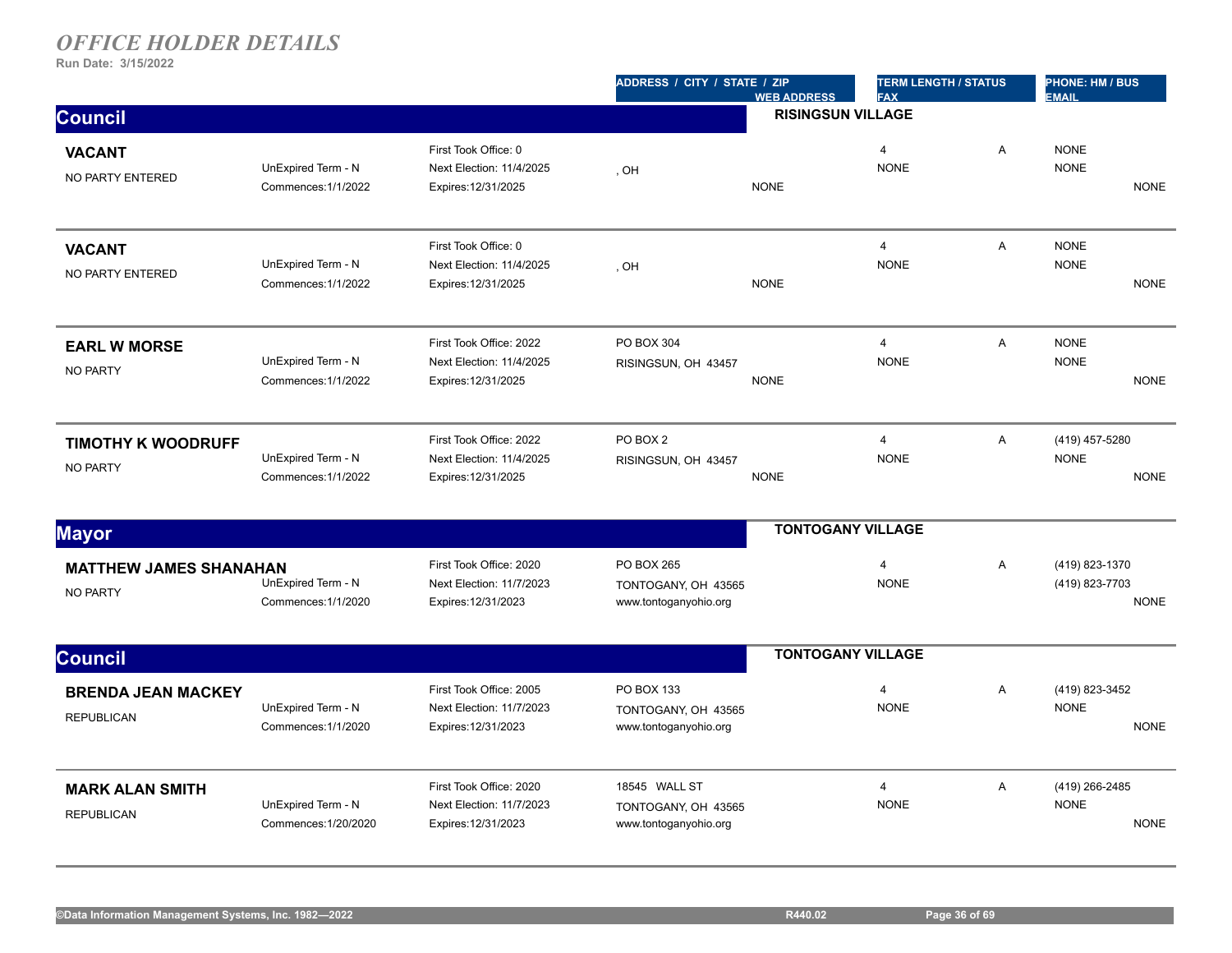|                                                    |                                            |                                                                            | ADDRESS / CITY / STATE / ZIP<br><b>WEB ADDRESS</b>              | <b>TERM LENGTH / STATUS</b><br><b>FAX</b> |   | <b>PHONE: HM / BUS</b><br><b>EMAIL</b>          |
|----------------------------------------------------|--------------------------------------------|----------------------------------------------------------------------------|-----------------------------------------------------------------|-------------------------------------------|---|-------------------------------------------------|
| <b>Council</b>                                     |                                            |                                                                            |                                                                 | <b>TONTOGANY VILLAGE</b>                  |   |                                                 |
| <b>ROBERT JAMES BERGFELD</b><br><b>NO PARTY</b>    | UnExpired Term - N<br>Commences: 1/1/2022  | First Took Office: 2020<br>Next Election: 11/4/2025<br>Expires: 12/31/2025 | 18415 BROAD ST<br>TONTOGANY, OH 43565<br><b>NONE</b>            | $\overline{4}$<br><b>NONE</b>             | A | (419) 309-0481<br>(419) 823-8315<br><b>NONE</b> |
| <b>LINCOLN L FOX</b><br><b>NO PARTY</b>            | UnExpired Term - N<br>Commences: 1/17/2022 | First Took Office: 2022<br>Next Election: 11/4/2025<br>Expires: 12/31/2025 | PO BOX 152<br>TONTOGANY, OH 43565<br><b>NONE</b>                | $\overline{4}$<br><b>NONE</b>             | A | (419) 376-3319<br>(419) 823-8315<br><b>NONE</b> |
| <b>CONNIE L MEHRING</b><br><b>REPUBLICAN</b>       | UnExpired Term - N<br>Commences: 1/1/2022  | First Took Office: 2006<br>Next Election: 11/4/2025<br>Expires: 12/31/2025 | PO BOX 113<br>TONTOGANY, OH 43565<br><b>NONE</b>                | $\overline{4}$<br><b>NONE</b>             | Α | (419) 823-9013<br>(419) 823-8315<br><b>NONE</b> |
| <b>VACANT</b><br>NO PARTY ENTERED                  | UnExpired Term - N<br>Commences: 1/1/2022  | First Took Office: 0<br>Next Election: 11/4/2025<br>Expires: 12/31/2025    | , OH<br><b>NONE</b>                                             | $\overline{4}$<br><b>NONE</b>             | A | <b>NONE</b><br><b>NONE</b><br><b>NONE</b>       |
| <b>Mayor</b>                                       |                                            |                                                                            |                                                                 | <b>WALBRIDGE VILLAGE</b>                  |   |                                                 |
| <b>EDWARD A KOLANKO</b><br><b>DEMOCRAT</b>         | UnExpired Term - N<br>Commences: 1/1/2020  | First Took Office: 2013<br>Next Election: 11/7/2023<br>Expires: 12/31/2023 | 212 PARKVIEW DR<br>WALBRIDGE, OH 43465<br>www.walbridgeohio.org | 4<br><b>NONE</b>                          | A | <b>NONE</b><br>(419) 666-1830<br><b>NONE</b>    |
| <b>Council</b>                                     |                                            |                                                                            |                                                                 | <b>WALBRIDGE VILLAGE</b>                  |   |                                                 |
| <b>KAREN KAY BARON</b><br><b>DEMOCRAT</b>          | UnExpired Term - N<br>Commences: 1/1/2020  | First Took Office: 2020<br>Next Election: 11/7/2023<br>Expires: 12/31/2023 | 208 PARK LN<br>WALBRIDGE, OH 43465<br>www.walbridgeohio.org     | 4<br><b>NONE</b>                          | A | (419) 346-6529<br><b>NONE</b><br><b>NONE</b>    |
| <b>VICTORIA M CANALES PRATT</b><br><b>DEMOCRAT</b> | UnExpired Term - N<br>Commences: 1/1/2020  | First Took Office: 2018<br>Next Election: 11/7/2023<br>Expires: 12/31/2023 | 702 N GROVE ST<br>WALBRIDGE, OH 43465<br>www.walbridgeohio.org  | $\overline{4}$<br><b>NONE</b>             | A | (419) 779-7020<br><b>NONE</b><br><b>NONE</b>    |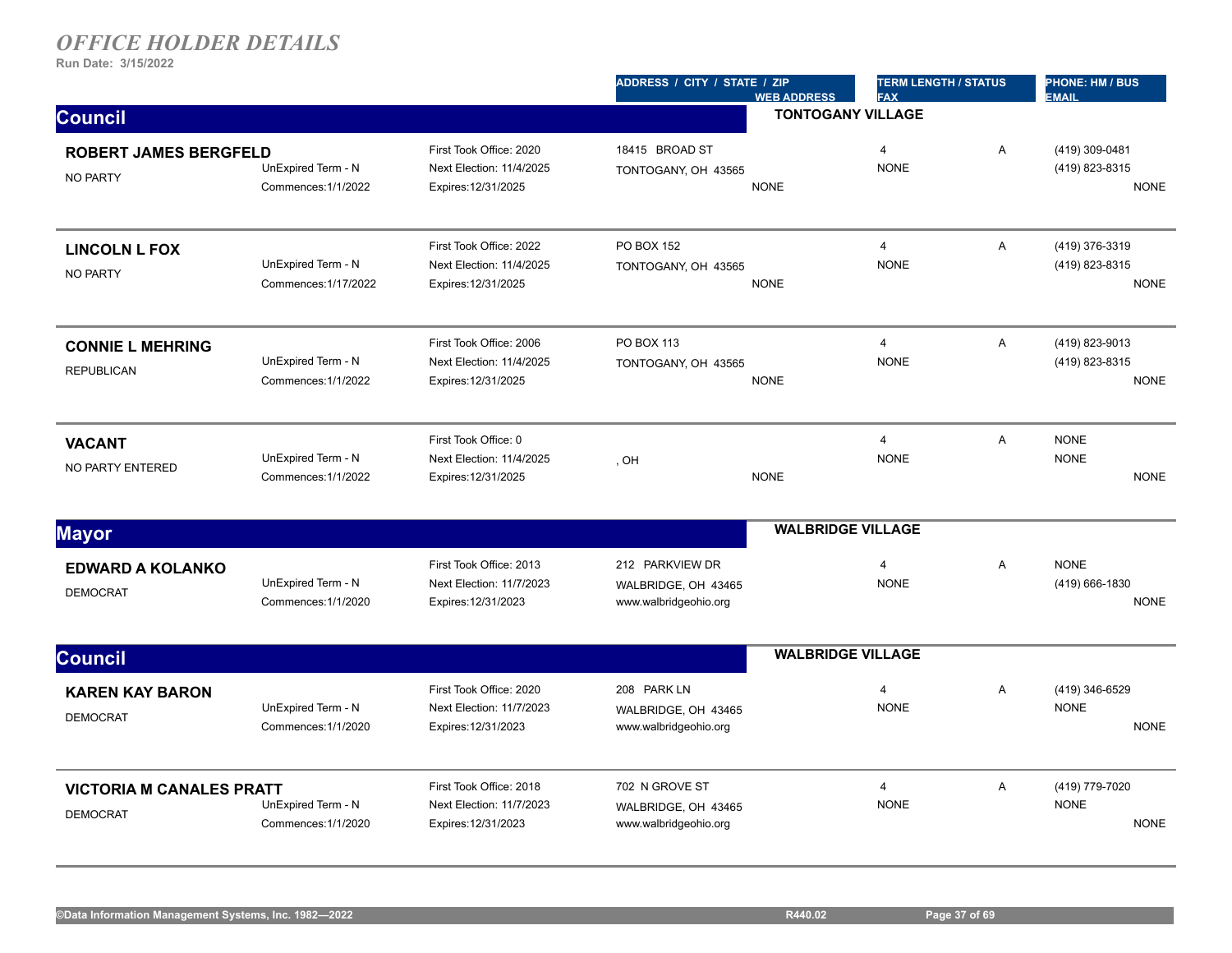|                                                 |                                           |                                                                            | ADDRESS / CITY / STATE / ZIP                                                  | <b>WEB ADDRESS</b>       | <b>TERM LENGTH / STATUS</b><br><b>FAX</b> |                | <b>PHONE: HM / BUS</b><br><b>EMAIL</b>                    |
|-------------------------------------------------|-------------------------------------------|----------------------------------------------------------------------------|-------------------------------------------------------------------------------|--------------------------|-------------------------------------------|----------------|-----------------------------------------------------------|
| <b>Council</b>                                  |                                           |                                                                            |                                                                               | <b>WALBRIDGE VILLAGE</b> |                                           |                |                                                           |
| <b>LADENNA CASS JOHNSTON</b><br><b>NO PARTY</b> | UnExpired Term - N<br>Commences: 1/1/2022 | First Took Office: 2019<br>Next Election: 11/4/2025<br>Expires: 12/31/2025 | PO BOX 522<br>WALBRIDGE, OH 43465<br>www.walbridgeohio.org                    |                          | $\overline{4}$<br><b>NONE</b>             | A              | <b>NONE</b><br><b>NONE</b><br><b>NONE</b>                 |
| <b>LARRY D BODAY</b><br><b>REPUBLICAN</b>       | UnExpired Term - N<br>Commences: 1/1/2022 | First Took Office: 2014<br>Next Election: 11/4/2025<br>Expires: 12/31/2025 | 109 GUY ST<br>WALBRIDGE, OH 43465<br>www.walbridgeohio.org                    |                          | $\overline{4}$<br><b>NONE</b>             | A              | <b>NONE</b><br><b>NONE</b><br><b>NONE</b>                 |
| <b>SUSAN A HART DOUGLAS</b><br><b>DEMOCRAT</b>  | UnExpired Term - N<br>Commences: 1/1/2022 | First Took Office: 2010<br>Next Election: 11/4/2025<br>Expires: 12/31/2025 | 30630 DROUILLARD RD # LOT 118<br>WALBRIDGE, OH 43465<br>www.walbridgeohio.org |                          | $\overline{4}$<br><b>NONE</b>             | $\overline{A}$ | <b>NONE</b><br><b>NONE</b><br><b>NONE</b>                 |
| <b>RONALD J LIWO</b><br><b>DEMOCRAT</b>         | UnExpired Term - N<br>Commences: 1/1/2022 | First Took Office: 2013<br>Next Election: 11/4/2025<br>Expires: 12/31/2025 | 302 RAYMOND ST<br>WALBRIDGE, OH 43465<br>www.walbridgeohio.org                |                          | $\overline{4}$<br><b>NONE</b>             | A              | (419) 666-1830<br><b>NONE</b><br><b>NONE</b>              |
| <b>Mayor</b>                                    |                                           |                                                                            |                                                                               | <b>WAYNE VILLAGE</b>     |                                           |                |                                                           |
| <b>CRAIG M EVERETT</b><br><b>REPUBLICAN</b>     | UnExpired Term - N<br>Commences: 1/1/2020 | First Took Office: 2016<br>Next Election: 11/7/2023<br>Expires: 12/31/2023 | PO BOX 502<br>WAYNE, OH 43466<br>https://www.wayneohio.us/                    |                          | $\overline{4}$<br><b>NONE</b>             | $\overline{A}$ | <b>NONE</b><br>(419) 288-3075<br><b>NONE</b>              |
| <b>Council</b>                                  |                                           |                                                                            |                                                                               | <b>WAYNE VILLAGE</b>     |                                           |                |                                                           |
| <b>BRIANT HAMOR LEE JR</b><br><b>REPUBLICAN</b> | UnExpired Term - N<br>Commences: 1/1/2020 | First Took Office: 2020<br>Next Election: 11/7/2023<br>Expires: 12/31/2023 | 157 E MAIN ST<br>WAYNE, OH 43466<br>https://www.wayneohio.us/                 |                          | $\overline{4}$<br><b>NONE</b>             | A              | <b>NONE</b><br>(419) 288-3075<br>villageofwayne@yahoo.com |
| <b>ANDREW D GROSS</b><br><b>NO PARTY</b>        | UnExpired Term - N<br>Commences: 1/1/2020 | First Took Office: 2015<br>Next Election: 11/7/2023<br>Expires: 12/31/2023 | 148 LOCKHART AVE<br>WAYNE, OH 43466-7001<br>https://www.wayneohio.us/         |                          | $\overline{4}$<br><b>NONE</b>             | $\overline{A}$ | <b>NONE</b><br>(419) 288-3075<br>villageofwayne@yahoo.com |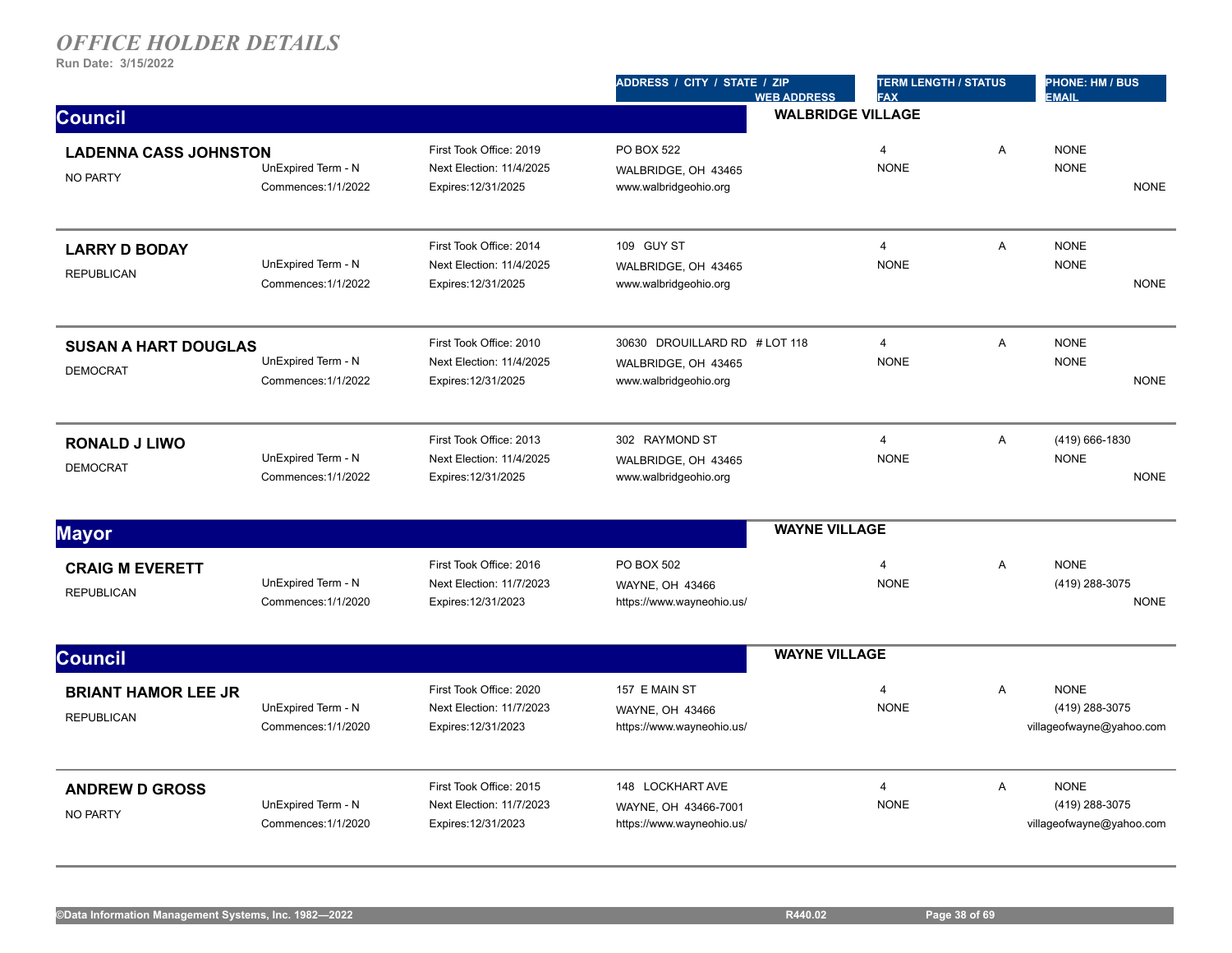|                                                 |                                             |                                                                            | ADDRESS / CITY / STATE / ZIP<br><b>WEB ADDRESS</b>                               | <b>TERM LENGTH / STATUS</b><br><b>FAX</b> |   | PHONE: HM / BUS<br><b>EMAIL</b>                              |  |
|-------------------------------------------------|---------------------------------------------|----------------------------------------------------------------------------|----------------------------------------------------------------------------------|-------------------------------------------|---|--------------------------------------------------------------|--|
| <b>Council</b>                                  |                                             |                                                                            | <b>WAYNE VILLAGE</b>                                                             |                                           |   |                                                              |  |
| <b>VACANT</b><br>NO PARTY ENTERED               | UnExpired Term - N<br>Commences: 1/1/2022   | First Took Office: 0<br>Next Election: 11/4/2025<br>Expires: 12/31/2025    | , OH<br><b>NONE</b>                                                              | $\overline{4}$<br><b>NONE</b>             | A | <b>NONE</b><br><b>NONE</b><br><b>NONE</b>                    |  |
| <b>KAMAROSE KAY WILDMAN</b><br><b>NO PARTY</b>  | UnExpired Term - N<br>Commences: 1/5/2022   | First Took Office: 2022<br>Next Election: 11/4/2025<br>Expires: 12/31/2025 | 130 W BRYANT AVE<br>WAYNE, OH 43466<br>https://www.wayneohio.us/                 | $\overline{4}$<br><b>NONE</b>             | A | (419) 308-8802<br>(419) 288-3075<br>villageofwayne@yahoo.com |  |
| <b>ZACHARY ROBERT BOYER</b><br><b>NO PARTY</b>  | UnExpired Term - N<br>Commences: 1/5/2022   | First Took Office: 2022<br>Next Election: 11/4/2025<br>Expires: 12/31/2025 | 150 1/2 CHURCH ST<br>WAYNE, OH 43466<br>https://www.wayneohio.us/                | $\overline{4}$<br><b>NONE</b>             | A | (419) 308-9499<br>(419) 288-3075<br>villageofwayne@yahoo.com |  |
| <b>JAY EARL VANDERSALL</b><br><b>REPUBLICAN</b> | UnExpired Term - N<br>Commences: 1/1/2022   | First Took Office: 2021<br>Next Election: 11/4/2025<br>Expires: 12/31/2025 | PO BOX 43<br><b>WAYNE, OH 43466</b><br>https://www.wayneohio.us/                 | $\overline{4}$<br><b>NONE</b>             | A | (419) 288-2722<br>(419) 288-3075<br>villageofwayne@yahoo.com |  |
| <b>Mayor</b>                                    |                                             |                                                                            |                                                                                  | <b>WEST MILLGROVE VILLAGE</b>             |   |                                                              |  |
| ANN M SCHREINER<br><b>REPUBLICAN</b>            | UnExpired Term - N<br>Commences: 1/1/2020   | First Took Office: 2012<br>Next Election: 11/7/2023<br>Expires: 12/31/2023 | PO BOX 14<br>W MILGROVE, OH 43467<br>https://www.facebook.com/westmillgrove      | $\overline{4}$<br><b>NONE</b>             | A | <b>NONE</b><br>(419) 288-3333<br>westmillgrove@hotmail.com   |  |
| <b>Council</b>                                  |                                             |                                                                            |                                                                                  | <b>WEST MILLGROVE VILLAGE</b>             |   |                                                              |  |
| <b>CINDY LOU BONHAM</b><br><b>DEMOCRAT</b>      | UnExpired Term - N<br>Commences: 1/1/2020   | First Took Office: 2003<br>Next Election: 11/7/2023<br>Expires: 12/31/2023 | PO BOX 102<br>W MILLGROVE, OH 43467<br>https://www.facebook.com/westmillgrove    | $\overline{4}$<br><b>NONE</b>             | A | <b>NONE</b><br>(419) 288-3333<br>westmillgrove@hotmail.com   |  |
| <b>CHRISTIE L KAPELKA</b><br><b>NO PARTY</b>    | UnExpired Term - N<br>Commences: 11/12/2021 | First Took Office: 2021<br>Next Election: 11/7/2023<br>Expires: 12/31/2023 | PO BOX 116<br>WEST MILLGROVE, OH 43467<br>https://www.facebook.com/westmillgrove | $\overline{4}$<br><b>NONE</b>             | A | <b>NONE</b><br><b>NONE</b><br>westmillgrove@hotmail.com      |  |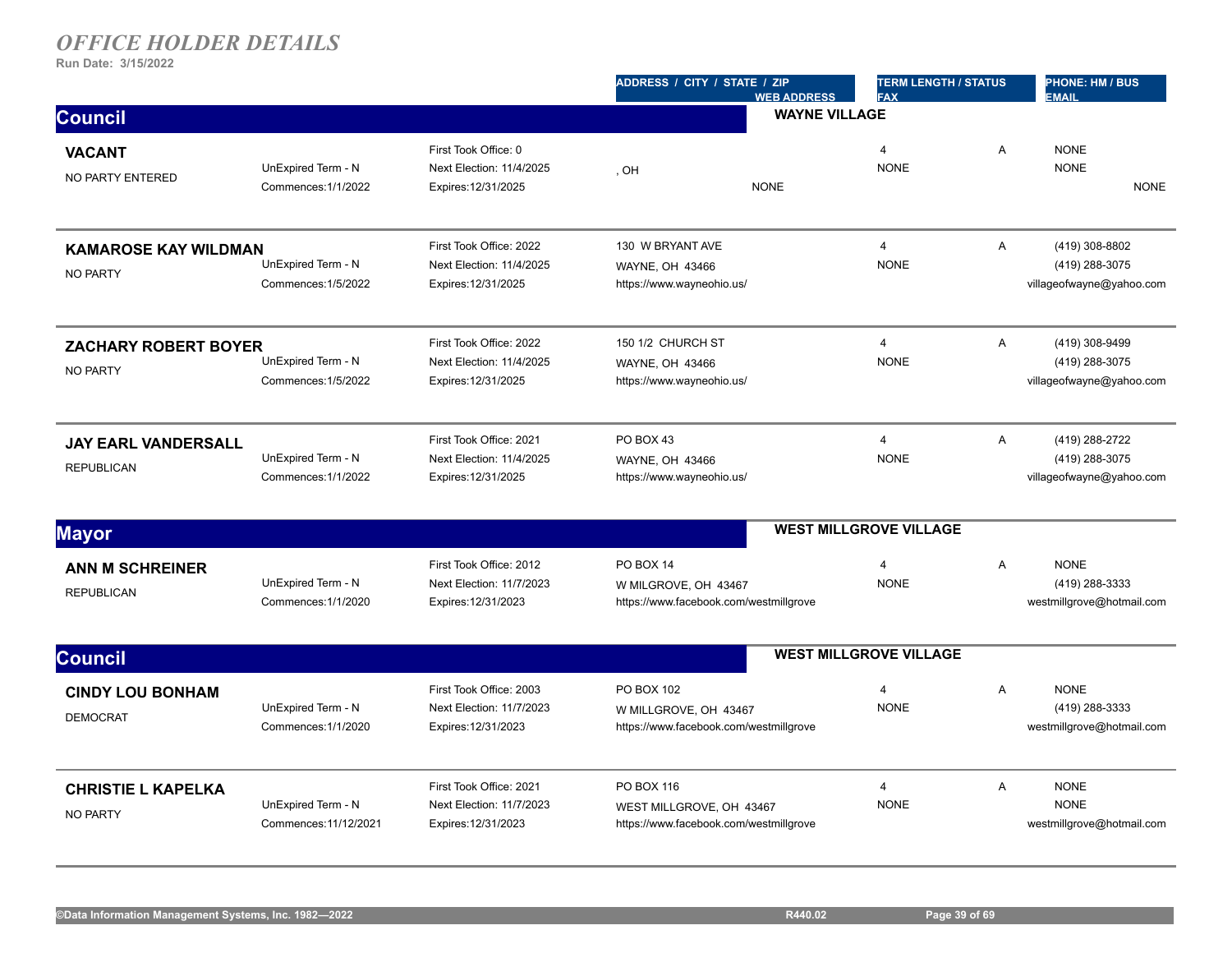|                                                     |                                            |                                                                            | ADDRESS / CITY / STATE / ZIP                                                      | <b>WEB ADDRESS</b>            | <b>TERM LENGTH / STATUS</b><br><b>FAX</b> |   | <b>PHONE: HM / BUS</b><br><b>EMAIL</b>                     |             |
|-----------------------------------------------------|--------------------------------------------|----------------------------------------------------------------------------|-----------------------------------------------------------------------------------|-------------------------------|-------------------------------------------|---|------------------------------------------------------------|-------------|
| <b>Council</b>                                      |                                            |                                                                            |                                                                                   | <b>WEST MILLGROVE VILLAGE</b> |                                           |   |                                                            |             |
| <b>ZACHARIAH PAUL HOSTETTLER</b><br><b>NO PARTY</b> | UnExpired Term - N<br>Commences: 1/13/2022 | First Took Office: 2022<br>Next Election: 11/4/2025<br>Expires: 12/31/2025 | 6508 N MAIN ST<br>W MILLGROVE, OH 43467<br>https://www.facebook.com/westmillgrove |                               | $\overline{4}$<br><b>NONE</b>             | A | <b>NONE</b><br>(419) 288-3333<br>westmillgrove@hotmail.com |             |
| <b>VACANT</b><br>NO PARTY ENTERED                   | UnExpired Term - N<br>Commences: 1/1/2022  | First Took Office: 0<br>Next Election: 11/4/2025<br>Expires: 12/31/2025    | , OH                                                                              | <b>NONE</b>                   | $\overline{\mathbf{4}}$<br><b>NONE</b>    | Α | <b>NONE</b><br><b>NONE</b>                                 | <b>NONE</b> |
| <b>VACANT</b><br><b>NO PARTY ENTERED</b>            | UnExpired Term - N<br>Commences: 1/1/2022  | First Took Office: 0<br>Next Election: 11/4/2025<br>Expires: 12/31/2025    | , OH                                                                              | <b>NONE</b>                   | $\overline{4}$<br><b>NONE</b>             | A | <b>NONE</b><br><b>NONE</b>                                 | <b>NONE</b> |
| <b>VACANT</b><br>NO PARTY ENTERED                   | UnExpired Term - N<br>Commences: 1/1/2022  | First Took Office: 0<br>Next Election: 11/4/2025<br>Expires: 12/31/2025    | , OH                                                                              | <b>NONE</b>                   | $\overline{4}$<br><b>NONE</b>             | A | <b>NONE</b><br><b>NONE</b>                                 | <b>NONE</b> |
| <b>Mayor</b>                                        |                                            |                                                                            |                                                                                   | <b>WESTON VILLAGE</b>         |                                           |   |                                                            |             |
| <b>JEREMY R SCHROEDER</b><br><b>REPUBLICAN</b>      | UnExpired Term - N<br>Commences: 1/1/2020  | First Took Office: 2016<br>Next Election: 11/7/2023<br>Expires: 12/31/2023 | 13455 CENTER ST<br>WESTON, OH 43569<br>https://www.westonohio.org/                |                               | 4<br><b>NONE</b>                          | Α | (419) 601-3680<br>(419) 669-3224<br>jeremy@westonohio.org  |             |
| <b>Council</b>                                      |                                            |                                                                            |                                                                                   | <b>WESTON VILLAGE</b>         |                                           |   |                                                            |             |
| <b>DEAN R BABCOCK</b><br><b>DEMOCRAT</b>            | UnExpired Term - N<br>Commences: 1/1/2020  | First Took Office: 2020<br>Next Election: 11/7/2023<br>Expires: 12/31/2023 | 13225 BROADWAY AVE<br>WESTON, OH 43569<br>https://www.westonohio.org/             |                               | $\overline{4}$<br><b>NONE</b>             | A | <b>NONE</b><br>(419) 669-3224<br>dean@westonohio.org       |             |
| <b>DAVID R DEWITT</b><br><b>REPUBLICAN</b>          | UnExpired Term - N<br>Commences: 1/1/2020  | First Took Office: 2020<br>Next Election: 11/7/2023<br>Expires: 12/31/2023 | 20275 TAYLOR ST<br>WESTON, OH 43569<br>https://www.westonohio.org/                |                               | $\overline{\mathbf{4}}$<br><b>NONE</b>    | Α | <b>NONE</b><br>(419) 669-3224<br>david@westonohio.org      |             |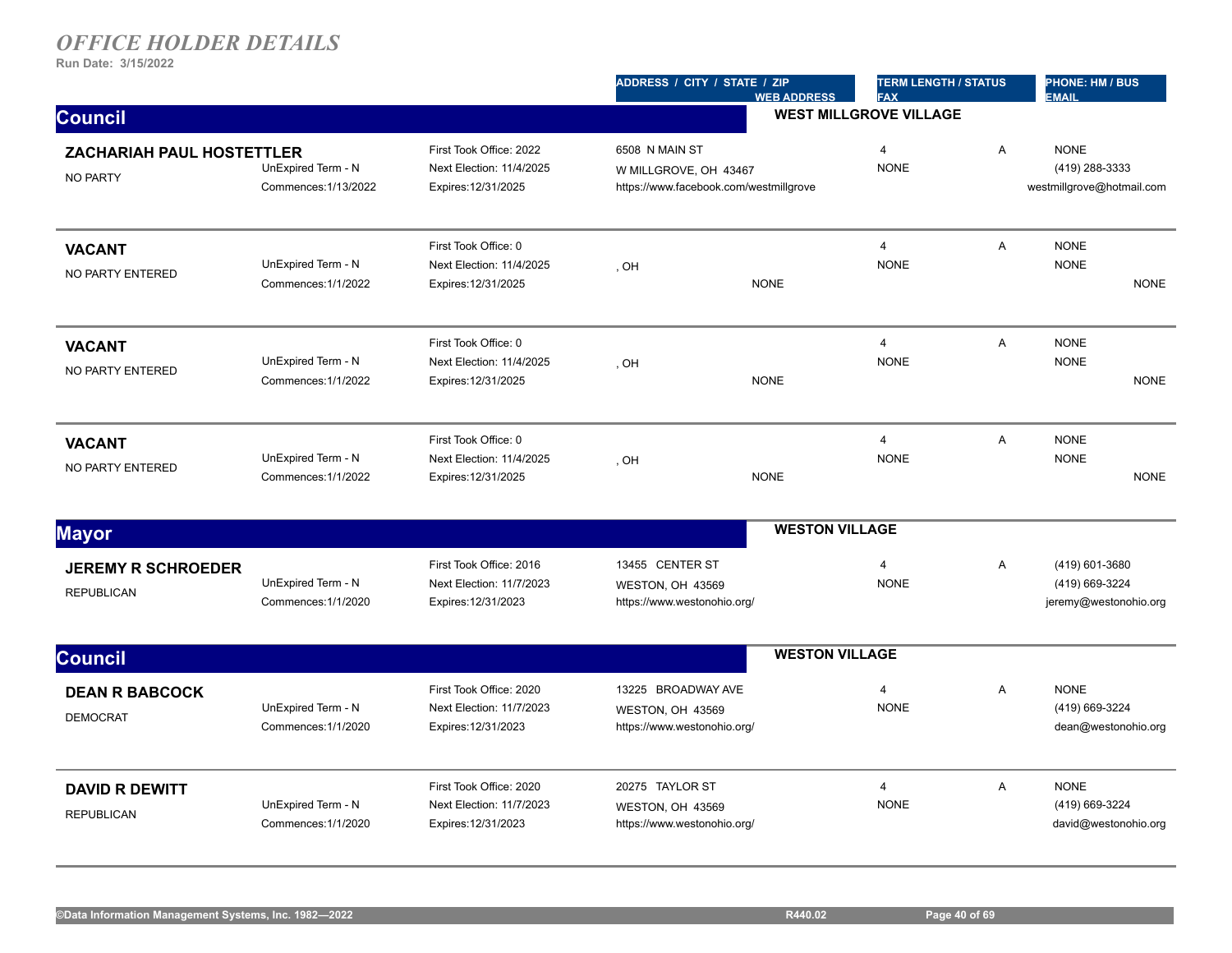|                                                    |                                           |                                                                            | ADDRESS / CITY / STATE / ZIP<br><b>WEB ADDRESS</b>                              | <b>TERM LENGTH / STATUS</b><br><b>FAX</b> |   | PHONE: HM / BUS<br><b>EMAIL</b>                           |  |
|----------------------------------------------------|-------------------------------------------|----------------------------------------------------------------------------|---------------------------------------------------------------------------------|-------------------------------------------|---|-----------------------------------------------------------|--|
| <b>Council</b>                                     |                                           |                                                                            | <b>WESTON VILLAGE</b>                                                           |                                           |   |                                                           |  |
| <b>CRAIG D WARNER</b><br><b>REPUBLICAN</b>         | UnExpired Term - N<br>Commences: 1/1/2022 | First Took Office: 2022<br>Next Election: 11/4/2025<br>Expires: 12/31/2025 | 13330 SILVER ST<br>WESTON, OH 43569<br>https://www.westonohio.org/              | $\overline{4}$<br><b>NONE</b>             | A | (419) 306-3573<br>(419) 669-3224<br><b>NONE</b>           |  |
| <b>ROBERT MYERHOLTZ JR</b><br><b>DEMOCRAT</b>      | UnExpired Term - N<br>Commences: 1/1/2022 | First Took Office: 2021<br>Next Election: 11/4/2025<br>Expires: 12/31/2025 | 13242 SILVER ST<br>WESTON, OH 43569<br>https://www.westonhio.org/               | $\overline{4}$<br><b>NONE</b>             | A | (419) 669-4668<br>(419) 669-3224<br>rob@westonohio.org    |  |
| <b>ASHLEY NICHOLE PATEL</b><br><b>REPUBLICAN</b>   | UnExpired Term - N<br>Commences: 1/1/2022 | First Took Office: 2021<br>Next Election: 11/4/2025<br>Expires: 12/31/2025 | 13720 CENTER ST # LOT 1<br>WESTON, OH 43569-9683<br>https://www.westonohio.org/ | $\overline{4}$<br><b>NONE</b>             | A | (419) 619-1898<br>(419) 669-3224<br>ashley@westonohio.org |  |
| <b>RICKY A EASTERWOOD</b><br><b>REPUBLICAN</b>     | UnExpired Term - N<br>Commences: 1/1/2022 | First Took Office: 2020<br>Next Election: 11/4/2025<br>Expires: 12/31/2025 | 13260 SILVER ST<br>WESTON, OH 43569<br>https://www.westonohio.org/              | $\overline{4}$<br><b>NONE</b>             | A | <b>NONE</b><br>(419) 669-3224<br>rick@westonohio.org      |  |
| <b>Trustee</b>                                     |                                           |                                                                            | <b>BLOOM TWP</b>                                                                |                                           |   |                                                           |  |
| <b>TERRY LEE HUMMEL</b><br><b>REPUBLICAN</b>       | UnExpired Term - N<br>Commences: 1/1/2021 | First Took Office: 2005<br>Next Election: 11/4/2025<br>Expires: 12/31/2025 | 9024 OIL CENTER RD<br>BLOOMDALE, OH 44817<br><b>NONE</b>                        | $\overline{4}$<br><b>NONE</b>             | Α | (419) 454-6100<br><b>NONE</b><br><b>NONE</b>              |  |
| <b>MICHAEL DEAN BARNHISEL</b><br><b>REPUBLICAN</b> | UnExpired Term - N<br>Commences: 1/1/2021 | First Took Office: 2010<br>Next Election: 11/4/2025<br>Expires: 12/31/2025 | 5116 HUFFMAN RD<br>CYGNET, OH 43413<br><b>NONE</b>                              | 4<br><b>NONE</b>                          | A | <b>NONE</b><br><b>NONE</b><br><b>NONE</b>                 |  |
| <b>Trustee</b>                                     |                                           |                                                                            | <b>BLOOM TWP</b>                                                                |                                           |   |                                                           |  |
| <b>JESSICA LEE MCGRAIN</b><br><b>NO PARTY</b>      | UnExpired Term - Y<br>Commences: 1/1/2021 | First Took Office: 2020<br>Next Election: 11/7/2023<br>Expires: 12/31/2023 | 3150 HUFFMAN RD<br>BLOOMDALE, OH 44817<br><b>NONE</b>                           | 4<br><b>NONE</b>                          | A | (419) 806-9614<br><b>NONE</b><br>JMCGRAIN7906@GMAIL.COM   |  |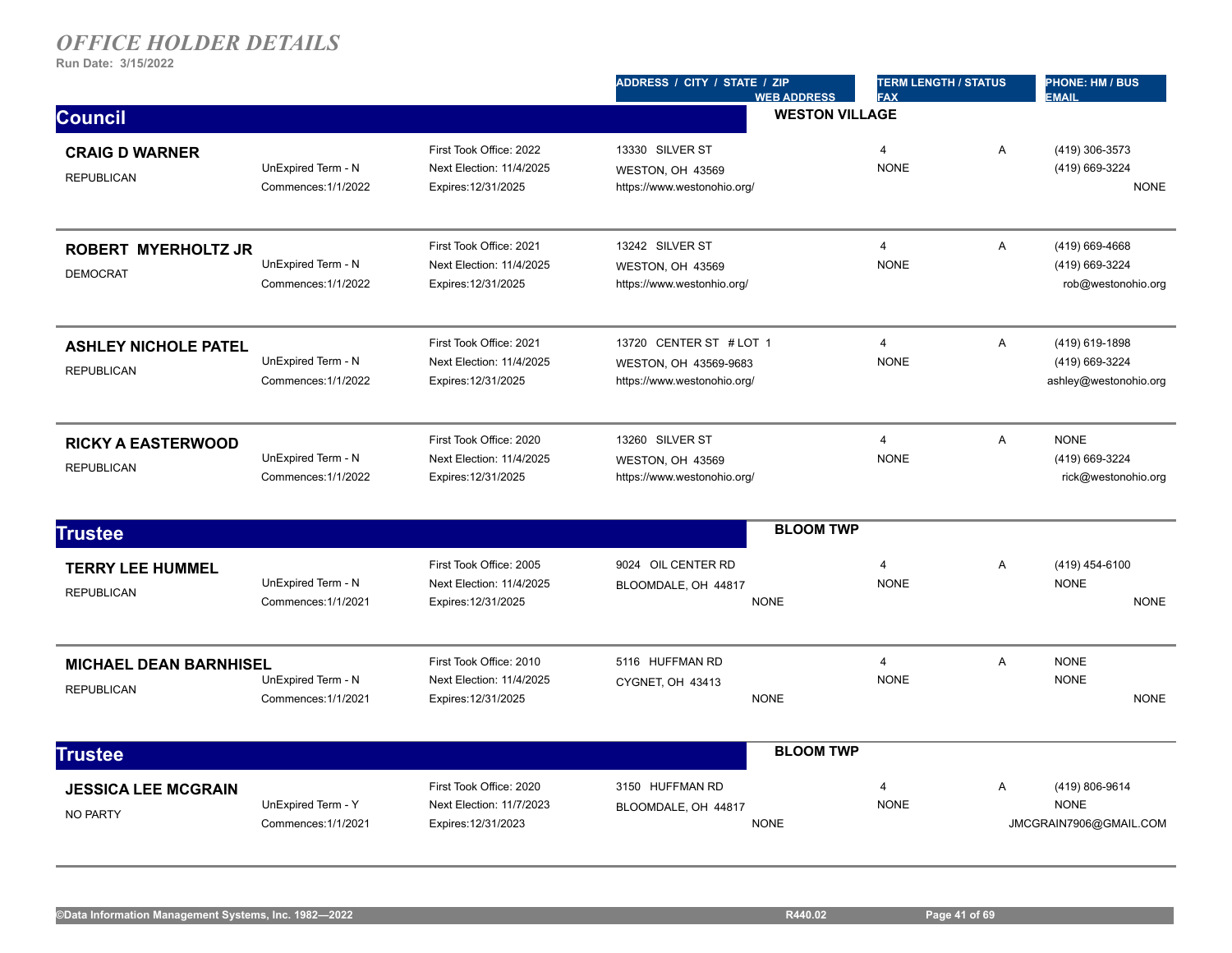|                                               |                                           |                                                                            | ADDRESS / CITY / STATE / ZIP<br><b>FAX</b><br><b>WEB ADDRESS</b>                             |                                        | <b>TERM LENGTH / STATUS</b> | <b>PHONE: HM / BUS</b><br><b>EMAIL</b>               |  |
|-----------------------------------------------|-------------------------------------------|----------------------------------------------------------------------------|----------------------------------------------------------------------------------------------|----------------------------------------|-----------------------------|------------------------------------------------------|--|
| <b>Fiscal Officer</b>                         |                                           |                                                                            | <b>BLOOM TWP</b>                                                                             |                                        |                             |                                                      |  |
| <b>KEVIN W ZIEGLER</b><br><b>REPUBLICAN</b>   | UnExpired Term - N<br>Commences: 4/1/2020 | First Took Office: 2012<br>Next Election: 11/7/2023<br>Expires: 3/31/2024  | 8194 EAGLEVILLE RD<br>BLOOMDALE, OH 44817<br><b>NONE</b>                                     | $\overline{4}$<br><b>NONE</b>          | A                           | (419) 454-4339<br>(419) 619-0966<br><b>NONE</b>      |  |
| <b>Trustee</b>                                |                                           |                                                                            | <b>CENTER TWP</b>                                                                            |                                        |                             |                                                      |  |
| <b>RICHARD K ENGLE</b><br><b>REPUBLICAN</b>   | UnExpired Term - N<br>Commences: 1/1/2022 | First Took Office: 2014<br>Next Election: 11/4/2025<br>Expires: 12/31/2025 | 17123 BARR RD<br>BOWLING GREEN, OH 43402<br>https://woodcountytownships.com/townships/cent   | $\overline{4}$<br><b>NONE</b>          | A                           | (419) 348-7964<br>(419) 352-4639<br><b>NONE</b>      |  |
| <b>DOUGLAS W WULFF</b><br><b>REPUBLICAN</b>   | UnExpired Term - N<br>Commences: 1/1/2022 | First Took Office: 2014<br>Next Election: 11/4/2025<br>Expires: 12/31/2025 | 11300 KRAMER RD<br>BOWLING GREEN, OH 43402<br>https://woodcountytownships.com/townships/cent | 4<br><b>NONE</b>                       | Α                           | (419) 352-2565<br><b>NONE</b><br><b>NONE</b>         |  |
| <b>Trustee</b>                                |                                           |                                                                            | <b>CENTER TWP</b>                                                                            |                                        |                             |                                                      |  |
| <b>DALE RONALD BROWN</b><br><b>REPUBLICAN</b> | UnExpired Term - N<br>Commences: 1/1/2020 | First Took Office: 2003<br>Next Election: 11/7/2023<br>Expires: 12/31/2023 | 17441 CARTER RD<br>BOWLING GREEN, OH 43402<br>www.woodcountytownships.com/Center-home.htr    | $\overline{\mathbf{A}}$<br><b>NONE</b> | A                           | <b>NONE</b><br>(419) 352-6733<br><b>NONE</b>         |  |
| <b>Fiscal Officer</b>                         |                                           |                                                                            | <b>CENTER TWP</b>                                                                            |                                        |                             |                                                      |  |
| <b>JILL M FOOS</b><br><b>NO PARTY</b>         | UnExpired Term - N<br>Commences: 4/1/2020 | First Took Office: 2012<br>Next Election: 11/7/2023<br>Expires: 3/31/2024  | 17100 CARTER RD<br>BOWLING GREEN, OH 43402<br>www.woodcountytownships.com/Center-home.htr    | $\overline{4}$<br><b>NONE</b>          | A                           | (419) 352-7730<br>(419) 348-7964<br>jfoos@amplex.net |  |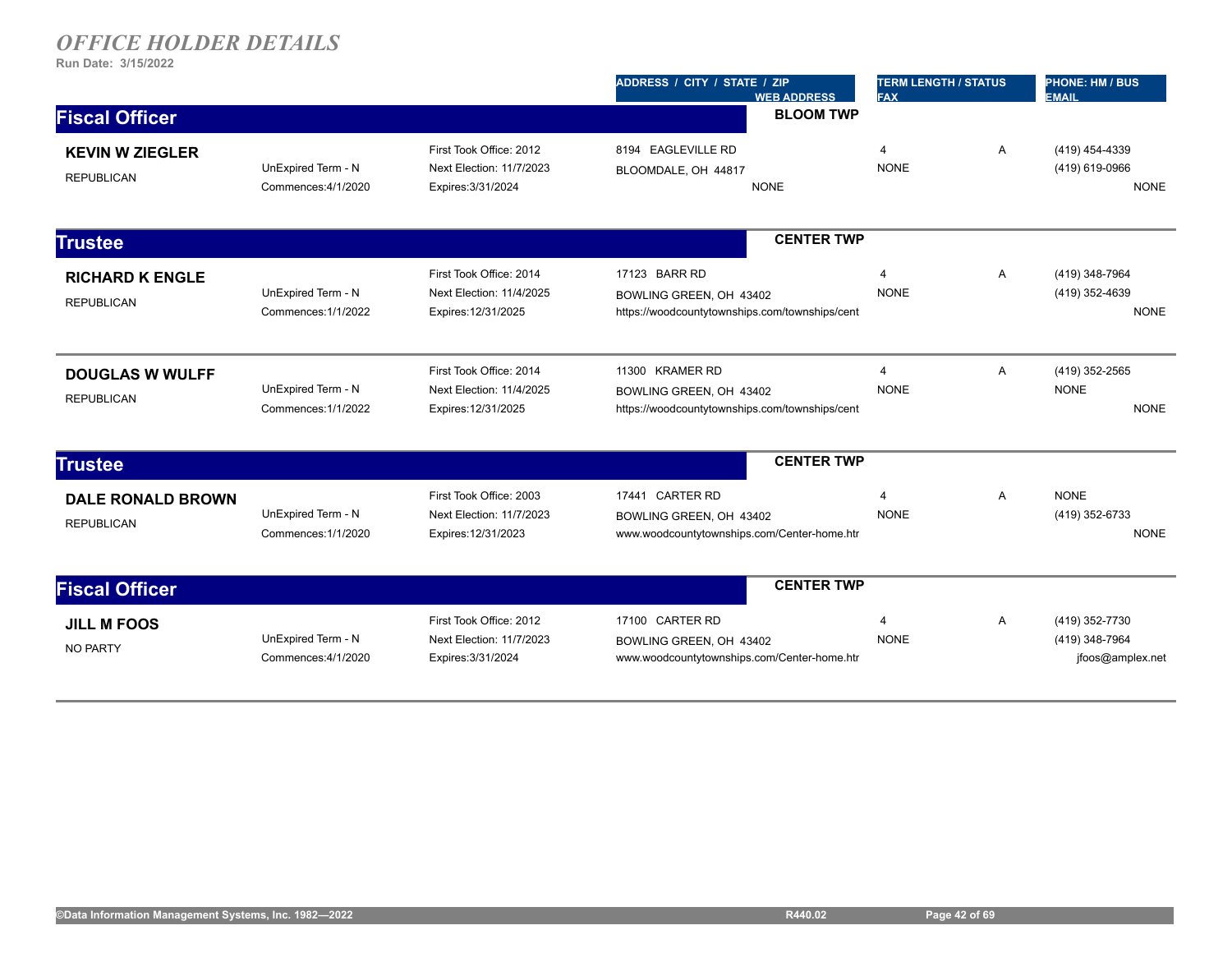|                                                  |                                           |                                                                            | ADDRESS / CITY / STATE / ZIP<br><b>WEB ADDRESS</b>                                          | <b>TERM LENGTH / STATUS</b><br><b>FAX</b> |              | <b>PHONE: HM / BUS</b><br><b>EMAIL</b>                      |
|--------------------------------------------------|-------------------------------------------|----------------------------------------------------------------------------|---------------------------------------------------------------------------------------------|-------------------------------------------|--------------|-------------------------------------------------------------|
| <b>Trustee</b>                                   |                                           |                                                                            | <b>FREEDOM TWP</b>                                                                          |                                           |              |                                                             |
| <b>DAVID R BRUNING</b><br><b>REPUBLICAN</b>      | UnExpired Term - N<br>Commences: 1/1/2022 | First Took Office: 2014<br>Next Election: 11/4/2025<br>Expires: 12/31/2025 | 446 HICKORY ST<br>PEMBERVILLE, OH 43450<br>https://woodcountytownships.com/townships/free   | 4<br><b>NONE</b>                          | $\mathsf{A}$ | (419) 309-7970<br>(419) 287-4626<br><b>NONE</b>             |
| <b>RICHARD CHAS RAHE JR</b><br><b>REPUBLICAN</b> | UnExpired Term - N<br>Commences: 1/1/2022 | First Took Office: 2010<br>Next Election: 11/4/2025<br>Expires: 12/31/2025 | <b>PO BOX 777</b><br>PEMBERVILLE, OH 43450<br>www.woodcountytownships.com/freedom-home.h    | $\overline{\mathbf{4}}$<br><b>NONE</b>    | $\mathsf{A}$ | (419) 287-4979<br>(419) 287-4626<br><b>NONE</b>             |
| <b>Trustee</b>                                   |                                           |                                                                            | <b>FREEDOM TWP</b>                                                                          |                                           |              |                                                             |
| <b>KENT ALAN SCHUERMAN</b><br><b>REPUBLICAN</b>  | UnExpired Term - N<br>Commences: 1/1/2020 | First Took Office: 2007<br>Next Election: 11/7/2023<br>Expires: 12/31/2023 | 1550 KAHLER RD<br>PEMBERVILLE, OH 43450<br>www.woodcountytownships.com/freedom-home.h       | 4<br><b>NONE</b>                          | Α            | (419) 287-4626<br>(419) 287-1005<br><b>NONE</b>             |
| <b>Fiscal Officer</b>                            |                                           |                                                                            | <b>FREEDOM TWP</b>                                                                          |                                           |              |                                                             |
| <b>JULIE CHRISTINE GETZ</b><br><b>REPUBLICAN</b> | UnExpired Term - N<br>Commences: 1/1/2020 | First Took Office: 2020<br>Next Election: 11/7/2023<br>Expires: 12/31/2023 | 1738 KAHLER RD<br>PEMBERVILLE, OH 43450<br>www.woodcountytownships.com/freedom-home.h       | $\overline{4}$<br><b>NONE</b>             | $\mathsf{A}$ | (419) 287-4907<br>(419) 287-4626<br>freedomclerk@amplex.net |
| <b>Trustee</b>                                   |                                           |                                                                            | <b>GRAND RAPIDS TWP</b>                                                                     |                                           |              |                                                             |
| <b>DAVID L CHAMBERLAIN</b><br><b>REPUBLICAN</b>  | UnExpired Term - N<br>Commences: 1/1/2022 | First Took Office: 2018<br>Next Election: 11/4/2025<br>Expires: 12/31/2025 | 15355 CUSTAR RD<br>GRAND RAPIDS, OH 43522<br>https://woodcountytownships.com/townships/gran | 4<br><b>NONE</b>                          | A            | (419) 260-2531<br>(419) 346-9757<br><b>NONE</b>             |
| <b>IKE M TOPP</b><br><b>NO PARTY</b>             | UnExpired Term - N<br>Commences: 1/1/2022 | First Took Office: 2018<br>Next Election: 11/4/2025<br>Expires: 12/31/2025 | 3RD ST<br>24466<br>GRAND RAPIDS, OH 43522<br>https://woodcountytownships.com/townships/gran | $\overline{4}$<br><b>NONE</b>             | Α            | (419) 261-1864<br>(419) 346-9757<br><b>NONE</b>             |
|                                                  |                                           |                                                                            |                                                                                             |                                           |              |                                                             |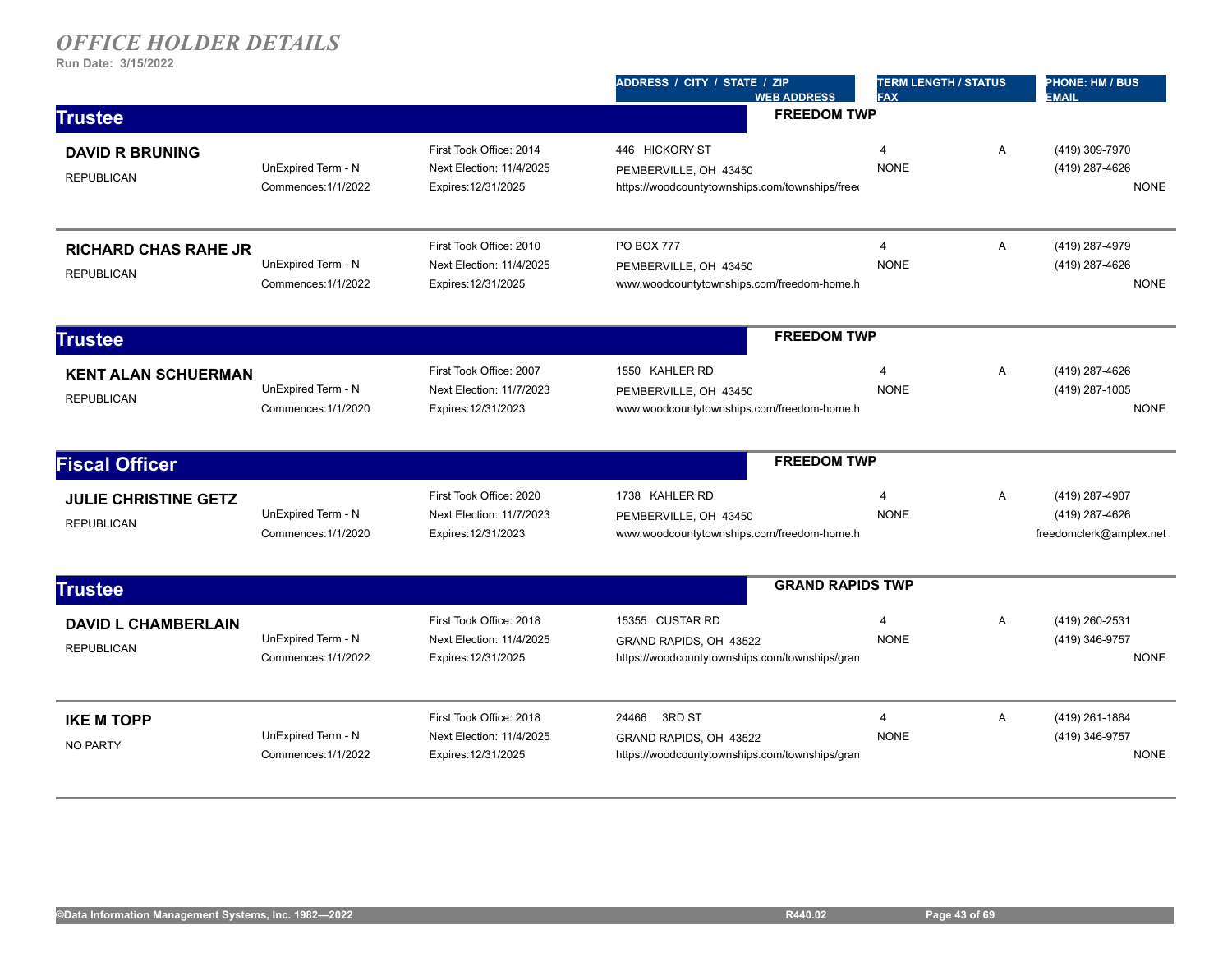|                                                   |                                           |                                                                            | ADDRESS / CITY / STATE / ZIP<br><b>WEB ADDRESS</b>                                             | <b>TERM LENGTH / STATUS</b><br><b>FAX</b> |   | <b>PHONE: HM / BUS</b><br><b>EMAIL</b>                         |  |
|---------------------------------------------------|-------------------------------------------|----------------------------------------------------------------------------|------------------------------------------------------------------------------------------------|-------------------------------------------|---|----------------------------------------------------------------|--|
| <b>Trustee</b>                                    |                                           |                                                                            | <b>GRAND RAPIDS TWP</b>                                                                        |                                           |   |                                                                |  |
| <b>RITA L FOOS</b><br><b>REPUBLICAN</b>           | UnExpired Term - N<br>Commences: 1/1/2020 | First Took Office: 2016<br>Next Election: 11/7/2023<br>Expires: 12/31/2023 | 15665 WAPAKONETA RD<br>GRAND RAPIDS, OH 43522<br>www.woodcountytownships.com/grand-rapids-hor  | $\overline{4}$<br><b>NONE</b>             | Α | (419) 832-6011<br><b>NONE</b><br><b>NONE</b>                   |  |
| <b>Fiscal Officer</b>                             |                                           |                                                                            | <b>GRAND RAPIDS TWP</b>                                                                        |                                           |   |                                                                |  |
| <b>CARY J LONG</b><br><b>REPUBLICAN</b>           | UnExpired Term - N<br>Commences: 4/1/2020 | First Took Office: 2003<br>Next Election: 11/7/2023<br>Expires: 3/31/2024  | 23132 WINTERGREEN RD<br>GRAND RAPIDS, OH 43522<br>www.woodcountytownships.com/grand-rapids-hor | 4<br><b>NONE</b>                          | A | (419) 346-9757<br>(419) 832-0140<br><b>NONE</b>                |  |
| <b>Trustee</b>                                    |                                           |                                                                            | <b>HENRY TWP</b>                                                                               |                                           |   |                                                                |  |
| <b>JAMES L WYMER JR</b><br>NO PARTY ENTERED       | UnExpired Term - N<br>Commences: 1/1/2022 | First Took Office: 2006<br>Next Election: 11/4/2025<br>Expires: 12/31/2025 | P O BOX 65<br>NORTH BALTIMORE, OH 45872<br>https://woodcountytownships.com/townships/henr      | $\overline{4}$<br><b>NONE</b>             | A | (419) 257-3341<br>(419) 257-2495<br><b>NONE</b>                |  |
| <b>JAMES P CASEY</b><br><b>NO PARTY</b>           | UnExpired Term - N<br>Commences: 1/1/2022 | First Took Office: 2022<br>Next Election: 11/4/2025<br>Expires: 12/31/2025 | 707 QUARRY RD<br>N BALTIMORE, OH 45872<br>https://woodcountytownships.com/townships/henr       | 4<br><b>NONE</b>                          | A | <b>NONE</b><br>(419) 257-2495<br><b>NONE</b>                   |  |
| <b>Trustee</b>                                    |                                           |                                                                            | <b>HENRY TWP</b>                                                                               |                                           |   |                                                                |  |
| <b>CLIFFORD G BRUMBAUGH JR</b><br><b>DEMOCRAT</b> | UnExpired Term - N<br>Commences: 1/1/2020 | First Took Office: 2020<br>Next Election: 11/7/2023<br>Expires: 12/31/2023 | 16864 OIL CENTER RD<br>CYGNET, OH 43413<br>www.woodcountytownships.com/henry-home.htm          | $\overline{4}$<br><b>NONE</b>             | A | <b>NONE</b><br>(419) 257-2847<br><b>NONE</b>                   |  |
| <b>Fiscal Officer</b>                             |                                           |                                                                            | <b>HENRY TWP</b>                                                                               |                                           |   |                                                                |  |
| <b>MATTHEW H DAVIS</b><br><b>REPUBLICAN</b>       | UnExpired Term - N<br>Commences: 4/1/2020 | First Took Office: 2012<br>Next Election: 11/7/2023<br>Expires: 3/31/2024  | 16360 OHIO OIL RD<br>CYGNET, OH 43413<br>www.henrytownship.com                                 | $\overline{4}$<br><b>NONE</b>             | Α | (419) 308-5807<br>(419) 257-2495<br>henry township@hotmail.com |  |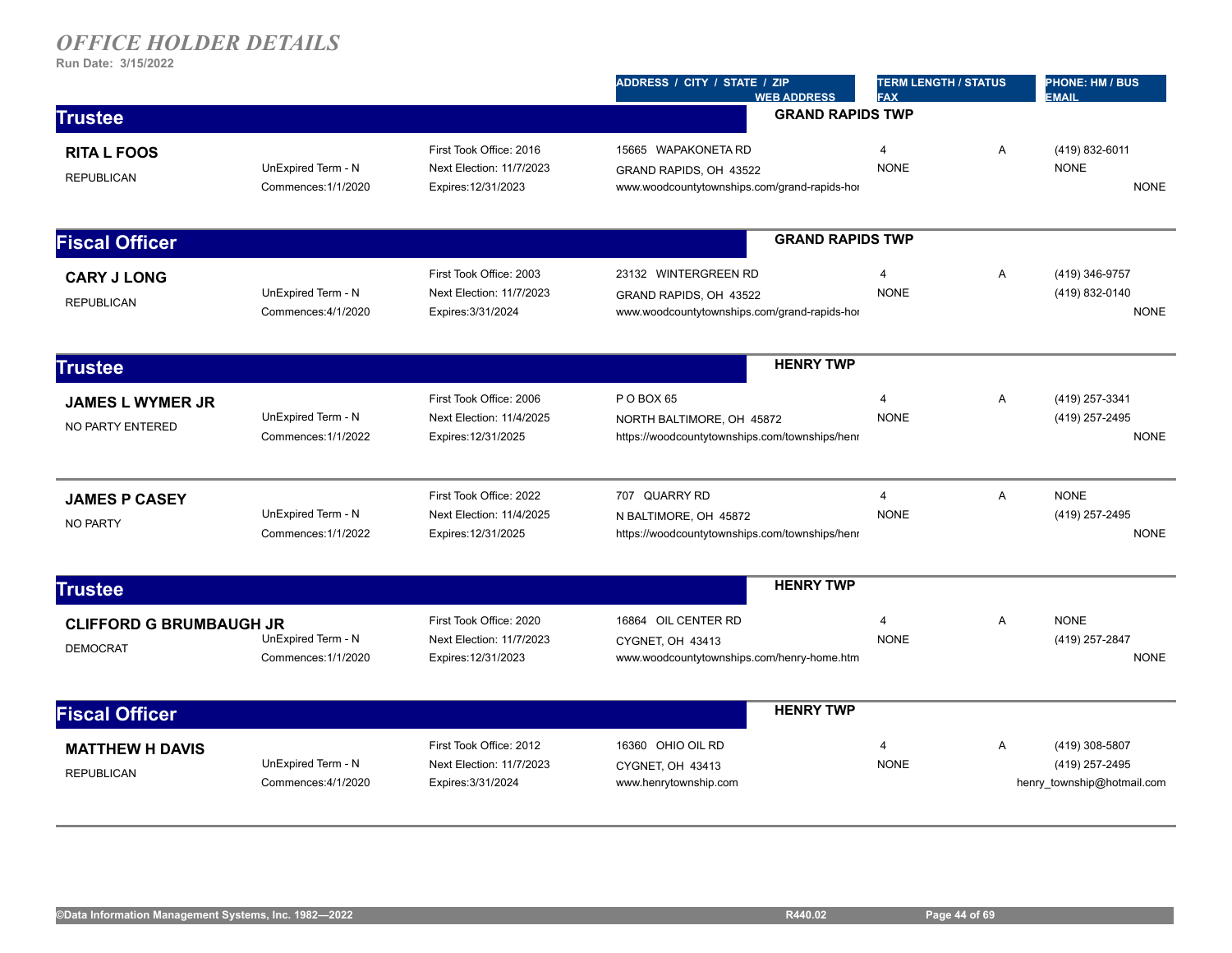|                                                   |                                           |                                                                            | ADDRESS / CITY / STATE / ZIP<br><b>WEB ADDRESS</b>                                                | <b>TERM LENGTH / STATUS</b><br><b>FAX</b> |   | <b>PHONE: HM / BUS</b><br><b>EMAIL</b>                      |
|---------------------------------------------------|-------------------------------------------|----------------------------------------------------------------------------|---------------------------------------------------------------------------------------------------|-------------------------------------------|---|-------------------------------------------------------------|
| <b>Trustee</b>                                    |                                           |                                                                            | <b>JACKSON TWP</b>                                                                                |                                           |   |                                                             |
| <b>GREGORY ALLEN PANNING</b><br><b>REPUBLICAN</b> | UnExpired Term - N<br>Commences: 1/1/2022 | First Took Office: 2014<br>Next Election: 11/4/2025<br>Expires: 12/31/2025 | 1601 RANGE LINE RD<br>N BALTIMORE, OH 45872<br>www.woodcountytownships.com/jackson-home.ht        | $\overline{4}$<br><b>NONE</b>             | Α | (419) 351-1213<br>(419) 278-2420<br><b>NONE</b>             |
| <b>ADAM W ZIEGLER</b><br><b>NO PARTY</b>          | UnExpired Term - N<br>Commences: 1/1/2022 | First Took Office: 2022<br>Next Election: 11/4/2025<br>Expires: 12/31/2025 | 21936 DESHLER RD<br>DESHLER, OH 43516<br>www.woodcountytownships.com/jackson-home.ht              | $\overline{4}$<br><b>NONE</b>             | A | <b>NONE</b><br>(419) 278-2420<br><b>NONE</b>                |
| <b>Trustee</b>                                    |                                           |                                                                            | <b>JACKSON TWP</b>                                                                                |                                           |   |                                                             |
| <b>BRENDYN LEE GEORGE</b><br><b>REPUBLICAN</b>    | UnExpired Term - N<br>Commences: 1/1/2020 | First Took Office: 2003<br>Next Election: 11/7/2023<br>Expires: 12/31/2023 | 22604 HOYTVILLE RD<br>DESHLER, OH 43516<br>www.woodcountytownships.com/jackson-home.ht            | $\overline{\mathbf{4}}$<br><b>NONE</b>    | Α | (419) 278-2420<br>(419) 278-1584<br><b>NONE</b>             |
| <b>Fiscal Officer</b>                             |                                           |                                                                            | <b>JACKSON TWP</b>                                                                                |                                           |   |                                                             |
| <b>JANE E PHILLIPS</b><br><b>DEMOCRAT</b>         | UnExpired Term - N<br>Commences: 4/1/2020 | First Took Office: 2017<br>Next Election: 11/7/2023<br>Expires: 3/31/2024  | 4235 WESTON RD<br>CUSTAR, OH 43511<br>www.woodcountytownships.com/jackson-home.ht                 | 4<br><b>NONE</b>                          | A | (419) 278-0335<br>(419) 278-2420<br>janephillips191@aol.com |
| <b>Trustee</b>                                    |                                           |                                                                            | <b>LAKE TWP</b>                                                                                   |                                           |   |                                                             |
| <b>RICHARD PAUL WELLING</b><br><b>DEMOCRAT</b>    | UnExpired Term - N<br>Commences: 1/1/2022 | First Took Office: 1998<br>Next Election: 11/4/2025<br>Expires: 12/31/2025 | 27241 LEMOYNE RD<br>MILLBURY, OH 43447<br>www.woodcountytownships.com/lake-home.htm               | $\overline{\mathbf{4}}$<br><b>NONE</b>    | Α | (419) 837-5743<br>(419) 838-6536<br><b>NONE</b>             |
| <b>LORIE A DAVIS</b><br><b>DEMOCRAT</b>           | UnExpired Term - N<br>Commences: 1/1/2022 | First Took Office: 2022<br>Next Election: 11/4/2025<br>Expires: 12/31/2025 | 30630 DROUILLARD RD # LOT 314<br>WALBRIDGE, OH 43465<br>www.woodcountytownships.com/lake-home.htm | $\overline{4}$<br><b>NONE</b>             | A | <b>NONE</b><br>(419) 838-6536<br><b>NONE</b>                |
|                                                   |                                           |                                                                            |                                                                                                   |                                           |   |                                                             |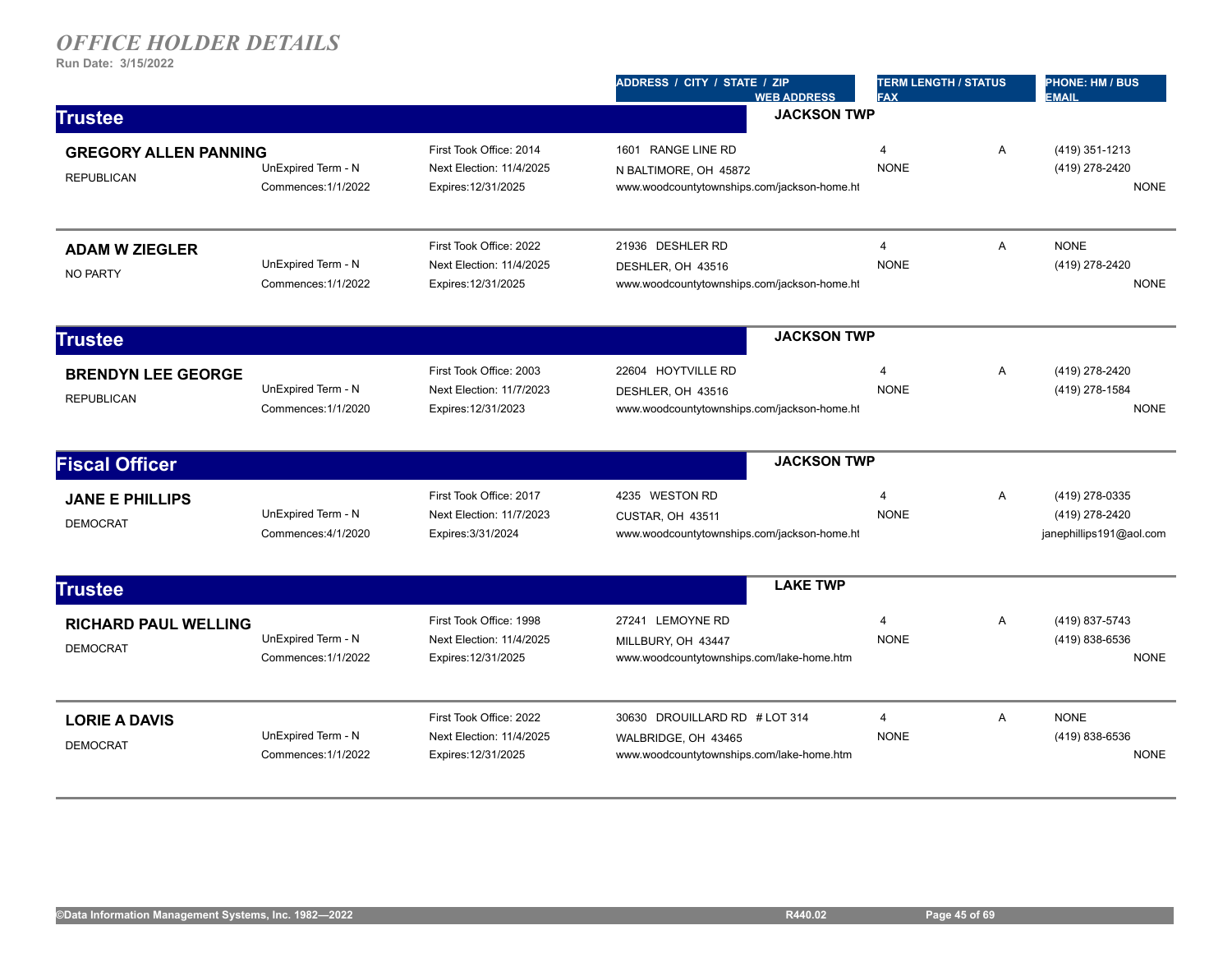|                                                   |                                           |                                                                            | ADDRESS / CITY / STATE / ZIP<br><b>WEB ADDRESS</b>                                    | <b>TERM LENGTH / STATUS</b><br><b>FAX</b> |   | <b>PHONE: HM / BUS</b><br><b>EMAIL</b>                     |
|---------------------------------------------------|-------------------------------------------|----------------------------------------------------------------------------|---------------------------------------------------------------------------------------|-------------------------------------------|---|------------------------------------------------------------|
| <b>Trustee</b>                                    |                                           |                                                                            | <b>LAKE TWP</b>                                                                       |                                           |   |                                                            |
| <b>KENNETH L GILSDORF</b><br><b>REPUBLICAN</b>    | UnExpired Term - N<br>Commences: 1/1/2020 | First Took Office: 2016<br>Next Election: 11/7/2023<br>Expires: 12/31/2023 | 313 OAK CT<br>WALBRIDGE, OH 43465<br>www.woodcountytownships.com/lake-home.htm        | $\overline{4}$<br><b>NONE</b>             | A | (419) 838-6536<br><b>NONE</b><br><b>NONE</b>               |
| <b>Fiscal Officer</b>                             |                                           |                                                                            | <b>LAKE TWP</b>                                                                       |                                           |   |                                                            |
| <b>BUDDY E RITSON</b><br><b>DEMOCRAT</b>          | UnExpired Term - N<br>Commences: 4/1/2020 | First Took Office: 2020<br>Next Election: 11/7/2023<br>Expires: 3/31/2024  | 5823 CLOVER LN<br>WALBRIDGE, OH 43465<br>www.woodcountytownships.com/lake-home.htm    | $\overline{4}$<br><b>NONE</b>             | A | (419) 340-9123<br>(419) 838-6536<br>clerk@laketownship.com |
| <b>Trustee</b>                                    |                                           |                                                                            | <b>LIBERTY TWP</b>                                                                    |                                           |   |                                                            |
| <b>CHRISTOPHER S HEINZE</b><br><b>REPUBLICAN</b>  | UnExpired Term - N<br>Commences: 1/1/2022 | First Took Office: 2014<br>Next Election: 11/4/2025<br>Expires: 12/31/2025 | 7940 WHITACRE RD<br>CYGNET, OH 43413<br>www.woodcountytownships.com/liberty-home.htm  | $\overline{4}$<br><b>NONE</b>             | A | (419) 686-6917<br>(419) 308-2544<br><b>NONE</b>            |
| <b>GARY JOHN HERRINGSHAW</b><br><b>REPUBLICAN</b> | UnExpired Term - N<br>Commences: 1/1/2022 | First Took Office: 2012<br>Next Election: 11/4/2025<br>Expires: 12/31/2025 | 18769 BAYS RD<br>RUDOLPH, OH 43462<br>www.woodcountytownships.com/liberty-home.htm    | $\overline{4}$<br><b>NONE</b>             | Α | (419) 686-6917<br>(419) 669-4961<br><b>NONE</b>            |
| <b>Trustee</b>                                    |                                           |                                                                            | <b>LIBERTY TWP</b>                                                                    |                                           |   |                                                            |
| <b>DOUGLAS C KALE</b><br><b>REPUBLICAN</b>        | UnExpired Term - N<br>Commences: 1/1/2020 | First Took Office: 2003<br>Next Election: 11/7/2023<br>Expires: 12/31/2023 | 7893 POTTER RD<br>RUDOLPH, OH 43462<br>www.woodcountytownships.com/liberty-home.htm   | 4<br><b>NONE</b>                          | Α | (419) 686-6917<br>(419) 686-1935<br><b>NONE</b>            |
| <b>Fiscal Officer</b>                             |                                           |                                                                            | <b>LIBERTY TWP</b>                                                                    |                                           |   |                                                            |
| <b>RODNEY LEE LUCAS</b><br><b>REPUBLICAN</b>      | UnExpired Term - N<br>Commences: 4/1/2020 | First Took Office: 2012<br>Next Election: 11/7/2023<br>Expires: 3/31/2024  | 10194 RUDOLPH RD<br>RUDOLPH, OH 43462<br>www.woodcountytownships.com/liberty-home.htm | $\overline{4}$<br><b>NONE</b>             | A | (419) 686-0025<br>(419) 686-6917<br><b>NONE</b>            |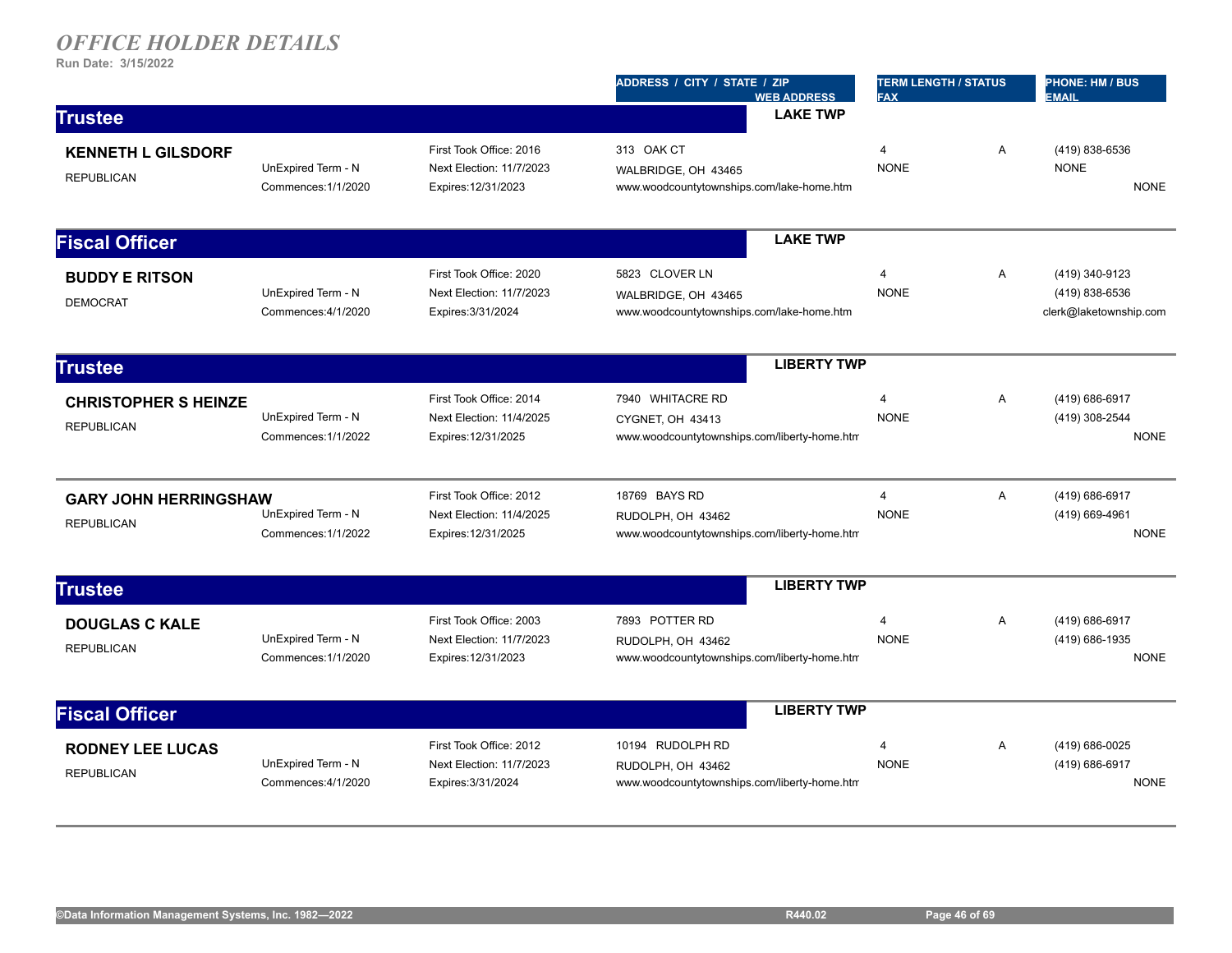|                                                  |                                           |                                                                            | ADDRESS / CITY / STATE / ZIP<br><b>WEB ADDRESS</b>                                    | <b>TERM LENGTH / STATUS</b><br><b>FAX</b> |                | <b>PHONE: HM / BUS</b><br><b>EMAIL</b>                       |
|--------------------------------------------------|-------------------------------------------|----------------------------------------------------------------------------|---------------------------------------------------------------------------------------|-------------------------------------------|----------------|--------------------------------------------------------------|
| <b>Trustee</b>                                   |                                           |                                                                            |                                                                                       | <b>MIDDLETON TWP</b>                      |                |                                                              |
| <b>DONALD E CROMLEY</b><br><b>REPUBLICAN</b>     | UnExpired Term - N<br>Commences: 1/1/2022 | First Took Office: 2020<br>Next Election: 11/4/2025<br>Expires: 12/31/2025 | 21159 PARGILLIS RD<br>BOWLING GREEN, OH 43402<br>https://www.middletontownship.com/   | $\overline{4}$<br><b>NONE</b>             | A              | (419) 409-1020<br>(419) 823-1480<br>middletonfo@frontier.com |
| <b>MICHAEL D MOULTON</b><br><b>REPUBLICAN</b>    | UnExpired Term - N<br>Commences: 1/1/2022 | First Took Office: 2021<br>Next Election: 11/4/2025<br>Expires: 12/31/2025 | 13321 DEVILS HOLE RD<br>BOWLING GREEN, OH 43402<br>https://www.middletontownship.com/ | $\overline{4}$<br><b>NONE</b>             | A              | <b>NONE</b><br>(419) 823-1480<br>middletonfo@frontier.com    |
| <b>Trustee</b>                                   |                                           |                                                                            | <b>MIDDLETON TWP</b>                                                                  |                                           |                |                                                              |
| <b>FRED E VETTER</b><br><b>REPUBLICAN</b>        | UnExpired Term - N<br>Commences: 1/1/2020 | First Took Office: 2003<br>Next Election: 11/7/2023<br>Expires: 12/31/2023 | 11440 DEVILS HOLE RD<br>BOWLING GREEN, OH 43402<br>https://www.middletontownship.com/ | 4<br><b>NONE</b>                          | Α              | (419) 823-1480<br>(419) 353-7144<br><b>NONE</b>              |
| <b>Fiscal Officer</b>                            |                                           |                                                                            | <b>MIDDLETON TWP</b>                                                                  |                                           |                |                                                              |
| <b>LAURIE L LIMES</b><br><b>REPUBLICAN</b>       | UnExpired Term - N<br>Commences: 4/1/2020 | First Took Office: 2003<br>Next Election: 11/7/2023<br>Expires: 3/31/2024  | 15228 CROSS CREEK RD<br>BOWLING GREEN, OH 43402<br>https://www.middletontownship.com/ | 4<br><b>NONE</b>                          | A              | (419) 823-1823<br>(419) 823-1480<br>middletonfo@frontier.com |
| <b>Trustee</b>                                   |                                           |                                                                            | <b>MILTON TWP</b>                                                                     |                                           |                |                                                              |
| <b>STANLEY J WILHELM</b><br><b>DEMOCRAT</b>      | UnExpired Term - N<br>Commences: 1/1/2022 | First Took Office: 1990<br>Next Election: 11/4/2025<br>Expires: 12/31/2025 | 7471 OTSEGO PIKE<br>CUSTAR, OH 43511<br>www.woodcountytownships.com/milton-home.htm   | 4<br><b>NONE</b>                          | A              | <b>NONE</b><br><b>NONE</b><br><b>NONE</b>                    |
| <b>NATHAN LOUIS WILHELM</b><br><b>REPUBLICAN</b> | UnExpired Term - N<br>Commences: 1/1/2022 | First Took Office: 2018<br>Next Election: 11/4/2025<br>Expires: 12/31/2025 | 8901 WESTON RD<br>CUSTAR, OH 43511<br>https://woodcountytownships.com/townships/milto | 4<br><b>NONE</b>                          | $\overline{A}$ | <b>NONE</b><br><b>NONE</b><br><b>NONE</b>                    |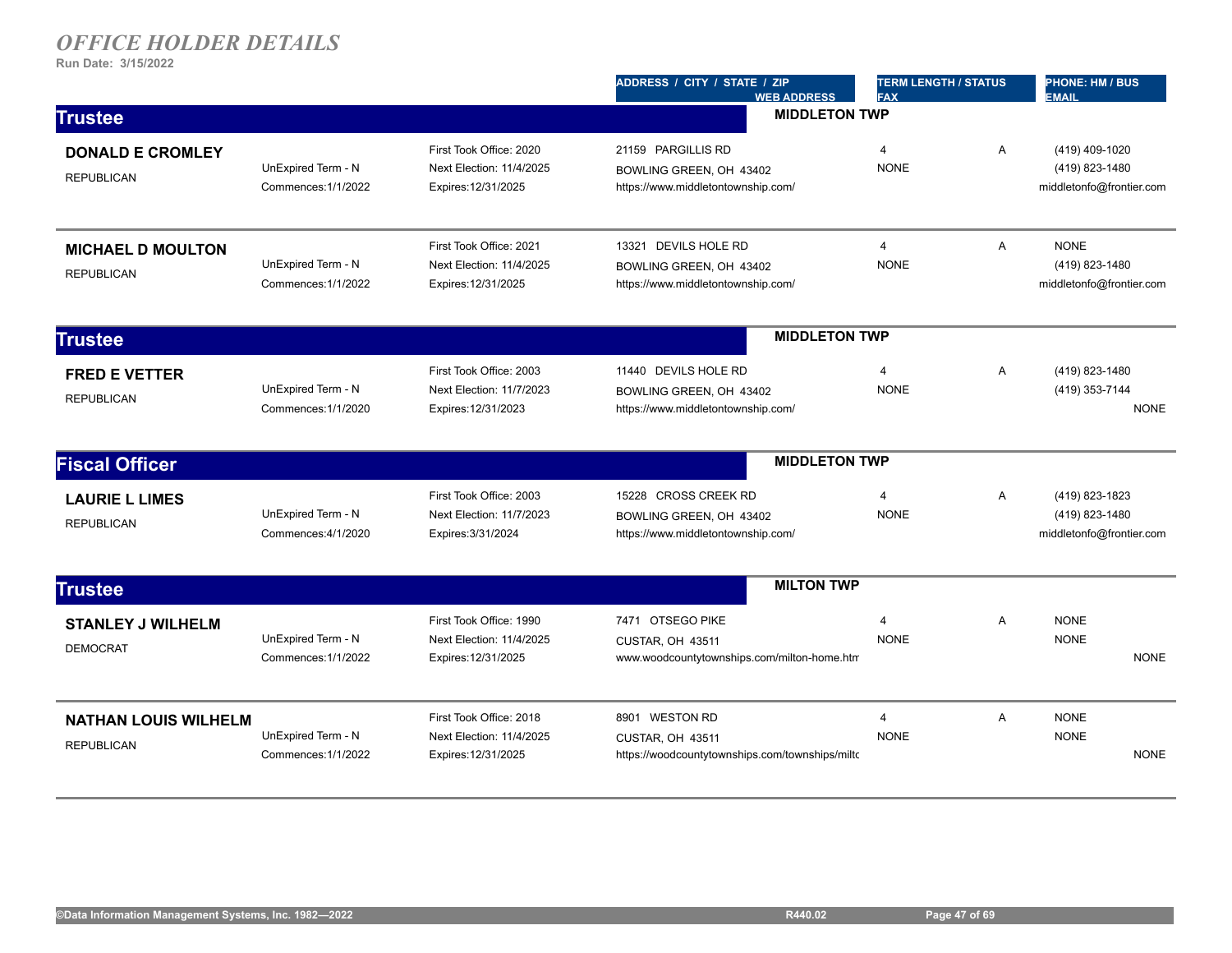|                                                   |                                           |                                                                            | ADDRESS / CITY / STATE / ZIP<br><b>WEB ADDRESS</b>                                     | <b>TERM LENGTH / STATUS</b><br><b>FAX</b> |   | <b>PHONE: HM / BUS</b><br><b>EMAIL</b>          |
|---------------------------------------------------|-------------------------------------------|----------------------------------------------------------------------------|----------------------------------------------------------------------------------------|-------------------------------------------|---|-------------------------------------------------|
| <b>Trustee</b>                                    |                                           |                                                                            | <b>MILTON TWP</b>                                                                      |                                           |   |                                                 |
| PHILLIP L WEILNAU<br><b>DEMOCRAT</b>              | UnExpired Term - N<br>Commences: 1/1/2020 | First Took Office: 2016<br>Next Election: 11/7/2023<br>Expires: 12/31/2023 | 20569 DEFIANCE PIKE<br>CUSTAR, OH 43511<br>www.woodcountytownships.com/milton-home.htm | 4<br><b>NONE</b>                          | Α | (419) 669-4368<br>(419) 669-2282<br><b>NONE</b> |
| <b>Fiscal Officer</b>                             |                                           |                                                                            | <b>MILTON TWP</b>                                                                      |                                           |   |                                                 |
| <b>ROBERT JOSEPH MAHLMAN</b><br><b>REPUBLICAN</b> | UnExpired Term - N<br>Commences: 4/1/2020 | First Took Office: 2016<br>Next Election: 11/7/2023<br>Expires: 3/31/2024  | 19441 MERMILL RD<br>RUDOLPH, OH 43462<br>www.woodcountytownships.com/milton-home.htm   | $\overline{4}$<br><b>NONE</b>             | Α | <b>NONE</b><br>(419) 663-2282<br><b>NONE</b>    |
| <b>Trustee</b>                                    |                                           |                                                                            | <b>MONTGOMERY TWP</b>                                                                  |                                           |   |                                                 |
| <b>ROBERT DALLAS GONYER</b><br><b>REPUBLICAN</b>  | UnExpired Term - N<br>Commences: 1/1/2022 | First Took Office: 2006<br>Next Election: 11/4/2025<br>Expires: 12/31/2025 | 5025 BAYS RD<br>WAYNE, OH 43466<br>www.woodcountytownships.com/montgomery.htm          | $\overline{4}$<br><b>NONE</b>             | A | (419) 288-3535<br>(419) 288-2679<br><b>NONE</b> |
| <b>JERRY L HOUTZ JR</b><br><b>REPUBLICAN</b>      | UnExpired Term - N<br>Commences: 1/1/2022 | First Took Office: 2014<br>Next Election: 11/4/2025<br>Expires: 12/31/2025 | PO BOX 191<br>WAYNE, OH 43466<br>www.woodcountytownships.com/montgomery.htm            | $\overline{4}$<br><b>NONE</b>             | A | (419) 575-4833<br>(419) 288-3535<br><b>NONE</b> |
| <b>Trustee</b>                                    |                                           |                                                                            | <b>MONTGOMERY TWP</b>                                                                  |                                           |   |                                                 |
| <b>ALFRED TIMOTHY RUBEL</b><br><b>REPUBLICAN</b>  | UnExpired Term - N<br>Commences: 1/1/2020 | First Took Office: 2016<br>Next Election: 11/7/2023<br>Expires: 12/31/2023 | 4567 JERRY CITY RD<br>WAYNE, OH 43466<br>www.woodcountytownships.com/montgomery.htm    | 4<br><b>NONE</b>                          | Α | (419) 288-3535<br><b>NONE</b><br><b>NONE</b>    |
| <b>Fiscal Officer</b>                             |                                           |                                                                            | <b>MONTGOMERY TWP</b>                                                                  |                                           |   |                                                 |
| <b>SANDRA KAY RUBEL</b><br><b>REPUBLICAN</b>      | UnExpired Term - N<br>Commences: 4/1/2020 | First Took Office: 2020<br>Next Election: 11/7/2023<br>Expires: 3/31/2024  | 4567 JERRY CITY RD<br>WAYNE, OH 43466<br>www.woodcountytownships.com/montgomery.htm    | $\overline{4}$<br><b>NONE</b>             | A | <b>NONE</b><br>(419) 288-3535<br><b>NONE</b>    |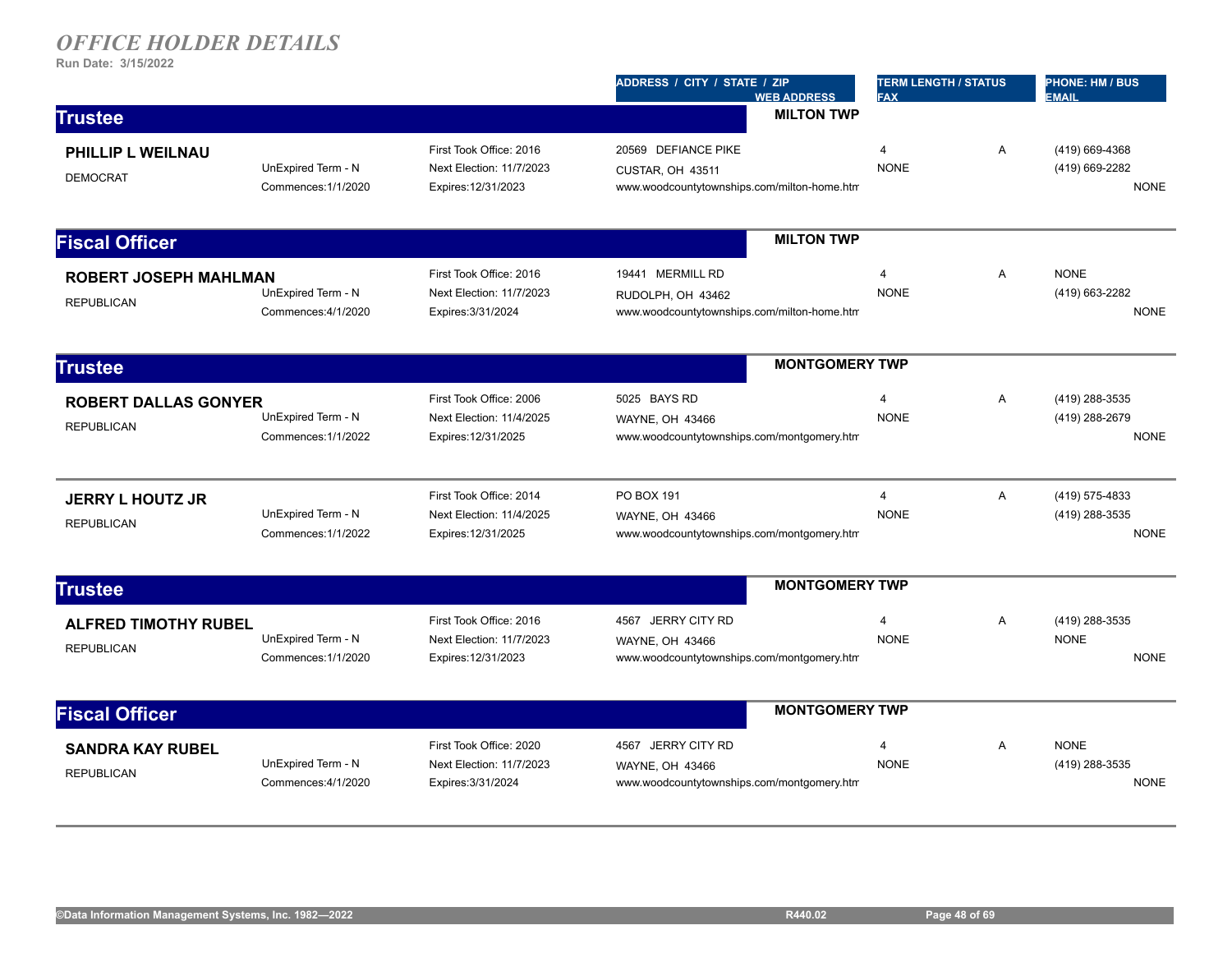|                           |                     |                          | ADDRESS / CITY / STATE / ZIP<br><b>WEB ADDRESS</b> | <b>TERM LENGTH / STATUS</b><br><b>FAX</b> |   | <b>PHONE: HM / BUS</b><br><b>EMAIL</b> |             |
|---------------------------|---------------------|--------------------------|----------------------------------------------------|-------------------------------------------|---|----------------------------------------|-------------|
| <b>Trustee</b>            |                     |                          | <b>PERRY TWP</b>                                   |                                           |   |                                        |             |
| <b>ERIC JAY BURNS</b>     |                     | First Took Office: 2016  | 3177 BARBOUR RD                                    | 4                                         | A | <b>NONE</b>                            |             |
| <b>REPUBLICAN</b>         | UnExpired Term - N  | Next Election: 11/4/2025 | FOSTORIA, OH 44830                                 | <b>NONE</b>                               |   | <b>NONE</b>                            |             |
|                           | Commences: 1/1/2022 | Expires: 12/31/2025      | www.woodcountytownships.com/perry-home.htm         |                                           |   |                                        | <b>NONE</b> |
| <b>ANTHONY W THOMPSON</b> |                     | First Took Office: 2022  | 1379 BROOKSIDE DR                                  | $\overline{4}$                            | A | (419) 619-2994                         |             |
| <b>NO PARTY</b>           | UnExpired Term - N  | Next Election: 11/4/2025 | FOSTORIA, OH 44830                                 | <b>NONE</b>                               |   | <b>NONE</b>                            |             |
|                           | Commences: 1/1/2022 | Expires: 12/31/2025      | https://woodcountytownships.com/townships/perr     |                                           |   |                                        | <b>NONE</b> |
| <b>Trustee</b>            |                     |                          | <b>PERRY TWP</b>                                   |                                           |   |                                        |             |
| <b>CHAD A WONDERLY</b>    |                     | First Took Office: 2016  | 3409 FOSTORIA RD                                   | $\overline{4}$                            | A | <b>NONE</b>                            |             |
| <b>REPUBLICAN</b>         | UnExpired Term - N  | Next Election: 11/7/2023 | FOSTORIA, OH 44830                                 | <b>NONE</b>                               |   | <b>NONE</b>                            |             |
|                           | Commences: 1/1/2020 | Expires: 12/31/2023      | www.woodcountytownships.com/perry-home.htm         |                                           |   |                                        | <b>NONE</b> |
| <b>Fiscal Officer</b>     |                     |                          | <b>PERRY TWP</b>                                   |                                           |   |                                        |             |
| <b>JANE MARIE STEARNS</b> |                     | First Took Office: 2012  | 5742 EAGLEVILLE RD                                 | 4                                         | A | (419) 348-8703                         |             |
|                           | UnExpired Term - N  | Next Election: 11/7/2023 | BLOOMDALE, OH 44817                                | <b>NONE</b>                               |   | (419) 435-6279                         |             |
| NO PARTY ENTERED          | Commences: 4/1/2020 | Expires: 3/31/2024       | www.woodcountytownships.com/perry-home.hrm         |                                           |   |                                        | <b>NONE</b> |
| <b>Trustee</b>            |                     |                          |                                                    | <b>PERRYSBURG TWP</b>                     |   |                                        |             |
| <b>GARY R BRITTEN</b>     |                     | First Took Office: 2006  | 10700 ROACHTON RD                                  | $\overline{4}$                            | Α | (419) 779-0396                         |             |
|                           | UnExpired Term - N  | Next Election: 11/4/2025 | PERRYSBURG, OH 43551                               | <b>NONE</b>                               |   | (419) 872-8861                         |             |
| <b>REPUBLICAN</b>         | Commences: 1/1/2022 | Expires: 12/31/2025      | www.perrysburgtownship.us                          |                                           |   |                                        | <b>NONE</b> |
| <b>ROBERT P MACK</b>      |                     | First Took Office: 2002  | 30195 MORNINGSIDE DR                               | $\overline{4}$                            | Α | (419) 872-8861                         |             |
| <b>REPUBLICAN</b>         | UnExpired Term - N  | Next Election: 11/4/2025 | PERRYSBURG, OH 43551                               | <b>NONE</b>                               |   | (419) 661-1992                         |             |
|                           | Commences: 1/1/2022 | Expires: 12/31/2025      | www.perrysburgtownship.us                          |                                           |   | rpmack@buckeye-express.com             |             |
|                           |                     |                          |                                                    |                                           |   |                                        |             |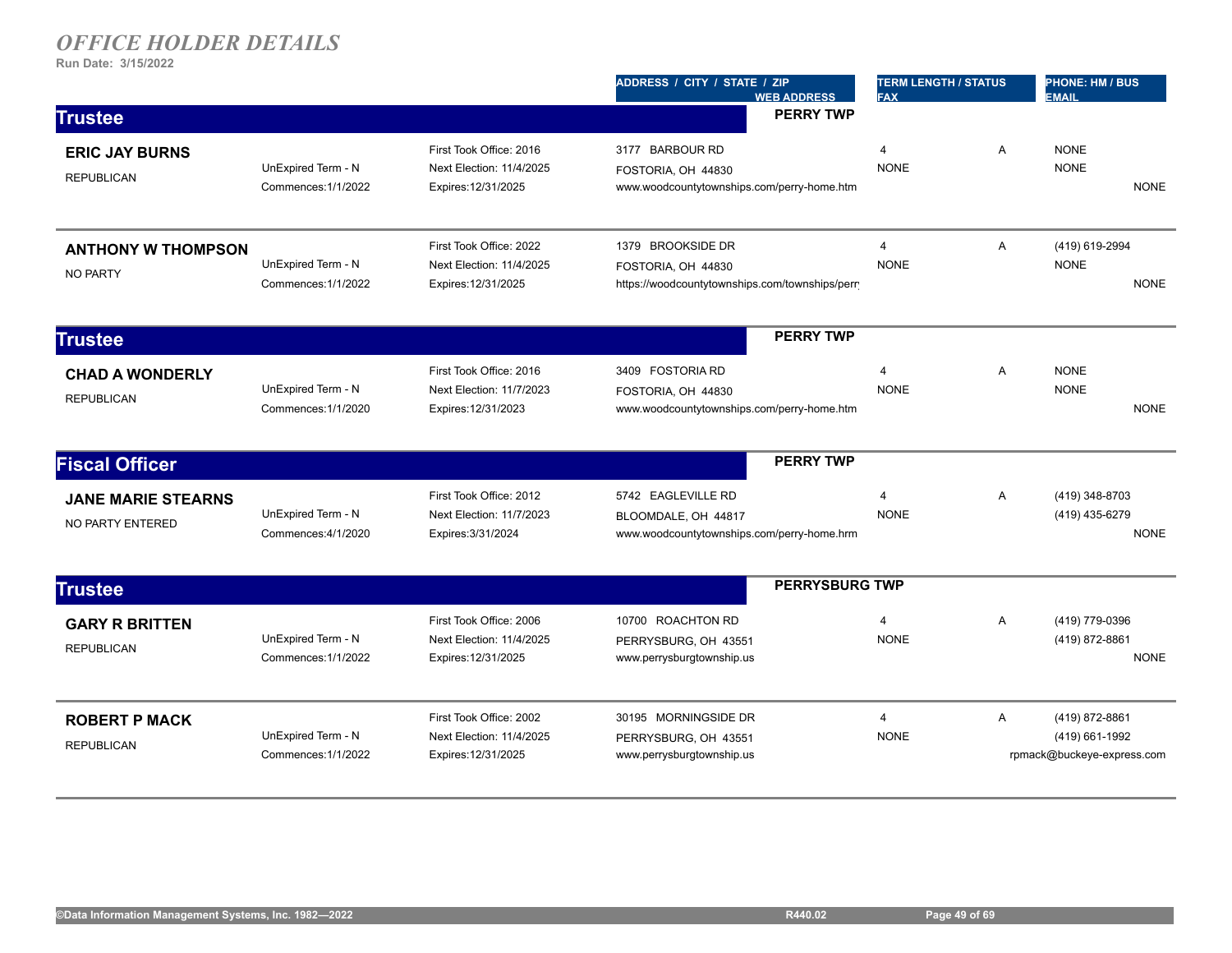|                                                   |                                           |                                                                            | ADDRESS / CITY / STATE / ZIP<br><b>WEB ADDRESS</b>                                           | <b>TERM LENGTH / STATUS</b><br><b>FAX</b> |   | <b>PHONE: HM / BUS</b><br><b>EMAIL</b>                   |
|---------------------------------------------------|-------------------------------------------|----------------------------------------------------------------------------|----------------------------------------------------------------------------------------------|-------------------------------------------|---|----------------------------------------------------------|
| <b>Trustee</b>                                    |                                           |                                                                            | <b>PERRYSBURG TWP</b>                                                                        |                                           |   |                                                          |
| <b>JOSEPH E SCHALLER</b><br><b>REPUBLICAN</b>     | UnExpired Term - N<br>Commences: 1/1/2020 | First Took Office: 2015<br>Next Election: 11/7/2023<br>Expires: 12/31/2023 | 27840 GLENWOOD RD<br>PERRYSBURG, OH 43551<br><b>NONE</b>                                     | 4<br><b>NONE</b>                          | Α | <b>NONE</b><br><b>NONE</b><br><b>NONE</b>                |
| <b>Fiscal Officer</b>                             |                                           |                                                                            | <b>PERRYSBURG TWP</b>                                                                        |                                           |   |                                                          |
| <b>HANNAH L NELSON</b><br><b>REPUBLICAN</b>       | UnExpired Term - N<br>Commences: 4/2/2022 | First Took Office: 2021<br>Next Election: 11/7/2023<br>Expires: 3/31/2024  | 26250 GLENWOOD RD<br>PERRYSBURG, OH 43551<br>www.perrysburgtownship.us                       | $\overline{4}$<br><b>NONE</b>             | A | <b>NONE</b><br>(419) 872-8861<br><b>NONE</b>             |
| <b>Trustee</b>                                    |                                           |                                                                            | <b>PLAIN TWP</b>                                                                             |                                           |   |                                                          |
| <b>DONALD LEE BECHSTEIN</b><br><b>DEMOCRAT</b>    | UnExpired Term - N<br>Commences: 1/1/2022 | First Took Office: 2002<br>Next Election: 11/4/2025<br>Expires: 12/31/2025 | 16375 SAND RIDGE RD<br>BOWLING GREEN, OH 43402<br>www.woodcountytownships.com/plain-home.htm | $\overline{4}$<br><b>NONE</b>             | A | (419) 352-3769<br>(419) 354-1567<br>dlbechst@yahoo.com   |
| <b>JAMES ALLEN ROSSOW</b><br><b>REPUBLICAN</b>    | UnExpired Term - N<br>Commences: 1/1/2022 | First Took Office: 2010<br>Next Election: 11/4/2025<br>Expires: 12/31/2025 | 15821 GREEN RD<br>BOWLING GREEN, OH 43402<br>www.woodcountytownships.com/plain-home.htm      | 4<br><b>NONE</b>                          | Α | (419) 352-3769<br>(419) 352-5740<br>rossow@amplex.net    |
| <b>Trustee</b>                                    |                                           |                                                                            | <b>PLAIN TWP</b>                                                                             |                                           |   |                                                          |
| <b>RONALD W BECHSTEIN JR</b><br><b>REPUBLICAN</b> | UnExpired Term - N<br>Commences: 1/1/2020 | First Took Office: 2020<br>Next Election: 11/7/2023<br>Expires: 12/31/2023 | 16512 SAND RIDGE RD<br>BOWLING GREEN, OH 43402<br>www.woodcountytownships.com/plain-home.htm | $\overline{4}$<br><b>NONE</b>             | Α | (419) 352-8233<br><b>NONE</b><br><b>NONE</b>             |
| <b>Fiscal Officer</b>                             |                                           |                                                                            | <b>PLAIN TWP</b>                                                                             |                                           |   |                                                          |
| <b>ELIZABETH B BOSTDORFF</b><br><b>REPUBLICAN</b> | UnExpired Term - N<br>Commences: 4/1/2020 | First Took Office: 2014<br>Next Election: 11/7/2023<br>Expires: 3/31/2024  | 18617 BRIM RD<br>BOWLING GREEN, OH 43402-9318<br>www.woodcountytownships.com/plain.html      | $\overline{4}$<br><b>NONE</b>             | Α | (419) 352-3381<br>(419) 352-3769<br>ebostdorff@yahoo.com |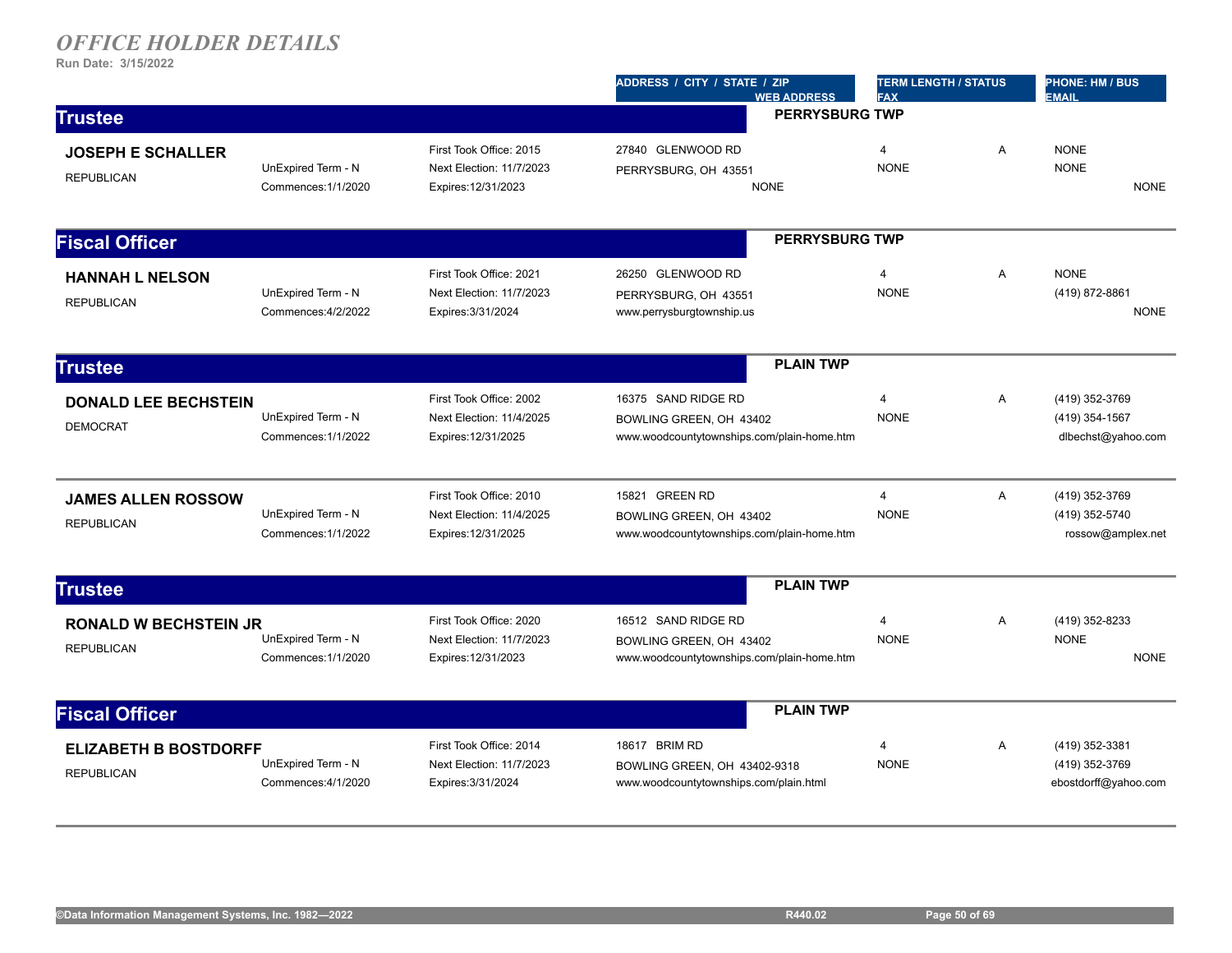|                                               |                                           |                                                                            | ADDRESS / CITY / STATE / ZIP<br><b>WEB ADDRESS</b>                                    | <b>TERM LENGTH / STATUS</b><br><b>FAX</b> |   | <b>PHONE: HM / BUS</b><br><b>EMAIL</b>               |
|-----------------------------------------------|-------------------------------------------|----------------------------------------------------------------------------|---------------------------------------------------------------------------------------|-------------------------------------------|---|------------------------------------------------------|
| <b>Trustee</b>                                |                                           |                                                                            | <b>PORTAGE TWP</b>                                                                    |                                           |   |                                                      |
| <b>RODNEY J RHODEN</b><br><b>REPUBLICAN</b>   | UnExpired Term - N<br>Commences: 1/1/2022 | First Took Office: 2014<br>Next Election: 11/4/2025<br>Expires: 12/31/2025 | 11033 BAYS RD<br>CYGNET, OH 43413<br>www.woodcountytownships.com/portage-home.ht      | $\overline{4}$<br><b>NONE</b>             | A | (419) 686-8871<br>(419) 601-0933<br><b>NONE</b>      |
| <b>DONALD L ZEIGLER</b><br><b>NO PARTY</b>    | UnExpired Term - N<br>Commences: 1/1/2022 | First Took Office: 2018<br>Next Election: 11/4/2025<br>Expires: 12/31/2025 | 9113 EMERSON RD<br>WAYNE, OH 43466<br>https://woodcountytownships.com/townships/porta | $\overline{4}$<br><b>NONE</b>             | A | (419) 352-4551<br>(419) 686-8871<br><b>NONE</b>      |
| <b>Trustee</b>                                |                                           |                                                                            | <b>PORTAGE TWP</b>                                                                    |                                           |   |                                                      |
| <b>ED M FOOS</b><br><b>DEMOCRAT</b>           | UnExpired Term - N<br>Commences: 1/1/2020 | First Took Office: 2003<br>Next Election: 11/7/2023<br>Expires: 12/31/2023 | 11569 SOLETHER RD<br>PORTAGE, OH 43451<br>www.woodcountytownships.com/portage-home.ht | $\overline{4}$<br><b>NONE</b>             | Α | (419) 686-8871<br>(419) 686-8252<br>dlfoos@wcnet.org |
| <b>Fiscal Officer</b>                         |                                           |                                                                            | <b>PORTAGE TWP</b>                                                                    |                                           |   |                                                      |
| <b>BRIAN M KING</b><br><b>REPUBLICAN</b>      | UnExpired Term - N<br>Commences: 4/1/2020 | First Took Office: 2016<br>Next Election: 11/7/2023<br>Expires: 3/31/2024  | 8628 BLOOMDALE RD<br>WAYNE, OH 43466<br>www.woodcountytownships.com/portage-home.ht   | $\overline{4}$<br><b>NONE</b>             | A | <b>NONE</b><br>(419) 686-8871<br><b>NONE</b>         |
| <b>Trustee</b>                                |                                           |                                                                            | <b>TROY TWP</b>                                                                       |                                           |   |                                                      |
| <b>MATTHEW LEE BRINKER</b><br><b>DEMOCRAT</b> | UnExpired Term - N<br>Commences: 1/1/2022 | First Took Office: 2010<br>Next Election: 11/4/2025<br>Expires: 12/31/2025 | 4707 DOWLING RD<br>PERRYSBURG, OH 43551<br>www.troytownship.us                        | $\overline{4}$<br><b>NONE</b>             | A | (419) 408-5443<br>(419) 837-5385<br><b>NONE</b>      |
| <b>KENNETH J RECKER</b><br><b>DEMOCRAT</b>    | UnExpired Term - N<br>Commences: 1/1/2022 | First Took Office: 2010<br>Next Election: 11/4/2025<br>Expires: 12/31/2025 | 1651 OTTAWA RD<br>GENOA, OH 43430<br>www.troytownship.us                              | $\overline{4}$<br><b>NONE</b>             | A | (419) 837-5385<br>(419) 467-7617<br><b>NONE</b>      |
|                                               |                                           |                                                                            |                                                                                       |                                           |   |                                                      |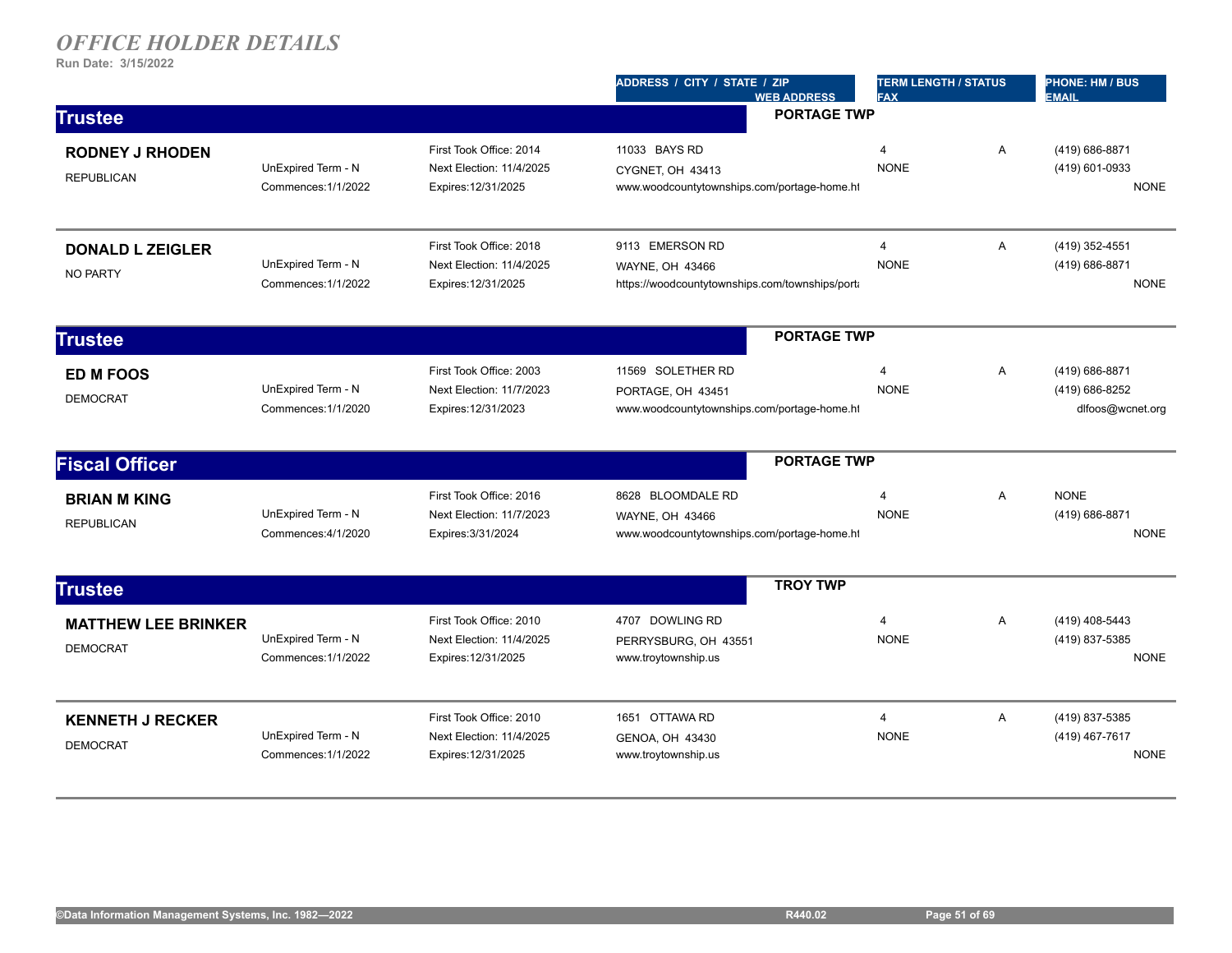| (419) 833-5111<br>A<br><b>NONE</b><br><b>NONE</b> |
|---------------------------------------------------|
|                                                   |
|                                                   |
|                                                   |
|                                                   |
|                                                   |
| $\overline{A}$<br>(419) 837-5385                  |
| (419) 837-9636                                    |
| <b>NONE</b>                                       |
|                                                   |
| (419) 823-8612                                    |
| (419) 409-1056                                    |
| dlsmith@metalink.net                              |
| A<br>(419) 823-8612                               |
| (419) 250-2728                                    |
| abe.euler@yahoo.com                               |
|                                                   |
| Α<br>(419) 823-3498                               |
| <b>NONE</b>                                       |
| smpowell53@gmail.com                              |
|                                                   |
|                                                   |
| (419) 823-8612                                    |
| kristelkay@yahoo.com                              |
| A<br><b>NONE</b><br>$\overline{A}$                |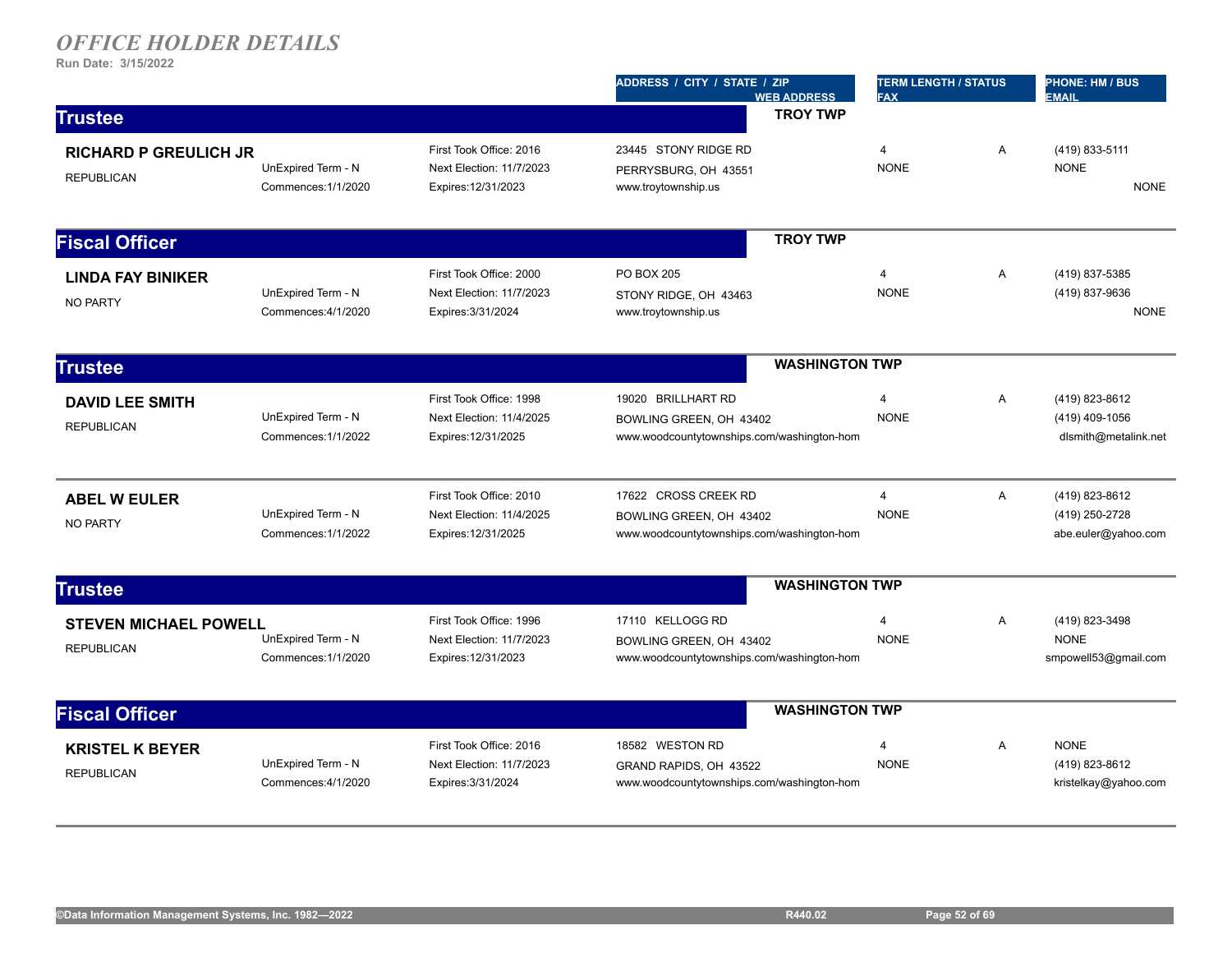|                                                    |                                           |                                                                            | ADDRESS / CITY / STATE / ZIP<br><b>WEB ADDRESS</b>                                           | <b>TERM LENGTH / STATUS</b><br><b>FAX</b> |                | <b>PHONE: HM / BUS</b><br><b>EMAIL</b>                |
|----------------------------------------------------|-------------------------------------------|----------------------------------------------------------------------------|----------------------------------------------------------------------------------------------|-------------------------------------------|----------------|-------------------------------------------------------|
| <b>Trustee</b>                                     |                                           |                                                                            | <b>WEBSTER TWP</b>                                                                           |                                           |                |                                                       |
| <b>JIM L CAJKA</b><br><b>REPUBLICAN</b>            | UnExpired Term - N<br>Commences: 1/1/2022 | First Took Office: 2006<br>Next Election: 11/4/2025<br>Expires: 12/31/2025 | 5427 MIDDLETON PIKE<br>LUCKEY, OH 43443<br>www.woodcountytownships.com/webster-home.h        | 4<br><b>NONE</b>                          | A              | (419) 833-1040<br>(419) 260-4980<br><b>NONE</b>       |
| <b>ISAAC NATHANAEL BAILEY</b><br><b>REPUBLICAN</b> | UnExpired Term - N<br>Commences: 1/1/2022 | First Took Office: 2014<br>Next Election: 11/4/2025<br>Expires: 12/31/2025 | 8980 NELSON RD<br>BOWLING GREEN, OH 43402<br>www.woodcountytownships.com/webster-home.h      | $\overline{4}$<br><b>NONE</b>             | A              | (419) 833-1040<br>(419) 308-9945<br><b>NONE</b>       |
| <b>Trustee</b>                                     |                                           |                                                                            | <b>WEBSTER TWP</b>                                                                           |                                           |                |                                                       |
| <b>MARK L BUSHMAN</b><br><b>REPUBLICAN</b>         | UnExpired Term - N<br>Commences: 1/1/2020 | First Took Office: 2003<br>Next Election: 11/7/2023<br>Expires: 12/31/2023 | 5317 ALEXANDER RD<br>PEMBERVILLE, OH 43450<br>www.woodcountytownships.com/webster-home.h     | 4<br><b>NONE</b>                          | A              | (419) 833-1040<br>(419) 287-3796<br><b>NONE</b>       |
| <b>Fiscal Officer</b>                              |                                           |                                                                            | <b>WEBSTER TWP</b>                                                                           |                                           |                |                                                       |
| <b>JULIE MARIE FOOS</b><br><b>REPUBLICAN</b>       | UnExpired Term - N<br>Commences: 4/1/2020 | First Took Office: 2016<br>Next Election: 11/7/2023<br>Expires: 3/31/2024  | 9637 MIDDLETON PIKE<br>BOWLING GREEN, OH 43402<br>www.woodcountytownships.com/webster-home.h | $\overline{4}$<br><b>NONE</b>             | $\overline{A}$ | <b>NONE</b><br>(419) 833-1040<br>webstertwp@gmail.com |
| <b>Trustee</b>                                     |                                           |                                                                            | <b>WESTON TWP</b>                                                                            |                                           |                |                                                       |
| <b>RANDY EARL TOLLES</b><br><b>REPUBLICAN</b>      | UnExpired Term - N<br>Commences: 1/1/2022 | First Took Office: 2015<br>Next Election: 11/4/2025<br>Expires: 12/31/2025 | 20590 RUSS ST<br>WESTON, OH 43569<br>www.woodcountytownships.com/weston-home.ht              | 4<br><b>NONE</b>                          | A              | (419) 356-7806<br>(419) 669-3811<br><b>NONE</b>       |
| <b>SHAD EDWARD KENDALL</b><br><b>NO PARTY</b>      | UnExpired Term - N<br>Commences: 1/1/2022 | First Took Office: 2022<br>Next Election: 11/4/2025<br>Expires: 12/31/2025 | 20268 TAYLOR ST<br>WESTON, OH 43569<br>www.woodcountytownships.com/weston-home.ht            | $\overline{4}$<br><b>NONE</b>             | $\overline{A}$ | (419) 669-3421<br>(419) 669-3811<br><b>NONE</b>       |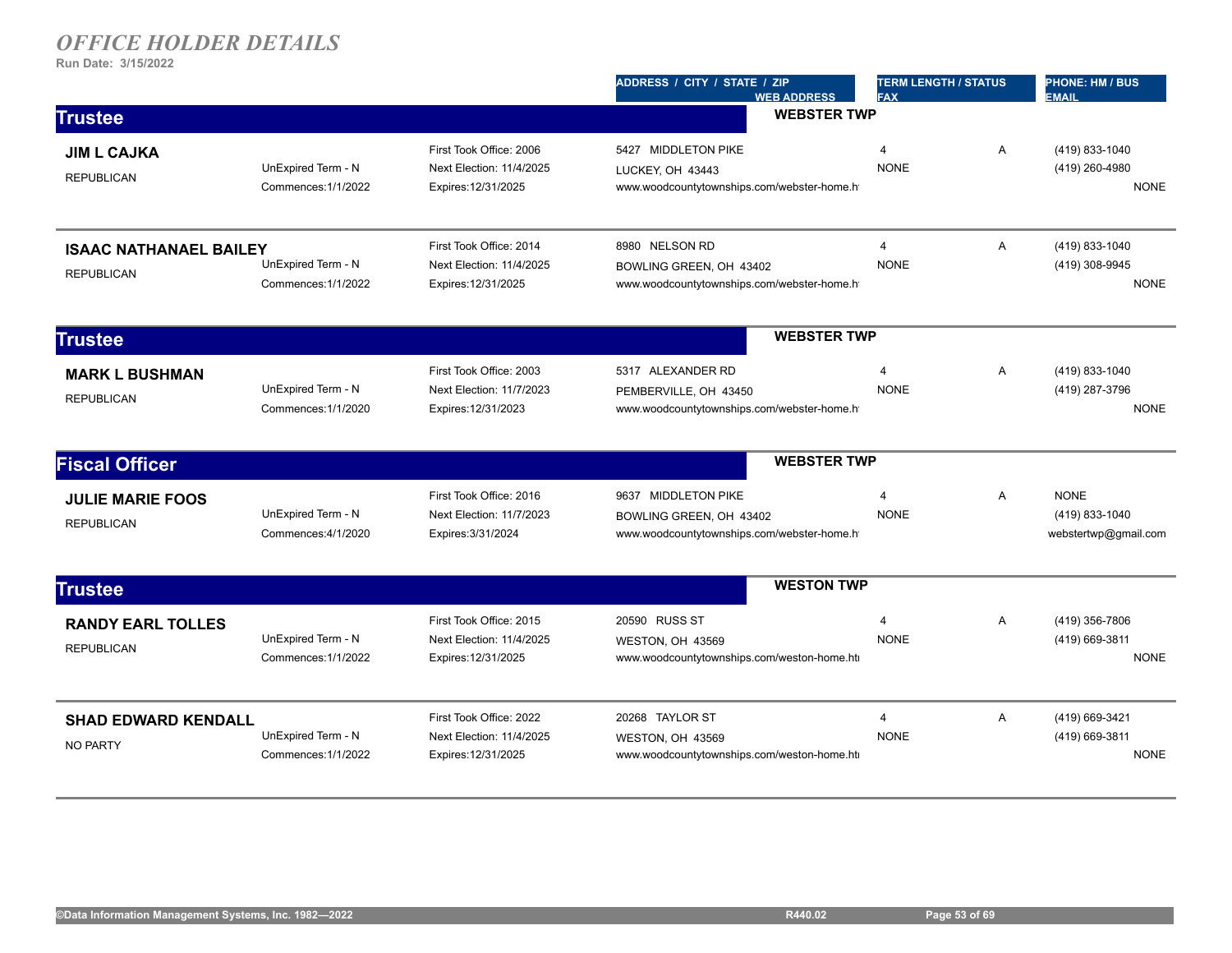|                                                      |                                           |                                                                            | ADDRESS / CITY / STATE / ZIP<br><b>WEB ADDRESS</b>                                 | <b>TERM LENGTH / STATUS</b><br><b>FAX</b> |              | PHONE: HM / BUS<br><b>EMAIL</b>                                 |
|------------------------------------------------------|-------------------------------------------|----------------------------------------------------------------------------|------------------------------------------------------------------------------------|-------------------------------------------|--------------|-----------------------------------------------------------------|
| <b>Trustee</b>                                       |                                           |                                                                            | <b>WESTON TWP</b>                                                                  |                                           |              |                                                                 |
| <b>MICHAEL JACOB BROWN</b><br><b>REPUBLICAN</b>      | UnExpired Term - N<br>Commences: 1/1/2020 | First Took Office: 2016<br>Next Election: 11/7/2023<br>Expires: 12/31/2023 | 20673 W POE RD<br>WESTON, OH 43569<br>www.woodcountytownships.com/weston-home.ht   | 4<br><b>NONE</b>                          | A            | <b>NONE</b><br>(419) 669-3811<br><b>NONE</b>                    |
| <b>Fiscal Officer</b>                                |                                           |                                                                            | <b>WESTON TWP</b>                                                                  |                                           |              |                                                                 |
| <b>JODIE J DOMER</b><br><b>NO PARTY</b>              | UnExpired Term - N<br>Commences: 4/1/2020 | First Took Office: 2016<br>Next Election: 11/7/2023<br>Expires: 3/31/2024  | 13888 SILVER ST<br>WESTON, OH 43569<br>www.woodcountytownships.com/weston-home.htm | 4<br><b>NONE</b>                          | $\mathsf{A}$ | (419) 669-2496<br>(419) 669-3811<br>westontownship@frontier.com |
| <b>Governing Board of Educational Service Center</b> |                                           |                                                                            | <b>WOOD COUNTY ESC</b>                                                             |                                           |              |                                                                 |
| <b>TIMOTHY F SMITH</b><br><b>REPUBLICAN</b>          | UnExpired Term - N<br>Commences: 1/1/2022 | First Took Office: 2018<br>Next Election: 11/4/2025<br>Expires: 12/31/2025 | 18650 NORTH ST<br>TONTOGANY, OH 43565<br>www.wood.k12.oh.us                        | 4<br><b>NONE</b>                          | A            | <b>NONE</b><br><b>NONE</b><br><b>NONE</b>                       |
| <b>JUDITH ANN HINES</b><br><b>REPUBLICAN</b>         | UnExpired Term - N<br>Commences: 1/1/2022 | First Took Office: 2014<br>Next Election: 11/4/2025<br>Expires: 12/31/2025 | 5582 BLOOMDALE RD<br>BLOOMDALE, OH 44817<br>www.wood.k12.oh.us                     | 4<br><b>NONE</b>                          | Α            | <b>NONE</b><br><b>NONE</b><br><b>NONE</b>                       |
| <b>JUDITH ANN PAREDES</b><br><b>DEMOCRAT</b>         | UnExpired Term - N<br>Commences: 1/1/2022 | First Took Office: 2010<br>Next Election: 11/4/2025<br>Expires: 12/31/2025 | 27773 SCHRIBER ST<br>WALBRIDGE, OH 43465<br>www.wood.k12.oh.us                     | 4<br><b>NONE</b>                          | A            | (419) 354-9010<br><b>NONE</b><br><b>NONE</b>                    |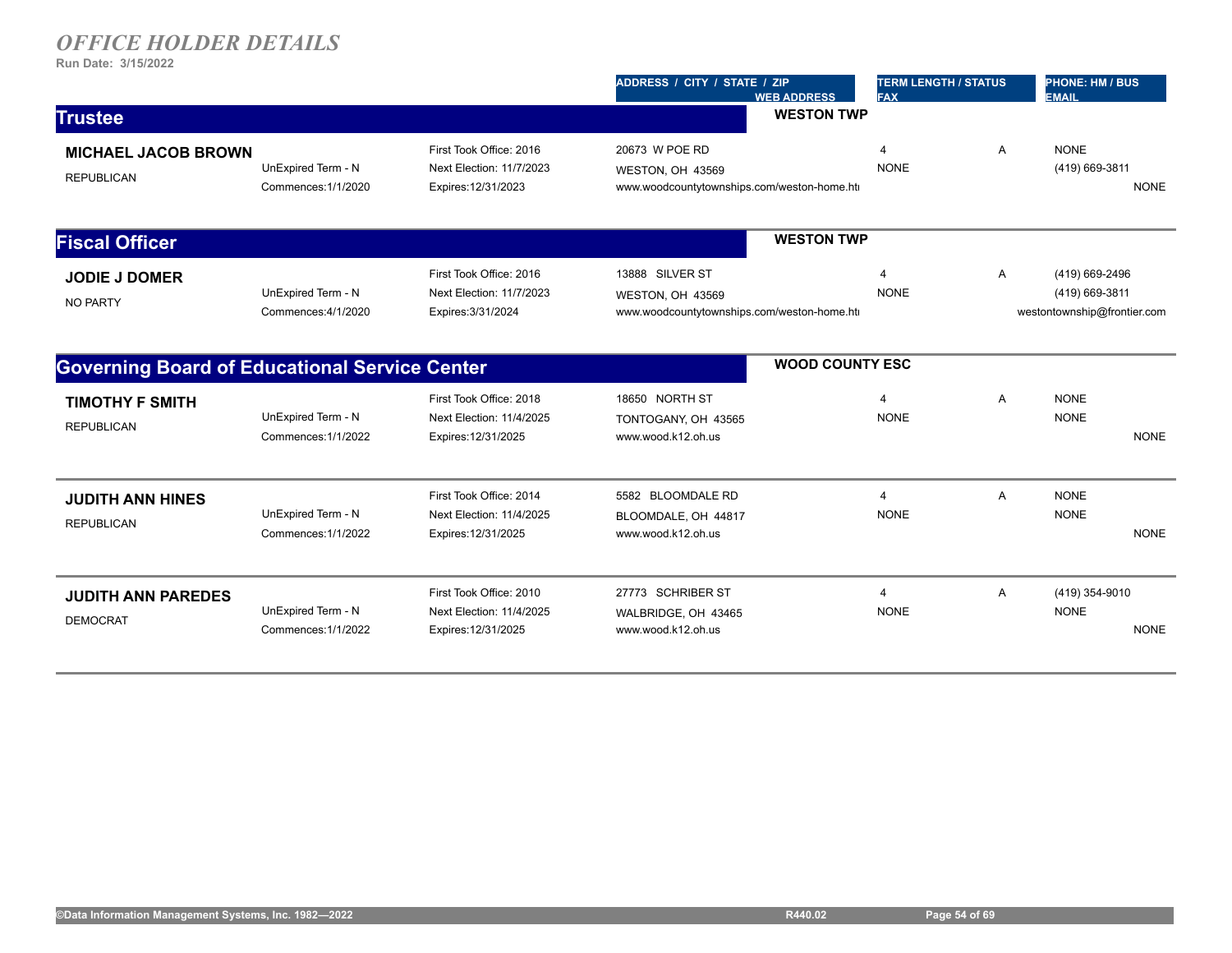|                                                      |                                           |                                                                            | ADDRESS / CITY / STATE / ZIP<br><b>WEB ADDRESS</b>                     | <b>TERM LENGTH / STATUS</b><br><b>FAX</b> |   | <b>PHONE: HM / BUS</b><br><b>EMAIL</b>          |
|------------------------------------------------------|-------------------------------------------|----------------------------------------------------------------------------|------------------------------------------------------------------------|-------------------------------------------|---|-------------------------------------------------|
| <b>Governing Board of Educational Service Center</b> |                                           |                                                                            |                                                                        | <b>WOOD COUNTY ESC</b>                    |   |                                                 |
| <b>KATHY LYNN LIMES</b><br><b>REPUBLICAN</b>         | UnExpired Term - N<br>Commences: 1/1/2020 | First Took Office: 2003<br>Next Election: 11/7/2023<br>Expires: 12/31/2023 | 20590 HULL PRAIRIE RD<br>BOWLING GREEN, OH 43402<br>www.wood.k12.oh.us | $\overline{4}$<br><b>NONE</b>             | Α | (419) 354-9010<br>(419) 823-1512<br><b>NONE</b> |
| <b>JOSEPH LINCOLN LONG</b><br><b>REPUBLICAN</b>      | UnExpired Term - N<br>Commences: 1/1/2020 | First Took Office: 2016<br>Next Election: 11/7/2023<br>Expires: 12/31/2023 | 22735 LONG JUDSON RD<br>GRAND RAPIDS, OH 43522<br>www.wood.k12.oh.us   | 4<br><b>NONE</b>                          | Α | (419) 354-9010<br>(419) 832-5664<br><b>NONE</b> |
| <b>Governing Board of Educational Service Center</b> |                                           |                                                                            |                                                                        | <b>HANCOCK COUNTY ESC</b>                 |   |                                                 |
| <b>NANCY GEORGE</b><br>NO PARTY ENTERED              | UnExpired Term - N<br>Commences: 1/1/2022 | First Took Office: 2006<br>Next Election: 11/4/2025<br>Expires: 12/31/2025 | 7746 COUNTY ROAD 140<br>FINDLAY, OH 45840<br>www.hancockesc.org        | 4<br><b>NONE</b>                          | Α | (419) 422-7525<br><b>NONE</b><br><b>NONE</b>    |
| <b>JOHN OMAN</b><br>NO PARTY ENTERED                 | UnExpired Term - N<br>Commences: 1/1/2022 | First Took Office: 2006<br>Next Election: 11/4/2025<br>Expires: 12/31/2025 | 7746 COUNTY RD 140<br>FINDLAY, OH 45840<br>www.hancockesc.org          | $\overline{4}$<br><b>NONE</b>             | Α | (419) 422-7525<br><b>NONE</b><br><b>NONE</b>    |
| <b>MARK GLEASON</b><br><b>NO PARTY ENTERED</b>       | UnExpired Term - N<br>Commences: 1/1/2022 | First Took Office: 2022<br>Next Election: 11/4/2025<br>Expires: 12/31/2025 | 7746 COUNTY RD 140<br>FINDLAY, OH 45840<br>www.hancockesc.org          | $\overline{4}$<br><b>NONE</b>             | Α | <b>NONE</b><br><b>NONE</b><br><b>NONE</b>       |
| <b>Governing Board of Educational Service Center</b> |                                           |                                                                            |                                                                        | <b>HANCOCK COUNTY ESC</b>                 |   |                                                 |
| KAREN FLANAGAN<br>NO PARTY ENTERED                   | UnExpired Term - N<br>Commences: 1/1/2020 | First Took Office: 2020<br>Next Election: 11/7/2023<br>Expires: 12/31/2023 | 1132 TR 231<br>VAN BUREN, OH 45889<br><b>NONE</b>                      | $\overline{4}$<br><b>NONE</b>             | A | <b>NONE</b><br><b>NONE</b><br><b>NONE</b>       |
| <b>TERRY HUFFMAN</b><br>NO PARTY ENTERED             | UnExpired Term - N<br>Commences: 1/1/2020 | First Took Office: 2020<br>Next Election: 11/7/2023<br>Expires: 12/31/2023 | 454 WILLOW DR<br>ARLINGTON, OH 45814<br><b>NONE</b>                    | $\overline{4}$<br><b>NONE</b>             | A | <b>NONE</b><br><b>NONE</b><br><b>NONE</b>       |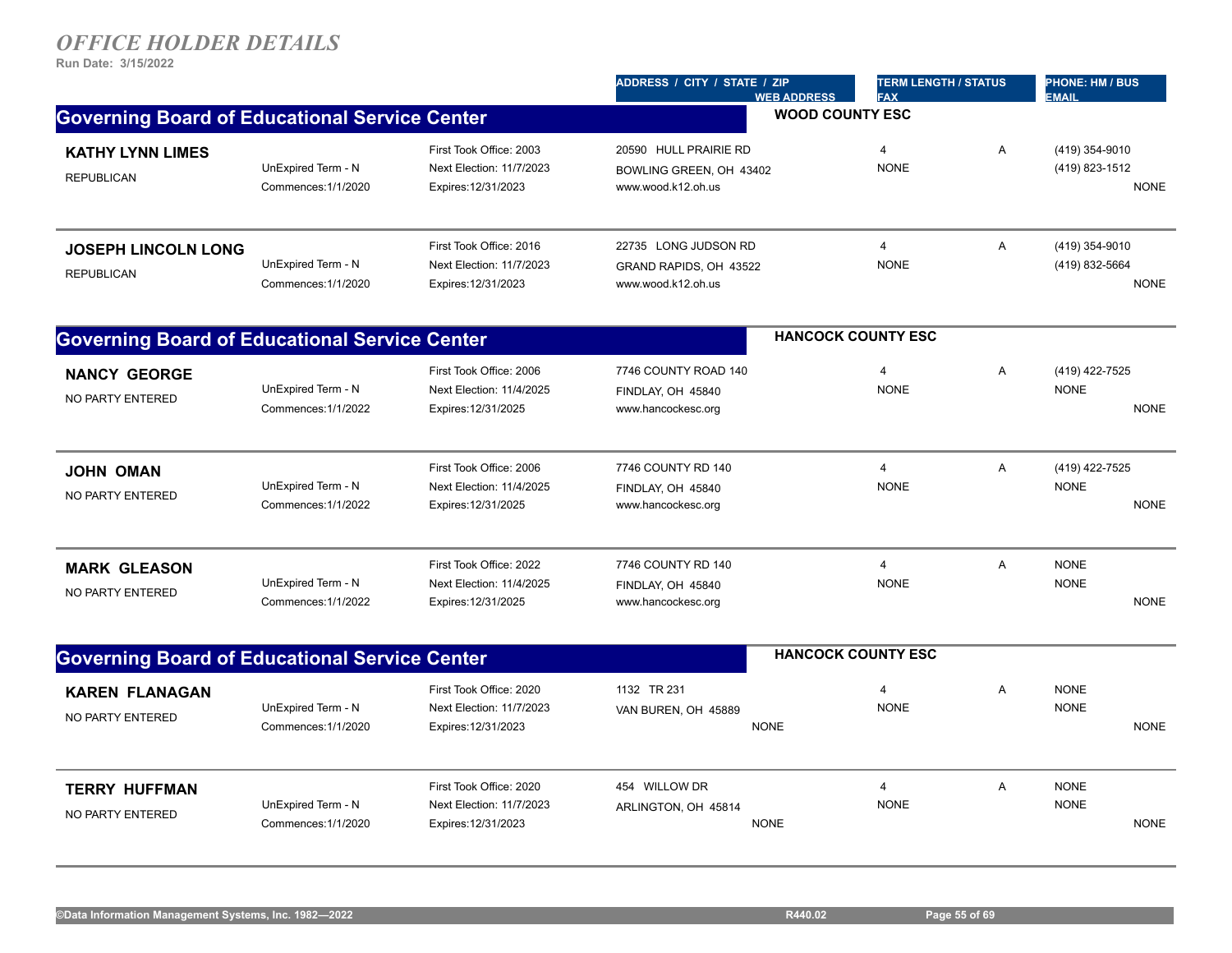|                                                      |                                           |                                                                            | ADDRESS / CITY / STATE / ZIP                                      | <b>TERM LENGTH / STATUS</b><br><b>FAX</b><br><b>WEB ADDRESS</b> |   | <b>PHONE: HM / BUS</b><br><b>EMAIL</b>       |
|------------------------------------------------------|-------------------------------------------|----------------------------------------------------------------------------|-------------------------------------------------------------------|-----------------------------------------------------------------|---|----------------------------------------------|
| <b>Governing Board of Educational Service Center</b> |                                           |                                                                            |                                                                   | <b>ESC OF LAKE ERIE WEST</b>                                    |   |                                              |
| <b>JOAN E KUCHCINSKI</b><br><b>DEMOCRAT</b>          | UnExpired Term - N<br>Commences: 1/1/2022 | First Took Office: 2006<br>Next Election: 11/4/2025<br>Expires: 12/31/2025 | 2275 COLLINWOOD BLVD<br>TOLEDO, OH 43620<br>www.lucas.k12.oh.us/  | $\overline{4}$<br><b>NONE</b>                                   | Α | (419) 245-4150<br><b>NONE</b><br><b>NONE</b> |
| <b>VACANT</b><br><b>NO PARTY ENTERED</b>             | UnExpired Term - Y<br>Commences: 1/1/2022 | First Took Office: 0<br>Next Election: 11/7/2023<br>Expires: 12/31/2023    | , OH<br><b>NONE</b>                                               | $\overline{4}$<br><b>NONE</b>                                   | Α | <b>NONE</b><br><b>NONE</b><br><b>NONE</b>    |
| <b>JEFF BUNCK</b><br>NO PARTY ENTERED                | UnExpired Term - N<br>Commences: 1/1/2022 | First Took Office: 2022<br>Next Election: 11/4/2025<br>Expires: 12/31/2025 | 2275 COLLINGWOOD BLVD<br>TOLEDO, OH 43620<br>www.lucas.k12.oh.us/ | $\overline{4}$<br><b>NONE</b>                                   | A | <b>NONE</b><br>(419) 868-5927<br><b>NONE</b> |
| <b>Governing Board of Educational Service Center</b> |                                           |                                                                            |                                                                   | <b>ESC OF LAKE ERIE WEST</b>                                    |   |                                              |
| <b>BARBARA LAIRD</b><br><b>NO PARTY ENTERED</b>      | UnExpired Term - N<br>Commences: 1/1/2020 | First Took Office: 2020<br>Next Election: 11/7/2023<br>Expires: 12/31/2023 | , OH<br><b>NONE</b>                                               | 4<br><b>NONE</b>                                                | A | <b>NONE</b><br><b>NONE</b><br><b>NONE</b>    |
| <b>JAMES TELB</b><br>NO PARTY ENTERED                | UnExpired Term - N<br>Commences: 1/1/2020 | First Took Office: 2014<br>Next Election: 11/7/2023<br>Expires: 12/31/2023 | 2275 COLLINWOOD BLVD<br>TOLEDO, OH<br>www.lucas.k12.oh.us/        | $\overline{4}$<br><b>NONE</b>                                   | A | (419) 245-4150<br><b>NONE</b><br><b>NONE</b> |
| <b>Governing Board of Educational Service Center</b> |                                           |                                                                            |                                                                   | <b>NW OHIO 5TH DISTRICT ESC</b>                                 |   |                                              |
| <b>JIM GEORGE</b><br>NO PARTY ENTERED                | UnExpired Term - N<br>Commences: 1/1/2020 | First Took Office: 2018<br>Next Election: 11/7/2023<br>Expires: 12/31/2023 | 335 N LIND ST<br>DESHLER, OH 43516<br>www.nwoesc.k12.oh.us        | $\overline{4}$<br><b>NONE</b>                                   | A | <b>NONE</b><br>(567) 444-4800<br><b>NONE</b> |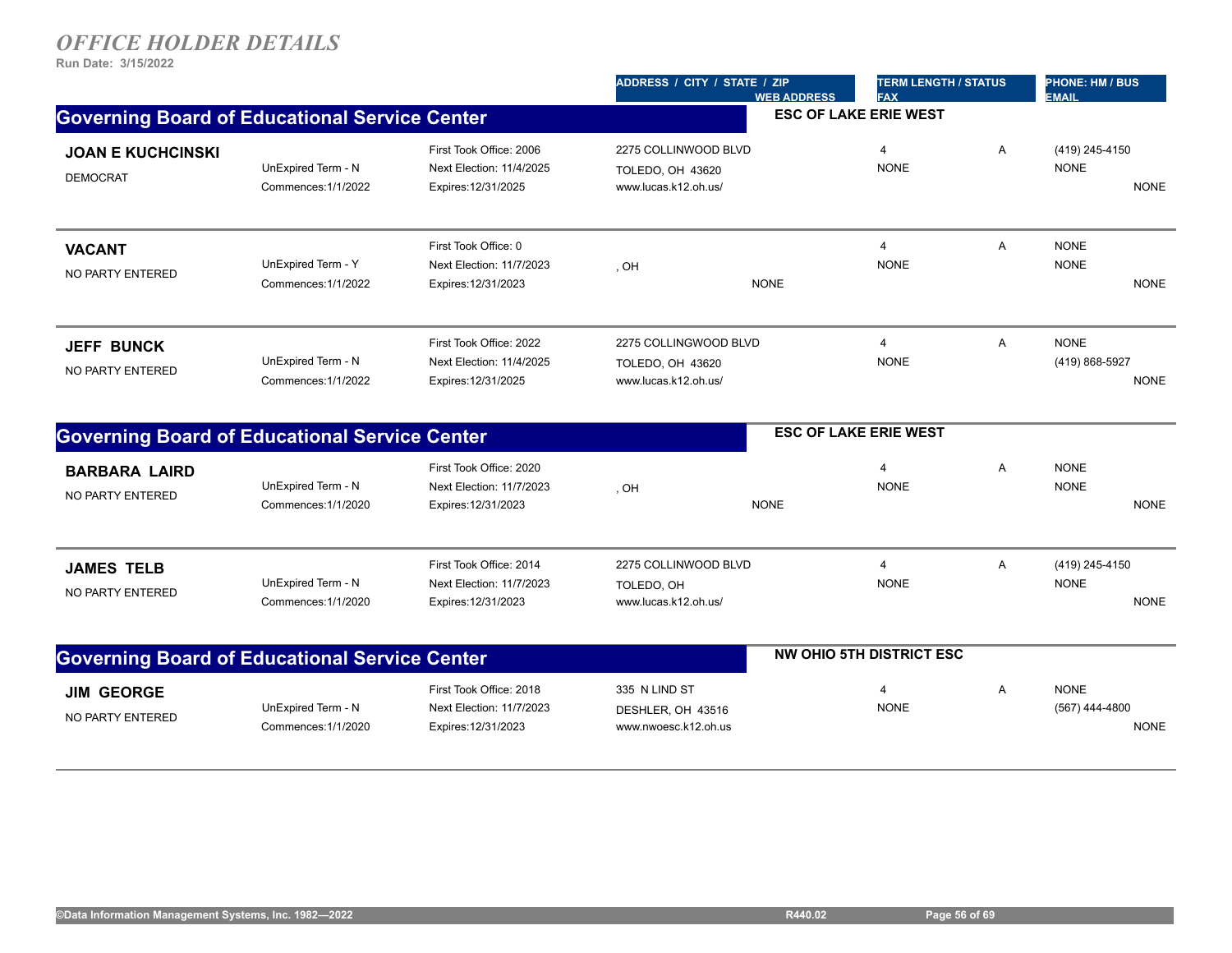|                                           |                                           |                                                                            | ADDRESS / CITY / STATE / ZIP<br><b>WEB ADDRESS</b>                         | <b>TERM LENGTH / STATUS</b><br><b>FAX</b> |   | <b>PHONE: HM / BUS</b><br><b>EMAIL</b>                      |  |
|-------------------------------------------|-------------------------------------------|----------------------------------------------------------------------------|----------------------------------------------------------------------------|-------------------------------------------|---|-------------------------------------------------------------|--|
| <b>Board of Education</b>                 |                                           |                                                                            | <b>BOWLING GREEN SD</b>                                                    |                                           |   |                                                             |  |
| <b>NORMAN J GEER</b><br><b>DEMOCRAT</b>   | UnExpired Term - N<br>Commences: 1/1/2022 | First Took Office: 2018<br>Next Election: 11/4/2025<br>Expires: 12/31/2025 | 917 CLARK ST<br>BOWLING GREEN, OH 43402<br>http://www.bgcs.k12.oh.us/board | $\overline{4}$<br><b>NONE</b>             | A | (419) 352-5164<br><b>NONE</b><br>ngeer@bgcs.k12.oh.us       |  |
| <b>RYAN M MYERS</b><br><b>REPUBLICAN</b>  | UnExpired Term - N<br>Commences: 1/1/2022 | First Took Office: 2020<br>Next Election: 11/4/2025<br>Expires: 12/31/2025 | 1538 MUIRFIELD DR<br>BOWLING GREEN, OH 43402-5211<br>www.bgcs.k12.oh.us    | $\overline{4}$<br><b>NONE</b>             | A | (419) 619-0207<br>(419) 352-3576<br>rmyers@bgcs.k12.oh.us   |  |
| <b>Board of Education</b>                 |                                           |                                                                            | <b>BOWLING GREEN SD</b>                                                    |                                           |   |                                                             |  |
| <b>JILL A CARR</b><br><b>DEMOCRAT</b>     | UnExpired Term - N<br>Commences: 1/1/2020 | First Took Office: 2016<br>Next Election: 11/7/2023<br>Expires: 12/31/2023 | 832 HAMILTON CT<br>BOWLING GREEN, OH 43402<br>www.bgcs.k12.oh.us           | $\overline{4}$<br><b>NONE</b>             | A | (419) 352-3576<br><b>NONE</b><br>jcarr@bgcs.k12.oh.us       |  |
| <b>GINNY T STEWART</b><br><b>DEMOCRAT</b> | UnExpired Term - N<br>Commences: 1/1/2020 | First Took Office: 2016<br>Next Election: 11/7/2023<br>Expires: 12/31/2023 | 1249 BROWNWOOD DR<br>BOWLING GREEN, OH 43402<br>www.bgcs.k12.oh.us         | $\overline{4}$<br><b>NONE</b>             | A | (419) 352-3576<br>(419) 806-4219<br>gstewart@bgcs.k12.oh.us |  |
| <b>TRACY M HOVEST</b><br><b>DEMOCRAT</b>  | UnExpired Term - N<br>Commences: 1/1/2020 | First Took Office: 2020<br>Next Election: 11/7/2023<br>Expires: 12/31/2023 | 988 REEVES CT<br>BOWLING GREEN, OH 43402<br>www.bgcs.k12.oh.us             | $\overline{4}$<br><b>NONE</b>             | A | <b>NONE</b><br>(419) 352-3576<br><b>NONE</b>                |  |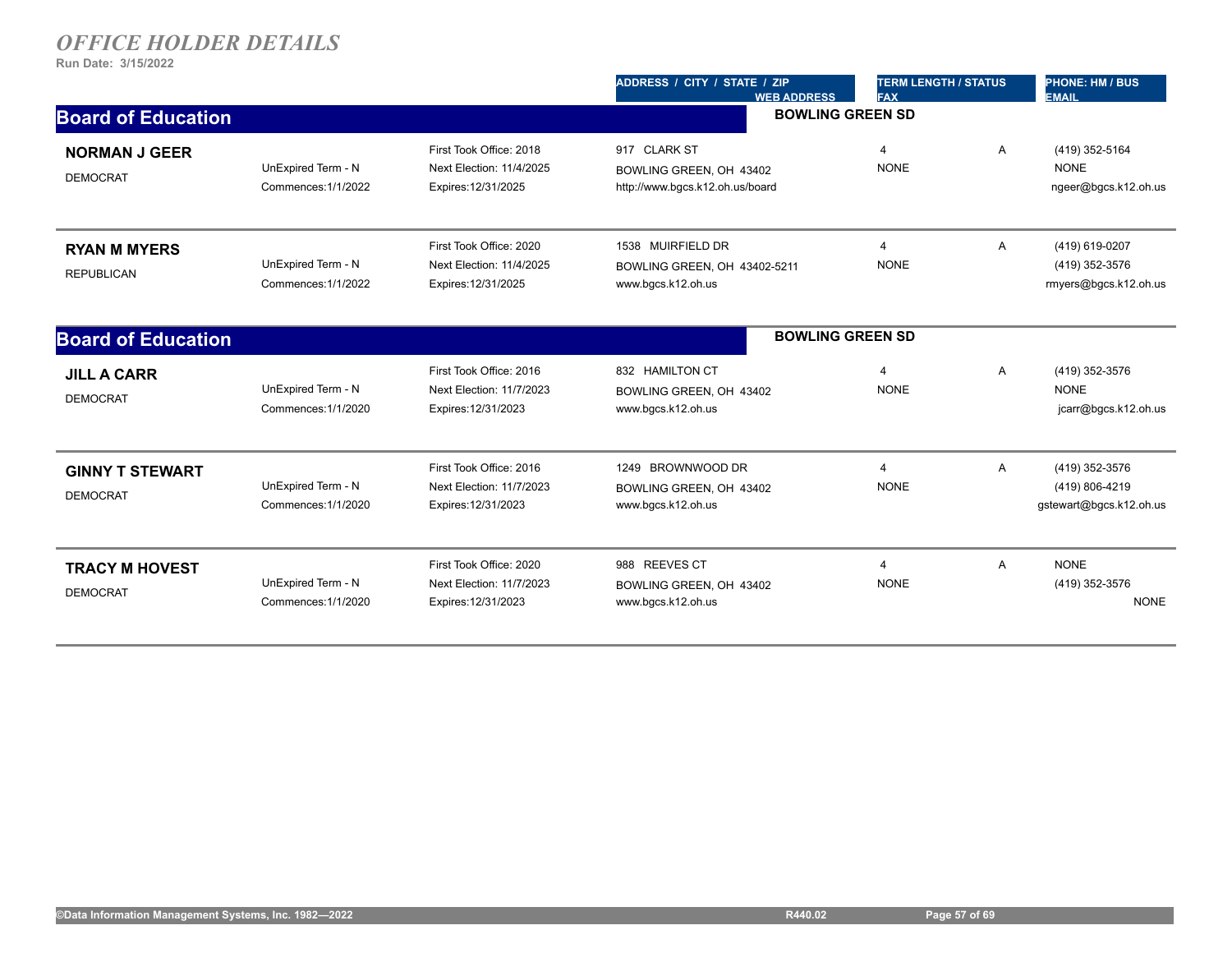|                                                    |                                           |                                                                            | ADDRESS / CITY / STATE / ZIP<br><b>WEB ADDRESS</b>                               | <b>TERM LENGTH / STATUS</b><br><b>FAX</b> |                | <b>PHONE: HM / BUS</b><br><b>EMAIL</b>                            |
|----------------------------------------------------|-------------------------------------------|----------------------------------------------------------------------------|----------------------------------------------------------------------------------|-------------------------------------------|----------------|-------------------------------------------------------------------|
| <b>Board of Education</b>                          |                                           |                                                                            | <b>EASTWOOD SD</b>                                                               |                                           |                |                                                                   |
| <b>ANDREW JUSTIN HAAS</b><br><b>REPUBLICAN</b>     | UnExpired Term - N<br>Commences: 1/1/2022 | First Took Office: 2018<br>Next Election: 11/4/2025<br>Expires: 12/31/2025 | 222 LANDWEHR AVE<br>LUCKEY, OH 43443<br>http://www.eastwoodschools.org/Board     | $\overline{4}$<br><b>NONE</b>             | A              | (419) 833-6343<br><b>NONE</b><br><b>NONE</b>                      |
| <b>DENIS LEE HELM</b>                              |                                           | First Took Office: 2002                                                    | PO BOX 283                                                                       | $\overline{4}$                            | A              | (877) 287-3219                                                    |
| <b>REPUBLICAN</b>                                  | UnExpired Term - N<br>Commences: 1/1/2022 | Next Election: 11/4/2025<br>Expires: 12/31/2025                            | LUCKEY, OH 43443<br>www.eastwood.k12.oh.us                                       | <b>NONE</b>                               |                | <b>NONE</b><br><b>NONE</b>                                        |
| <b>SHERRIL SHEFFLER</b><br><b>DEMOCRAT</b>         | UnExpired Term - N<br>Commences: 1/1/2022 | First Took Office: 2010<br>Next Election: 11/4/2025<br>Expires: 12/31/2025 | PO BOX 528<br>PEMBERVILLE, OH 43450<br>www.eastwood.k12.oh.us                    | $\overline{4}$<br><b>NONE</b>             | A              | (419) 833-6411<br>(877) 287-3219<br>ssheffler@eastwoodschools.org |
| <b>Board of Education</b>                          |                                           |                                                                            | <b>EASTWOOD SD</b>                                                               |                                           |                |                                                                   |
| <b>RANDY LEE ROTHENBUHLER</b><br><b>REPUBLICAN</b> | UnExpired Term - N<br>Commences: 1/1/2020 | First Took Office: 2019<br>Next Election: 11/7/2023<br>Expires: 12/31/2023 | 818 W FRONT ST<br>PEMBERVILLE, OH 43450<br>www.eastwood.k12.oh.us                | $\overline{4}$<br><b>NONE</b>             | A              | (419) 287-4075<br>(419) 287-3361<br><b>NONE</b>                   |
| <b>JAMES L ROGERS</b><br><b>REPUBLICAN</b>         | UnExpired Term - N<br>Commences: 1/1/2020 | First Took Office: 2017<br>Next Election: 11/7/2023<br>Expires: 12/31/2023 | 20778 CARTER RD<br>BOWLING GREEN, OH 43402<br>www.eastwood.k12.oh.us             | $\overline{4}$<br><b>NONE</b>             | A              | <b>NONE</b><br>(419) 833-6411<br><b>NONE</b>                      |
| <b>Board of Education</b>                          |                                           |                                                                            | <b>ELMWOOD SD</b>                                                                |                                           |                |                                                                   |
| <b>BRIAN STANLEY KING</b><br><b>REPUBLICAN</b>     | UnExpired Term - N<br>Commences: 1/1/2022 | First Took Office: 2010<br>Next Election: 11/4/2025<br>Expires: 12/31/2025 | PO BOX 166<br>WAYNE, OH 43466<br>http://www.elmwood.k12.oh.us/board-of-education | $\overline{4}$<br><b>NONE</b>             | $\overline{A}$ | <b>NONE</b><br>(419) 655-2583<br>kingb@elmwoodschools.org         |
| <b>DAVID A LEE</b><br><b>NO PARTY</b>              | UnExpired Term - N<br>Commences: 1/1/2022 | First Took Office: 2022<br>Next Election: 11/4/2025<br>Expires: 12/31/2025 | 12400 JERRY CITY RD<br>CYGNET, OH 43413<br>https://www.elmwood.k12.oh.us/        | $\overline{4}$<br><b>NONE</b>             | A              | (419) 655-2037<br>(419) 655-2583<br>leed@elmwoodschools.org       |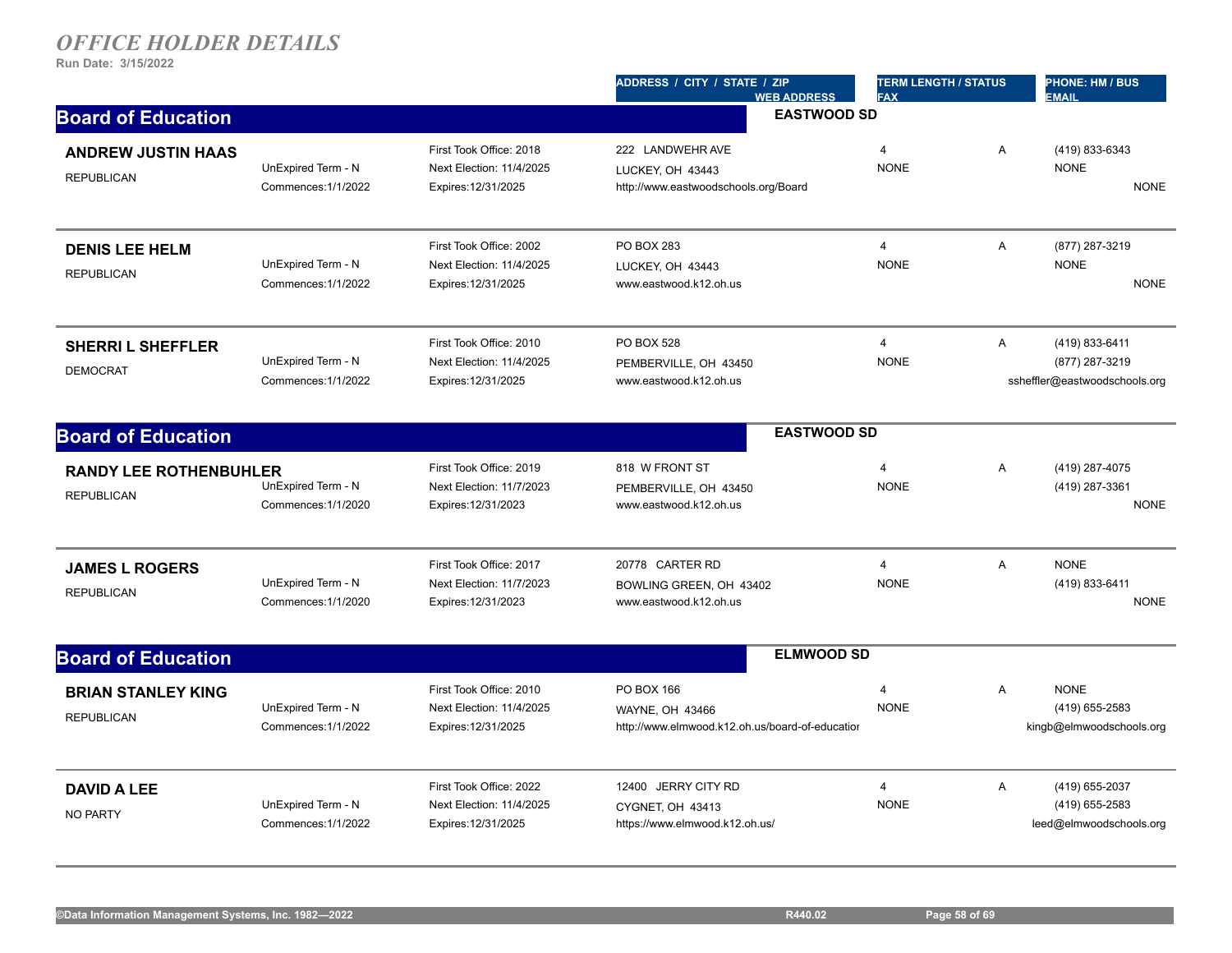|                                               |                                           |                                                                            | ADDRESS / CITY / STATE / ZIP<br><b>WEB ADDRESS</b>                                            | <b>TERM LENGTH / STATUS</b><br><b>FAX</b> |                | <b>PHONE: HM / BUS</b><br><b>EMAIL</b>                |
|-----------------------------------------------|-------------------------------------------|----------------------------------------------------------------------------|-----------------------------------------------------------------------------------------------|-------------------------------------------|----------------|-------------------------------------------------------|
| <b>Board of Education</b>                     |                                           |                                                                            | <b>ELMWOOD SD</b>                                                                             |                                           |                |                                                       |
| <b>MELANIE J DAVIS</b><br><b>REPUBLICAN</b>   | UnExpired Term - N<br>Commences: 1/1/2020 | First Took Office: 2008<br>Next Election: 11/7/2023<br>Expires: 12/31/2023 | 7391 ROSENDALE RD<br>WAYNE, OH 43466<br>http://www.elmwood.k12.oh.us/                         | $\overline{4}$<br><b>NONE</b>             | A              | <b>NONE</b><br>(419) 655-2583<br><b>NONE</b>          |
| <b>RYAN E LEE</b><br><b>REPUBLICAN</b>        | UnExpired Term - N<br>Commences: 1/1/2020 | First Took Office: 2012<br>Next Election: 11/7/2023<br>Expires: 12/31/2023 | PO BOX 57<br>JERRY CITY, OH 43437<br>http://www.elmwood.k12.oh.us/                            | $\overline{4}$<br><b>NONE</b>             | A              | (419) 655-3377<br>(419) 655-2583<br><b>NONE</b>       |
| <b>DEBORA L REYNOLDS</b><br><b>REPUBLICAN</b> | UnExpired Term - N<br>Commences: 1/1/2020 | First Took Office: 2016<br>Next Election: 11/7/2023<br>Expires: 12/31/2023 | 11239 GREENSBURG PIKE<br>PORTAGE, OH 43451<br>http://www.elmwood.k12.oh.us/                   | $\overline{4}$<br><b>NONE</b>             | A              | (419) 686-5915<br>(419) 655-2583<br><b>NONE</b>       |
| <b>Board of Education</b>                     |                                           |                                                                            | <b>LAKE SD</b>                                                                                |                                           |                |                                                       |
| <b>BRADLEY L BLANDIN</b><br><b>REPUBLICAN</b> | UnExpired Term - N<br>Commences: 1/1/2022 | First Took Office: 2018<br>Next Election: 11/4/2025<br>Expires: 12/31/2025 | 2329 PHEASANT DR<br>NORTHWOOD, OH 43619<br>http://www.lakeschools.org/district/board-of-educa | $\overline{4}$<br><b>NONE</b>             | $\overline{A}$ | <b>NONE</b><br>(419) 661-3000<br><b>NONE</b>          |
| <b>TIMOTHY D KRUGH</b><br><b>REPUBLICAN</b>   | UnExpired Term - N<br>Commences: 1/1/2022 | First Took Office: 2006<br>Next Election: 11/4/2025<br>Expires: 12/31/2025 | 1520 MILLBURY RD<br>NORTHWOOD, OH 43619<br>http://www.lakeschools.org/district/board-of-educa | $\overline{4}$<br><b>NONE</b>             | A              | (419) 836-2801<br>(419) 661-3000<br>tkrugh@rcolaw.com |
| <b>NICHOLAS R BAER</b><br>NO PARTY            | UnExpired Term - N<br>Commences: 1/1/2022 | First Took Office: 2022<br>Next Election: 11/4/2025<br>Expires: 12/31/2025 | 201 PARKVIEW DR<br>WALBRIDGE, OH 43465<br>http://www.lakeschools.org/district/board-of-educa  | 4<br><b>NONE</b>                          | A              | (419) 305-5841<br>(419) 661-3000<br><b>NONE</b>       |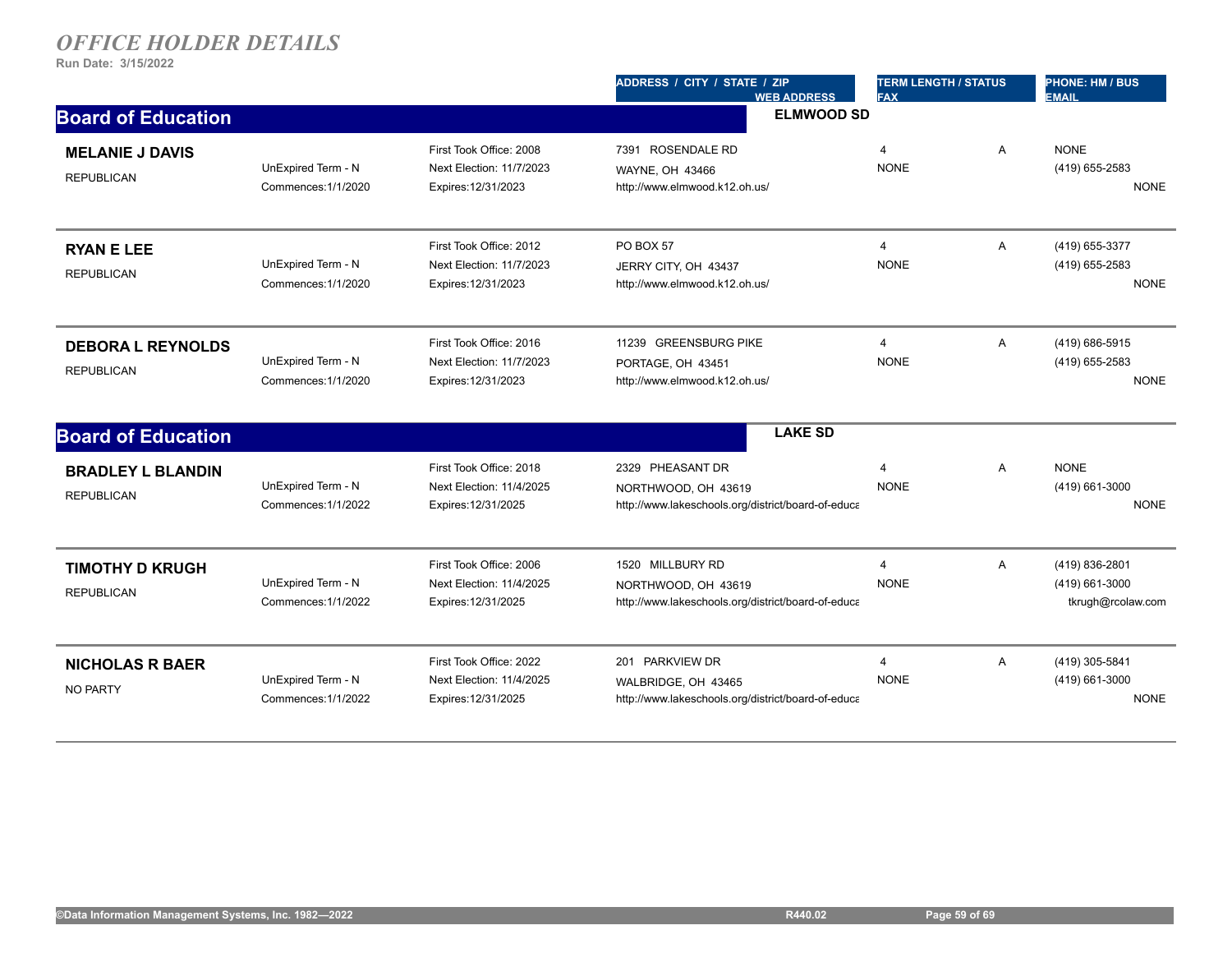|                                                        |                                           |                                                                            | ADDRESS / CITY / STATE / ZIP<br><b>WEB ADDRESS</b>                        | <b>TERM LENGTH / STATUS</b><br><b>FAX</b> |                | <b>PHONE: HM / BUS</b><br><b>EMAIL</b>                   |
|--------------------------------------------------------|-------------------------------------------|----------------------------------------------------------------------------|---------------------------------------------------------------------------|-------------------------------------------|----------------|----------------------------------------------------------|
| <b>Board of Education</b>                              |                                           |                                                                            | <b>LAKE SD</b>                                                            |                                           |                |                                                          |
| <b>JOHN G ERVIN</b><br><b>DEMOCRAT</b>                 | UnExpired Term - N<br>Commences: 1/1/2020 | First Took Office: 2012<br>Next Election: 11/7/2023<br>Expires: 12/31/2023 | 28560 CASE ST<br>MILLBURY, OH 43447<br>www.lakelocal.k12.oh.us            | $\overline{4}$<br><b>NONE</b>             | A              | <b>NONE</b><br>(419) 661-3000<br><b>NONE</b>             |
| <b>SCOTT J SWARTZ</b><br><b>REPUBLICAN</b>             | UnExpired Term - N<br>Commences: 1/1/2020 | First Took Office: 2012<br>Next Election: 11/7/2023<br>Expires: 12/31/2023 | 28796 MAIN ST<br>MILLBURY, OH 43447<br>www.lakelocal.k12.oh.us            | $\overline{4}$<br><b>NONE</b>             | A              | <b>NONE</b><br>(419) 661-3000<br><b>NONE</b>             |
| <b>Board of Education</b>                              |                                           |                                                                            |                                                                           | <b>NORTH BALTIMORE SD</b>                 |                |                                                          |
| <b>TIMOTHY JAMES ARCHER JR</b><br><b>REPUBLICAN</b>    | UnExpired Term - N<br>Commences: 1/1/2022 | First Took Office: 2010<br>Next Election: 11/4/2025<br>Expires: 12/31/2025 | 206 S TAYLOR ST<br>N BALTIMORE, OH 45872<br>http://nb.noacsc.org/         | 4<br><b>NONE</b>                          | Α              | (419) 257-3531<br>(419) 257-3761<br>tarcher@nbls.org     |
| <b>JEREMY ZIERI SHARNINGHOUSE</b><br><b>REPUBLICAN</b> | UnExpired Term - N<br>Commences: 1/1/2022 | First Took Office: 2018<br>Next Election: 11/4/2025<br>Expires: 12/31/2025 | 405 N MAIN ST<br>N BALTIMORE, OH 45872<br>https://www.nbls.org/           | $\overline{4}$<br><b>NONE</b>             | A              | (419) 257-3461<br><b>NONE</b><br>jsharninghouse@nbls.org |
| <b>JOSHUA B STUFFT</b><br><b>NO PARTY</b>              | UnExpired Term - N<br>Commences: 1/1/2022 | First Took Office: 2022<br>Next Election: 11/4/2025<br>Expires: 12/31/2025 | 3690 NORTH BALTIMORE RD<br>N BALTIMORE, OH 45872<br>https://www.nbls.org/ | $\overline{4}$<br><b>NONE</b>             | $\overline{A}$ | <b>NONE</b><br><b>NONE</b><br><b>NONE</b>                |
| <b>Board of Education</b>                              |                                           |                                                                            |                                                                           | <b>NORTH BALTIMORE SD</b>                 |                |                                                          |
| <b>TAMYRA S THOMAS</b><br><b>REPUBLICAN</b>            | UnExpired Term - N<br>Commences: 1/1/2020 | First Took Office: 2008<br>Next Election: 11/7/2023<br>Expires: 12/31/2023 | 600 E BROADWAY<br>N BALTIMORE, OH 45872<br>http://nb.noacsc.org           | $\overline{4}$<br><b>NONE</b>             | A              | (419) 257-3531<br><b>NONE</b><br><b>NONE</b>             |
| <b>JAIMYE J BUSHEY</b><br><b>REPUBLICAN</b>            | UnExpired Term - N<br>Commences: 1/1/2020 | First Took Office: 2010<br>Next Election: 11/7/2023<br>Expires: 12/31/2023 | 228 S MAIN ST<br>N BALTIMORE, OH 45872<br>http://nb.noacsc.org            | $\overline{4}$<br><b>NONE</b>             | A              | (419) 257-3531<br><b>NONE</b><br><b>NONE</b>             |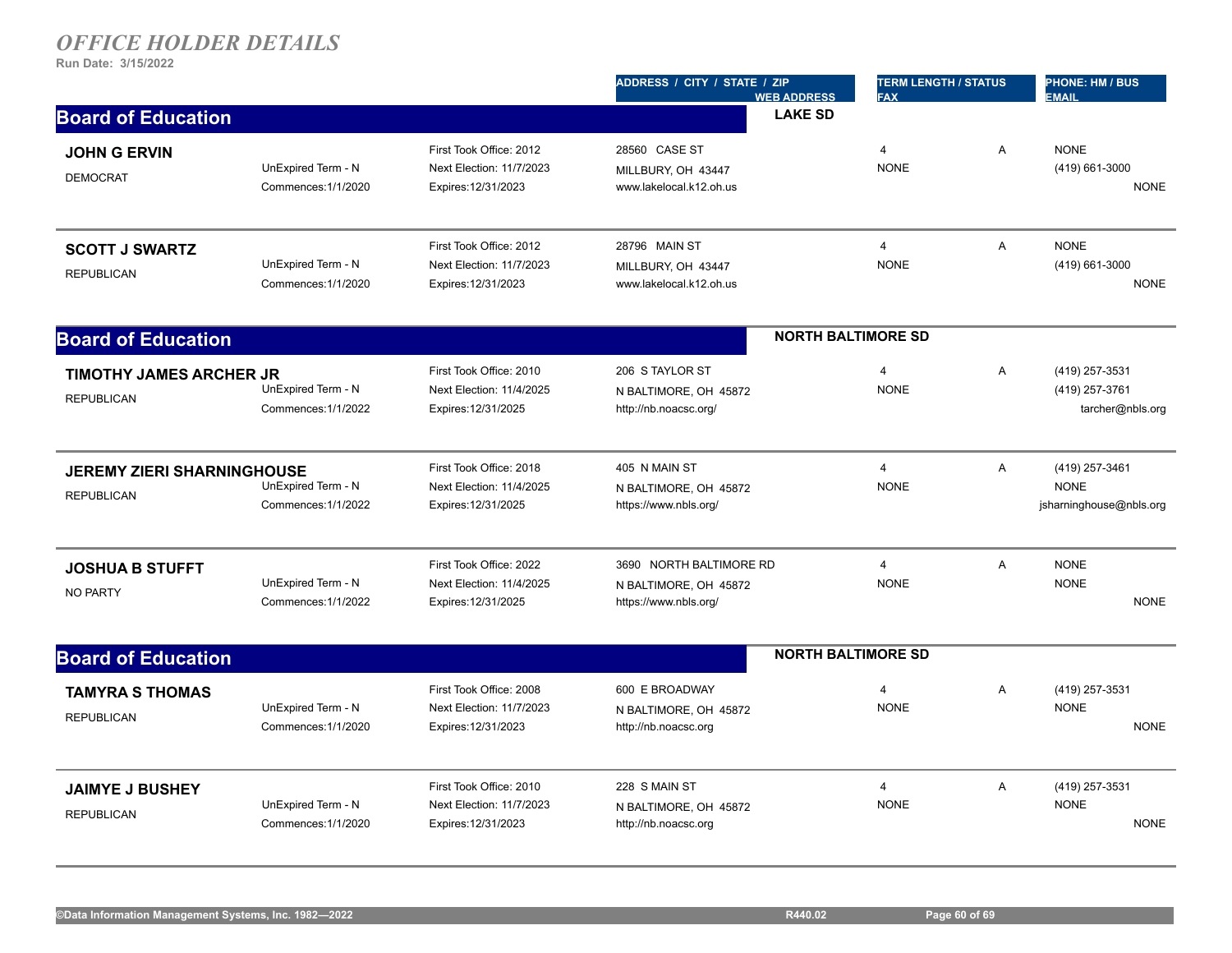|                                                |                                           |                                                                            | ADDRESS / CITY / STATE / ZIP<br><b>WEB ADDRESS</b>                           | <b>TERM LENGTH / STATUS</b><br><b>FAX</b> |              | <b>PHONE: HM / BUS</b><br><b>EMAIL</b>                            |  |
|------------------------------------------------|-------------------------------------------|----------------------------------------------------------------------------|------------------------------------------------------------------------------|-------------------------------------------|--------------|-------------------------------------------------------------------|--|
| <b>Board of Education</b>                      |                                           |                                                                            | <b>NORTHWOOD SD</b>                                                          |                                           |              |                                                                   |  |
| <b>JEFFREY S DUNLAP</b><br><b>REPUBLICAN</b>   | UnExpired Term - N<br>Commences: 1/1/2022 | First Took Office: 2010<br>Next Election: 11/4/2025<br>Expires: 12/31/2025 | 2527 EDEN EAST DR<br>NORTHWOOD, OH 43619<br>http://www.northwoodschools.org/ | 4<br><b>NONE</b>                          | $\mathsf{A}$ | (419) 691-3888<br>(419) 693-5222<br>mwasch@northwood.k12.oh.us    |  |
| <b>CHARLES C TURNER</b><br><b>NO PARTY</b>     | UnExpired Term - N<br>Commences: 1/1/2022 | First Took Office: 2016<br>Next Election: 11/4/2025<br>Expires: 12/31/2025 | 917 GOULD ST<br>NORTHWOOD, OH 43619<br>http://www.northwoodschools.org/      | 4<br><b>NONE</b>                          | A            | (419) 697-9638<br><b>NONE</b><br>cturner@northwoodschools.org     |  |
| <b>ANGELA LYNN CLOSSON</b><br><b>NO PARTY</b>  | UnExpired Term - N<br>Commences: 1/1/2022 | First Took Office: 2022<br>Next Election: 11/4/2025<br>Expires: 12/31/2025 | 690 BRADNER RD<br>NORTHWOOD, OH 43619<br>http://www.northwoodschools.org/    | $\overline{4}$<br><b>NONE</b>             | $\mathsf{A}$ | (419) 754-0079<br>(419) 360-5047<br>aclosson@northwoodschools.org |  |
| <b>Board of Education</b>                      |                                           |                                                                            | <b>NORTHWOOD SD</b>                                                          |                                           |              |                                                                   |  |
| <b>CAROLYN A SCHIMMEL</b><br><b>REPUBLICAN</b> | UnExpired Term - N<br>Commences: 1/1/2020 | First Took Office: 2018<br>Next Election: 11/7/2023<br>Expires: 12/31/2023 | 2239 RICHMAND DR<br>NORTHWOOD, OH 43619<br>http://www.northwoodschools.org/  | 4<br><b>NONE</b>                          | A            | (419) 705-4059<br><b>NONE</b><br><b>NONE</b>                      |  |
| <b>MISTY DAWN RODRIGUEZ</b><br><b>DEMOCRAT</b> | UnExpired Term - N<br>Commences: 1/1/2020 | First Took Office: 2016<br>Next Election: 11/7/2023<br>Expires: 12/31/2023 | 1968 BEACHCRAFT DR<br>NORTHWOOD, OH 43619<br>www.northwood.k12.org.us        | 4<br><b>NONE</b>                          | Α            | (419) 693-0923<br>(419) 691-3888<br><b>NONE</b>                   |  |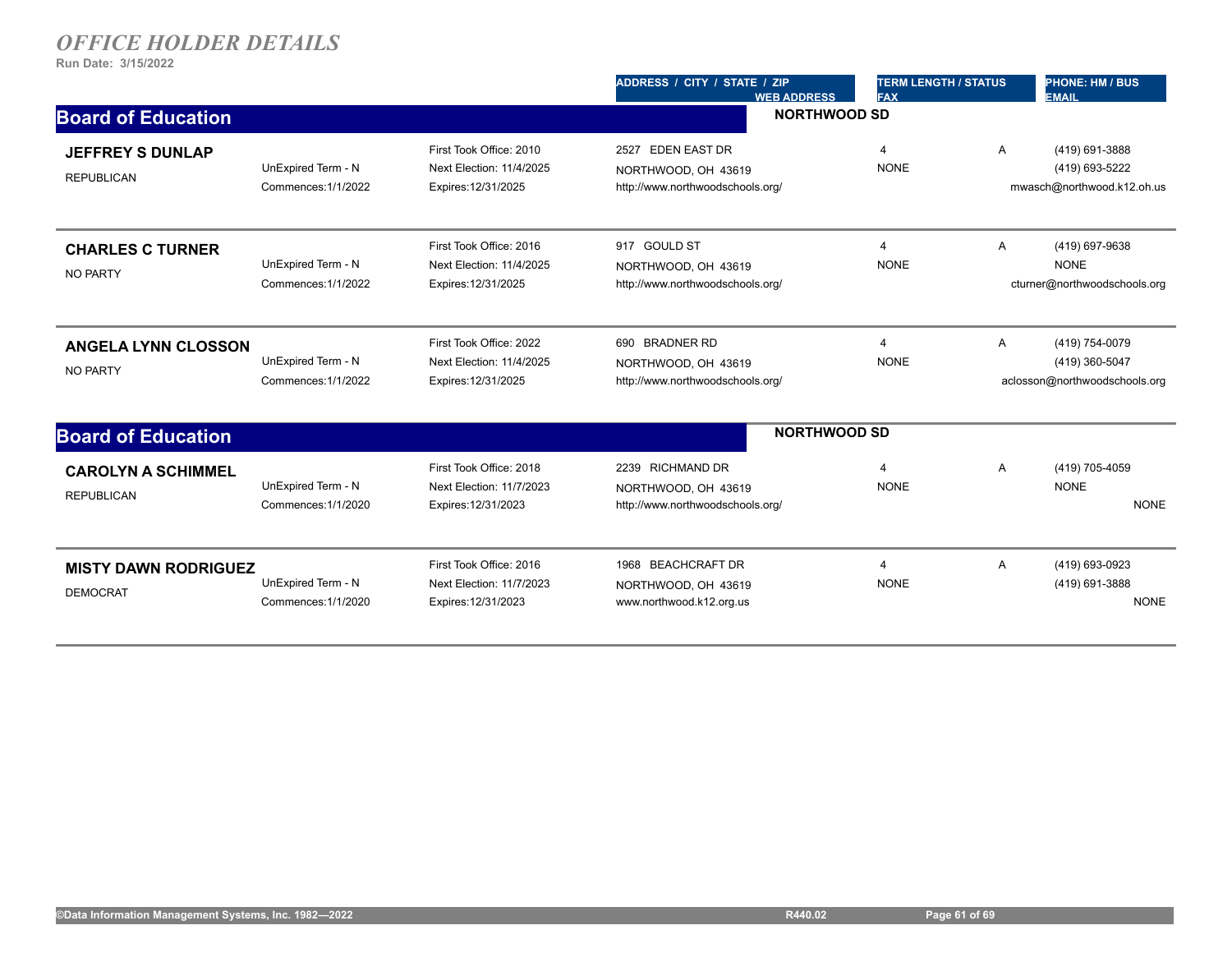|                                                    |                                           |                                                                            | ADDRESS / CITY / STATE / ZIP<br><b>WEB ADDRESS</b>                             | <b>TERM LENGTH / STATUS</b><br><b>FAX</b> |   | <b>PHONE: HM / BUS</b><br><b>EMAIL</b>            |
|----------------------------------------------------|-------------------------------------------|----------------------------------------------------------------------------|--------------------------------------------------------------------------------|-------------------------------------------|---|---------------------------------------------------|
| <b>Board of Education</b>                          |                                           |                                                                            | <b>OTSEGO SD</b>                                                               |                                           |   |                                                   |
| <b>BRADLEY JAMES ANDERSON</b><br><b>REPUBLICAN</b> | UnExpired Term - N<br>Commences: 1/1/2022 | First Took Office: 2010<br>Next Election: 11/4/2025<br>Expires: 12/31/2025 | 20584 EULER RD<br>WESTON, OH 43569<br>http://www.otsegoknights.org/            | $\boldsymbol{\Delta}$<br><b>NONE</b>      | A | <b>NONE</b><br>(419) 832-8005<br><b>NONE</b>      |
| <b>MARK DAVID TOLLES</b><br><b>REPUBLICAN</b>      | UnExpired Term - N<br>Commences: 1/1/2022 | First Took Office: 2010<br>Next Election: 11/4/2025<br>Expires: 12/31/2025 | 16812 WAPAKONETA RD<br>GRAND RAPIDS, OH 43522<br>http://www.otsegoknights.org/ | $\overline{4}$<br><b>NONE</b>             | Α | (419) 823-4381<br>(419) 832-8005<br>mdt814@cs.com |
| <b>JESSICA JO MEHL</b><br><b>NO PARTY</b>          | UnExpired Term - N<br>Commences: 1/1/2022 | First Took Office: 2022<br>Next Election: 11/4/2025<br>Expires: 12/31/2025 | 17608 W RIVER RD<br>BOWLING GREEN, OH 43402<br>http://www.otsegoknights.org/   | $\overline{4}$<br><b>NONE</b>             | Α | (567) 249-7793<br>(419) 832-8005<br><b>NONE</b>   |
| <b>Board of Education</b>                          |                                           |                                                                            | <b>OTSEGO SD</b>                                                               |                                           |   |                                                   |
| <b>GORDON DAVID DIGBY</b><br><b>REPUBLICAN</b>     | UnExpired Term - N<br>Commences: 1/1/2020 | First Took Office: 2020<br>Next Election: 11/7/2023<br>Expires: 12/31/2023 | 17117 GREEN RD<br>BOWLING GREEN, OH 43402<br>www.otsego.k12.oh.us              | $\overline{4}$<br><b>NONE</b>             | Α | (419) 823-1332<br>(419) 832-0918<br><b>NONE</b>   |
| <b>JAMES LESTER HARTER</b><br><b>REPUBLICAN</b>    | UnExpired Term - N<br>Commences: 1/1/2020 | First Took Office: 2003<br>Next Election: 11/7/2023<br>Expires: 12/31/2023 | 17090 WAPAKONETA RD<br>GRAND RAPIDS, OH 43522<br>www.otsego.k12.oh.us          | $\overline{4}$<br><b>NONE</b>             | Α | (419) 823-4381<br>(419) 832-0918<br><b>NONE</b>   |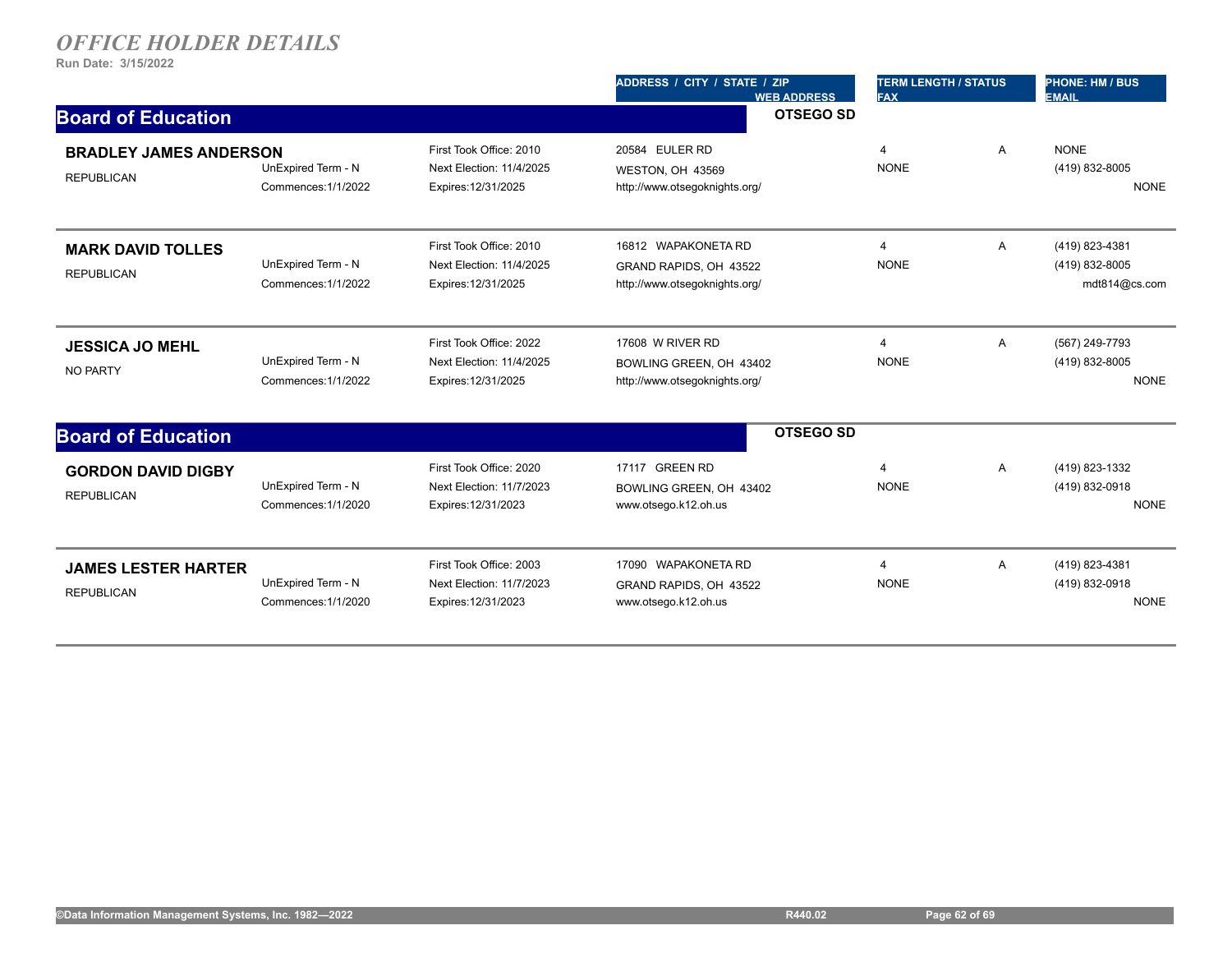|                                                 |                                           |                                                                            | ADDRESS / CITY / STATE / ZIP<br><b>WEB ADDRESS</b>                            | <b>TERM LENGTH / STATUS</b><br><b>FAX</b> |                | <b>PHONE: HM / BUS</b><br><b>EMAIL</b>                         |
|-------------------------------------------------|-------------------------------------------|----------------------------------------------------------------------------|-------------------------------------------------------------------------------|-------------------------------------------|----------------|----------------------------------------------------------------|
| <b>Board of Education</b>                       |                                           |                                                                            |                                                                               | <b>PERRYSBURG SD</b>                      |                |                                                                |
| <b>SUSAN JUNE LARIMER</b><br><b>REPUBLICAN</b>  | UnExpired Term - N<br>Commences: 1/1/2022 | First Took Office: 2014<br>Next Election: 11/4/2025<br>Expires: 12/31/2025 | 7 CALLANDER CT<br>PERRYSBURG, OH 43551<br>www.perrysburgschools.net           | $\overline{4}$<br><b>NONE</b>             | A              | (567) 336-6160<br>(419) 874-9131<br>PANDANUTTY@GMAIL.COM       |
| <b>ERIC J BENINGTON</b><br><b>REPUBLICAN</b>    | UnExpired Term - N<br>Commences: 1/1/2022 | First Took Office: 2016<br>Next Election: 11/4/2025<br>Expires: 12/31/2025 | 412 RUTLEDGE CT<br>PERRYSBURG, OH 43551<br>www.perrysburgschools.net          | $\overline{4}$<br><b>NONE</b>             | A              | <b>NONE</b><br>(419) 874-9131<br><b>NONE</b>                   |
| <b>LORI ANN REFFERT</b><br><b>NO PARTY</b>      | UnExpired Term - N<br>Commences: 1/1/2022 | First Took Office: 2022<br>Next Election: 11/4/2025<br>Expires: 12/31/2025 | 720 STREAM VIEW DR<br>PERRYSBURG, OH 43551<br>www.perrysburgschools.net       | $\overline{4}$<br><b>NONE</b>             | $\overline{A}$ | <b>NONE</b><br>(419) 874-9131<br><b>NONE</b>                   |
| <b>Board of Education</b>                       |                                           |                                                                            |                                                                               | <b>PERRYSBURG SD</b>                      |                |                                                                |
| <b>KELLY Y EWBANK</b><br><b>REPUBLICAN</b>      | UnExpired Term - N<br>Commences: 1/1/2020 | First Took Office: 2020<br>Next Election: 11/7/2023<br>Expires: 12/31/2023 | 27905 WHITE RD<br>PERRYSBURG, OH 43551<br>www.perrysburgschools.net           | $\overline{4}$<br><b>NONE</b>             | A              | <b>NONE</b><br><b>NONE</b><br><b>NONE</b>                      |
| <b>RAY F POHLMAN</b><br><b>REPUBLICAN</b>       | UnExpired Term - N<br>Commences: 1/1/2020 | First Took Office: 2016<br>Next Election: 11/7/2023<br>Expires: 12/31/2023 | 552 WILLOW LN<br>PERRYSBURG, OH 43551<br><b>NONE</b>                          | $\overline{4}$<br><b>NONE</b>             | Α              | <b>NONE</b><br><b>NONE</b><br><b>NONE</b>                      |
| <b>Board of Education</b>                       |                                           |                                                                            | <b>ROSSFORD SD</b>                                                            |                                           |                |                                                                |
| <b>JACQUELYN S HUFFMAN</b><br><b>REPUBLICAN</b> | UnExpired Term - N<br>Commences: 1/1/2022 | First Took Office: 2014<br>Next Election: 11/4/2025<br>Expires: 12/31/2025 | 26076 THOMPSON RD<br>PERRYSBURG, OH 43551<br>https://www.rossfordschools.org/ | $\overline{4}$<br><b>NONE</b>             | A              | (419) 874-4806<br>(419) 666-2010<br><b>NONE</b>                |
| <b>DAWN R BURKS</b><br><b>DEMOCRAT</b>          | UnExpired Term - N<br>Commences: 1/1/2022 | First Took Office: 2010<br>Next Election: 11/4/2025<br>Expires: 12/31/2025 | 902 JENNISON DR<br>ROSSFORD, OH 43460<br>www.rossfordschools.org              | $\overline{4}$<br><b>NONE</b>             | $\overline{A}$ | (419) 666-2010<br>(419) 666-2714<br>dburks@rossfordschools.org |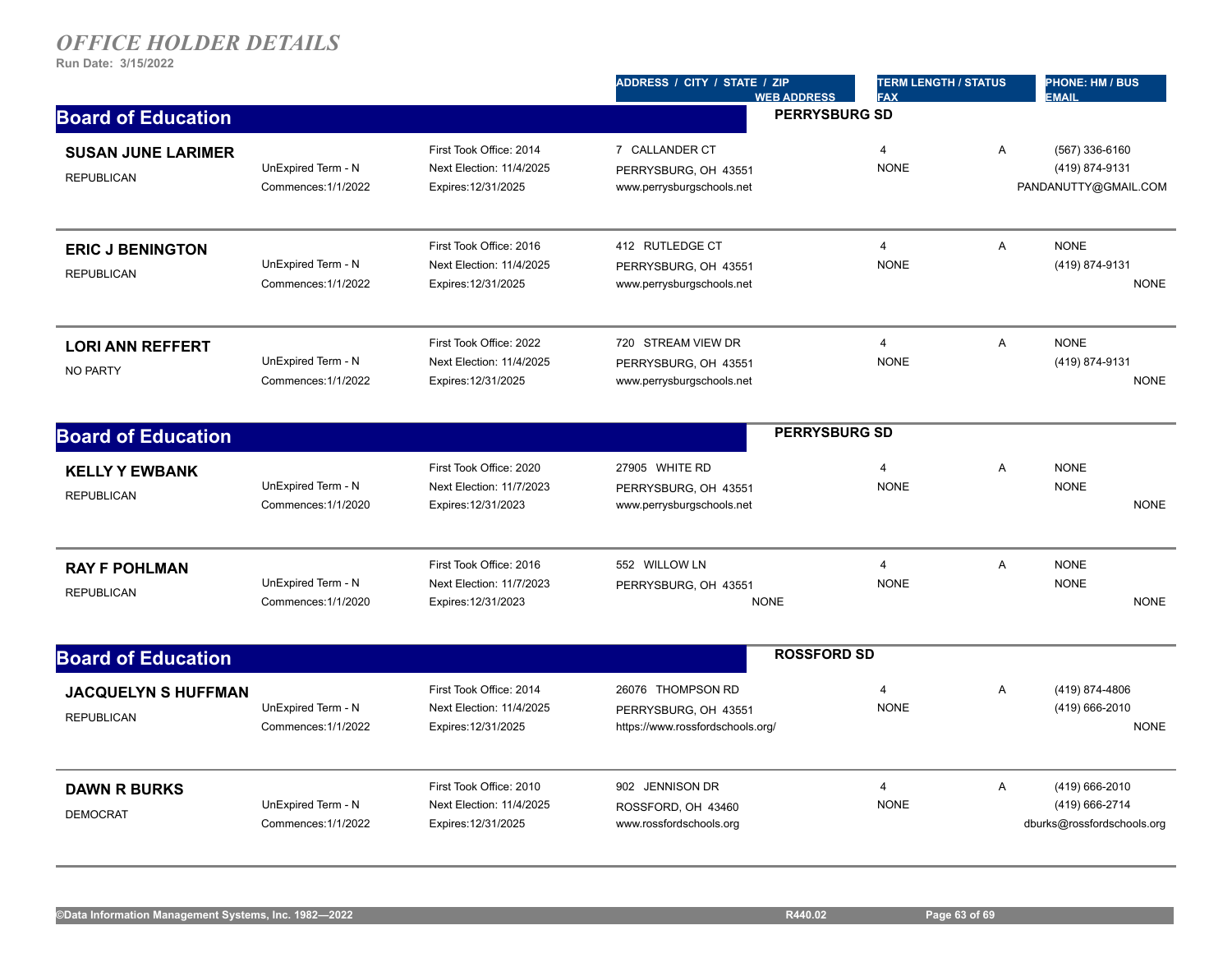|                                                  |                                           |                                                                            | ADDRESS / CITY / STATE / ZIP<br><b>WEB ADDRESS</b>           | <b>TERM LENGTH / STATUS</b><br><b>FAX</b> |   | <b>PHONE: HM / BUS</b><br><b>EMAIL</b>             |  |
|--------------------------------------------------|-------------------------------------------|----------------------------------------------------------------------------|--------------------------------------------------------------|-------------------------------------------|---|----------------------------------------------------|--|
| <b>Board of Education</b>                        |                                           |                                                                            | <b>ROSSFORD SD</b>                                           |                                           |   |                                                    |  |
| <b>SHARON P BELKOFER</b><br><b>DEMOCRAT</b>      | UnExpired Term - N<br>Commences: 1/1/2020 | First Took Office: 2016<br>Next Election: 11/7/2023<br>Expires: 12/31/2023 | 9229 MANDELL RD<br>PERRYSBURG, OH 43551<br><b>NONE</b>       | $\overline{4}$<br><b>NONE</b>             | Α | <b>NONE</b><br><b>NONE</b><br><b>NONE</b>          |  |
| <b>RONNIE KENT MURPHREE</b><br><b>REPUBLICAN</b> | UnExpired Term - N<br>Commences: 1/1/2020 | First Took Office: 2016<br>Next Election: 11/7/2023<br>Expires: 12/31/2023 | 509 INDIAN VALLEY COURT<br>ROSSFORD, OH 43460<br><b>NONE</b> | $\overline{4}$<br><b>NONE</b>             | Α | <b>NONE</b><br><b>NONE</b><br>MURPHREE@HML-LAW.NET |  |
| <b>TIFFANY L DENSIC</b><br><b>REPUBLICAN</b>     | UnExpired Term - N<br>Commences: 1/1/2020 | First Took Office: 2016<br>Next Election: 11/7/2023<br>Expires: 12/31/2023 | 107 BIRCH DR<br>ROSSFORD, OH 43460<br><b>NONE</b>            | $\overline{4}$<br><b>NONE</b>             | Α | (419) 666-2093<br><b>NONE</b><br><b>NONE</b>       |  |
| <b>Board of Education</b>                        |                                           |                                                                            |                                                              | <b>ANTHONY WAYNE SD</b>                   |   |                                                    |  |
| <b>KYLE MILLER</b><br>NO PARTY ENTERED           | UnExpired Term - N<br>Commences: 1/1/2022 | First Took Office: 2022<br>Next Election: 11/4/2025<br>Expires: 12/31/2025 | , OH<br>https://www.anthonywayneschools.org/                 | $\overline{4}$<br><b>NONE</b>             | Α | <b>NONE</b><br>(419) 877-5377<br>aw s@nwoca.org    |  |
| <b>ANDREW PINE</b><br>NO PARTY ENTERED           | UnExpired Term - N<br>Commences: 1/1/2022 | First Took Office: 2022<br>Next Election: 11/4/2025<br>Expires: 12/31/2025 | , OH<br>https://www.anthonywayneschools.org/                 | $\overline{4}$<br><b>NONE</b>             | Α | <b>NONE</b><br>(419) 877-5377<br>aw s@nwoca.org    |  |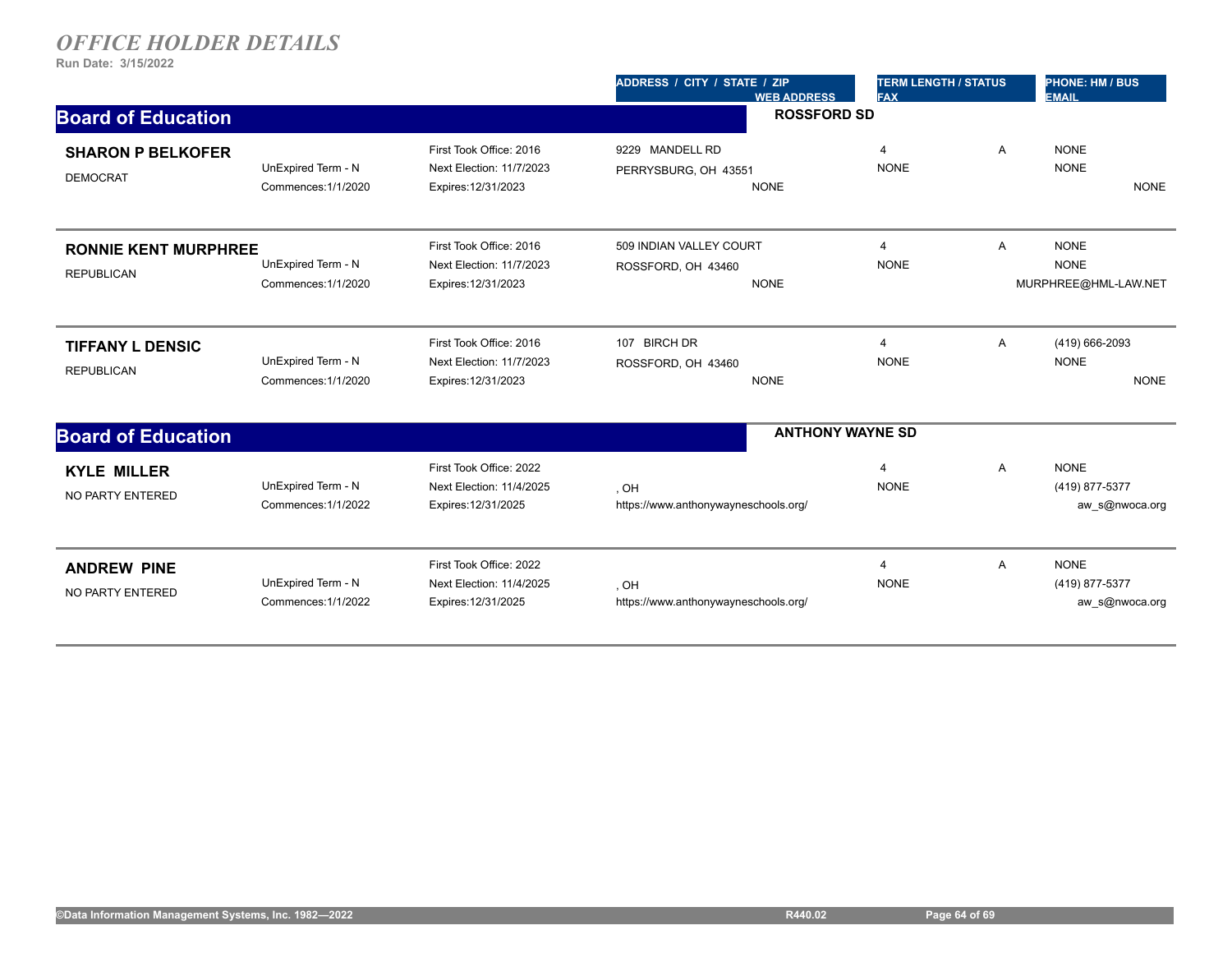|                                            |                                           |                                                                            | ADDRESS / CITY / STATE / ZIP<br><b>WEB ADDRESS</b>                                | <b>TERM LENGTH / STATUS</b><br><b>FAX</b> |                | <b>PHONE: HM / BUS</b><br><b>EMAIL</b>          |  |
|--------------------------------------------|-------------------------------------------|----------------------------------------------------------------------------|-----------------------------------------------------------------------------------|-------------------------------------------|----------------|-------------------------------------------------|--|
| <b>Board of Education</b>                  |                                           |                                                                            |                                                                                   | <b>ANTHONY WAYNE SD</b>                   |                |                                                 |  |
| <b>JAYNA REAGAN</b><br>NO PARTY ENTERED    | UnExpired Term - N<br>Commences: 1/1/2020 | First Took Office: 2020<br>Next Election: 11/7/2023<br>Expires: 12/31/2023 | HO.<br>https://www.anthonywayneschools.org/                                       | $\overline{4}$<br><b>NONE</b>             | $\overline{A}$ | <b>NONE</b><br>(419) 877-5377<br>aw s@nwoca.org |  |
| <b>JEFF BADEN</b><br>NO PARTY ENTERED      | UnExpired Term - N<br>Commences: 1/1/2020 | First Took Office: 2016<br>Next Election: 11/7/2023<br>Expires: 12/31/2023 | 9860 BLUE PRAIRIE<br>WHITEHOUSE, OH 43571<br>https://www.anthonywayneschools.org/ | $\overline{4}$<br><b>NONE</b>             | A              | <b>NONE</b><br>(419) 877-5377<br><b>NONE</b>    |  |
| <b>PAM BRINT</b><br><b>REPUBLICAN</b>      | UnExpired Term - N<br>Commences: 1/1/2020 | First Took Office: 2008<br>Next Election: 11/7/2023<br>Expires: 12/31/2023 | 9624 DUTCH RD<br>WHITEHOUSE, OH 43571<br>https://www.anthonywayneschools.org/     | $\overline{4}$<br><b>NONE</b>             | $\overline{A}$ | <b>NONE</b><br>(419) 877-5377<br>aw_s@nwoca.org |  |
| <b>Board of Education</b>                  |                                           |                                                                            | <b>FOSTORIA SD</b>                                                                |                                           |                |                                                 |  |
| <b>PATRICK D GRINE</b><br>NO PARTY ENTERED | UnExpired Term - N<br>Commences: 1/1/2022 | First Took Office: 2010<br>Next Election: 11/4/2025<br>Expires: 12/31/2025 | 500 PARKWAY DR<br>FOSTORIA, OH 44830<br>www.forstoria.k12.oh.us                   | 4<br><b>NONE</b>                          | $\overline{A}$ | (419) 435-8163<br><b>NONE</b><br><b>NONE</b>    |  |
| <b>BETSY BRINGMAN</b><br>NO PARTY ENTERED  | UnExpired Term - N<br>Commences: 1/1/2022 | First Took Office: 2022<br>Next Election: 11/4/2025<br>Expires: 12/31/2025 | HO.<br>www.forstoria.k12.oh.us                                                    | $\overline{4}$<br><b>NONE</b>             | A              | <b>NONE</b><br><b>NONE</b><br><b>NONE</b>       |  |
| <b>THOMAS WADE</b><br>NO PARTY ENTERED     | UnExpired Term - N<br>Commences: 1/1/2022 | First Took Office: 2022<br>Next Election: 11/4/2025<br>Expires: 12/31/2025 | . OH<br>www.forstoria.k12.oh.us                                                   | $\overline{4}$<br><b>NONE</b>             | A              | <b>NONE</b><br><b>NONE</b><br><b>NONE</b>       |  |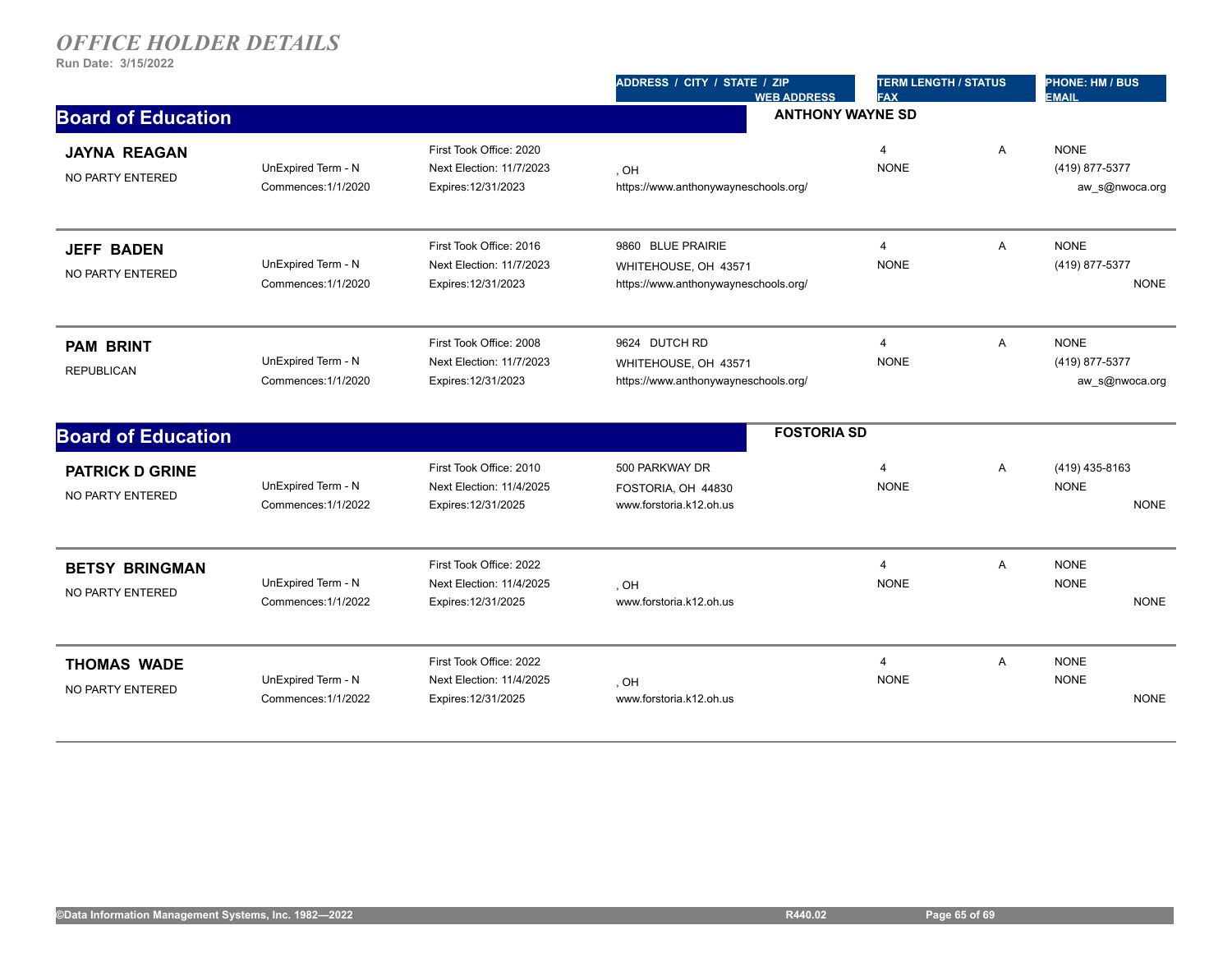|                                                  |                                           |                                                                            | ADDRESS / CITY / STATE / ZIP<br><b>WEB ADDRESS</b>                   | <b>TERM LENGTH / STATUS</b><br><b>FAX</b> |   | PHONE: HM / BUS<br><b>EMAIL</b>                          |
|--------------------------------------------------|-------------------------------------------|----------------------------------------------------------------------------|----------------------------------------------------------------------|-------------------------------------------|---|----------------------------------------------------------|
| <b>Board of Education</b>                        |                                           |                                                                            | <b>FOSTORIA SD</b>                                                   |                                           |   |                                                          |
| <b>THOMAS GUERNSEY</b><br>NO PARTY ENTERED       | UnExpired Term - N<br>Commences: 1/1/2020 | First Took Office: 2008<br>Next Election: 11/7/2023<br>Expires: 12/31/2023 | 3209 STUART RD<br>FOSTORIA, OH 44830<br>www.fostoria.k12.oh.us       | $\overline{4}$<br><b>NONE</b>             | A | (419) 435-8163<br>(419) 701-2483<br>tguernsey@woh.rr.com |
| <b>TOM GRINE</b><br>NO PARTY ENTERED             | UnExpired Term - N<br>Commences: 1/1/2020 | First Took Office: 2016<br>Next Election: 11/7/2023<br>Expires: 12/31/2023 | HO,<br><b>NONE</b>                                                   | $\overline{4}$<br><b>NONE</b>             | A | <b>NONE</b><br><b>NONE</b><br><b>NONE</b>                |
| <b>Board of Education</b>                        |                                           |                                                                            |                                                                      | <b>GIBSONBURG SD</b>                      |   |                                                          |
| <b>SAMANTHA WIDMER</b><br>NO PARTY ENTERED       | UnExpired Term - N<br>Commences: 1/1/2022 | First Took Office: 2022<br>Next Election: 11/4/2025<br>Expires: 12/31/2025 | . OH<br>www.gibsonburg.k12.oh.us                                     | 4<br><b>NONE</b>                          | A | <b>NONE</b><br><b>NONE</b><br><b>NONE</b>                |
| <b>CAESAR L MENDOZA</b><br>NO PARTY ENTERED      | UnExpired Term - N<br>Commences: 1/1/2022 | First Took Office: 2014<br>Next Election: 11/4/2025<br>Expires: 12/31/2025 | . OH<br>www.gibsonburg.k12.oh.us                                     | $\overline{4}$<br><b>NONE</b>             | A | (419) 637-2479<br><b>NONE</b><br><b>NONE</b>             |
| <b>SHERYL KROTZER</b><br>NO PARTY ENTERED        | UnExpired Term - N<br>Commences: 1/1/2022 | First Took Office: 2018<br>Next Election: 11/4/2025<br>Expires: 12/31/2025 | 817 S LUTWIG AVE<br>GIBSONBURG, OH 43431<br>www.gibsonburg.k12.oh.us | $\overline{4}$<br><b>NONE</b>             | A | <b>NONE</b><br>(419) 637-2479<br><b>NONE</b>             |
| <b>Board of Education</b>                        |                                           |                                                                            |                                                                      | <b>GIBSONBURG SD</b>                      |   |                                                          |
| <b>DAVID A MASON</b><br>NO PARTY ENTERED         | UnExpired Term - N<br>Commences: 1/1/2020 | First Took Office: 2016<br>Next Election: 11/7/2023<br>Expires: 12/31/2023 | . OH<br>www.gibsonburg.k12.oh.us                                     | $\overline{4}$<br><b>NONE</b>             | A | (419) 637-2479<br><b>NONE</b><br><b>NONE</b>             |
| <b>TIMOTHY N DAMSCHRODER</b><br>NO PARTY ENTERED | UnExpired Term - N<br>Commences: 1/1/2020 | First Took Office: 2012<br>Next Election: 11/7/2023<br>Expires: 12/31/2023 | , OH<br>www.gibsonberg.k12.oh.us                                     | $\overline{4}$<br><b>NONE</b>             | A | <b>NONE</b><br>(419) 637-2479<br><b>NONE</b>             |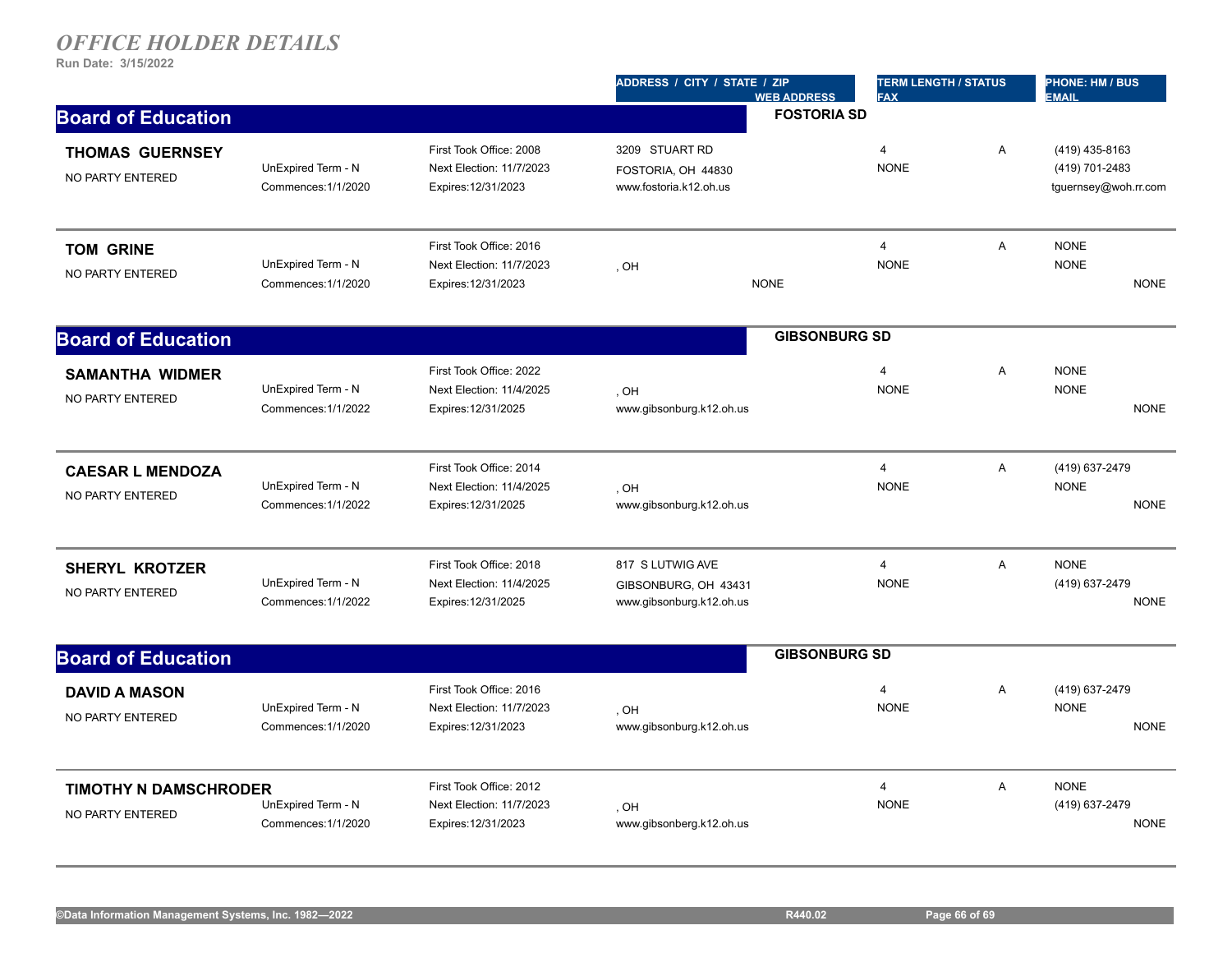|                                                |                                           |                                                                            | ADDRESS / CITY / STATE / ZIP<br><b>WEB ADDRESS</b>                 | <b>TERM LENGTH / STATUS</b><br><b>FAX</b> |                | <b>PHONE: HM / BUS</b><br><b>EMAIL</b>          |
|------------------------------------------------|-------------------------------------------|----------------------------------------------------------------------------|--------------------------------------------------------------------|-------------------------------------------|----------------|-------------------------------------------------|
| <b>Board of Education</b>                      |                                           |                                                                            | <b>LAKOTA SD</b>                                                   |                                           |                |                                                 |
| <b>FRED KEITH</b><br>NO PARTY ENTERED          | UnExpired Term - N<br>Commences: 1/1/2022 | First Took Office: 2006<br>Next Election: 11/4/2025<br>Expires: 12/31/2025 | PO BOX 5<br>RISINGSUN, OH 43457<br>www.lakota-sandusky.k12.oh.us   | 4<br><b>NONE</b>                          | A              | (419) 457-2911<br>(419) 288-2006<br><b>NONE</b> |
| <b>TIMOTHY K WOODRUFF</b><br><b>REPUBLICAN</b> | UnExpired Term - N<br>Commences: 1/1/2022 | First Took Office: 2014<br>Next Election: 11/4/2025<br>Expires: 12/31/2025 | PO BOX 2<br>RISINGSUN, OH 43457<br><b>NONE</b>                     | $\overline{4}$<br><b>NONE</b>             | A              | (419) 457-2911<br>(419) 457-5280<br><b>NONE</b> |
| <b>NANCY TIMMONS</b><br>NO PARTY ENTERED       | UnExpired Term - N<br>Commences: 1/1/2022 | First Took Office: 2022<br>Next Election: 11/4/2025<br>Expires: 12/31/2025 | , OH<br>www.lakota-sandusky.k12.oh.us                              | $\overline{4}$<br><b>NONE</b>             | $\overline{A}$ | <b>NONE</b><br>(419) 638-2004<br><b>NONE</b>    |
| <b>Board of Education</b>                      |                                           |                                                                            | <b>LAKOTA SD</b>                                                   |                                           |                |                                                 |
| <b>BARBARA J LEHMANN</b><br>NO PARTY ENTERED   | UnExpired Term - N<br>Commences: 1/1/2020 | First Took Office: 2004<br>Next Election: 11/7/2023<br>Expires: 12/31/2023 | 5374 CR 11<br>KANSAS, OH 44841<br>www.lakota-sandusky.k12.oh.us    | 4<br><b>NONE</b>                          | A              | (419) 457-2911<br><b>NONE</b><br><b>NONE</b>    |
| <b>CHRIS CHALFIN</b><br>NO PARTY ENTERED       | UnExpired Term - N<br>Commences: 1/1/2020 | First Took Office: 2003<br>Next Election: 11/7/2023<br>Expires: 12/31/2023 | 7415 CR 11<br>RISINGSUN, OH 43457<br>www.lakota-sandusky.k12.oh.us | $\overline{4}$<br><b>NONE</b>             | A              | (419) 457-2911<br><b>NONE</b><br><b>NONE</b>    |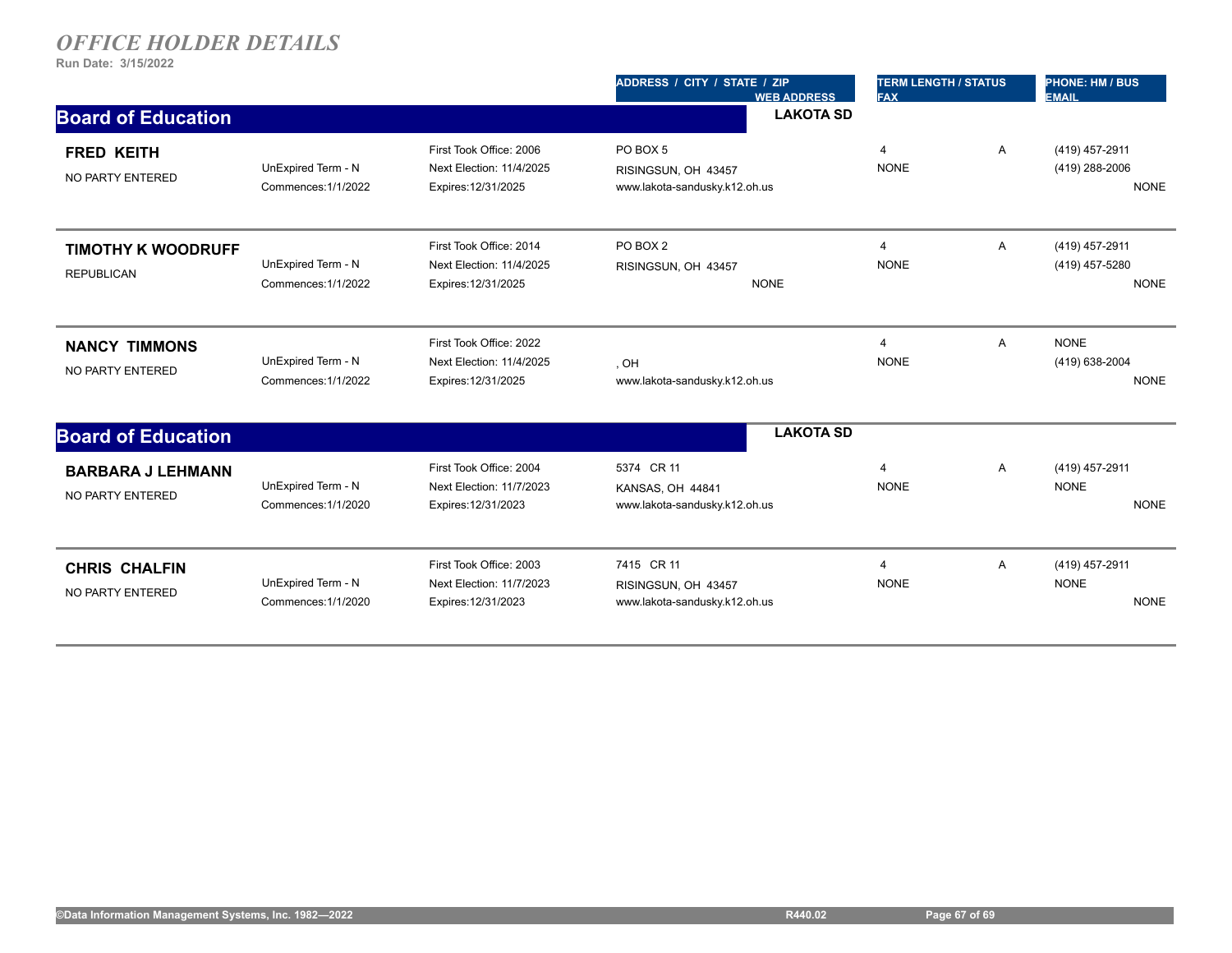|                                            |                                           |                                                                            | ADDRESS / CITY / STATE / ZIP<br><b>WEB ADDRESS</b>                | <b>TERM LENGTH / STATUS</b><br><b>FAX</b> |   | <b>PHONE: HM / BUS</b><br><b>EMAIL</b>             |
|--------------------------------------------|-------------------------------------------|----------------------------------------------------------------------------|-------------------------------------------------------------------|-------------------------------------------|---|----------------------------------------------------|
| <b>Board of Education</b>                  |                                           |                                                                            | <b>MCCOMB SD</b>                                                  |                                           |   |                                                    |
| <b>GLENN MIEHLS</b><br>NO PARTY ENTERED    | UnExpired Term - N<br>Commences: 1/1/2022 | First Took Office: 2022<br>Next Election: 11/4/2025<br>Expires: 12/31/2025 | . OH<br>https://www.mccombschool.org                              | $\overline{4}$<br><b>NONE</b>             | A | <b>NONE</b><br><b>NONE</b><br><b>NONE</b>          |
| <b>ANDREW SCHAPSON</b><br>NO PARTY ENTERED | UnExpired Term - N<br>Commences: 1/1/2022 | First Took Office: 2022<br>Next Election: 11/4/2025<br>Expires: 12/31/2025 | . OH<br>https://www.mccombschool.org                              | $\overline{4}$<br><b>NONE</b>             | A | <b>NONE</b><br><b>NONE</b><br><b>NONE</b>          |
| <b>ROBBIE QUIROGA</b><br>NO PARTY ENTERED  | UnExpired Term - N<br>Commences: 1/1/2022 | First Took Office: 2010<br>Next Election: 11/4/2025<br>Expires: 12/31/2025 | 328 S TODD ST<br>MCCOMB, OH 45858<br>https://www.mccombschool.org | 4<br><b>NONE</b>                          | Α | <b>NONE</b><br>(419) 293-3979<br>rob1946@gmail.com |
| <b>Board of Education</b>                  |                                           |                                                                            | <b>MCCOMB SD</b>                                                  |                                           |   |                                                    |
| <b>SAMANTHA CLARK</b><br>NO PARTY ENTERED  | UnExpired Term - N<br>Commences: 1/1/2020 | First Took Office: 2016<br>Next Election: 11/7/2023<br>Expires: 12/31/2023 | , OH<br>http://mccomblocalschools.org                             | 4<br><b>NONE</b>                          | Α | <b>NONE</b><br>(419) 293-3979<br><b>NONE</b>       |
| <b>LISA MANSFIELD</b><br>NO PARTY ENTERED  | UnExpired Term - N<br>Commences: 1/1/2020 | First Took Office: 2020<br>Next Election: 11/7/2023<br>Expires: 12/31/2023 | 7474 SR 613<br>MCCOMB, OH 45858<br>https://www.mccombschool.org   | 4<br><b>NONE</b>                          | Α | <b>NONE</b><br>(419) 293-3979<br><b>NONE</b>       |